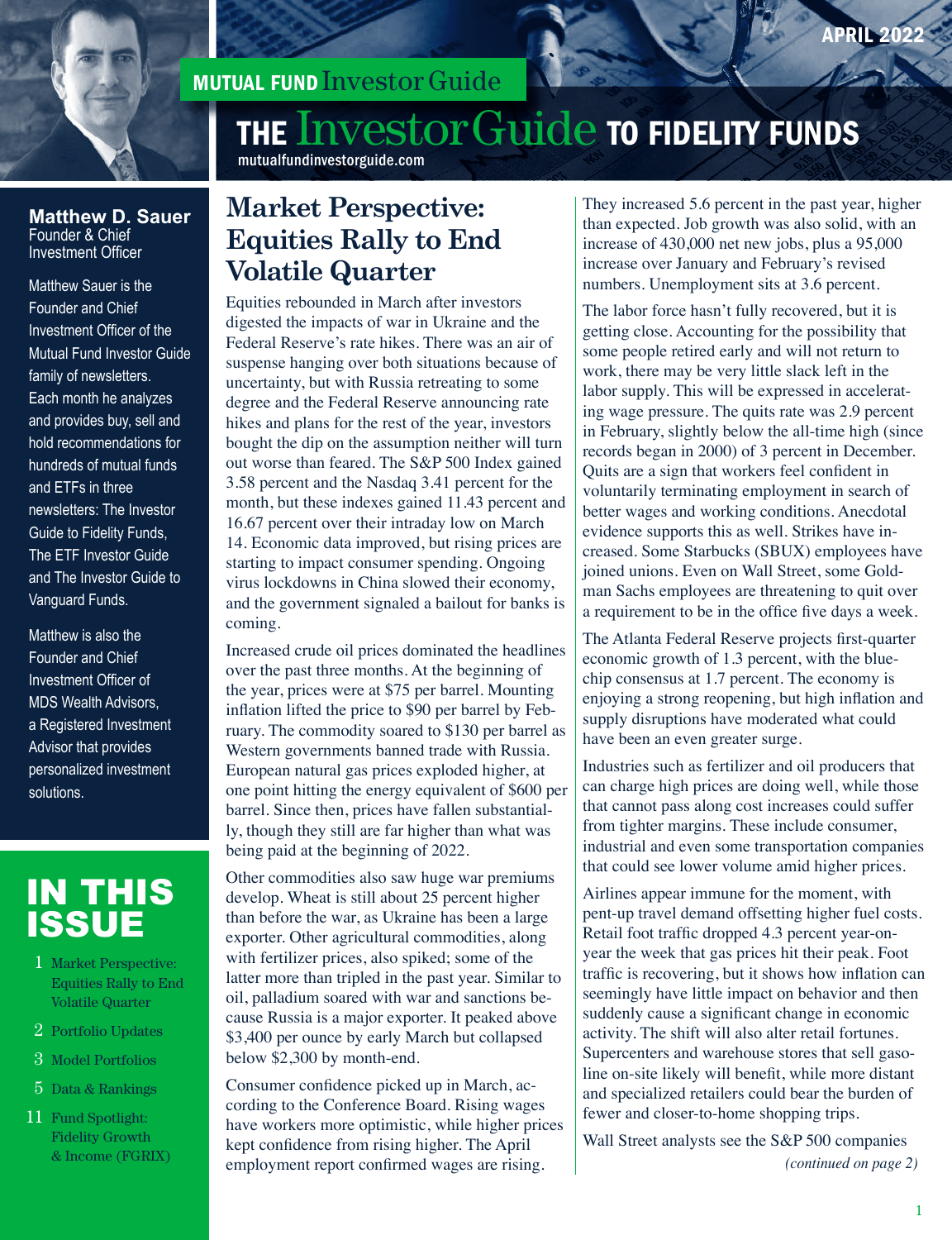## **Market Perspective: Equities Rally to End Volatile Quarter** *(continued)*

reporting 4.8 percent earnings growth in the first quarter, led by energy's 237 percent increase. Industrials, materials, real estate, healthcare, technology and utilities all are expected to beat the index. Analysts predict consumer staples, communication services, consumer discretionary and financials will report declines in earnings versus year-ago levels.

Inflation and its uneven effects in the economy explain why the major stock market indexes have struggled in 2022. Traditional growth stocks are trailing oil, fertilizer and steel producers. Each of the communication services, technology and consumer discretionary sectors is dominated by tech firms. Facebook (FB) and Google (GOOG) make up more than 40 percent of the first, Apple (AAPL) and Microsoft (MSFT) more than 40 percent of the second, Amazon (AMZN) and Tesla (TSLA) more than 40 percent of the last. These three sectors combine for 49 percent of the S&P 500 Index. The six stocks

listed combine for nearly 25 percent of the S&P 500 Index.

Fidelity Select Energy (FSENX) extended its winning streak last month. It gained 9.51 percent and lifted the first-quarter return to 40.23 percent. Fidelity Global Commodity Stock (FFGCX) increased 11.98 percent. The fund is up 30.11 percent on the year. Fidelity Agricultural Productivity (FARMX) advanced 12.32 percent, with commodities such as wheat, corn and soybeans along with fertilizer prices moving higher.

Healthcare was also strong in March. Fidelity Select Healthcare (FSPHX) rose 4.17 percent, and the Select Pharmaceutical (FPHAX) subsector fund gained 5.15 percent. Select Utilities (FSUTX) did well with a 10.87 percent rally that erased its losses, and it is now up 5.94 percent yearto-date.

While the U.S. economy experienced economic volatility, it is also benefiting from

inflation. While the U.S. isn't as energy independent as it was a few years ago, it still produces a lot of energy. It is also a food exporter. As a result, commodities inflation largely stays inside the U.S. In contrast, Japan imports both food and energy. The yen tumbled versus the U.S. dollar in March. It is threatening to hit a more than two-decade low. Europe was hurt most by Russia's invasion of Ukraine and the sanctions. The euro is also threatening to break a 20-year uptrend. Finally, the U.S. dollar is also showing strength against the Korean won, yet another export power that imports food and energy.

China's government is still hitting its economy with lockdowns. This is slowing growth amid a wave of defaults in the property sector. As a result, the central bank is working on a bailout plan for the banking system. If China aggressively stimulates its economy or shores up the financial system via money creation, it

*(continued on page 12)*

# **Portfolio Updates**

The S&P 500 Index increased 3.58 percent last month, the Nasdaq 3.41 percent, the Dow Jones Industrial Average 2.32 percent, the Russell 2000 Index 1.08 percent and the MSCI EAFE 0.12 percent.

The Dow Jones Industrial Average has declined 4.57 percent in 2022, the S&P 500 Index 4.95 percent, the MSCI EAFE 6.61 percent, the Russell 2000 Index 7.80 percent and the Nasdaq 9.10 percent.

**We made one change to the portfolio this month.** In the **NTF Bear Market Portfolio**, we sold **MetWest Low Duration Bond (MWDLX)** and purchased **Fidelity Select Gold (FSAGX)** with the proceeds.

The **Fidelity Select Sector Portfolio** gained 2.23 percent last month. It has contracted 1.58 percent this year. Energy (FSENX) rallied 9.51 percent. Healthcare (FSPHX) increased 4.17 percent.

The **Fidelity Straight Growth Portfolio**  gained 2.06 percent in March. The portfolio has declined 2.55 percent this year. Low Volatility (FDLO) rose 4.46 percent. Contrafund (FCNTX) bounced 3.28 percent.

The **Fidelity Balanced Growth Portfolio**  increased 1.17 percent in March. It is down 4.42 percent in 2022. Contrafund (FCNTX) climbed 3.28 percent. Stocks for Inflation (FCPI) rallied 2.96 percent.

The **Fidelity Global Portfolio** added 2.07 percent last month. The portfolio has contracted 5.33 percent this year. Global Commodity Stock (FFGCX) rallied 11.98 percent. Worldwide (FWWFX) advanced 2.63 percent.

The **Fidelity Conservative Income Portfolio** expanded 0.15 percent in March. It is down 0.91 percent this year. Equity Dividend Income (FEQTX) advanced 1.75 percent. Floating Rate High Income (FFRHX) gained 0.27 percent.

The **Diversified Sector Portfolio** increased 1.06 percent last month. It is down 6.12 percent this year. Fidelity Select Pharmaceuticals (FPHAX) added 5.15 percent. Fidelity Select Healthcare (FSPHX) increased 4.17 percent.

The **NTF Straight Growth Portfolio**  expanded 2.26 percent last month. It has decreased 2.95 percent this year. Parnassus Core Equity (PRBLX) rose 3.30 percent.

Fidelity Stocks for Inflation (FCPI) gained 2.96 percent.

The **NTF Balanced Growth Portfolio**  rebounded 1.67 percent last month. It is down 0.89 percent this year. Federated MDT Stock (FSTKX) rallied 4.19 percent. Fidelity Stocks for Inflation (FCPI) climbed 2.96 percent.

The **Tax Advantage Portfolio** increased 1.65 percent in March. The portfolio has declined 3.83 percent in 2022. Parnassus Core Equity (PRBLX) rose 3.30 percent. Fidelity Convertible Securities (FCVSX) gained 2.00 percent.

The **Aggressive Value Portfolio** advanced 4.79 percent last month. The portfolio is up 4.78 percent this year. Fidelity Select Energy (FSENX) jumped 9.51 percent. Fidelity Select Pharmaceuticals (FPHAX) added 5.15 percent.

The **Bear Market Portfolio** slipped 1.09 percent last month. Calamos Market Neutral (CVSIX) expanded 0.35 percent. Fidelity Floating Rate High Income (FFRHX) climbed 0.27 percent. The portfolio is down 1.66 percent in 2022.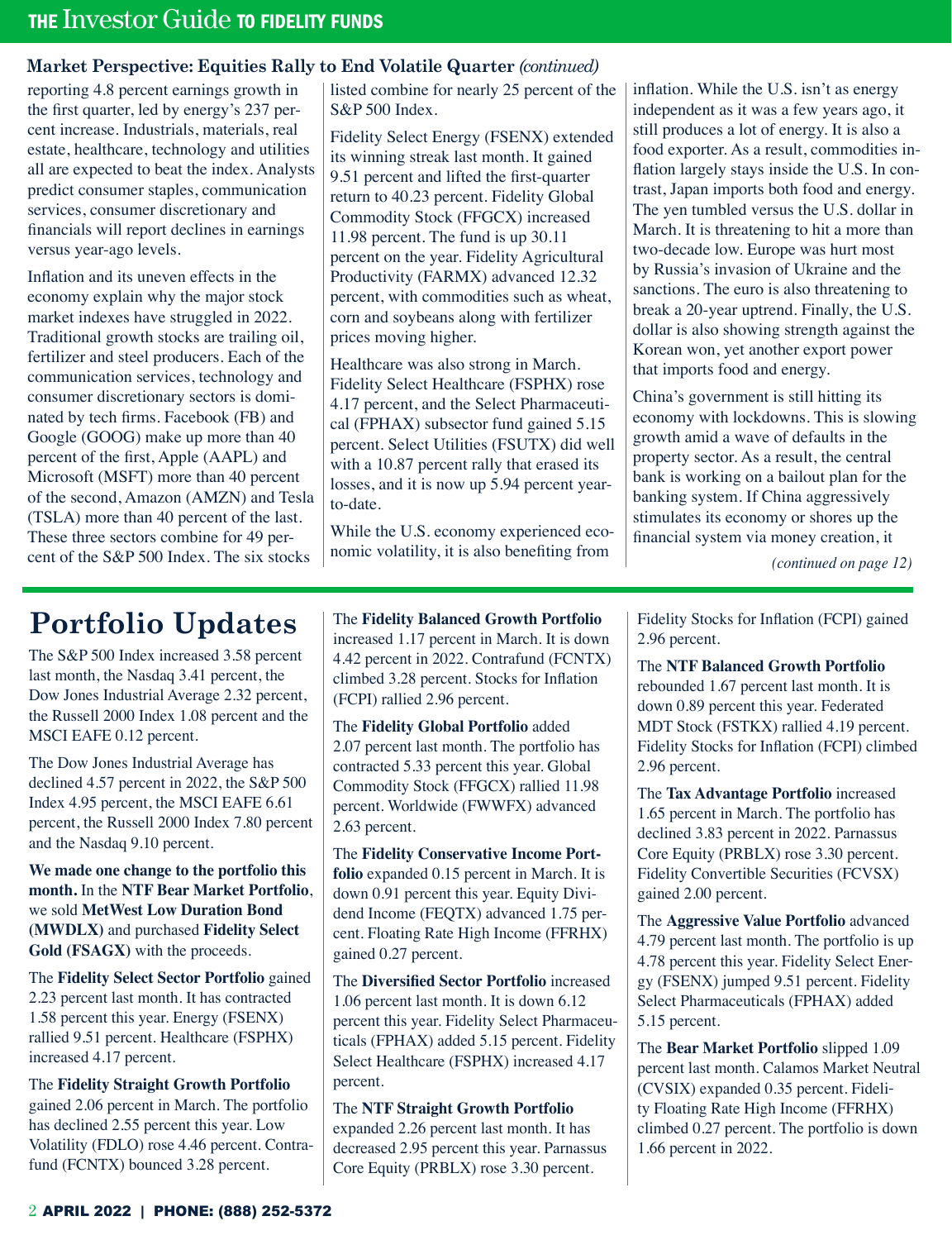# **Model Portfolios** *(Data provided as of 3/31/22)*

# **FIDELITY SELECT SECTOR FUND PORTFOLIO**

| <b>SYMBOL</b> | <b>Fund</b>                                   | <b>Price</b> | <b>Shares</b> | <b>Allocation</b> | <b>1 MONTH</b> | <b>YTD</b> | <b>Total Return</b> |
|---------------|-----------------------------------------------|--------------|---------------|-------------------|----------------|------------|---------------------|
| <b>FSDAX</b>  | Defense & Aerospace                           | 16.98        | 3020.18       | 13.20%            | $-0.59%$       | $-0.59%$   | \$51,282.58         |
| <b>FSPHX</b>  | Healthcare                                    | 29.48        | 4229.42       | 32.10%            | 4.17%          | $-8.76%$   | \$124,683.37        |
| <b>FSENX</b>  | Energy                                        | 49.53        | 1332.84       | 16.99%            | 9.51%          | 40.23%     | \$66,015.52         |
| <b>FIDSX</b>  | <b>Financials</b>                             | 12.85        | 7752.05       | 25.64%            | $-2.87%$       | $-1.15%$   | \$99,613.87         |
| <b>FCYIX</b>  | Industrials                                   | 32.10        | 1460.02       | 12.06%            | 2.20%          | $-6.11%$   | \$46,866.70         |
|               |                                               |              |               |                   |                |            |                     |
|               | <b>TOTAL</b>                                  |              |               | 100.00%           | 2.23%          | $-1.58%$   | \$388,462.04        |
|               | <b>FIDELITY STRAIGHT GROWTH PORTFOLIO</b>     |              |               |                   |                |            |                     |
| <b>SYMBOL</b> | <b>Fund</b>                                   | <b>Price</b> | <b>Shares</b> | <b>Allocation</b> | <b>1 MONTH</b> | <b>YTD</b> | <b>Total Return</b> |
| <b>FEQTX</b>  | <b>Equity Dividend Income</b>                 | 28.56        | 3636.92       | 28.85%            | 1.75%          | 2.44%      | \$103,870.54        |
| <b>FCNTX</b>  | Contrafund                                    | 16.70        | 5144.81       | 23.87%            | 3.28%          | $-9.84%$   | \$85,918.25         |
| <b>FLPSX</b>  | <b>Low-Priced Stock</b>                       | 52.55        | 1046.01       | 15.27%            | 1.02%          | $-2.31%$   | \$54,967.71         |
| <b>FVDFX</b>  | <b>Value Discovery</b>                        | 38.14        | 1404.06       | 14.88%            | 1.36%          | $-0.37%$   | \$53,550.86         |
| <b>FDLO</b>   | <b>Fidelity Low Volatility</b>                | 50.00        | 540.97        | 7.51%             | 4.46%          | $-4.10%$   | \$27,048.53         |
| <b>FGRTX</b>  | Mega Cap Stock                                | 19.46        | 1779.29       | 9.62%             | 0.99%          | 0.41%      | \$34,625.07         |
|               |                                               |              |               |                   |                |            |                     |
|               | <b>TOTAL</b>                                  |              |               | 100.00%           | 2.06%          | $-2.55%$   | \$359,980.96        |
|               | <b>FIDELITY BALANCED GROWTH PORTFOLIO</b>     |              |               |                   |                |            |                     |
| <b>SYMBOL</b> | Fund                                          | Price        | <b>Shares</b> | <b>Allocation</b> | <b>1 MONTH</b> | <b>YTD</b> | <b>Total Return</b> |
| <b>FGRTX</b>  | Mega Cap Stock                                | 19.46        | 3456.31       | 22.16%            | 0.99%          | 0.41%      | \$67,259.78         |
| <b>FCPI</b>   | <b>Fidelity Stocks for Inflation</b>          | 34.00        | 1126.10       | 12.61%            | 2.96%          | 3.27%      | \$38,287.34         |
| <b>FADMX</b>  | Strategic Income                              | 12.01        | 3547.29       | 14.04%            | $-1.33%$       | $-4.65%$   | \$42,602.92         |
| <b>FFRHX</b>  | Floating Rate High Income                     | 9.40         | 8120.28       | 25.15%            | 0.27%          | 0.01%      | \$76,330.60         |
| <b>FCNTX</b>  | Contrafund                                    | 16.70        | 3665.03       | 20.16%            | 3.28%          | $-9.84%$   | \$61,206.04         |
| <b>FGRIX</b>  | Growth and Income                             | 52.13        | 342.29        | 5.88%             | 0.91%          | 0.54%      | \$17,843.82         |
|               |                                               |              |               |                   |                |            |                     |
|               | <b>TOTAL</b>                                  |              |               | 100.00%           | 1.17%          | $-4.42%$   | \$303,530.49        |
|               | <b>FIDELITY GLOBAL PORTFOLIO</b>              |              |               |                   |                |            |                     |
| <b>SYMBOL</b> | <b>Fund</b>                                   | <b>Price</b> | <b>Shares</b> | <b>Allocation</b> | <b>1 MONTH</b> | <b>YTD</b> | <b>Total Return</b> |
| <b>FSCOX</b>  | International Small Cap Opp                   | 21.77        | 3241.65       | 26.11%            | $-2.03%$       | $-17.97%$  | \$70,570.76         |
| <b>FIGRX</b>  | <b>International Discovery</b>                | 46.36        | 473.23        | 8.12%             | 0.02%          | $-12.41%$  | \$21,939.11         |
| <b>FWWFX</b>  | Worldwide                                     | 32.03        | 1199.70       | 14.22%            | 2.63%          | $-10.85%$  | \$38,426.45         |
| <b>FGILX</b>  | <b>Global Equity Income</b>                   | 17.75        | 2486.44       | 16.33%            | 1.14%          | $-3.11%$   | \$44,134.24         |
| <b>FEMKX</b>  | <b>Emerging Markets</b>                       | 37.66        | 855.61        | 11.92%            | $-3.85%$       | $-13.72%$  | \$32,222.45         |
| <b>FFGCX</b>  | <b>Global Commodity Stock</b>                 | 21.13        | 2980.89       | 23.30%            | 11.98%         | 30.11%     | \$62,986.17         |
|               | <b>TOTAL</b>                                  |              |               | 100.00%           | 2.07%          | $-5.33%$   | \$270,279.17        |
|               | <b>FIDELITY CONSERVATIVE INCOME PORTFOLIO</b> |              |               |                   |                |            |                     |
|               |                                               |              |               |                   |                |            |                     |
| <b>SYMBOL</b> | Fund                                          | <b>Price</b> | <b>Shares</b> | <b>Allocation</b> | <b>1 MONTH</b> | <b>YTD</b> | <b>Total Return</b> |
| <b>FFRHX</b>  | Floating Rate High Income                     | 9.40         | 3973.42       | 21.85%            | 0.27%          | 0.01%      | \$37,350.14         |
| <b>FSTFX</b>  | <b>Limited Term Muni</b>                      | 10.32        | 1690.01       | 10.20%            | $-1.70%$       | $-3.89%$   | \$17,440.90         |
| <b>FADMX</b>  | Strategic Income                              | 12.01        | 4174.12       | 29.33%            | $-1.33%$       | $-4.65%$   | \$50,131.18         |
| <b>FEQTX</b>  | <b>Equity Dividend Income</b>                 | 28.56        | 2311.36       | 38.62%            | 1.75%          | 2.44%      | \$66,012.36         |
|               | <b>TOTAL</b>                                  |              |               | 100.00%           | 0.15%          | $-0.91%$   | \$170,934.58        |
|               |                                               |              |               |                   |                |            |                     |

# **User Guide**

**RANK:** Our proprietary ranking system uses both technical and fundamental analysis to identify those funds expected to outperform over the following 6 months, on a risk adjusted basis.

**ADVICE:** Based on technical and fundamental indicators, we issue buy, hold and sell recommendations based upon expected future performance. We often avoid recommending funds that are extraordinarily volatile or are exposed to significant market risk.

#### PERFORMANCE RETURNS: YTD.

1-month, 3-month and 1-year returns are calculated each month based on the trailing returns. For 3-year and 5-year periods, returns are annualized.

**YIELD %:** We use the 30-day SEC Yield to provide the expected income generated by each fund, as reported by the fund in its most recent filing.

**BETA:** The 3-year Beta is the measure of the volatility, or systematic risk of the fund as compared to the market. A Beta of 1.3 will typically be 30% more volatile than the market.

**STANDARD DEVIATION (SD): Also used** to measure volatility, is determined from the monthly returns of the fund over the previous 3 years. Those funds with higher standard deviations are more volatile as compared to those with a lower standard deviation.

**EXPENSE RATIO:** The expense ratio is the fee charged by the mutual fund. This charge is deducted from the return of the fund, impacting performance. Please note, funds may have different share classes with varying expenses associated with each class.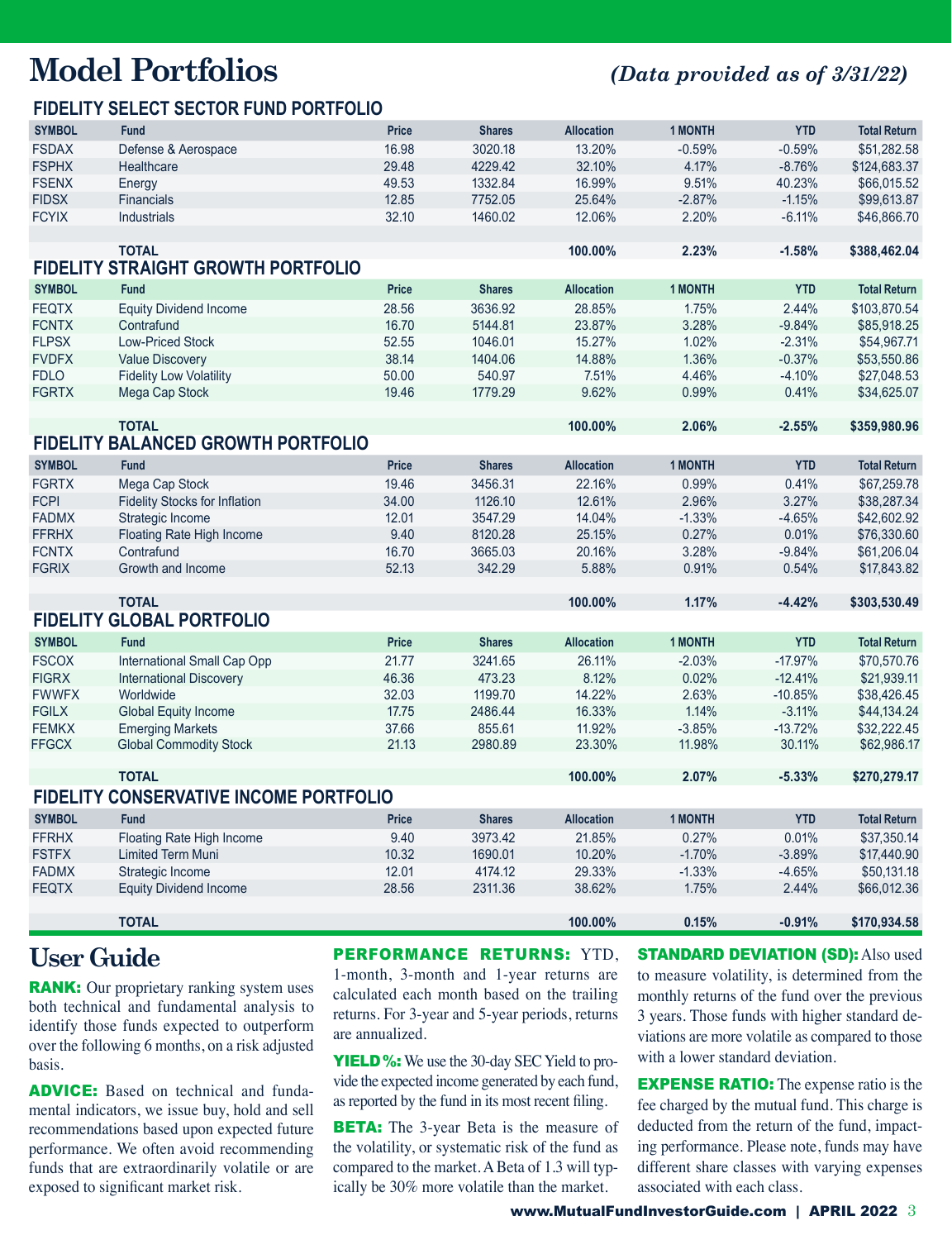# **DIVERSIFIED SECTOR PORTFOLIO**

| <b>SYMBOL</b> | <b>Fund</b>                                    | <b>Price</b> | <b>Shares</b> | <b>Allocation</b> | <b>1 MONTH</b> | <b>YTD</b> | <b>Total Return</b> |
|---------------|------------------------------------------------|--------------|---------------|-------------------|----------------|------------|---------------------|
| <b>FSPHX</b>  | <b>Fidelity Select Healthcare</b>              | 29.48        | 2303.46       | 17.86%            | 4.17%          | $-8.76%$   | \$67,906.03         |
| <b>FSDAX</b>  | <b>Fidelity Select Defense &amp; Aerospace</b> | 16.98        | 2641.85       | 11.80%            | $-0.59%$       | $-0.59%$   | \$44,858.68         |
| <b>FIDU</b>   | <b>Fidelity MSCI Industrials</b>               | 53.81        | 1322.43       | 18.71%            | 3.09%          | $-3.95%$   | \$71.159.96         |
| <b>FPHAX</b>  | <b>Fidelity Select Pharma</b>                  | 23.69        | 2425.27       | 15.11%            | 5.15%          | $-0.13%$   | \$57.454.60         |
| <b>FIDSX</b>  | <b>Fidelity Select Financials</b>              | 12.85        | 7198.98       | 24.33%            | $-2.87%$       | $-1.15%$   | \$92,506.90         |
| <b>FDFAX</b>  | <b>Fidelity Select Consumer Staples</b>        | 95.39        | 486.27        | 12.20%            | $-1.41%$       | $-2.37%$   | \$46,384.86         |
|               |                                                |              |               |                   |                |            |                     |
|               | <b>TOTAL</b>                                   |              |               | 100.00%           | 1.06%          | $-6.12%$   | \$380,271.04        |

# **NTF STRAIGHT GROWTH PORTFOLIO**

| <b>SYMBOL</b> | Fund                                 | <b>Price</b> | <b>Shares</b> | <b>Allocation</b> | <b>1 MONTH</b> | YTD      | <b>Total Return</b> |
|---------------|--------------------------------------|--------------|---------------|-------------------|----------------|----------|---------------------|
| <b>FCPI</b>   | <b>Fidelity Stocks for Inflation</b> | 34.00        | 1713.40       | 17.63%            | 2.96%          | 3.27%    | \$58,255.73         |
| <b>FGRTX</b>  | Mega Cap Stock                       | 19.46        | 4116.26       | 24.24%            | 0.99%          | 0.41%    | \$80.102.51         |
| <b>FEQTX</b>  | Equity Dividend Income               | 28.56        | 2314.38       | 20.01%            | 1.75%          | 2.44%    | \$66,098.70         |
| <b>FAMVX</b>  | <b>FAM Value</b>                     | 90.57        | 624.02        | 17.11%            | 2.69%          | $-9.05%$ | \$56,517.18         |
| <b>PRBLX</b>  | Parnassus Core Equity                | 59.74        | 1162.24       | 21.01%            | 3.30%          | $-5.74%$ | \$69,432.38         |
|               |                                      |              |               |                   |                |          |                     |
|               | <b>TOTAL</b>                         |              |               | 100.00%           | 2.26%          | $-2.95%$ | \$330,406.49        |

### **NTF BALANCED GROWTH PORTFOLIO**

| <b>SYMBOL</b> | <b>Fund</b>                          | <b>Price</b> | <b>Shares</b> | <b>Allocation</b> | <b>1 MONTH</b> | <b>YTD</b> | <b>Total Return</b> |
|---------------|--------------------------------------|--------------|---------------|-------------------|----------------|------------|---------------------|
| <b>FCPI</b>   | <b>Fidelity Stocks for Inflation</b> | 34.00        | 846.05        | 13.15%            | 2.96%          | 0.68%      | \$28,765.71         |
| <b>FEQTX</b>  | Equity Dividend Income               | 28.56        | 1626.70       | 21.25%            | 1.75%          | 2.44%      | \$46,458.59         |
| <b>FFRHX</b>  | Floating Rate High Income            | 9.40         | 3627.58       | 15.59%            | 0.27%          | 0.01%      | \$34,099.27         |
| <b>FSTKX</b>  | <b>Federated MDT Stock</b>           | 31.27        | 1618.30       | 23.14%            | 4.19%          | $-0.15%$   | \$50,604.23         |
| <b>PCKAX</b>  | PIMCO Small Cap                      | 9.34         | 2731.02       | 11.66%            | 0.86%          | $-8.97\%$  | \$25,507.68         |
| <b>THOPX</b>  | <b>Thompson Bond</b>                 | 10.63        | 3127.09       | 15.20%            | $-1.11\%$      | $-2.01%$   | \$33,240.92         |
|               |                                      |              |               |                   |                |            |                     |
|               | TOTAL                                |              |               | 100.00%           | 1.67%          | $-0.89%$   | \$218,676,40        |

### **TAX ADVANTAGE PORTFOLIO**

| <b>SYMBOL</b> | <b>Fund</b>                      | <b>Price</b> | <b>Shares</b> | <b>Allocation</b> | <b>1 MONTH</b> | YTD      | <b>Total Return</b> |
|---------------|----------------------------------|--------------|---------------|-------------------|----------------|----------|---------------------|
| <b>PRBLX</b>  | Parnassus Core Equity            | 59.74        | 804.87        | 18.09%            | 3.30%          | $-5.74%$ | \$48,083.18         |
| <b>FPURX</b>  | <b>Puritan</b>                   | 25.76        | 2743.44       | 26.60%            | 1.86%          | $-5.29%$ | \$70,671,04         |
| <b>PSHAX</b>  | PIMCO Short-Term                 | 9.65         | 2426.54       | 8.81%             | $-0.67%$       | $-1.18%$ | \$23,416.10         |
| <b>FLPSX</b>  | <b>Fidelity Low-Priced Stock</b> | 52.55        | 1543.89       | 30.53%            | 1.02%          | $-2.31%$ | \$81,131,18         |
| <b>FCVSX</b>  | <b>Convertible Securities</b>    | 35.22        | 1204.68       | 15.97%            | 2.00%          | $-3.43%$ | \$42,429.00         |
|               |                                  |              |               |                   |                |          |                     |
|               | <b>TOTAL</b>                     |              |               | 100.00%           | 1.65%          | $-3.83%$ | \$265,730.50        |

# **AGGRESSIVE VALUE PORTFOLIO**

| <b>Fund</b>                          | Price | <b>Shares</b> | <b>Allocation</b> | 1 MONTH  | YTD      | <b>Total Return</b> |
|--------------------------------------|-------|---------------|-------------------|----------|----------|---------------------|
| <b>Fidelity Consumer Staples</b>     | 95.39 | 493.97        | 15.30%            | $-1.41%$ | $-2.48%$ | \$47.120.07         |
| <b>Fidelity Low Volatility</b>       | 50.00 | 1697.30       | 27.56%            | 4.46%    | $-4.10%$ | \$84.864.81         |
| <b>Fidelity Stocks for Inflation</b> | 34.00 | 1190.91       | 13.15%            | 2.96%    | 3.27%    | \$40.491.05         |
| <b>Fidelity Select Energy</b>        | 49.53 | 1773.07       | 28.52%            | 9.51%    | 40.23%   | \$87,820.35         |
| <b>Fidelity Select Pharma</b>        | 23.69 | 2010.59       | 15.47%            | 5.15%    | $-0.13%$ | \$47,630.96         |
|                                      |       |               |                   |          |          |                     |
| <b>TOTAL</b>                         |       |               | $100.00\%$        | 4.79%    | 4.78%    | \$307,927.24        |
|                                      |       |               |                   |          |          |                     |

### **BEAR MARKET PORTFOLIO**

| <b>SYMBOL</b> | Fund                          | Price | <b>Shares</b> | <b>Allocation</b> | <b>1 MONTH</b> | YTD      | <b>Total Return</b> |
|---------------|-------------------------------|-------|---------------|-------------------|----------------|----------|---------------------|
| <b>CVSIX</b>  | <b>Calamos Market Neutral</b> | 14.50 | 2702.11       | 37.93%            | 0.35%          | $-1.36%$ | \$39,180.66         |
| <b>PSSAX</b>  | <b>PIMCO Short Strategy</b>   | 8.03  | 1589.12       | 12.35%            | $-4.06%$       | 3.21%    | \$12,760.63         |
| <b>FSAGX</b>  | <b>Fidelity Select Gold</b>   | 30.18 | 428.25        | 12.51%            | N/A            | N/A      | \$12,924.72         |
| <b>FFRHX</b>  | Floating Rate High Income     | 9.40  | 1588.06       | 14.45%            | 0.27%          | 0.01%    | \$14,927.73         |
| <b>DLFNX</b>  | DoubleLine Core Fixed Inc     | 10.32 | 2278.69       | 22.76%            | $-2.39%$       | $-5.03%$ | \$23.516.11         |
|               |                               |       |               |                   |                |          |                     |
|               | <b>TOTAL</b>                  |       |               | 100.00%           | $-1.09%$       | $-1.66%$ | \$103,309.85        |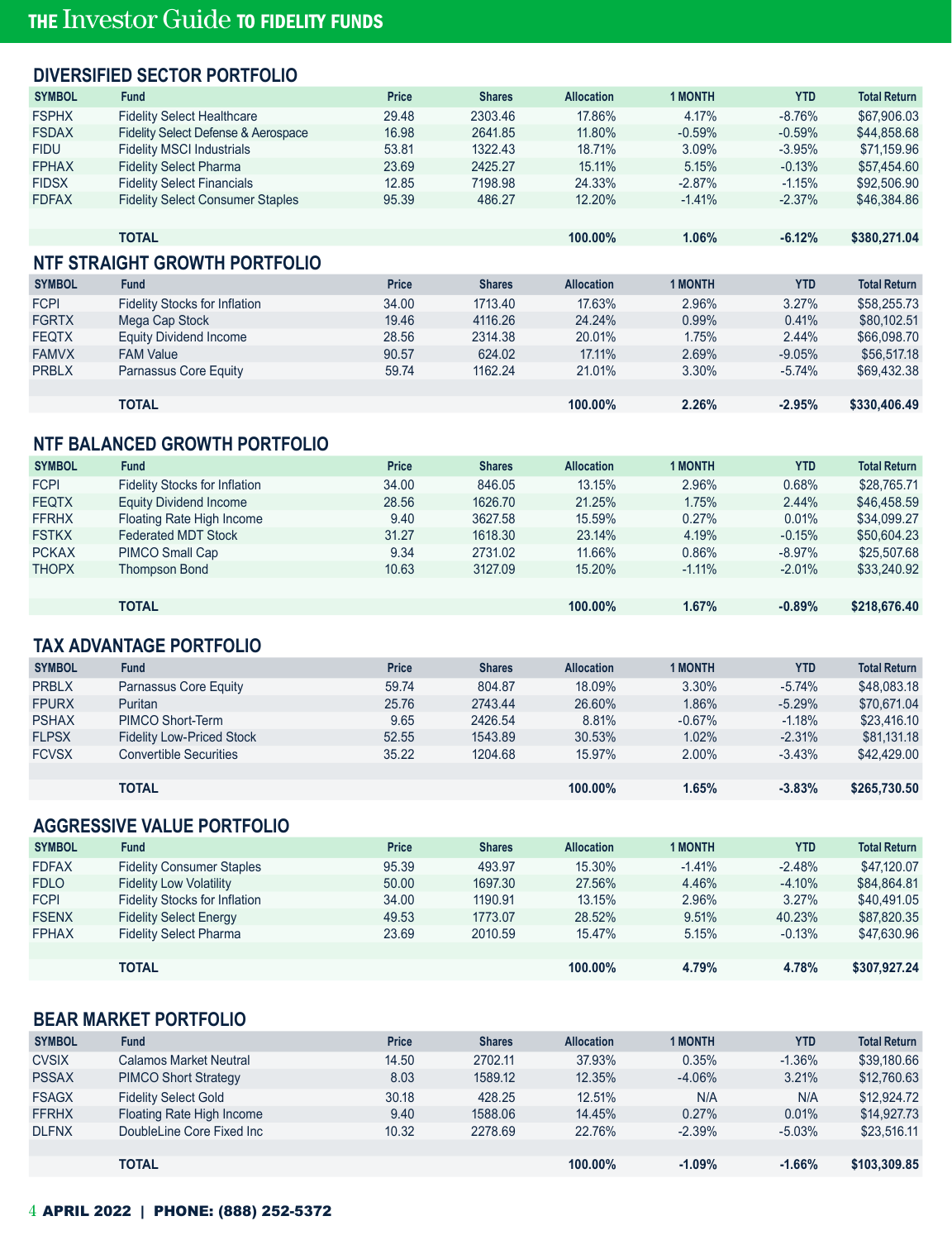# **Data & Rankings** *(Data provided as of 3/31/22)*

|                              |                                                                                          |                 |          |                                             | % Return (3 and 5 Years Annualized) |                 |                         |                  |                |                | <b>Beta</b>  | <b>SD</b>    | <b>Expense</b> |              |
|------------------------------|------------------------------------------------------------------------------------------|-----------------|----------|---------------------------------------------|-------------------------------------|-----------------|-------------------------|------------------|----------------|----------------|--------------|--------------|----------------|--------------|
| Symbol                       | Name                                                                                     | <b>NAV</b>      | Rank     | Advice                                      | <b>YTD</b>                          |                 | 1 Month $\vert$ 3 Month | 1 Year           | 3 Year         | 5 Year         | Yield %      | 3 Year       | 3 Year         | Ratio        |
|                              |                                                                                          |                 |          | <b>FIDELITY GROWTH FUNDS</b>                |                                     |                 |                         |                  |                |                |              |              |                |              |
| <b>FBCVX</b><br><b>FBGRX</b> | Fidelity® Blue Chip Value<br>Fidelity® Blue Chip Growth                                  | 24.73<br>160.35 | 88<br>92 | <b>Strong Buy</b><br>Buy                    | 1.39<br>$-12.67$                    | 1.48<br>2.47    | 1.39<br>$-12.67$        | 15.66<br>3.93    | 10.76<br>25.83 | 7.90<br>23.33  |              | 0.97<br>1.14 | 19.28<br>22.46 | 0.58<br>0.79 |
| <b>FBOTX</b>                 | Fidelity <sup>®</sup> Disruptive Automation                                              | 17.05           | 83       | Hold                                        | $-15.80$                            | $-0.76$         | $-15.80$                | $-1.13$          |                |                |              |              |                | 1.00         |
| <b>FCNTX</b>                 | Fidelity <sup>®</sup> Contrafund <sup>®</sup>                                            | 16.70           | 91       | <b>Strong Buy</b>                           | $-9.84$                             | 3.28            | $-9.84$                 | 9.41             | 19.04          | 17.83          |              | 0.99         | 18.57          | 0.81         |
| <b>FCPEX</b>                 | Fidelity® Small Cap Enhanced Index                                                       | 14.11           | 87       | Buy                                         | $-7.54$                             | 0.93            | $-7.54$                 | $-2.31$          | 12.87          | 8.72           |              | 1.17         | 23.47          | 0.64         |
| <b>FCPGX</b><br><b>FCPI</b>  | Fidelity <sup>®</sup> Small Cap Growth<br>Fidelity® Stocks for Inflation ETF             | 28.03<br>34.00  | 87<br>96 | Buy<br><b>Strong Buy</b>                    | $-11.55$<br>0.68                    | 1.45            | $-11.55$<br>0.68        | $-6.66$<br>25.39 | 14.93          | 15.57          |              | 1.06         | 21.83          | 1.00<br>0.29 |
| <b>FCPVX</b>                 | Fidelity <sup>®</sup> Small Cap Value                                                    | 21.25           | 89       | <b>Strong Buy</b>                           | $-1.71$                             | 2.96<br>$-0.47$ | $-1.71$                 | 11.12            | 18.08          | 11.69          |              | 1.13         | 24.20          | 0.98         |
| <b>FDCAX</b>                 | Fidelity <sup>®</sup> Capital Appreciation                                               | 41.59           | 92       | Buy                                         | $-5.78$                             | 4.00            | $-5.78$                 | 11.75            | 21.49          | 17.48          |              | 0.97         | 17.95          | 0.84         |
| <b>FDEGX</b>                 | Fidelity <sup>®</sup> Growth Strategies                                                  | 53.83           | 85       | Hold                                        | $-15.26$                            | 0.69            | $-15.26$                | 2.68             | 16.06          | 13.75          |              | 1.00         | 19.95          | 0.63         |
| <b>FDEQX</b>                 | Fidelity <sup>®</sup> Disciplined Equity                                                 | 58.00           | 92       | Buy                                         | $-11.18$                            | 2.27            | $-11.18$                | 9.99             | 19.61          | 14.80          |              | 1.01         | 18.61          | 0.79         |
| <b>FDGFX</b><br><b>FDGRX</b> | Fidelity <sup>®</sup> Dividend Growth<br>Fidelity <sup>®</sup> Growth Company            | 35.00<br>32.48  | 90<br>93 | <b>Strong Buy</b><br><b>Strong Buy</b>      | $-4.50$<br>$-10.94$                 | 3.52<br>3.74    | $-4.50$<br>-10.94       | 12.54<br>6.65    | 12.91<br>28.45 | 11.32<br>24.57 |              | 1.12<br>1.11 | 20.82<br>22.50 | 0.49<br>0.79 |
| <b>FDLO</b>                  | Fidelity <sup>®</sup> Low Volatility Factor ETF                                          | 50.00           | 94       | <b>Strong Buy</b>                           | $-4.11$                             | 4.46            | $-4.11$                 | 15.40            | 15.35          | 14.94          |              | 0.90         | 16.40          | 0.29         |
| <b>FDMO</b>                  | Fidelity <sup>®</sup> Momentum Factor ETF                                                | 51.05           | 93       | <b>Buy</b>                                  | $-4.69$                             | 5.06            | $-4.69$                 | 14.54            | 15.81          | 14.56          |              | 0.94         | 17.56          | 0.29         |
| <b>FDRR</b>                  | Fidelity <sup>®</sup> Dividend ETF for Rising Rates                                      | 44.52           | 95       | <b>Strong Buy</b>                           | $-1.20$                             | 3.35            | $-1.20$                 | 13.42            | 15.47          | 13.22          |              | 0.99         | 18.24          | 0.29         |
| <b>FDSCX</b>                 | Fidelity <sup>®</sup> Stock Selector Small Cap                                           | 31.29           | 90       | Buy                                         | $-8.86$                             | 0.51            | $-8.86$                 | 1.27             | 15.96          | 12.69          |              | 1.09         | 21.53          | 0.90         |
| <b>FDSSX</b>                 | Fidelity <sup>®</sup> Stock Selec All Cp                                                 | 65.42           | 91       | Buy                                         | $-5.72$                             | 2.36            | $-5.72$                 | 9.29             | 18.59          | 15.25<br>21.42 |              | 1.04         | 18.62<br>18.76 | 0.68         |
| <b>FDSVX</b><br><b>FDVLX</b> | Fidelity® Growth Discovery<br>Fidelity <sup>®</sup> Value                                | 52.02<br>14.78  | 93<br>88 | <b>Strong Buy</b><br><b>Strong Buy</b>      | $-6.72$<br>0.61                     | 4.48<br>2.21    | -6.72<br>0.61           | 11.48<br>14.92   | 23.72<br>18.95 | 12.32          |              | 1.00<br>1.33 | 26.48          | 0.79<br>0.79 |
| <b>FDVV</b>                  | Fidelity <sup>®</sup> Core Dividend ETF                                                  | 41.63           | 93       | <b>Strong Buy</b>                           | 4.16                                | 5.29            | 4.16                    | 20.67            | 15.63          | 13.38          |              | 1.06         | 20.30          | 0.29         |
| <b>FEOPX</b>                 | Fidelity <sup>®</sup> Enduring Opportunities                                             | 13.86           | 85       | Hold                                        | $-14.07$                            | 0.29            | -14.07                  | 0.30             |                |                |              |              |                | 1.05         |
| <b>FEQIX</b>                 | Fidelity® Equity-Income                                                                  | 69.51           | 86       | <b>Strong Buy</b>                           | $-1.04$                             | 1.49            | $-1.04$                 | 12.85            | 14.46          | 11.10          | 1.44         | 0.88         | 16.69          | 0.60         |
| <b>FEQTX</b><br><b>FFIDX</b> | Fidelity <sup>®</sup> Equity Dividend Income                                             | 28.56           | 88<br>92 | <b>Strong Buy</b>                           | 2.44                                | 1.75            | 2.44                    | 13.83            | 13.31<br>21.52 | 10.27<br>17.51 | 2.03<br>0.68 | 0.97         | 19.13          | 0.58         |
| <b>FGDFX</b>                 | <b>Fidelity Fund</b><br>Fidelity <sup>®</sup> Disruptors                                 | 71.33<br>15.30  | 85       | <b>Strong Buy</b><br>Hold                   | $-9.89$<br>$-14.04$                 | 2.94<br>0.59    | $-9.89$<br>$-14.04$     | 15.83<br>$-3.63$ |                |                |              | 0.95         | 17.50          | 0.47<br>1.00 |
| <b>FGRIX</b>                 | Fidelity® Growth & Income Portfolio                                                      | 52.13           | 92       | <b>Strong Buy</b>                           | 0.54                                | 0.91            | 0.54                    | 13.56            | 16.40          | 12.81          | 1.35         | 0.96         | 18.47          | 0.59         |
| <b>FGRTX</b>                 | Fidelity <sup>®</sup> Mega Cap Stock                                                     | 19.46           | 95       | <b>Strong Buy</b>                           | 0.41                                | 0.99            | 0.41                    | 13.27            | 18.62          | 14.53          | 0.83         | 0.97         | 18.83          | 0.63         |
| <b>FIFNX</b>                 | Fidelity® Founders                                                                       | 17.60           | 86       | Hold                                        | $-7.56$                             | 2.62            | $-7.56$                 | 6.28             | 21.49          |                |              | 0.94         | 18.43          | 1.00         |
| <b>FLCEX</b>                 | Fidelity <sup>®</sup> Large Cap Core Enhanced Index                                      | 20.86           | 93       | <b>Strong Buy</b>                           | $-3.34$                             | 3.83            | $-3.34$                 | 16.61            | 19.20          | 16.19          |              | 0.97         | 17.29          | 0.39         |
| <b>FLCOX</b><br><b>FLCSX</b> | Fidelity <sup>®</sup> Large Cap Value Index<br>Fidelity <sup>®</sup> Large Cap Stock     | 16.21<br>42.12  | 83<br>90 | Buy<br>Buy                                  | $-0.80$<br>0.07                     | 2.79<br>0.77    | $-0.80$<br>0.07         | 11.58<br>12.29   | 12.98<br>16.56 | 10.29<br>13.19 |              | 1.01<br>1.01 | 19.13<br>19.55 | 0.04<br>0.48 |
| <b>FLGEX</b>                 | Fidelity <sup>®</sup> Large Cap Growth Enhanced Idx                                      | 29.15           | 93       | Strong Buy                                  | $-7.14$                             | 4.41            | $-7.14$                 | 15.53            | 23.42          | 19.56          |              | 1.00         | 18.55          | 0.39         |
| <b>FLPSX</b>                 | Fidelity <sup>®</sup> Low-Priced Stock                                                   | 52.55           | 91       | <b>Strong Buy</b>                           | $-2.31$                             | 1.02            | $-2.31$                 | 6.88             | 14.81          | 11.53          |              | 0.99         | 19.35          | 0.65         |
| <b>FLVCX</b>                 | Fidelity® Leveraged Company Stock                                                        | 44.02           | 82       | Hold                                        | $-7.56$                             | 2.32            | $-7.56$                 | 6.45             | 18.98          | 13.54          |              | 1.31         | 24.63          | 0.75         |
| <b>FLVEX</b>                 | Fidelity <sup>®</sup> Large Cap Value Enhanced Index                                     | 16.05           | 86       | <b>Strong Buy</b>                           | 0.12                                | 2.82            | 0.12                    | 13.85            | 14.52          | 11.54          |              | 0.99         | 18.75          | 0.39         |
| <b>FMAGX</b><br><b>FMCSX</b> | Fidelity <sup>®</sup> Magellan <sup>®</sup><br>Fidelity® Mid-Cap Stock                   | 13.61<br>42.21  | 94<br>96 | Buy<br><b>Strong Buy</b>                    | -11.45<br>0.07                      | 3.81<br>1.78    | -11.45<br>0.07          | 11.93<br>12.07   | 18.40<br>17.03 | 16.26<br>13.75 |              | 0.97<br>1.04 | 18.33<br>20.63 | 0.79<br>0.83 |
| <b>FMEDX</b>                 | Fidelity® Disruptive Medicine                                                            | 11.91           | 86       | Hold                                        | $-13.51$                            | 2.50            | -13.51                  | $-3.92$          |                |                |              |              |                | 1.00         |
| <b>FMEIX</b>                 | Fidelity <sup>®</sup> Mid Cap Enhanced Index                                             | 17.69           | 89       | Buy                                         | $-4.99$                             | 2.43            | $-4.99$                 | 7.52             | 14.54          | 11.60          |              | 1.12         | 20.83          | 0.59         |
| <b>FMILX</b>                 | Fidelity® New Millennium                                                                 | 42.85           | 91       | Buy                                         | 2.34                                | 1.95            | 2.34                    | 11.32            | 14.49          | 12.52          |              | 0.99         | 19.78          | 0.59         |
| <b>FNCMX</b>                 | Fidelity <sup>®</sup> Nasdag Composite Index <sup>®</sup>                                | 179.22          | 93       | <b>Strong Buy</b>                           | $-8.94$                             | 3.52            | $-8.94$                 | 8.14             | 23.52          | 20.11          |              | 1.05         | 19.87          | 0.29         |
| <b>FNETX</b><br><b>FNTEX</b> | Fidelity® Disruptive Communications<br>Fidelity <sup>®</sup> Disruptive Finance          | 14.07<br>17.35  | 81<br>88 | Hold<br>Buy                                 | $-13.57$<br>$-8.15$                 | 0.64<br>0.17    | $-13.57$<br>$-8.15$     | -7.96<br>4.95    |                |                |              |              |                | 1.00<br>1.00 |
| <b>FOCPX</b>                 | Fidelity <sup>®</sup> OTC Portfolio                                                      | 17.37           | 91       | Buy                                         | $-11.38$                            | 2.66            | $-11.38$                | 7.14             | 24.52          | 21.87          |              | 1.07         | 20.41          | 0.80         |
| <b>FQAL</b>                  | Fidelity <sup>®</sup> Quality Factor ETF                                                 | 52.27           | 96       | <b>Strong Buy</b>                           | $-6.51$                             | 3.56            | $-6.51$                 | 16.73            | 17.46          | 15.20          |              | 0.98         | 17.52          | 0.29         |
| <b>FSCRX</b>                 | Fidelity <sup>®</sup> Small Cap Discovery                                                | 28.92           | 84       | Strong Buy                                  | $-5.64$                             | $-0.41$         | $-5.64$                 | 9.73             | 14.92          | 9.98           |              | 1.30         | 25.65          | 0.61         |
| <b>FSDIX</b>                 | Fidelity <sup>®</sup> Strategic Dividend & Income®                                       | 17.35           | 94       | <b>Strong Buy</b>                           | $-2.31$                             | 2.54            | $-2.31$                 | 10.34            | 12.49          | 10.37          | 1.91         | 1.21         | 13.69          | 0.68         |
| <b>FSKAX</b><br><b>FSLCX</b> | Fidelity <sup>®</sup> Total Market Index<br>Fidelity <sup>®</sup> Small Cap Stock        | 126.56<br>17.80 | 92<br>84 | <b>Buy</b><br><b>Buy</b>                    | $-5.40$<br>$-10.96$                 | 3.24<br>0.39    | $-5.40$<br>$-10.96$     | 11.67<br>$-3.00$ | 18.12<br>11.26 | 15.32<br>9.20  |              | 1.04<br>1.23 | 18.51<br>24.20 | 0.02<br>0.88 |
| <b>FSLSX</b>                 | Fidelity <sup>®</sup> Value Strategies                                                   | 52.13           | 91       | <b>Strong Buy</b>                           | 0.62                                | 3.37            | 0.62                    | 14.76            | 18.42          | 12.60          |              | 1.22         | 24.29          | 0.86         |
| <b>FSLVX</b>                 | Fidelity <sup>®</sup> Stock Selec Lg Cp Val                                              | 25.82           | 88       | Buy                                         | 0.63                                | 2.26            | 0.63                    | 13.17            | 14.00          | 10.19          |              | 1.05         | 20.20          | 0.65         |
| <b>FSMAX</b>                 | Fidelity® Extended Market Index                                                          | 79.07           | 87       | Buy                                         | $-9.33$                             | 0.85            | $-9.33$                 | $-5.41$          | 14.14          | 12.06          |              | 1.23         | 24.02          | 0.04         |
| <b>FSMDX</b>                 | Fidelity <sup>®</sup> Mid Cap Index                                                      | 30.17           | 91       | <b>Buy</b>                                  | $-5.69$                             | 2.55            | $-5.69$                 | 6.88             | 14.88          | 12.61          |              | 1.11         | 20.79          | 0.03         |
| <b>FSMVX</b><br><b>FSSMX</b> | Fidelity <sup>®</sup> Mid Cap Value<br>Fidelity Advisor® Stock Selector Mid Cp           | 28.36<br>43.82  | 86<br>87 | <b>Strong Buy</b><br><b>Strong Buy</b>      | $-1.47$<br>$-3.16$                  | 1.38<br>3.13    | $-1.47$<br>$-3.16$      | 12.48<br>5.82    | 13.39<br>14.66 | 8.48<br>12.37  |              | 1.16<br>1.20 | 22.83<br>23.18 | 0.44<br>0.79 |
| <b>FSSNX</b>                 | Fidelity <sup>®</sup> Small Cap Index                                                    | 25.50           | 85       | Buy                                         | $-7.47$                             | 1.23            | $-7.47$                 | $-5.85$          | 11.80          | 9.84           |              | 1.17         | 23.68          | 0.03         |
| <b>FTEKX</b>                 | Fidelity <sup>®</sup> Disruptive Technology                                              | 15.40           | 83       | Hold                                        | $-19.62$                            | 0.20            | $-19.62$                | $-10.73$         |                |                |              |              |                | 1.00         |
| <b>FTQGX</b>                 | Fidelity® Focused Stock                                                                  | 31.25           | 90       | Buy                                         | $-9.99$                             | 3.86            | $-9.99$                 | 11.68            | 20.14          | 20.93          |              | 1.01         | 19.16          | 0.86         |
| <b>FTRNX</b>                 | Fidelity <sup>®</sup> Trend                                                              | 150.09          | 91       | <b>Buy</b>                                  | $-12.05$                            | 2.43            | $-12.05$                | 9.54             | 23.12          | 19.97          |              | 1.01         | 19.44          | 0.73         |
| <b>FVAL</b><br><b>FVDFX</b>  | Fidelity® Value Factor ETF<br>Fidelity <sup>®</sup> Value Discovery                      | 50.83<br>38.14  | 96<br>90 | <b>Strong Buy</b><br><b>Strong Buy</b>      | $-2.11$<br>$-0.37$                  | 3.05<br>1.36    | $-2.11$<br>$-0.37$      | 15.25<br>12.14   | 17.39<br>14.87 | 14.24<br>10.53 |              | 1.07<br>0.97 | 19.52<br>18.62 | 0.29<br>0.75 |
| <b>FXAIX</b>                 | Fidelity <sup>®</sup> 500 Index                                                          | 157.71          | 90       | <b>Strong Buy</b>                           | $-4.60$                             | 3.71            | $-4.60$                 | 15.63            | 18.91          | 15.98          |              | 1.00         | 17.76          | 0.02         |
| <b>FZROX</b>                 | Fidelity ZERO Total Market Index                                                         | 15.90           | 90       | Buy                                         | $-5.24$                             | 3.25            | $-5.24$                 | 12.33            | 18.29          |                |              | 1.04         | 18.50          | 0.00         |
| <b>ONEQ</b>                  | Fidelity <sup>®</sup> Nasdaq Composite Tr Stk ETF                                        | 55.56           | 94       | <b>Strong Buy</b>                           | $-8.65$                             | 3.64            | $-8.65$                 | 8.83             | 23.85          | 20.25          | 0.45         | 1.05         | 19.81          | 0.21         |
| <b>FBIOX</b>                 | Fidelity <sup>®</sup> Select Biotechnology Portfolio                                     | 16.18           | 80       | <b>FIDELITY SELECT SECTOR FUNDS</b><br>Sell | $-16.38$                            | 2.53            | $-16.38$                | $-23.38$         | 4.72           | 6.32           |              | 0.93         | 23.92          | 0.70         |
| <b>FBMPX</b>                 | <b>Fidelity Select Comm Services</b>                                                     | 79.24           | 80       | Hold                                        | $-12.72$                            | 0.33            | $-12.72$                | $-7.51$          | 16.31          | 12.31          |              | 1.07         | 20.26          | 0.77         |
| <b>FBSOX</b>                 | Fidelity <sup>®</sup> Select IT Services Portfolio                                       | 70.92           | 78       | Sell                                        | $-14.44$                            | 0.93            | $-14.44$                | $-11.58$         | 9.33           | 16.41          |              | 1.12         | 22.82          | 0.72         |
| <b>FCYIX</b>                 | Fidelity <sup>®</sup> Select Industrials Portfolio                                       | 32.10           | 78       | Buy                                         | $-6.11$                             | 2.20            | $-6.11$                 | 5.22             | 10.07          | 9.20           |              | 1.21         | 22.52          | 0.76         |
| <b>FDCPX</b>                 | Fidelity <sup>®</sup> Select Tech Hardware                                               | 102.27          | 90       | Buy                                         | $-10.70$                            | 0.78            | $-10.70$                | 3.62             | 26.19          | 19.61          |              | 0.99         | 19.36          | 0.74         |
| <b>FDFAX</b><br><b>FDLSX</b> | Fidelity® Select Consumer Staples Port<br>Fidelity <sup>®</sup> Select Leisure Portfolio | 95.39<br>16.56  | 85<br>84 | Buy<br>Hold                                 | $-2.48$<br>$-5.21$                  | $-1.41$<br>1.10 | $-2.48$<br>$-5.21$      | 8.03<br>6.41     | 11.88<br>15.45 | 7.22<br>14.47  |              | 0.74<br>1.32 | 15.31<br>26.36 | 0.75<br>0.77 |
|                              |                                                                                          |                 |          |                                             |                                     |                 |                         |                  |                |                |              |              |                |              |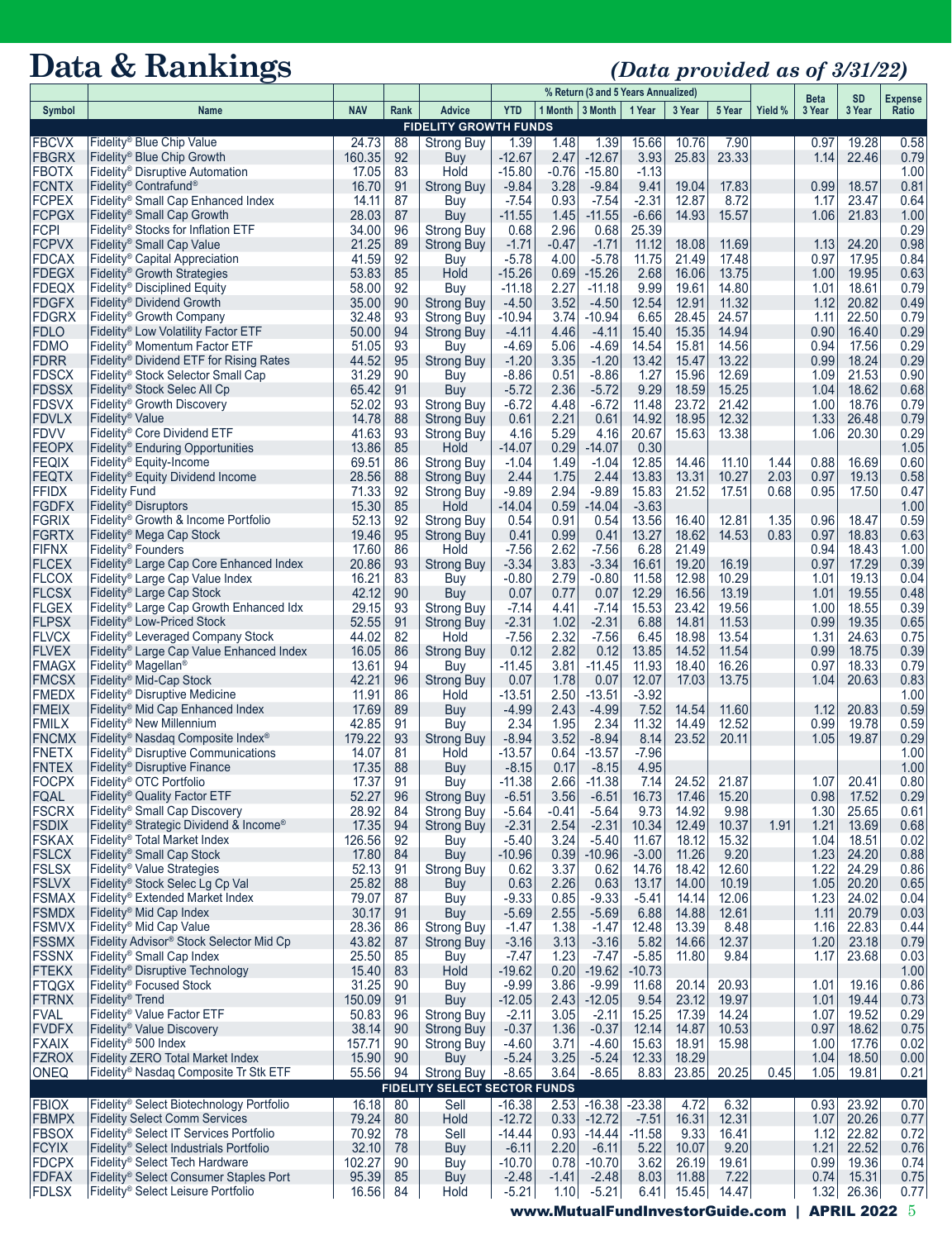# THE Investor Guide TO FIDELITY FUNDS

| <b>YTD</b><br>1 Month   3 Month<br><b>NAV</b><br><b>Advice</b><br>1 Year<br>3 Year<br>5 Year<br>Yield %<br>3 Year<br>3 Year<br>Symbol<br>Rank<br>Ratio<br><b>Name</b><br><b>FIDELITY SELECT SECTOR FUNDS (continued)</b><br>$-1.15$<br><b>FIDSX</b><br>Fidelity <sup>®</sup> Select Financial Services Port<br>12.85<br>87<br>$-2.87$<br>$-1.15$<br>11.34<br>17.39<br>12.31<br>1.25<br>25.28<br>0.77<br><b>Strong Buy</b><br>6.76<br><b>FNARX</b><br>Fidelity <sup>®</sup> Select Natural Resources Port<br>37.37<br>58<br>Hold<br>32.28<br>9.21<br>32.28<br>58.90<br>14.54<br>1.60<br>36.27<br>0.89<br>12.35<br>Fidelity <sup>®</sup> Select Pharmaceuticals Port<br>23.69<br>93<br><b>Strong Buy</b><br>$-0.13$<br>5.15<br>$-0.13$<br>10.89<br>13.73<br>0.68<br>15.28<br>0.77<br>Fidelity <sup>®</sup> Select Gold Portfolio<br>30.18<br>80<br>11.16<br>16.08<br>18.59<br>18.96<br>9.01<br>0.95<br>36.25<br>0.76<br>Buy<br>16.08<br><b>FSAVX</b><br>17.99<br>Fidelity <sup>®</sup> Select Automotive Port<br>55.01<br>84<br>Hold<br>$-16.27$<br>-2.74<br>-16.27<br>0.36<br>27.62<br>1.49<br>28.50<br>0.88<br><b>FSCHX</b><br>Fidelity <sup>®</sup> Select Chemicals Portfolio<br>17.69<br>79<br>$-5.70$<br>4.43<br>$-5.70$<br>12.42<br>13.18<br>7.67<br>1.29<br>24.62<br>0.79<br>Buy<br><b>FSCPX</b><br>63.46<br>82<br>0.36<br>$-11.84$<br>$-1.19$<br>16.29<br>15.46<br>21.90<br>Fidelity® Select Consumer Discret Port<br>Buy<br>$-11.84$<br>1.17<br>0.76<br><b>FSCSX</b><br>88<br>21.96<br>22.76<br>Fidelity <sup>®</sup> Select Software<br>27.03<br>Buy<br>$-9.87$<br>2.66<br>$-9.87$<br>5.76<br>1.03<br>19.83<br>0.70<br>10.51<br>Fidelity® Select Defense & Aero Port<br>16.98<br>85<br>7.13<br>$-0.59$<br>7.13<br>3.47<br>5.67<br>1.15<br>25.81<br>0.77<br>Strong Buy<br><b>FSDPX</b><br>Fidelity <sup>®</sup> Select Materials Portfolio<br>109.75<br>72<br>0.45<br>6.25<br>0.45<br>19.93<br>17.74<br>10.13<br>1.18<br>22.77<br>0.80<br>Hold<br><b>FSELX</b><br>92<br>39.48<br>29.26<br>Fidelity <sup>®</sup> Select Semiconductors<br>20.97<br>Buy<br>$-12.04$<br>3.66<br>$-12.04$<br>27.39<br>1.24<br>26.89<br>0.70<br><b>FSENX</b><br>40.23<br>40.23<br>4.76<br>42.33<br>0.85<br>Fidelity® Select Energy Portfolio<br>49.53<br>79<br>Hold<br>9.48<br>71.10<br>11.81<br>1.71<br><b>FSHCX</b><br>2.00<br>6.33<br>2.00<br>15.06<br>20.70<br>17.36<br>20.09<br>Fidelity <sup>®</sup> Select Healthcare Svcs<br>140.33<br>96<br><b>Strong Buy</b><br>0.77<br>0.73<br>6.21<br>23.83<br>17.45<br>1.23<br>Fidelity <sup>®</sup> Select Construction & Hsg Port<br>86.78<br>87<br>Hold<br>$-19.66$<br>-3.36<br>-19.66<br>24.39<br>0.78<br><b>FSLBX</b><br>122.00<br>90<br>24.63<br>17.32<br>21.55<br>Fidelity® Select Brokerage & Invmt Mgmt<br><b>Strong Buy</b><br>$-7.67$<br>0.82<br>$-7.67$<br>16.99<br>1.15<br>0.76<br><b>FSLEX</b><br>32.79<br>13.19<br>23.82<br>Fidelity® Select Envir and Alt Engy Port<br>72<br>Hold<br>$-8.10$<br>5.88<br>$-8.10$<br>10.07<br>16.78<br>1.30<br>0.85<br><b>FSMEX</b><br>72.56<br>91<br>$-12.77$<br>$-12.77$<br>17.18<br>18.60<br>Fidelity <sup>®</sup> Select Medical Devices & Tech<br>Buy<br>5.47<br>0.81<br>19.17<br>0.70<br>2.44<br><b>FSPCX</b><br>6.76<br>25.72<br>17.33<br>12.26<br>0.83<br>Fidelity <sup>®</sup> Select Insurance Port<br>73.92<br>Hold<br>5.81<br>6.76<br>1.03<br>21.24<br>81<br>Fidelity® Select Health Care Portfolio<br>$-8.76$<br>14.48<br>14.57<br>18.13<br>29.48<br>96<br><b>Strong Buy</b><br>4.17<br>$-8.76$<br>0.07<br>0.69<br>0.77<br>25.31<br>21.53<br>Fidelity® Select Technology Portfolio<br>25.61<br>91<br>Buy<br>$-12.02$<br>2.77<br>-12.02<br>4.92<br>30.05<br>1.12<br>0.69<br><b>FSRBX</b><br>Fidelity <sup>®</sup> Select Banking Portfolio<br>80<br>$-2.18$<br>$-2.18$<br>6.88<br>8.18<br>29.11<br><b>Strong Buy</b><br>-7.20<br>12.95<br>1.36<br>30.59<br>0.79<br><b>FSRFX</b><br>3.35<br>6.24<br>Fidelity <sup>®</sup> Select Transportation<br>112.42<br>80<br>Hold<br>3.35<br>18.58<br>15.76<br>13.90<br>1.17<br>22.63<br>0.80<br><b>FSRPX</b><br>Fidelity <sup>®</sup> Select Retailing Portfolio<br>88<br>$-6.18$<br>17.32<br>17.87<br>21.82<br>0.73<br>19.84<br>Buy<br>$-14.00$<br>$-0.40$<br>-14.00<br>1.15<br>Fidelity® Select Telecommunications Port<br>55.45<br>69<br>Sell<br>$-3.60$<br>1.32<br>$-3.60$<br>$-9.40$<br>7.74<br>4.92<br>2.68<br>0.61<br>13.06<br>0.79<br>Fidelity <sup>®</sup> Select Utilities Portfolio<br>111.29<br>85<br>Hold<br>5.94<br>10.87<br>5.94<br>21.34<br>11.87<br>12.74<br>2.08<br>0.63<br>17.58<br>0.76<br><b>FSVLX</b><br>Fidelity <sup>®</sup> Select FinTech<br>16.12<br>75<br>Sell<br>$-11.18$<br>0.37<br>$-11.18$<br>$-5.92$<br>8.08<br>10.02<br>1.50<br>29.90<br>0.89<br><b>FWRLX</b><br>Hold<br>19.88<br>Fidelity <sup>®</sup> Select Wireless Portfolio<br>13.18<br>86<br>$-7.31$<br>2.09<br>$-7.31$<br>3.18<br>15.18<br>0.91<br>16.91<br>0.81<br><b>FIDELITY SECTOR ETFS</b><br><b>FCOM</b><br>Fidelity <sup>®</sup> MSCI Comm Svc ETF<br>$-11.32$<br>0.34<br>0.08<br>45.48<br>70<br>Hold<br>$-11.32$<br>$-6.97$<br>13.46<br>10.89<br>1.05<br>19.89<br>Fidelity® MSCI Consumer Discret ETF<br>79.08<br>83<br>$-10.26$<br>3.34<br>$-10.26$<br>4.29<br>22.76<br>19.09<br>1.30<br>24.21<br>0.08<br>Buy<br>39.10<br>10.62<br>5.77<br>43.08<br>0.08<br>Fidelity <sup>®</sup> MSCI Energy ETF<br>20.94<br>79<br>Hold<br>10.09<br>39.10<br>64.15<br>1.73<br><b>FHLC</b><br>15.48<br>14.74<br>Fidelity <sup>®</sup> MSCI Health Care ETF<br>65.66<br>96<br><b>Strong Buy</b><br>$-4.05$<br>5.24<br>$-4.05$<br>12.76<br>0.77<br>16.07<br>0.08<br><b>FIDU</b><br>11.68<br>21.68<br>Fidelity <sup>®</sup> MSCI Industrials ETF<br>53.81<br>88<br>Buy<br>$-3.95$<br>3.09<br>$-3.95$<br>4.57<br>13.79<br>1.19<br>0.08<br><b>FMAT</b><br>18.72<br>12.33<br>22.67<br>Fidelity <sup>®</sup> MSCI Materials ETF<br>49.68<br>84<br>Hold<br>$-0.90$<br>6.03<br>$-0.90$<br>14.11<br>1.20<br>0.08<br><b>FNCL</b><br>1.23<br>0.08<br>54.15<br>95<br>$-2.68$<br>$-0.89$<br>$-2.68$<br>12.77<br>15.69<br>11.48<br>23.75<br>Fidelity <sup>®</sup> MSCI Financials ETF<br>Strong Buy<br>$-1.21$<br>12.79<br>13.50<br>9.74<br>13.71<br>Fidelity <sup>®</sup> MSCI Consumer Staples ETF<br>45.85<br>90<br>Buy<br>$-1.21$<br>1.80<br>0.66<br>0.08<br>28.82<br>25.78<br>Fidelity <sup>®</sup> MSCI Information Tech ETF<br>123.08<br>92<br><b>Strong Buy</b><br>$-8.94$<br>3.24<br>$-8.94$<br>17.09<br>0.57<br>20.82<br>0.08<br>1.10<br>47.92<br>83<br>4.18<br>9.85<br>18.86<br><b>FUTY</b><br>Fidelity <sup>®</sup> MSCI Utilities ETF<br>Hold<br>4.18<br>11.14<br>10.93<br>3.12<br>0.51<br>17.17<br>0.08<br>FIDELITY REAL ESTATE, COMMODITY & UTILITY FUNDS<br><b>FARMX</b><br>Fidelity <sup>®</sup> Agricultural Productivity<br>22.33<br>96<br><b>Strong Buy</b><br>19.35<br>12.32<br>19.35<br>23.25<br>1.00<br>22.63<br><b>FFGCX</b><br>Fidelity <sup>®</sup> Global Commodity Stock<br>21.13<br>86<br>30.11<br>11.98<br>30.11<br>45.35<br>15.33<br>1.14<br>24.66<br>0.94<br>Buy<br>2.71<br>Fidelity <sup>®</sup> Telecom and Utilities<br>29.32<br>81<br>Hold<br>8.41<br>5.54<br>11.15<br>9.02<br>9.17<br>0.65<br>15.26<br>0.67<br>5.54<br><b>FLOWX</b><br>Fidelity® Water Sustainability<br>15.21<br>86<br>Buy<br>$-10.27$<br>4.04<br>$-10.27$<br>11.16<br>1.00<br><b>FREL</b><br>11.36<br>0.92<br>Fidelity <sup>®</sup> MSCI Real Estate Index ETF<br>32.39<br>82<br>Hold<br>$-5.97$<br>6.38<br>$-5.97$<br>21.10<br>10.41<br>19.07<br>0.08<br><b>FRESX</b><br>Fidelity <sup>®</sup> Real Estate Investment Port<br>50.85<br>78<br>Hold<br>$-5.87$<br>7.21<br>$-5.87$<br>24.40<br>10.12<br>9.21<br>1.64<br>0.86<br>18.78<br>0.73<br><b>FRIFX</b><br>Fidelity <sup>®</sup> Real Estate Income<br>13.33<br>80<br>Hold<br>$-3.41$<br>1.37<br>$-3.41$<br>8.23<br>7.31<br>6.82<br>4.02<br>0.78<br>17.00<br>0.72<br>Fidelity <sup>®</sup> Real Estate Index<br>18.96<br>Hold<br>$-5.95$<br>6.34<br>$-5.95$<br>21.33<br>7.63<br>7.55<br>1.00<br>20.70<br>76<br>0.07<br><b>FIDELITY INTERNATIONAL FUNDS</b><br><b>FDIVX</b><br>Fidelity <sup>®</sup> Diversified International<br>83<br>$-12.12$<br>0.24<br>$-12.12$<br>$-0.76$<br>8.74<br>16.37<br>1.01<br>42.62<br><b>Buy</b><br>11.19<br>0.91<br><b>FEDDX</b><br>Fidelity® Emerging Markets Discovery<br>Hold<br>$-4.55$<br>$-0.52$<br>$-4.55$<br>$-1.73$<br>8.79<br>6.66<br>20.34<br>1.19<br>15.30<br>74<br>1.11<br><b>FEMKX</b><br>Fidelity <sup>®</sup> Emerging Markets<br>80<br>Hold<br>$-13.72$<br>$-3.85$<br>$-13.72$<br>$-14.13$<br>10.25<br>10.55<br>0.90<br>17.72<br>0.88<br>37.66<br>0.55<br><b>FGILX</b><br>Fidelity <sup>®</sup> Global Equity Income<br>$-3.11$<br>15.26<br>1.02<br>17.75<br>91<br>Buy<br>1.14<br>$-3.11$<br>10.26<br>12.10<br>0.87<br>15.24<br>Fidelity® China Region<br>69<br>$-8.38$<br>9.71<br>20.17<br>36.73<br>Sell<br>$-15.43$<br>$-15.43$<br>$-30.75$<br>7.12<br>0.80<br>0.91<br><b>FICDX</b><br>Fidelity <sup>®</sup> Canada<br>6.94<br>11.38<br>0.80<br>69.03<br>81<br>Hold<br>6.31<br>6.94<br>23.41<br>16.27<br>1.03<br>19.69<br><b>FIDI</b><br>Fidelity <sup>®</sup> International High Div ETF<br>21.11<br>3.74<br>3.74<br>4.79<br>3.26<br>0.39<br>79<br>Buy<br>1.46<br>8.78<br>1.10<br>20.60<br>5.89<br><b>FIENX</b><br>Fidelity® International Enhanced Index<br>$-6.46$<br>$-0.19$<br>$-6.46$<br>6.68<br>10.42<br>76<br>Hold<br>$-0.75$<br>1.00<br>17.20<br>0.59<br><b>FIEUX</b><br>74<br>Hold<br>6.80<br>19.18<br>1.06<br>Fidelity <sup>®</sup> Europe<br>33.86<br>$-12.51$<br>0.27<br>$-12.51$<br>$-9.66$<br>7.39<br>1.08<br>Fidelity <sup>®</sup> International Growth<br>18.25<br>$-13.34$<br>$-0.22$<br>$-13.34$<br>$-0.44$<br>11.55<br>0.99<br>85<br>Hold<br>10.40<br>0.88<br>16.24<br>Fidelity <sup>®</sup> International Discovery<br>82<br>8.67<br>0.99<br>46.36<br><b>Buy</b><br>$-12.41$<br>0.02<br>$-12.41$<br>$-5.68$<br>10.48<br>0.98<br>17.28<br><b>FIREX</b><br>Fidelity® International Real Estate<br>13.38<br>78<br>Hold<br>$-6.56$<br>1.90<br>$-6.56$<br>3.60<br>7.81<br>9.83<br>0.66<br>0.78<br>14.97<br>0.97<br>Fidelity <sup>®</sup> International Small Cap<br><b>FISMX</b><br>$-1.35$<br>$-6.90$<br>9.08<br>1.01<br>30.07<br>84<br>Hold<br>$-6.90$<br>$-1.61$<br>7.67<br>1.10<br>19.06<br><b>FIVA</b><br>Fidelity <sup>®</sup> International Value Factor ETF<br>23.46<br>Hold<br>$-2.95$<br>$-0.16$<br>$-2.95$<br>3.72<br>6.38<br>2.48<br>19.54<br>0.39<br>68<br>1.11<br>11.28<br><b>FIVFX</b><br>Fidelity <sup>®</sup> International Capital Apprec<br>2.28<br>$-12.99$<br>11.35<br>16.07<br>1.00<br>24.71<br>91<br>Buy<br>$-12.99$<br>$-2.16$<br>0.84<br>Fidelity <sup>®</sup> International Value<br>1.77<br>5.70<br>8.84<br>5.45<br>20.58<br>9.18<br>66<br>Hold<br>$-1.40$<br>$-1.40$<br>1.16<br>1.01<br>$-2.54$<br>$-12.90$<br>8.94<br>7.88<br>15.02<br>1.09<br>Fidelity <sup>®</sup> Japan<br>16.14<br>77<br>Hold<br>$-12.90$<br>$-10.67$<br>0.73<br><b>FJSCX</b><br>Fidelity <sup>®</sup> Japan Smaller Companies<br>3.98<br>14.17<br>62<br>Sell<br>$-10.09$<br>$-4.45$<br>$-10.09$<br>$-10.21$<br>2.18<br>0.55<br>13.31<br>0.91<br><b>FLATX</b><br>Fidelity <sup>®</sup> Latin America<br>23.23<br>63<br>Hold<br>21.43<br>21.43<br>15.28<br>1.67<br>3.08<br>1.67<br>34.64<br>1.04<br>12.01<br>5.20<br><b>FNMIX</b><br>Fidelity <sup>®</sup> New Markets Income<br>13.04<br>76<br>Sell<br>$-7.52$<br>0.74<br>$-7.52$<br>$-5.33$<br>$-0.47$<br>0.46<br>0.84<br>11.67<br>0.80<br>Fidelity <sup>®</sup> Nordic<br>54.93<br>Hold<br>$-14.81$<br>$-5.24$<br>15.56<br>11.35<br>20.45<br>0.92<br>80<br>$-14.81$<br>2.40<br>1.05<br>Fidelity <sup>®</sup> Overseas<br>58.95<br>83<br>$-12.95$<br>0.73<br>$-12.95$<br>2.15<br>11.47<br>9.41<br>17.48<br>0.99<br><b>Buy</b><br>0.95<br><b>FPADX</b><br>Fidelity <sup>®</sup> Emerging Markets Index<br>11.17<br>Sell<br>$-7.61$<br>$-2.95$<br>$-7.61$<br>$-12.88$<br>4.38<br>5.53<br>18.29<br>0.08<br>65<br>0.97<br><b>FPBFX</b><br>Fidelity® Pacific Basin<br>33.54<br>Hold<br>$-4.74$<br>$-13.32$<br>10.11<br>15.33<br>1.04<br>80<br>$-14.04$<br>$-14.04$<br>10.69<br>0.79<br><b>FSCOX</b><br>Fidelity <sup>®</sup> International Small Cap Opp<br>21.77<br>$-17.97$<br>$-17.97$<br>9.92<br>1.23<br>86<br>Hold<br>$-2.03$<br>$-2.98$<br>10.43<br>0.93<br>18.15 |              |                                     |       |    |      |          |         | % Return (3 and 5 Years Annualized) |          |      |       | <b>Beta</b> | <b>SD</b> | Expense |
|-------------------------------------------------------------------------------------------------------------------------------------------------------------------------------------------------------------------------------------------------------------------------------------------------------------------------------------------------------------------------------------------------------------------------------------------------------------------------------------------------------------------------------------------------------------------------------------------------------------------------------------------------------------------------------------------------------------------------------------------------------------------------------------------------------------------------------------------------------------------------------------------------------------------------------------------------------------------------------------------------------------------------------------------------------------------------------------------------------------------------------------------------------------------------------------------------------------------------------------------------------------------------------------------------------------------------------------------------------------------------------------------------------------------------------------------------------------------------------------------------------------------------------------------------------------------------------------------------------------------------------------------------------------------------------------------------------------------------------------------------------------------------------------------------------------------------------------------------------------------------------------------------------------------------------------------------------------------------------------------------------------------------------------------------------------------------------------------------------------------------------------------------------------------------------------------------------------------------------------------------------------------------------------------------------------------------------------------------------------------------------------------------------------------------------------------------------------------------------------------------------------------------------------------------------------------------------------------------------------------------------------------------------------------------------------------------------------------------------------------------------------------------------------------------------------------------------------------------------------------------------------------------------------------------------------------------------------------------------------------------------------------------------------------------------------------------------------------------------------------------------------------------------------------------------------------------------------------------------------------------------------------------------------------------------------------------------------------------------------------------------------------------------------------------------------------------------------------------------------------------------------------------------------------------------------------------------------------------------------------------------------------------------------------------------------------------------------------------------------------------------------------------------------------------------------------------------------------------------------------------------------------------------------------------------------------------------------------------------------------------------------------------------------------------------------------------------------------------------------------------------------------------------------------------------------------------------------------------------------------------------------------------------------------------------------------------------------------------------------------------------------------------------------------------------------------------------------------------------------------------------------------------------------------------------------------------------------------------------------------------------------------------------------------------------------------------------------------------------------------------------------------------------------------------------------------------------------------------------------------------------------------------------------------------------------------------------------------------------------------------------------------------------------------------------------------------------------------------------------------------------------------------------------------------------------------------------------------------------------------------------------------------------------------------------------------------------------------------------------------------------------------------------------------------------------------------------------------------------------------------------------------------------------------------------------------------------------------------------------------------------------------------------------------------------------------------------------------------------------------------------------------------------------------------------------------------------------------------------------------------------------------------------------------------------------------------------------------------------------------------------------------------------------------------------------------------------------------------------------------------------------------------------------------------------------------------------------------------------------------------------------------------------------------------------------------------------------------------------------------------------------------------------------------------------------------------------------------------------------------------------------------------------------------------------------------------------------------------------------------------------------------------------------------------------------------------------------------------------------------------------------------------------------------------------------------------------------------------------------------------------------------------------------------------------------------------------------------------------------------------------------------------------------------------------------------------------------------------------------------------------------------------------------------------------------------------------------------------------------------------------------------------------------------------------------------------------------------------------------------------------------------------------------------------------------------------------------------------------------------------------------------------------------------------------------------------------------------------------------------------------------------------------------------------------------------------------------------------------------------------------------------------------------------------------------------------------------------------------------------------------------------------------------------------------------------------------------------------------------------------------------------------------------------------------------------------------------------------------------------------------------------------------------------------------------------------------------------------------------------------------------------------------------------------------------------------------------------------------------------------------------------------------------------------------------------------------------------------------------------------------------------------------------------------------------------------------------------------------------------------------------------------------------------------------------------------------------------------------------------------------------------------------------------------------------------------------------------------------------------------------------------------------------------------------------------------------------------------------------------------------------------------------------------------------------------------------------------------------------------------------------------------------------------------------------------------------------------------------------------------------------------------------------------------------------------------------------------------------------------------------------------------------------------------------------------------------------------------------------------------------------------------------------------------------------------------------------------------------------------------------------------------------------------------------------------------------------------------------------------------------------------------------------------------------------------------------------------------------------------------------------------------------------------------------------------------------------------------------------------------------------------------------------------------------------------------------------------------------------------------------------------------------------------------------------------------------------------------------------------------------------------------------------------------------------------------------------------------------------------------------------------------------------------------------------------------------------------------------------------------------------------------------------------------------------------------------------------------------------------------------------------------------------------------------------------------------------------------------------------------------------------------------------------------------------------------------------------------------------------------------------------------------------------------------------------------------------------------------------------------------------------------------------------------------------------------------------------------------------------------------------------------------------------------------------------------------------------------------------------------------------------------------------------------------------------------------------------------------------------------------------------------------------------------------------------------------------------------------------------------------------------------------------------------------------------------------------------------------------------------------------------------------------------------------------------------------------------------------------------------------------------------------------------------------------------------------------------------------------------------------------------------------------------------------------------------------------------------------------------------------------------------------------------------------------------------------------------------------------------------------------------------------------------------------------------------------------------------------------------------------|--------------|-------------------------------------|-------|----|------|----------|---------|-------------------------------------|----------|------|-------|-------------|-----------|---------|
|                                                                                                                                                                                                                                                                                                                                                                                                                                                                                                                                                                                                                                                                                                                                                                                                                                                                                                                                                                                                                                                                                                                                                                                                                                                                                                                                                                                                                                                                                                                                                                                                                                                                                                                                                                                                                                                                                                                                                                                                                                                                                                                                                                                                                                                                                                                                                                                                                                                                                                                                                                                                                                                                                                                                                                                                                                                                                                                                                                                                                                                                                                                                                                                                                                                                                                                                                                                                                                                                                                                                                                                                                                                                                                                                                                                                                                                                                                                                                                                                                                                                                                                                                                                                                                                                                                                                                                                                                                                                                                                                                                                                                                                                                                                                                                                                                                                                                                                                                                                                                                                                                                                                                                                                                                                                                                                                                                                                                                                                                                                                                                                                                                                                                                                                                                                                                                                                                                                                                                                                                                                                                                                                                                                                                                                                                                                                                                                                                                                                                                                                                                                                                                                                                                                                                                                                                                                                                                                                                                                                                                                                                                                                                                                                                                                                                                                                                                                                                                                                                                                                                                                                                                                                                                                                                                                                                                                                                                                                                                                                                                                                                                                                                                                                                                                                                                                                                                                                                                                                                                                                                                                                                                                                                                                                                                                                                                                                                                                                                                                                                                                                                                                                                                                                                                                                                                                                                                                                                                                                                                                                                                                                                                                                                                                                                                                                                                                                                                                                                                                                                                                                                                                                                                                                                                                                                                                                                                                                                                                                                                                                                                                                                                                                                                                                                                                                                                                                                                                                                                                                                                                                                                                                                                                                                                                                                                                                                                                                                                                                                                                                                                                                                                                                                                                                                                                                                                                                                                                                                                                                                                                                                                                                                                                                                                                       |              |                                     |       |    |      |          |         |                                     |          |      |       |             |           |         |
|                                                                                                                                                                                                                                                                                                                                                                                                                                                                                                                                                                                                                                                                                                                                                                                                                                                                                                                                                                                                                                                                                                                                                                                                                                                                                                                                                                                                                                                                                                                                                                                                                                                                                                                                                                                                                                                                                                                                                                                                                                                                                                                                                                                                                                                                                                                                                                                                                                                                                                                                                                                                                                                                                                                                                                                                                                                                                                                                                                                                                                                                                                                                                                                                                                                                                                                                                                                                                                                                                                                                                                                                                                                                                                                                                                                                                                                                                                                                                                                                                                                                                                                                                                                                                                                                                                                                                                                                                                                                                                                                                                                                                                                                                                                                                                                                                                                                                                                                                                                                                                                                                                                                                                                                                                                                                                                                                                                                                                                                                                                                                                                                                                                                                                                                                                                                                                                                                                                                                                                                                                                                                                                                                                                                                                                                                                                                                                                                                                                                                                                                                                                                                                                                                                                                                                                                                                                                                                                                                                                                                                                                                                                                                                                                                                                                                                                                                                                                                                                                                                                                                                                                                                                                                                                                                                                                                                                                                                                                                                                                                                                                                                                                                                                                                                                                                                                                                                                                                                                                                                                                                                                                                                                                                                                                                                                                                                                                                                                                                                                                                                                                                                                                                                                                                                                                                                                                                                                                                                                                                                                                                                                                                                                                                                                                                                                                                                                                                                                                                                                                                                                                                                                                                                                                                                                                                                                                                                                                                                                                                                                                                                                                                                                                                                                                                                                                                                                                                                                                                                                                                                                                                                                                                                                                                                                                                                                                                                                                                                                                                                                                                                                                                                                                                                                                                                                                                                                                                                                                                                                                                                                                                                                                                                                                                                                       |              |                                     |       |    |      |          |         |                                     |          |      |       |             |           |         |
|                                                                                                                                                                                                                                                                                                                                                                                                                                                                                                                                                                                                                                                                                                                                                                                                                                                                                                                                                                                                                                                                                                                                                                                                                                                                                                                                                                                                                                                                                                                                                                                                                                                                                                                                                                                                                                                                                                                                                                                                                                                                                                                                                                                                                                                                                                                                                                                                                                                                                                                                                                                                                                                                                                                                                                                                                                                                                                                                                                                                                                                                                                                                                                                                                                                                                                                                                                                                                                                                                                                                                                                                                                                                                                                                                                                                                                                                                                                                                                                                                                                                                                                                                                                                                                                                                                                                                                                                                                                                                                                                                                                                                                                                                                                                                                                                                                                                                                                                                                                                                                                                                                                                                                                                                                                                                                                                                                                                                                                                                                                                                                                                                                                                                                                                                                                                                                                                                                                                                                                                                                                                                                                                                                                                                                                                                                                                                                                                                                                                                                                                                                                                                                                                                                                                                                                                                                                                                                                                                                                                                                                                                                                                                                                                                                                                                                                                                                                                                                                                                                                                                                                                                                                                                                                                                                                                                                                                                                                                                                                                                                                                                                                                                                                                                                                                                                                                                                                                                                                                                                                                                                                                                                                                                                                                                                                                                                                                                                                                                                                                                                                                                                                                                                                                                                                                                                                                                                                                                                                                                                                                                                                                                                                                                                                                                                                                                                                                                                                                                                                                                                                                                                                                                                                                                                                                                                                                                                                                                                                                                                                                                                                                                                                                                                                                                                                                                                                                                                                                                                                                                                                                                                                                                                                                                                                                                                                                                                                                                                                                                                                                                                                                                                                                                                                                                                                                                                                                                                                                                                                                                                                                                                                                                                                                                                                       |              |                                     |       |    |      |          |         |                                     |          |      |       |             |           |         |
|                                                                                                                                                                                                                                                                                                                                                                                                                                                                                                                                                                                                                                                                                                                                                                                                                                                                                                                                                                                                                                                                                                                                                                                                                                                                                                                                                                                                                                                                                                                                                                                                                                                                                                                                                                                                                                                                                                                                                                                                                                                                                                                                                                                                                                                                                                                                                                                                                                                                                                                                                                                                                                                                                                                                                                                                                                                                                                                                                                                                                                                                                                                                                                                                                                                                                                                                                                                                                                                                                                                                                                                                                                                                                                                                                                                                                                                                                                                                                                                                                                                                                                                                                                                                                                                                                                                                                                                                                                                                                                                                                                                                                                                                                                                                                                                                                                                                                                                                                                                                                                                                                                                                                                                                                                                                                                                                                                                                                                                                                                                                                                                                                                                                                                                                                                                                                                                                                                                                                                                                                                                                                                                                                                                                                                                                                                                                                                                                                                                                                                                                                                                                                                                                                                                                                                                                                                                                                                                                                                                                                                                                                                                                                                                                                                                                                                                                                                                                                                                                                                                                                                                                                                                                                                                                                                                                                                                                                                                                                                                                                                                                                                                                                                                                                                                                                                                                                                                                                                                                                                                                                                                                                                                                                                                                                                                                                                                                                                                                                                                                                                                                                                                                                                                                                                                                                                                                                                                                                                                                                                                                                                                                                                                                                                                                                                                                                                                                                                                                                                                                                                                                                                                                                                                                                                                                                                                                                                                                                                                                                                                                                                                                                                                                                                                                                                                                                                                                                                                                                                                                                                                                                                                                                                                                                                                                                                                                                                                                                                                                                                                                                                                                                                                                                                                                                                                                                                                                                                                                                                                                                                                                                                                                                                                                                                                       | <b>FPHAX</b> |                                     |       |    |      |          |         |                                     |          |      |       |             |           |         |
|                                                                                                                                                                                                                                                                                                                                                                                                                                                                                                                                                                                                                                                                                                                                                                                                                                                                                                                                                                                                                                                                                                                                                                                                                                                                                                                                                                                                                                                                                                                                                                                                                                                                                                                                                                                                                                                                                                                                                                                                                                                                                                                                                                                                                                                                                                                                                                                                                                                                                                                                                                                                                                                                                                                                                                                                                                                                                                                                                                                                                                                                                                                                                                                                                                                                                                                                                                                                                                                                                                                                                                                                                                                                                                                                                                                                                                                                                                                                                                                                                                                                                                                                                                                                                                                                                                                                                                                                                                                                                                                                                                                                                                                                                                                                                                                                                                                                                                                                                                                                                                                                                                                                                                                                                                                                                                                                                                                                                                                                                                                                                                                                                                                                                                                                                                                                                                                                                                                                                                                                                                                                                                                                                                                                                                                                                                                                                                                                                                                                                                                                                                                                                                                                                                                                                                                                                                                                                                                                                                                                                                                                                                                                                                                                                                                                                                                                                                                                                                                                                                                                                                                                                                                                                                                                                                                                                                                                                                                                                                                                                                                                                                                                                                                                                                                                                                                                                                                                                                                                                                                                                                                                                                                                                                                                                                                                                                                                                                                                                                                                                                                                                                                                                                                                                                                                                                                                                                                                                                                                                                                                                                                                                                                                                                                                                                                                                                                                                                                                                                                                                                                                                                                                                                                                                                                                                                                                                                                                                                                                                                                                                                                                                                                                                                                                                                                                                                                                                                                                                                                                                                                                                                                                                                                                                                                                                                                                                                                                                                                                                                                                                                                                                                                                                                                                                                                                                                                                                                                                                                                                                                                                                                                                                                                                                                                       | <b>FSAGX</b> |                                     |       |    |      |          |         |                                     |          |      |       |             |           |         |
|                                                                                                                                                                                                                                                                                                                                                                                                                                                                                                                                                                                                                                                                                                                                                                                                                                                                                                                                                                                                                                                                                                                                                                                                                                                                                                                                                                                                                                                                                                                                                                                                                                                                                                                                                                                                                                                                                                                                                                                                                                                                                                                                                                                                                                                                                                                                                                                                                                                                                                                                                                                                                                                                                                                                                                                                                                                                                                                                                                                                                                                                                                                                                                                                                                                                                                                                                                                                                                                                                                                                                                                                                                                                                                                                                                                                                                                                                                                                                                                                                                                                                                                                                                                                                                                                                                                                                                                                                                                                                                                                                                                                                                                                                                                                                                                                                                                                                                                                                                                                                                                                                                                                                                                                                                                                                                                                                                                                                                                                                                                                                                                                                                                                                                                                                                                                                                                                                                                                                                                                                                                                                                                                                                                                                                                                                                                                                                                                                                                                                                                                                                                                                                                                                                                                                                                                                                                                                                                                                                                                                                                                                                                                                                                                                                                                                                                                                                                                                                                                                                                                                                                                                                                                                                                                                                                                                                                                                                                                                                                                                                                                                                                                                                                                                                                                                                                                                                                                                                                                                                                                                                                                                                                                                                                                                                                                                                                                                                                                                                                                                                                                                                                                                                                                                                                                                                                                                                                                                                                                                                                                                                                                                                                                                                                                                                                                                                                                                                                                                                                                                                                                                                                                                                                                                                                                                                                                                                                                                                                                                                                                                                                                                                                                                                                                                                                                                                                                                                                                                                                                                                                                                                                                                                                                                                                                                                                                                                                                                                                                                                                                                                                                                                                                                                                                                                                                                                                                                                                                                                                                                                                                                                                                                                                                                                                       |              |                                     |       |    |      |          |         |                                     |          |      |       |             |           |         |
|                                                                                                                                                                                                                                                                                                                                                                                                                                                                                                                                                                                                                                                                                                                                                                                                                                                                                                                                                                                                                                                                                                                                                                                                                                                                                                                                                                                                                                                                                                                                                                                                                                                                                                                                                                                                                                                                                                                                                                                                                                                                                                                                                                                                                                                                                                                                                                                                                                                                                                                                                                                                                                                                                                                                                                                                                                                                                                                                                                                                                                                                                                                                                                                                                                                                                                                                                                                                                                                                                                                                                                                                                                                                                                                                                                                                                                                                                                                                                                                                                                                                                                                                                                                                                                                                                                                                                                                                                                                                                                                                                                                                                                                                                                                                                                                                                                                                                                                                                                                                                                                                                                                                                                                                                                                                                                                                                                                                                                                                                                                                                                                                                                                                                                                                                                                                                                                                                                                                                                                                                                                                                                                                                                                                                                                                                                                                                                                                                                                                                                                                                                                                                                                                                                                                                                                                                                                                                                                                                                                                                                                                                                                                                                                                                                                                                                                                                                                                                                                                                                                                                                                                                                                                                                                                                                                                                                                                                                                                                                                                                                                                                                                                                                                                                                                                                                                                                                                                                                                                                                                                                                                                                                                                                                                                                                                                                                                                                                                                                                                                                                                                                                                                                                                                                                                                                                                                                                                                                                                                                                                                                                                                                                                                                                                                                                                                                                                                                                                                                                                                                                                                                                                                                                                                                                                                                                                                                                                                                                                                                                                                                                                                                                                                                                                                                                                                                                                                                                                                                                                                                                                                                                                                                                                                                                                                                                                                                                                                                                                                                                                                                                                                                                                                                                                                                                                                                                                                                                                                                                                                                                                                                                                                                                                                                                                       |              |                                     |       |    |      |          |         |                                     |          |      |       |             |           |         |
|                                                                                                                                                                                                                                                                                                                                                                                                                                                                                                                                                                                                                                                                                                                                                                                                                                                                                                                                                                                                                                                                                                                                                                                                                                                                                                                                                                                                                                                                                                                                                                                                                                                                                                                                                                                                                                                                                                                                                                                                                                                                                                                                                                                                                                                                                                                                                                                                                                                                                                                                                                                                                                                                                                                                                                                                                                                                                                                                                                                                                                                                                                                                                                                                                                                                                                                                                                                                                                                                                                                                                                                                                                                                                                                                                                                                                                                                                                                                                                                                                                                                                                                                                                                                                                                                                                                                                                                                                                                                                                                                                                                                                                                                                                                                                                                                                                                                                                                                                                                                                                                                                                                                                                                                                                                                                                                                                                                                                                                                                                                                                                                                                                                                                                                                                                                                                                                                                                                                                                                                                                                                                                                                                                                                                                                                                                                                                                                                                                                                                                                                                                                                                                                                                                                                                                                                                                                                                                                                                                                                                                                                                                                                                                                                                                                                                                                                                                                                                                                                                                                                                                                                                                                                                                                                                                                                                                                                                                                                                                                                                                                                                                                                                                                                                                                                                                                                                                                                                                                                                                                                                                                                                                                                                                                                                                                                                                                                                                                                                                                                                                                                                                                                                                                                                                                                                                                                                                                                                                                                                                                                                                                                                                                                                                                                                                                                                                                                                                                                                                                                                                                                                                                                                                                                                                                                                                                                                                                                                                                                                                                                                                                                                                                                                                                                                                                                                                                                                                                                                                                                                                                                                                                                                                                                                                                                                                                                                                                                                                                                                                                                                                                                                                                                                                                                                                                                                                                                                                                                                                                                                                                                                                                                                                                                                                                       |              |                                     |       |    |      |          |         |                                     |          |      |       |             |           |         |
|                                                                                                                                                                                                                                                                                                                                                                                                                                                                                                                                                                                                                                                                                                                                                                                                                                                                                                                                                                                                                                                                                                                                                                                                                                                                                                                                                                                                                                                                                                                                                                                                                                                                                                                                                                                                                                                                                                                                                                                                                                                                                                                                                                                                                                                                                                                                                                                                                                                                                                                                                                                                                                                                                                                                                                                                                                                                                                                                                                                                                                                                                                                                                                                                                                                                                                                                                                                                                                                                                                                                                                                                                                                                                                                                                                                                                                                                                                                                                                                                                                                                                                                                                                                                                                                                                                                                                                                                                                                                                                                                                                                                                                                                                                                                                                                                                                                                                                                                                                                                                                                                                                                                                                                                                                                                                                                                                                                                                                                                                                                                                                                                                                                                                                                                                                                                                                                                                                                                                                                                                                                                                                                                                                                                                                                                                                                                                                                                                                                                                                                                                                                                                                                                                                                                                                                                                                                                                                                                                                                                                                                                                                                                                                                                                                                                                                                                                                                                                                                                                                                                                                                                                                                                                                                                                                                                                                                                                                                                                                                                                                                                                                                                                                                                                                                                                                                                                                                                                                                                                                                                                                                                                                                                                                                                                                                                                                                                                                                                                                                                                                                                                                                                                                                                                                                                                                                                                                                                                                                                                                                                                                                                                                                                                                                                                                                                                                                                                                                                                                                                                                                                                                                                                                                                                                                                                                                                                                                                                                                                                                                                                                                                                                                                                                                                                                                                                                                                                                                                                                                                                                                                                                                                                                                                                                                                                                                                                                                                                                                                                                                                                                                                                                                                                                                                                                                                                                                                                                                                                                                                                                                                                                                                                                                                                                                       | <b>FSDAX</b> |                                     |       |    |      |          |         |                                     |          |      |       |             |           |         |
|                                                                                                                                                                                                                                                                                                                                                                                                                                                                                                                                                                                                                                                                                                                                                                                                                                                                                                                                                                                                                                                                                                                                                                                                                                                                                                                                                                                                                                                                                                                                                                                                                                                                                                                                                                                                                                                                                                                                                                                                                                                                                                                                                                                                                                                                                                                                                                                                                                                                                                                                                                                                                                                                                                                                                                                                                                                                                                                                                                                                                                                                                                                                                                                                                                                                                                                                                                                                                                                                                                                                                                                                                                                                                                                                                                                                                                                                                                                                                                                                                                                                                                                                                                                                                                                                                                                                                                                                                                                                                                                                                                                                                                                                                                                                                                                                                                                                                                                                                                                                                                                                                                                                                                                                                                                                                                                                                                                                                                                                                                                                                                                                                                                                                                                                                                                                                                                                                                                                                                                                                                                                                                                                                                                                                                                                                                                                                                                                                                                                                                                                                                                                                                                                                                                                                                                                                                                                                                                                                                                                                                                                                                                                                                                                                                                                                                                                                                                                                                                                                                                                                                                                                                                                                                                                                                                                                                                                                                                                                                                                                                                                                                                                                                                                                                                                                                                                                                                                                                                                                                                                                                                                                                                                                                                                                                                                                                                                                                                                                                                                                                                                                                                                                                                                                                                                                                                                                                                                                                                                                                                                                                                                                                                                                                                                                                                                                                                                                                                                                                                                                                                                                                                                                                                                                                                                                                                                                                                                                                                                                                                                                                                                                                                                                                                                                                                                                                                                                                                                                                                                                                                                                                                                                                                                                                                                                                                                                                                                                                                                                                                                                                                                                                                                                                                                                                                                                                                                                                                                                                                                                                                                                                                                                                                                                                                       |              |                                     |       |    |      |          |         |                                     |          |      |       |             |           |         |
|                                                                                                                                                                                                                                                                                                                                                                                                                                                                                                                                                                                                                                                                                                                                                                                                                                                                                                                                                                                                                                                                                                                                                                                                                                                                                                                                                                                                                                                                                                                                                                                                                                                                                                                                                                                                                                                                                                                                                                                                                                                                                                                                                                                                                                                                                                                                                                                                                                                                                                                                                                                                                                                                                                                                                                                                                                                                                                                                                                                                                                                                                                                                                                                                                                                                                                                                                                                                                                                                                                                                                                                                                                                                                                                                                                                                                                                                                                                                                                                                                                                                                                                                                                                                                                                                                                                                                                                                                                                                                                                                                                                                                                                                                                                                                                                                                                                                                                                                                                                                                                                                                                                                                                                                                                                                                                                                                                                                                                                                                                                                                                                                                                                                                                                                                                                                                                                                                                                                                                                                                                                                                                                                                                                                                                                                                                                                                                                                                                                                                                                                                                                                                                                                                                                                                                                                                                                                                                                                                                                                                                                                                                                                                                                                                                                                                                                                                                                                                                                                                                                                                                                                                                                                                                                                                                                                                                                                                                                                                                                                                                                                                                                                                                                                                                                                                                                                                                                                                                                                                                                                                                                                                                                                                                                                                                                                                                                                                                                                                                                                                                                                                                                                                                                                                                                                                                                                                                                                                                                                                                                                                                                                                                                                                                                                                                                                                                                                                                                                                                                                                                                                                                                                                                                                                                                                                                                                                                                                                                                                                                                                                                                                                                                                                                                                                                                                                                                                                                                                                                                                                                                                                                                                                                                                                                                                                                                                                                                                                                                                                                                                                                                                                                                                                                                                                                                                                                                                                                                                                                                                                                                                                                                                                                                                                                                       |              |                                     |       |    |      |          |         |                                     |          |      |       |             |           |         |
|                                                                                                                                                                                                                                                                                                                                                                                                                                                                                                                                                                                                                                                                                                                                                                                                                                                                                                                                                                                                                                                                                                                                                                                                                                                                                                                                                                                                                                                                                                                                                                                                                                                                                                                                                                                                                                                                                                                                                                                                                                                                                                                                                                                                                                                                                                                                                                                                                                                                                                                                                                                                                                                                                                                                                                                                                                                                                                                                                                                                                                                                                                                                                                                                                                                                                                                                                                                                                                                                                                                                                                                                                                                                                                                                                                                                                                                                                                                                                                                                                                                                                                                                                                                                                                                                                                                                                                                                                                                                                                                                                                                                                                                                                                                                                                                                                                                                                                                                                                                                                                                                                                                                                                                                                                                                                                                                                                                                                                                                                                                                                                                                                                                                                                                                                                                                                                                                                                                                                                                                                                                                                                                                                                                                                                                                                                                                                                                                                                                                                                                                                                                                                                                                                                                                                                                                                                                                                                                                                                                                                                                                                                                                                                                                                                                                                                                                                                                                                                                                                                                                                                                                                                                                                                                                                                                                                                                                                                                                                                                                                                                                                                                                                                                                                                                                                                                                                                                                                                                                                                                                                                                                                                                                                                                                                                                                                                                                                                                                                                                                                                                                                                                                                                                                                                                                                                                                                                                                                                                                                                                                                                                                                                                                                                                                                                                                                                                                                                                                                                                                                                                                                                                                                                                                                                                                                                                                                                                                                                                                                                                                                                                                                                                                                                                                                                                                                                                                                                                                                                                                                                                                                                                                                                                                                                                                                                                                                                                                                                                                                                                                                                                                                                                                                                                                                                                                                                                                                                                                                                                                                                                                                                                                                                                                                                                       |              |                                     |       |    |      |          |         |                                     |          |      |       |             |           |         |
|                                                                                                                                                                                                                                                                                                                                                                                                                                                                                                                                                                                                                                                                                                                                                                                                                                                                                                                                                                                                                                                                                                                                                                                                                                                                                                                                                                                                                                                                                                                                                                                                                                                                                                                                                                                                                                                                                                                                                                                                                                                                                                                                                                                                                                                                                                                                                                                                                                                                                                                                                                                                                                                                                                                                                                                                                                                                                                                                                                                                                                                                                                                                                                                                                                                                                                                                                                                                                                                                                                                                                                                                                                                                                                                                                                                                                                                                                                                                                                                                                                                                                                                                                                                                                                                                                                                                                                                                                                                                                                                                                                                                                                                                                                                                                                                                                                                                                                                                                                                                                                                                                                                                                                                                                                                                                                                                                                                                                                                                                                                                                                                                                                                                                                                                                                                                                                                                                                                                                                                                                                                                                                                                                                                                                                                                                                                                                                                                                                                                                                                                                                                                                                                                                                                                                                                                                                                                                                                                                                                                                                                                                                                                                                                                                                                                                                                                                                                                                                                                                                                                                                                                                                                                                                                                                                                                                                                                                                                                                                                                                                                                                                                                                                                                                                                                                                                                                                                                                                                                                                                                                                                                                                                                                                                                                                                                                                                                                                                                                                                                                                                                                                                                                                                                                                                                                                                                                                                                                                                                                                                                                                                                                                                                                                                                                                                                                                                                                                                                                                                                                                                                                                                                                                                                                                                                                                                                                                                                                                                                                                                                                                                                                                                                                                                                                                                                                                                                                                                                                                                                                                                                                                                                                                                                                                                                                                                                                                                                                                                                                                                                                                                                                                                                                                                                                                                                                                                                                                                                                                                                                                                                                                                                                                                                                                                       | <b>FSHOX</b> |                                     |       |    |      |          |         |                                     |          |      |       |             |           |         |
|                                                                                                                                                                                                                                                                                                                                                                                                                                                                                                                                                                                                                                                                                                                                                                                                                                                                                                                                                                                                                                                                                                                                                                                                                                                                                                                                                                                                                                                                                                                                                                                                                                                                                                                                                                                                                                                                                                                                                                                                                                                                                                                                                                                                                                                                                                                                                                                                                                                                                                                                                                                                                                                                                                                                                                                                                                                                                                                                                                                                                                                                                                                                                                                                                                                                                                                                                                                                                                                                                                                                                                                                                                                                                                                                                                                                                                                                                                                                                                                                                                                                                                                                                                                                                                                                                                                                                                                                                                                                                                                                                                                                                                                                                                                                                                                                                                                                                                                                                                                                                                                                                                                                                                                                                                                                                                                                                                                                                                                                                                                                                                                                                                                                                                                                                                                                                                                                                                                                                                                                                                                                                                                                                                                                                                                                                                                                                                                                                                                                                                                                                                                                                                                                                                                                                                                                                                                                                                                                                                                                                                                                                                                                                                                                                                                                                                                                                                                                                                                                                                                                                                                                                                                                                                                                                                                                                                                                                                                                                                                                                                                                                                                                                                                                                                                                                                                                                                                                                                                                                                                                                                                                                                                                                                                                                                                                                                                                                                                                                                                                                                                                                                                                                                                                                                                                                                                                                                                                                                                                                                                                                                                                                                                                                                                                                                                                                                                                                                                                                                                                                                                                                                                                                                                                                                                                                                                                                                                                                                                                                                                                                                                                                                                                                                                                                                                                                                                                                                                                                                                                                                                                                                                                                                                                                                                                                                                                                                                                                                                                                                                                                                                                                                                                                                                                                                                                                                                                                                                                                                                                                                                                                                                                                                                                                                                       |              |                                     |       |    |      |          |         |                                     |          |      |       |             |           |         |
|                                                                                                                                                                                                                                                                                                                                                                                                                                                                                                                                                                                                                                                                                                                                                                                                                                                                                                                                                                                                                                                                                                                                                                                                                                                                                                                                                                                                                                                                                                                                                                                                                                                                                                                                                                                                                                                                                                                                                                                                                                                                                                                                                                                                                                                                                                                                                                                                                                                                                                                                                                                                                                                                                                                                                                                                                                                                                                                                                                                                                                                                                                                                                                                                                                                                                                                                                                                                                                                                                                                                                                                                                                                                                                                                                                                                                                                                                                                                                                                                                                                                                                                                                                                                                                                                                                                                                                                                                                                                                                                                                                                                                                                                                                                                                                                                                                                                                                                                                                                                                                                                                                                                                                                                                                                                                                                                                                                                                                                                                                                                                                                                                                                                                                                                                                                                                                                                                                                                                                                                                                                                                                                                                                                                                                                                                                                                                                                                                                                                                                                                                                                                                                                                                                                                                                                                                                                                                                                                                                                                                                                                                                                                                                                                                                                                                                                                                                                                                                                                                                                                                                                                                                                                                                                                                                                                                                                                                                                                                                                                                                                                                                                                                                                                                                                                                                                                                                                                                                                                                                                                                                                                                                                                                                                                                                                                                                                                                                                                                                                                                                                                                                                                                                                                                                                                                                                                                                                                                                                                                                                                                                                                                                                                                                                                                                                                                                                                                                                                                                                                                                                                                                                                                                                                                                                                                                                                                                                                                                                                                                                                                                                                                                                                                                                                                                                                                                                                                                                                                                                                                                                                                                                                                                                                                                                                                                                                                                                                                                                                                                                                                                                                                                                                                                                                                                                                                                                                                                                                                                                                                                                                                                                                                                                                                                                       |              |                                     |       |    |      |          |         |                                     |          |      |       |             |           |         |
|                                                                                                                                                                                                                                                                                                                                                                                                                                                                                                                                                                                                                                                                                                                                                                                                                                                                                                                                                                                                                                                                                                                                                                                                                                                                                                                                                                                                                                                                                                                                                                                                                                                                                                                                                                                                                                                                                                                                                                                                                                                                                                                                                                                                                                                                                                                                                                                                                                                                                                                                                                                                                                                                                                                                                                                                                                                                                                                                                                                                                                                                                                                                                                                                                                                                                                                                                                                                                                                                                                                                                                                                                                                                                                                                                                                                                                                                                                                                                                                                                                                                                                                                                                                                                                                                                                                                                                                                                                                                                                                                                                                                                                                                                                                                                                                                                                                                                                                                                                                                                                                                                                                                                                                                                                                                                                                                                                                                                                                                                                                                                                                                                                                                                                                                                                                                                                                                                                                                                                                                                                                                                                                                                                                                                                                                                                                                                                                                                                                                                                                                                                                                                                                                                                                                                                                                                                                                                                                                                                                                                                                                                                                                                                                                                                                                                                                                                                                                                                                                                                                                                                                                                                                                                                                                                                                                                                                                                                                                                                                                                                                                                                                                                                                                                                                                                                                                                                                                                                                                                                                                                                                                                                                                                                                                                                                                                                                                                                                                                                                                                                                                                                                                                                                                                                                                                                                                                                                                                                                                                                                                                                                                                                                                                                                                                                                                                                                                                                                                                                                                                                                                                                                                                                                                                                                                                                                                                                                                                                                                                                                                                                                                                                                                                                                                                                                                                                                                                                                                                                                                                                                                                                                                                                                                                                                                                                                                                                                                                                                                                                                                                                                                                                                                                                                                                                                                                                                                                                                                                                                                                                                                                                                                                                                                                                                       |              |                                     |       |    |      |          |         |                                     |          |      |       |             |           |         |
|                                                                                                                                                                                                                                                                                                                                                                                                                                                                                                                                                                                                                                                                                                                                                                                                                                                                                                                                                                                                                                                                                                                                                                                                                                                                                                                                                                                                                                                                                                                                                                                                                                                                                                                                                                                                                                                                                                                                                                                                                                                                                                                                                                                                                                                                                                                                                                                                                                                                                                                                                                                                                                                                                                                                                                                                                                                                                                                                                                                                                                                                                                                                                                                                                                                                                                                                                                                                                                                                                                                                                                                                                                                                                                                                                                                                                                                                                                                                                                                                                                                                                                                                                                                                                                                                                                                                                                                                                                                                                                                                                                                                                                                                                                                                                                                                                                                                                                                                                                                                                                                                                                                                                                                                                                                                                                                                                                                                                                                                                                                                                                                                                                                                                                                                                                                                                                                                                                                                                                                                                                                                                                                                                                                                                                                                                                                                                                                                                                                                                                                                                                                                                                                                                                                                                                                                                                                                                                                                                                                                                                                                                                                                                                                                                                                                                                                                                                                                                                                                                                                                                                                                                                                                                                                                                                                                                                                                                                                                                                                                                                                                                                                                                                                                                                                                                                                                                                                                                                                                                                                                                                                                                                                                                                                                                                                                                                                                                                                                                                                                                                                                                                                                                                                                                                                                                                                                                                                                                                                                                                                                                                                                                                                                                                                                                                                                                                                                                                                                                                                                                                                                                                                                                                                                                                                                                                                                                                                                                                                                                                                                                                                                                                                                                                                                                                                                                                                                                                                                                                                                                                                                                                                                                                                                                                                                                                                                                                                                                                                                                                                                                                                                                                                                                                                                                                                                                                                                                                                                                                                                                                                                                                                                                                                                                                                       | <b>FSPHX</b> |                                     |       |    |      |          |         |                                     |          |      |       |             |           |         |
|                                                                                                                                                                                                                                                                                                                                                                                                                                                                                                                                                                                                                                                                                                                                                                                                                                                                                                                                                                                                                                                                                                                                                                                                                                                                                                                                                                                                                                                                                                                                                                                                                                                                                                                                                                                                                                                                                                                                                                                                                                                                                                                                                                                                                                                                                                                                                                                                                                                                                                                                                                                                                                                                                                                                                                                                                                                                                                                                                                                                                                                                                                                                                                                                                                                                                                                                                                                                                                                                                                                                                                                                                                                                                                                                                                                                                                                                                                                                                                                                                                                                                                                                                                                                                                                                                                                                                                                                                                                                                                                                                                                                                                                                                                                                                                                                                                                                                                                                                                                                                                                                                                                                                                                                                                                                                                                                                                                                                                                                                                                                                                                                                                                                                                                                                                                                                                                                                                                                                                                                                                                                                                                                                                                                                                                                                                                                                                                                                                                                                                                                                                                                                                                                                                                                                                                                                                                                                                                                                                                                                                                                                                                                                                                                                                                                                                                                                                                                                                                                                                                                                                                                                                                                                                                                                                                                                                                                                                                                                                                                                                                                                                                                                                                                                                                                                                                                                                                                                                                                                                                                                                                                                                                                                                                                                                                                                                                                                                                                                                                                                                                                                                                                                                                                                                                                                                                                                                                                                                                                                                                                                                                                                                                                                                                                                                                                                                                                                                                                                                                                                                                                                                                                                                                                                                                                                                                                                                                                                                                                                                                                                                                                                                                                                                                                                                                                                                                                                                                                                                                                                                                                                                                                                                                                                                                                                                                                                                                                                                                                                                                                                                                                                                                                                                                                                                                                                                                                                                                                                                                                                                                                                                                                                                                                                                                       | <b>FSPTX</b> |                                     |       |    |      |          |         |                                     |          |      |       |             |           |         |
|                                                                                                                                                                                                                                                                                                                                                                                                                                                                                                                                                                                                                                                                                                                                                                                                                                                                                                                                                                                                                                                                                                                                                                                                                                                                                                                                                                                                                                                                                                                                                                                                                                                                                                                                                                                                                                                                                                                                                                                                                                                                                                                                                                                                                                                                                                                                                                                                                                                                                                                                                                                                                                                                                                                                                                                                                                                                                                                                                                                                                                                                                                                                                                                                                                                                                                                                                                                                                                                                                                                                                                                                                                                                                                                                                                                                                                                                                                                                                                                                                                                                                                                                                                                                                                                                                                                                                                                                                                                                                                                                                                                                                                                                                                                                                                                                                                                                                                                                                                                                                                                                                                                                                                                                                                                                                                                                                                                                                                                                                                                                                                                                                                                                                                                                                                                                                                                                                                                                                                                                                                                                                                                                                                                                                                                                                                                                                                                                                                                                                                                                                                                                                                                                                                                                                                                                                                                                                                                                                                                                                                                                                                                                                                                                                                                                                                                                                                                                                                                                                                                                                                                                                                                                                                                                                                                                                                                                                                                                                                                                                                                                                                                                                                                                                                                                                                                                                                                                                                                                                                                                                                                                                                                                                                                                                                                                                                                                                                                                                                                                                                                                                                                                                                                                                                                                                                                                                                                                                                                                                                                                                                                                                                                                                                                                                                                                                                                                                                                                                                                                                                                                                                                                                                                                                                                                                                                                                                                                                                                                                                                                                                                                                                                                                                                                                                                                                                                                                                                                                                                                                                                                                                                                                                                                                                                                                                                                                                                                                                                                                                                                                                                                                                                                                                                                                                                                                                                                                                                                                                                                                                                                                                                                                                                                                                                       |              |                                     |       |    |      |          |         |                                     |          |      |       |             |           |         |
|                                                                                                                                                                                                                                                                                                                                                                                                                                                                                                                                                                                                                                                                                                                                                                                                                                                                                                                                                                                                                                                                                                                                                                                                                                                                                                                                                                                                                                                                                                                                                                                                                                                                                                                                                                                                                                                                                                                                                                                                                                                                                                                                                                                                                                                                                                                                                                                                                                                                                                                                                                                                                                                                                                                                                                                                                                                                                                                                                                                                                                                                                                                                                                                                                                                                                                                                                                                                                                                                                                                                                                                                                                                                                                                                                                                                                                                                                                                                                                                                                                                                                                                                                                                                                                                                                                                                                                                                                                                                                                                                                                                                                                                                                                                                                                                                                                                                                                                                                                                                                                                                                                                                                                                                                                                                                                                                                                                                                                                                                                                                                                                                                                                                                                                                                                                                                                                                                                                                                                                                                                                                                                                                                                                                                                                                                                                                                                                                                                                                                                                                                                                                                                                                                                                                                                                                                                                                                                                                                                                                                                                                                                                                                                                                                                                                                                                                                                                                                                                                                                                                                                                                                                                                                                                                                                                                                                                                                                                                                                                                                                                                                                                                                                                                                                                                                                                                                                                                                                                                                                                                                                                                                                                                                                                                                                                                                                                                                                                                                                                                                                                                                                                                                                                                                                                                                                                                                                                                                                                                                                                                                                                                                                                                                                                                                                                                                                                                                                                                                                                                                                                                                                                                                                                                                                                                                                                                                                                                                                                                                                                                                                                                                                                                                                                                                                                                                                                                                                                                                                                                                                                                                                                                                                                                                                                                                                                                                                                                                                                                                                                                                                                                                                                                                                                                                                                                                                                                                                                                                                                                                                                                                                                                                                                                                                                       |              |                                     |       |    |      |          |         |                                     |          |      |       |             |           |         |
|                                                                                                                                                                                                                                                                                                                                                                                                                                                                                                                                                                                                                                                                                                                                                                                                                                                                                                                                                                                                                                                                                                                                                                                                                                                                                                                                                                                                                                                                                                                                                                                                                                                                                                                                                                                                                                                                                                                                                                                                                                                                                                                                                                                                                                                                                                                                                                                                                                                                                                                                                                                                                                                                                                                                                                                                                                                                                                                                                                                                                                                                                                                                                                                                                                                                                                                                                                                                                                                                                                                                                                                                                                                                                                                                                                                                                                                                                                                                                                                                                                                                                                                                                                                                                                                                                                                                                                                                                                                                                                                                                                                                                                                                                                                                                                                                                                                                                                                                                                                                                                                                                                                                                                                                                                                                                                                                                                                                                                                                                                                                                                                                                                                                                                                                                                                                                                                                                                                                                                                                                                                                                                                                                                                                                                                                                                                                                                                                                                                                                                                                                                                                                                                                                                                                                                                                                                                                                                                                                                                                                                                                                                                                                                                                                                                                                                                                                                                                                                                                                                                                                                                                                                                                                                                                                                                                                                                                                                                                                                                                                                                                                                                                                                                                                                                                                                                                                                                                                                                                                                                                                                                                                                                                                                                                                                                                                                                                                                                                                                                                                                                                                                                                                                                                                                                                                                                                                                                                                                                                                                                                                                                                                                                                                                                                                                                                                                                                                                                                                                                                                                                                                                                                                                                                                                                                                                                                                                                                                                                                                                                                                                                                                                                                                                                                                                                                                                                                                                                                                                                                                                                                                                                                                                                                                                                                                                                                                                                                                                                                                                                                                                                                                                                                                                                                                                                                                                                                                                                                                                                                                                                                                                                                                                                                                                                       | <b>FSTCX</b> |                                     |       |    |      |          |         |                                     |          |      |       |             |           |         |
|                                                                                                                                                                                                                                                                                                                                                                                                                                                                                                                                                                                                                                                                                                                                                                                                                                                                                                                                                                                                                                                                                                                                                                                                                                                                                                                                                                                                                                                                                                                                                                                                                                                                                                                                                                                                                                                                                                                                                                                                                                                                                                                                                                                                                                                                                                                                                                                                                                                                                                                                                                                                                                                                                                                                                                                                                                                                                                                                                                                                                                                                                                                                                                                                                                                                                                                                                                                                                                                                                                                                                                                                                                                                                                                                                                                                                                                                                                                                                                                                                                                                                                                                                                                                                                                                                                                                                                                                                                                                                                                                                                                                                                                                                                                                                                                                                                                                                                                                                                                                                                                                                                                                                                                                                                                                                                                                                                                                                                                                                                                                                                                                                                                                                                                                                                                                                                                                                                                                                                                                                                                                                                                                                                                                                                                                                                                                                                                                                                                                                                                                                                                                                                                                                                                                                                                                                                                                                                                                                                                                                                                                                                                                                                                                                                                                                                                                                                                                                                                                                                                                                                                                                                                                                                                                                                                                                                                                                                                                                                                                                                                                                                                                                                                                                                                                                                                                                                                                                                                                                                                                                                                                                                                                                                                                                                                                                                                                                                                                                                                                                                                                                                                                                                                                                                                                                                                                                                                                                                                                                                                                                                                                                                                                                                                                                                                                                                                                                                                                                                                                                                                                                                                                                                                                                                                                                                                                                                                                                                                                                                                                                                                                                                                                                                                                                                                                                                                                                                                                                                                                                                                                                                                                                                                                                                                                                                                                                                                                                                                                                                                                                                                                                                                                                                                                                                                                                                                                                                                                                                                                                                                                                                                                                                                                                                                       | <b>FSUTX</b> |                                     |       |    |      |          |         |                                     |          |      |       |             |           |         |
|                                                                                                                                                                                                                                                                                                                                                                                                                                                                                                                                                                                                                                                                                                                                                                                                                                                                                                                                                                                                                                                                                                                                                                                                                                                                                                                                                                                                                                                                                                                                                                                                                                                                                                                                                                                                                                                                                                                                                                                                                                                                                                                                                                                                                                                                                                                                                                                                                                                                                                                                                                                                                                                                                                                                                                                                                                                                                                                                                                                                                                                                                                                                                                                                                                                                                                                                                                                                                                                                                                                                                                                                                                                                                                                                                                                                                                                                                                                                                                                                                                                                                                                                                                                                                                                                                                                                                                                                                                                                                                                                                                                                                                                                                                                                                                                                                                                                                                                                                                                                                                                                                                                                                                                                                                                                                                                                                                                                                                                                                                                                                                                                                                                                                                                                                                                                                                                                                                                                                                                                                                                                                                                                                                                                                                                                                                                                                                                                                                                                                                                                                                                                                                                                                                                                                                                                                                                                                                                                                                                                                                                                                                                                                                                                                                                                                                                                                                                                                                                                                                                                                                                                                                                                                                                                                                                                                                                                                                                                                                                                                                                                                                                                                                                                                                                                                                                                                                                                                                                                                                                                                                                                                                                                                                                                                                                                                                                                                                                                                                                                                                                                                                                                                                                                                                                                                                                                                                                                                                                                                                                                                                                                                                                                                                                                                                                                                                                                                                                                                                                                                                                                                                                                                                                                                                                                                                                                                                                                                                                                                                                                                                                                                                                                                                                                                                                                                                                                                                                                                                                                                                                                                                                                                                                                                                                                                                                                                                                                                                                                                                                                                                                                                                                                                                                                                                                                                                                                                                                                                                                                                                                                                                                                                                                                                                                       |              |                                     |       |    |      |          |         |                                     |          |      |       |             |           |         |
|                                                                                                                                                                                                                                                                                                                                                                                                                                                                                                                                                                                                                                                                                                                                                                                                                                                                                                                                                                                                                                                                                                                                                                                                                                                                                                                                                                                                                                                                                                                                                                                                                                                                                                                                                                                                                                                                                                                                                                                                                                                                                                                                                                                                                                                                                                                                                                                                                                                                                                                                                                                                                                                                                                                                                                                                                                                                                                                                                                                                                                                                                                                                                                                                                                                                                                                                                                                                                                                                                                                                                                                                                                                                                                                                                                                                                                                                                                                                                                                                                                                                                                                                                                                                                                                                                                                                                                                                                                                                                                                                                                                                                                                                                                                                                                                                                                                                                                                                                                                                                                                                                                                                                                                                                                                                                                                                                                                                                                                                                                                                                                                                                                                                                                                                                                                                                                                                                                                                                                                                                                                                                                                                                                                                                                                                                                                                                                                                                                                                                                                                                                                                                                                                                                                                                                                                                                                                                                                                                                                                                                                                                                                                                                                                                                                                                                                                                                                                                                                                                                                                                                                                                                                                                                                                                                                                                                                                                                                                                                                                                                                                                                                                                                                                                                                                                                                                                                                                                                                                                                                                                                                                                                                                                                                                                                                                                                                                                                                                                                                                                                                                                                                                                                                                                                                                                                                                                                                                                                                                                                                                                                                                                                                                                                                                                                                                                                                                                                                                                                                                                                                                                                                                                                                                                                                                                                                                                                                                                                                                                                                                                                                                                                                                                                                                                                                                                                                                                                                                                                                                                                                                                                                                                                                                                                                                                                                                                                                                                                                                                                                                                                                                                                                                                                                                                                                                                                                                                                                                                                                                                                                                                                                                                                                                                                                       |              |                                     |       |    |      |          |         |                                     |          |      |       |             |           |         |
|                                                                                                                                                                                                                                                                                                                                                                                                                                                                                                                                                                                                                                                                                                                                                                                                                                                                                                                                                                                                                                                                                                                                                                                                                                                                                                                                                                                                                                                                                                                                                                                                                                                                                                                                                                                                                                                                                                                                                                                                                                                                                                                                                                                                                                                                                                                                                                                                                                                                                                                                                                                                                                                                                                                                                                                                                                                                                                                                                                                                                                                                                                                                                                                                                                                                                                                                                                                                                                                                                                                                                                                                                                                                                                                                                                                                                                                                                                                                                                                                                                                                                                                                                                                                                                                                                                                                                                                                                                                                                                                                                                                                                                                                                                                                                                                                                                                                                                                                                                                                                                                                                                                                                                                                                                                                                                                                                                                                                                                                                                                                                                                                                                                                                                                                                                                                                                                                                                                                                                                                                                                                                                                                                                                                                                                                                                                                                                                                                                                                                                                                                                                                                                                                                                                                                                                                                                                                                                                                                                                                                                                                                                                                                                                                                                                                                                                                                                                                                                                                                                                                                                                                                                                                                                                                                                                                                                                                                                                                                                                                                                                                                                                                                                                                                                                                                                                                                                                                                                                                                                                                                                                                                                                                                                                                                                                                                                                                                                                                                                                                                                                                                                                                                                                                                                                                                                                                                                                                                                                                                                                                                                                                                                                                                                                                                                                                                                                                                                                                                                                                                                                                                                                                                                                                                                                                                                                                                                                                                                                                                                                                                                                                                                                                                                                                                                                                                                                                                                                                                                                                                                                                                                                                                                                                                                                                                                                                                                                                                                                                                                                                                                                                                                                                                                                                                                                                                                                                                                                                                                                                                                                                                                                                                                                                                                                       |              |                                     |       |    |      |          |         |                                     |          |      |       |             |           |         |
|                                                                                                                                                                                                                                                                                                                                                                                                                                                                                                                                                                                                                                                                                                                                                                                                                                                                                                                                                                                                                                                                                                                                                                                                                                                                                                                                                                                                                                                                                                                                                                                                                                                                                                                                                                                                                                                                                                                                                                                                                                                                                                                                                                                                                                                                                                                                                                                                                                                                                                                                                                                                                                                                                                                                                                                                                                                                                                                                                                                                                                                                                                                                                                                                                                                                                                                                                                                                                                                                                                                                                                                                                                                                                                                                                                                                                                                                                                                                                                                                                                                                                                                                                                                                                                                                                                                                                                                                                                                                                                                                                                                                                                                                                                                                                                                                                                                                                                                                                                                                                                                                                                                                                                                                                                                                                                                                                                                                                                                                                                                                                                                                                                                                                                                                                                                                                                                                                                                                                                                                                                                                                                                                                                                                                                                                                                                                                                                                                                                                                                                                                                                                                                                                                                                                                                                                                                                                                                                                                                                                                                                                                                                                                                                                                                                                                                                                                                                                                                                                                                                                                                                                                                                                                                                                                                                                                                                                                                                                                                                                                                                                                                                                                                                                                                                                                                                                                                                                                                                                                                                                                                                                                                                                                                                                                                                                                                                                                                                                                                                                                                                                                                                                                                                                                                                                                                                                                                                                                                                                                                                                                                                                                                                                                                                                                                                                                                                                                                                                                                                                                                                                                                                                                                                                                                                                                                                                                                                                                                                                                                                                                                                                                                                                                                                                                                                                                                                                                                                                                                                                                                                                                                                                                                                                                                                                                                                                                                                                                                                                                                                                                                                                                                                                                                                                                                                                                                                                                                                                                                                                                                                                                                                                                                                                                                                       | <b>FDIS</b>  |                                     |       |    |      |          |         |                                     |          |      |       |             |           |         |
|                                                                                                                                                                                                                                                                                                                                                                                                                                                                                                                                                                                                                                                                                                                                                                                                                                                                                                                                                                                                                                                                                                                                                                                                                                                                                                                                                                                                                                                                                                                                                                                                                                                                                                                                                                                                                                                                                                                                                                                                                                                                                                                                                                                                                                                                                                                                                                                                                                                                                                                                                                                                                                                                                                                                                                                                                                                                                                                                                                                                                                                                                                                                                                                                                                                                                                                                                                                                                                                                                                                                                                                                                                                                                                                                                                                                                                                                                                                                                                                                                                                                                                                                                                                                                                                                                                                                                                                                                                                                                                                                                                                                                                                                                                                                                                                                                                                                                                                                                                                                                                                                                                                                                                                                                                                                                                                                                                                                                                                                                                                                                                                                                                                                                                                                                                                                                                                                                                                                                                                                                                                                                                                                                                                                                                                                                                                                                                                                                                                                                                                                                                                                                                                                                                                                                                                                                                                                                                                                                                                                                                                                                                                                                                                                                                                                                                                                                                                                                                                                                                                                                                                                                                                                                                                                                                                                                                                                                                                                                                                                                                                                                                                                                                                                                                                                                                                                                                                                                                                                                                                                                                                                                                                                                                                                                                                                                                                                                                                                                                                                                                                                                                                                                                                                                                                                                                                                                                                                                                                                                                                                                                                                                                                                                                                                                                                                                                                                                                                                                                                                                                                                                                                                                                                                                                                                                                                                                                                                                                                                                                                                                                                                                                                                                                                                                                                                                                                                                                                                                                                                                                                                                                                                                                                                                                                                                                                                                                                                                                                                                                                                                                                                                                                                                                                                                                                                                                                                                                                                                                                                                                                                                                                                                                                                                                                       | <b>FENY</b>  |                                     |       |    |      |          |         |                                     |          |      |       |             |           |         |
|                                                                                                                                                                                                                                                                                                                                                                                                                                                                                                                                                                                                                                                                                                                                                                                                                                                                                                                                                                                                                                                                                                                                                                                                                                                                                                                                                                                                                                                                                                                                                                                                                                                                                                                                                                                                                                                                                                                                                                                                                                                                                                                                                                                                                                                                                                                                                                                                                                                                                                                                                                                                                                                                                                                                                                                                                                                                                                                                                                                                                                                                                                                                                                                                                                                                                                                                                                                                                                                                                                                                                                                                                                                                                                                                                                                                                                                                                                                                                                                                                                                                                                                                                                                                                                                                                                                                                                                                                                                                                                                                                                                                                                                                                                                                                                                                                                                                                                                                                                                                                                                                                                                                                                                                                                                                                                                                                                                                                                                                                                                                                                                                                                                                                                                                                                                                                                                                                                                                                                                                                                                                                                                                                                                                                                                                                                                                                                                                                                                                                                                                                                                                                                                                                                                                                                                                                                                                                                                                                                                                                                                                                                                                                                                                                                                                                                                                                                                                                                                                                                                                                                                                                                                                                                                                                                                                                                                                                                                                                                                                                                                                                                                                                                                                                                                                                                                                                                                                                                                                                                                                                                                                                                                                                                                                                                                                                                                                                                                                                                                                                                                                                                                                                                                                                                                                                                                                                                                                                                                                                                                                                                                                                                                                                                                                                                                                                                                                                                                                                                                                                                                                                                                                                                                                                                                                                                                                                                                                                                                                                                                                                                                                                                                                                                                                                                                                                                                                                                                                                                                                                                                                                                                                                                                                                                                                                                                                                                                                                                                                                                                                                                                                                                                                                                                                                                                                                                                                                                                                                                                                                                                                                                                                                                                                                                                       |              |                                     |       |    |      |          |         |                                     |          |      |       |             |           |         |
|                                                                                                                                                                                                                                                                                                                                                                                                                                                                                                                                                                                                                                                                                                                                                                                                                                                                                                                                                                                                                                                                                                                                                                                                                                                                                                                                                                                                                                                                                                                                                                                                                                                                                                                                                                                                                                                                                                                                                                                                                                                                                                                                                                                                                                                                                                                                                                                                                                                                                                                                                                                                                                                                                                                                                                                                                                                                                                                                                                                                                                                                                                                                                                                                                                                                                                                                                                                                                                                                                                                                                                                                                                                                                                                                                                                                                                                                                                                                                                                                                                                                                                                                                                                                                                                                                                                                                                                                                                                                                                                                                                                                                                                                                                                                                                                                                                                                                                                                                                                                                                                                                                                                                                                                                                                                                                                                                                                                                                                                                                                                                                                                                                                                                                                                                                                                                                                                                                                                                                                                                                                                                                                                                                                                                                                                                                                                                                                                                                                                                                                                                                                                                                                                                                                                                                                                                                                                                                                                                                                                                                                                                                                                                                                                                                                                                                                                                                                                                                                                                                                                                                                                                                                                                                                                                                                                                                                                                                                                                                                                                                                                                                                                                                                                                                                                                                                                                                                                                                                                                                                                                                                                                                                                                                                                                                                                                                                                                                                                                                                                                                                                                                                                                                                                                                                                                                                                                                                                                                                                                                                                                                                                                                                                                                                                                                                                                                                                                                                                                                                                                                                                                                                                                                                                                                                                                                                                                                                                                                                                                                                                                                                                                                                                                                                                                                                                                                                                                                                                                                                                                                                                                                                                                                                                                                                                                                                                                                                                                                                                                                                                                                                                                                                                                                                                                                                                                                                                                                                                                                                                                                                                                                                                                                                                                                                       |              |                                     |       |    |      |          |         |                                     |          |      |       |             |           |         |
|                                                                                                                                                                                                                                                                                                                                                                                                                                                                                                                                                                                                                                                                                                                                                                                                                                                                                                                                                                                                                                                                                                                                                                                                                                                                                                                                                                                                                                                                                                                                                                                                                                                                                                                                                                                                                                                                                                                                                                                                                                                                                                                                                                                                                                                                                                                                                                                                                                                                                                                                                                                                                                                                                                                                                                                                                                                                                                                                                                                                                                                                                                                                                                                                                                                                                                                                                                                                                                                                                                                                                                                                                                                                                                                                                                                                                                                                                                                                                                                                                                                                                                                                                                                                                                                                                                                                                                                                                                                                                                                                                                                                                                                                                                                                                                                                                                                                                                                                                                                                                                                                                                                                                                                                                                                                                                                                                                                                                                                                                                                                                                                                                                                                                                                                                                                                                                                                                                                                                                                                                                                                                                                                                                                                                                                                                                                                                                                                                                                                                                                                                                                                                                                                                                                                                                                                                                                                                                                                                                                                                                                                                                                                                                                                                                                                                                                                                                                                                                                                                                                                                                                                                                                                                                                                                                                                                                                                                                                                                                                                                                                                                                                                                                                                                                                                                                                                                                                                                                                                                                                                                                                                                                                                                                                                                                                                                                                                                                                                                                                                                                                                                                                                                                                                                                                                                                                                                                                                                                                                                                                                                                                                                                                                                                                                                                                                                                                                                                                                                                                                                                                                                                                                                                                                                                                                                                                                                                                                                                                                                                                                                                                                                                                                                                                                                                                                                                                                                                                                                                                                                                                                                                                                                                                                                                                                                                                                                                                                                                                                                                                                                                                                                                                                                                                                                                                                                                                                                                                                                                                                                                                                                                                                                                                                                                                       |              |                                     |       |    |      |          |         |                                     |          |      |       |             |           |         |
|                                                                                                                                                                                                                                                                                                                                                                                                                                                                                                                                                                                                                                                                                                                                                                                                                                                                                                                                                                                                                                                                                                                                                                                                                                                                                                                                                                                                                                                                                                                                                                                                                                                                                                                                                                                                                                                                                                                                                                                                                                                                                                                                                                                                                                                                                                                                                                                                                                                                                                                                                                                                                                                                                                                                                                                                                                                                                                                                                                                                                                                                                                                                                                                                                                                                                                                                                                                                                                                                                                                                                                                                                                                                                                                                                                                                                                                                                                                                                                                                                                                                                                                                                                                                                                                                                                                                                                                                                                                                                                                                                                                                                                                                                                                                                                                                                                                                                                                                                                                                                                                                                                                                                                                                                                                                                                                                                                                                                                                                                                                                                                                                                                                                                                                                                                                                                                                                                                                                                                                                                                                                                                                                                                                                                                                                                                                                                                                                                                                                                                                                                                                                                                                                                                                                                                                                                                                                                                                                                                                                                                                                                                                                                                                                                                                                                                                                                                                                                                                                                                                                                                                                                                                                                                                                                                                                                                                                                                                                                                                                                                                                                                                                                                                                                                                                                                                                                                                                                                                                                                                                                                                                                                                                                                                                                                                                                                                                                                                                                                                                                                                                                                                                                                                                                                                                                                                                                                                                                                                                                                                                                                                                                                                                                                                                                                                                                                                                                                                                                                                                                                                                                                                                                                                                                                                                                                                                                                                                                                                                                                                                                                                                                                                                                                                                                                                                                                                                                                                                                                                                                                                                                                                                                                                                                                                                                                                                                                                                                                                                                                                                                                                                                                                                                                                                                                                                                                                                                                                                                                                                                                                                                                                                                                                                                                                       | <b>FSTA</b>  |                                     |       |    |      |          |         |                                     |          |      |       |             |           |         |
|                                                                                                                                                                                                                                                                                                                                                                                                                                                                                                                                                                                                                                                                                                                                                                                                                                                                                                                                                                                                                                                                                                                                                                                                                                                                                                                                                                                                                                                                                                                                                                                                                                                                                                                                                                                                                                                                                                                                                                                                                                                                                                                                                                                                                                                                                                                                                                                                                                                                                                                                                                                                                                                                                                                                                                                                                                                                                                                                                                                                                                                                                                                                                                                                                                                                                                                                                                                                                                                                                                                                                                                                                                                                                                                                                                                                                                                                                                                                                                                                                                                                                                                                                                                                                                                                                                                                                                                                                                                                                                                                                                                                                                                                                                                                                                                                                                                                                                                                                                                                                                                                                                                                                                                                                                                                                                                                                                                                                                                                                                                                                                                                                                                                                                                                                                                                                                                                                                                                                                                                                                                                                                                                                                                                                                                                                                                                                                                                                                                                                                                                                                                                                                                                                                                                                                                                                                                                                                                                                                                                                                                                                                                                                                                                                                                                                                                                                                                                                                                                                                                                                                                                                                                                                                                                                                                                                                                                                                                                                                                                                                                                                                                                                                                                                                                                                                                                                                                                                                                                                                                                                                                                                                                                                                                                                                                                                                                                                                                                                                                                                                                                                                                                                                                                                                                                                                                                                                                                                                                                                                                                                                                                                                                                                                                                                                                                                                                                                                                                                                                                                                                                                                                                                                                                                                                                                                                                                                                                                                                                                                                                                                                                                                                                                                                                                                                                                                                                                                                                                                                                                                                                                                                                                                                                                                                                                                                                                                                                                                                                                                                                                                                                                                                                                                                                                                                                                                                                                                                                                                                                                                                                                                                                                                                                                                                       | <b>FTEC</b>  |                                     |       |    |      |          |         |                                     |          |      |       |             |           |         |
|                                                                                                                                                                                                                                                                                                                                                                                                                                                                                                                                                                                                                                                                                                                                                                                                                                                                                                                                                                                                                                                                                                                                                                                                                                                                                                                                                                                                                                                                                                                                                                                                                                                                                                                                                                                                                                                                                                                                                                                                                                                                                                                                                                                                                                                                                                                                                                                                                                                                                                                                                                                                                                                                                                                                                                                                                                                                                                                                                                                                                                                                                                                                                                                                                                                                                                                                                                                                                                                                                                                                                                                                                                                                                                                                                                                                                                                                                                                                                                                                                                                                                                                                                                                                                                                                                                                                                                                                                                                                                                                                                                                                                                                                                                                                                                                                                                                                                                                                                                                                                                                                                                                                                                                                                                                                                                                                                                                                                                                                                                                                                                                                                                                                                                                                                                                                                                                                                                                                                                                                                                                                                                                                                                                                                                                                                                                                                                                                                                                                                                                                                                                                                                                                                                                                                                                                                                                                                                                                                                                                                                                                                                                                                                                                                                                                                                                                                                                                                                                                                                                                                                                                                                                                                                                                                                                                                                                                                                                                                                                                                                                                                                                                                                                                                                                                                                                                                                                                                                                                                                                                                                                                                                                                                                                                                                                                                                                                                                                                                                                                                                                                                                                                                                                                                                                                                                                                                                                                                                                                                                                                                                                                                                                                                                                                                                                                                                                                                                                                                                                                                                                                                                                                                                                                                                                                                                                                                                                                                                                                                                                                                                                                                                                                                                                                                                                                                                                                                                                                                                                                                                                                                                                                                                                                                                                                                                                                                                                                                                                                                                                                                                                                                                                                                                                                                                                                                                                                                                                                                                                                                                                                                                                                                                                                                                                       |              |                                     |       |    |      |          |         |                                     |          |      |       |             |           |         |
|                                                                                                                                                                                                                                                                                                                                                                                                                                                                                                                                                                                                                                                                                                                                                                                                                                                                                                                                                                                                                                                                                                                                                                                                                                                                                                                                                                                                                                                                                                                                                                                                                                                                                                                                                                                                                                                                                                                                                                                                                                                                                                                                                                                                                                                                                                                                                                                                                                                                                                                                                                                                                                                                                                                                                                                                                                                                                                                                                                                                                                                                                                                                                                                                                                                                                                                                                                                                                                                                                                                                                                                                                                                                                                                                                                                                                                                                                                                                                                                                                                                                                                                                                                                                                                                                                                                                                                                                                                                                                                                                                                                                                                                                                                                                                                                                                                                                                                                                                                                                                                                                                                                                                                                                                                                                                                                                                                                                                                                                                                                                                                                                                                                                                                                                                                                                                                                                                                                                                                                                                                                                                                                                                                                                                                                                                                                                                                                                                                                                                                                                                                                                                                                                                                                                                                                                                                                                                                                                                                                                                                                                                                                                                                                                                                                                                                                                                                                                                                                                                                                                                                                                                                                                                                                                                                                                                                                                                                                                                                                                                                                                                                                                                                                                                                                                                                                                                                                                                                                                                                                                                                                                                                                                                                                                                                                                                                                                                                                                                                                                                                                                                                                                                                                                                                                                                                                                                                                                                                                                                                                                                                                                                                                                                                                                                                                                                                                                                                                                                                                                                                                                                                                                                                                                                                                                                                                                                                                                                                                                                                                                                                                                                                                                                                                                                                                                                                                                                                                                                                                                                                                                                                                                                                                                                                                                                                                                                                                                                                                                                                                                                                                                                                                                                                                                                                                                                                                                                                                                                                                                                                                                                                                                                                                                                                                       |              |                                     |       |    |      |          |         |                                     |          |      |       |             |           |         |
|                                                                                                                                                                                                                                                                                                                                                                                                                                                                                                                                                                                                                                                                                                                                                                                                                                                                                                                                                                                                                                                                                                                                                                                                                                                                                                                                                                                                                                                                                                                                                                                                                                                                                                                                                                                                                                                                                                                                                                                                                                                                                                                                                                                                                                                                                                                                                                                                                                                                                                                                                                                                                                                                                                                                                                                                                                                                                                                                                                                                                                                                                                                                                                                                                                                                                                                                                                                                                                                                                                                                                                                                                                                                                                                                                                                                                                                                                                                                                                                                                                                                                                                                                                                                                                                                                                                                                                                                                                                                                                                                                                                                                                                                                                                                                                                                                                                                                                                                                                                                                                                                                                                                                                                                                                                                                                                                                                                                                                                                                                                                                                                                                                                                                                                                                                                                                                                                                                                                                                                                                                                                                                                                                                                                                                                                                                                                                                                                                                                                                                                                                                                                                                                                                                                                                                                                                                                                                                                                                                                                                                                                                                                                                                                                                                                                                                                                                                                                                                                                                                                                                                                                                                                                                                                                                                                                                                                                                                                                                                                                                                                                                                                                                                                                                                                                                                                                                                                                                                                                                                                                                                                                                                                                                                                                                                                                                                                                                                                                                                                                                                                                                                                                                                                                                                                                                                                                                                                                                                                                                                                                                                                                                                                                                                                                                                                                                                                                                                                                                                                                                                                                                                                                                                                                                                                                                                                                                                                                                                                                                                                                                                                                                                                                                                                                                                                                                                                                                                                                                                                                                                                                                                                                                                                                                                                                                                                                                                                                                                                                                                                                                                                                                                                                                                                                                                                                                                                                                                                                                                                                                                                                                                                                                                                                                                                       |              |                                     |       |    |      |          |         |                                     |          |      |       |             |           |         |
|                                                                                                                                                                                                                                                                                                                                                                                                                                                                                                                                                                                                                                                                                                                                                                                                                                                                                                                                                                                                                                                                                                                                                                                                                                                                                                                                                                                                                                                                                                                                                                                                                                                                                                                                                                                                                                                                                                                                                                                                                                                                                                                                                                                                                                                                                                                                                                                                                                                                                                                                                                                                                                                                                                                                                                                                                                                                                                                                                                                                                                                                                                                                                                                                                                                                                                                                                                                                                                                                                                                                                                                                                                                                                                                                                                                                                                                                                                                                                                                                                                                                                                                                                                                                                                                                                                                                                                                                                                                                                                                                                                                                                                                                                                                                                                                                                                                                                                                                                                                                                                                                                                                                                                                                                                                                                                                                                                                                                                                                                                                                                                                                                                                                                                                                                                                                                                                                                                                                                                                                                                                                                                                                                                                                                                                                                                                                                                                                                                                                                                                                                                                                                                                                                                                                                                                                                                                                                                                                                                                                                                                                                                                                                                                                                                                                                                                                                                                                                                                                                                                                                                                                                                                                                                                                                                                                                                                                                                                                                                                                                                                                                                                                                                                                                                                                                                                                                                                                                                                                                                                                                                                                                                                                                                                                                                                                                                                                                                                                                                                                                                                                                                                                                                                                                                                                                                                                                                                                                                                                                                                                                                                                                                                                                                                                                                                                                                                                                                                                                                                                                                                                                                                                                                                                                                                                                                                                                                                                                                                                                                                                                                                                                                                                                                                                                                                                                                                                                                                                                                                                                                                                                                                                                                                                                                                                                                                                                                                                                                                                                                                                                                                                                                                                                                                                                                                                                                                                                                                                                                                                                                                                                                                                                                                                                                                       | <b>FIUIX</b> |                                     |       |    |      |          |         |                                     |          |      |       |             |           |         |
|                                                                                                                                                                                                                                                                                                                                                                                                                                                                                                                                                                                                                                                                                                                                                                                                                                                                                                                                                                                                                                                                                                                                                                                                                                                                                                                                                                                                                                                                                                                                                                                                                                                                                                                                                                                                                                                                                                                                                                                                                                                                                                                                                                                                                                                                                                                                                                                                                                                                                                                                                                                                                                                                                                                                                                                                                                                                                                                                                                                                                                                                                                                                                                                                                                                                                                                                                                                                                                                                                                                                                                                                                                                                                                                                                                                                                                                                                                                                                                                                                                                                                                                                                                                                                                                                                                                                                                                                                                                                                                                                                                                                                                                                                                                                                                                                                                                                                                                                                                                                                                                                                                                                                                                                                                                                                                                                                                                                                                                                                                                                                                                                                                                                                                                                                                                                                                                                                                                                                                                                                                                                                                                                                                                                                                                                                                                                                                                                                                                                                                                                                                                                                                                                                                                                                                                                                                                                                                                                                                                                                                                                                                                                                                                                                                                                                                                                                                                                                                                                                                                                                                                                                                                                                                                                                                                                                                                                                                                                                                                                                                                                                                                                                                                                                                                                                                                                                                                                                                                                                                                                                                                                                                                                                                                                                                                                                                                                                                                                                                                                                                                                                                                                                                                                                                                                                                                                                                                                                                                                                                                                                                                                                                                                                                                                                                                                                                                                                                                                                                                                                                                                                                                                                                                                                                                                                                                                                                                                                                                                                                                                                                                                                                                                                                                                                                                                                                                                                                                                                                                                                                                                                                                                                                                                                                                                                                                                                                                                                                                                                                                                                                                                                                                                                                                                                                                                                                                                                                                                                                                                                                                                                                                                                                                                                                                       |              |                                     |       |    |      |          |         |                                     |          |      |       |             |           |         |
|                                                                                                                                                                                                                                                                                                                                                                                                                                                                                                                                                                                                                                                                                                                                                                                                                                                                                                                                                                                                                                                                                                                                                                                                                                                                                                                                                                                                                                                                                                                                                                                                                                                                                                                                                                                                                                                                                                                                                                                                                                                                                                                                                                                                                                                                                                                                                                                                                                                                                                                                                                                                                                                                                                                                                                                                                                                                                                                                                                                                                                                                                                                                                                                                                                                                                                                                                                                                                                                                                                                                                                                                                                                                                                                                                                                                                                                                                                                                                                                                                                                                                                                                                                                                                                                                                                                                                                                                                                                                                                                                                                                                                                                                                                                                                                                                                                                                                                                                                                                                                                                                                                                                                                                                                                                                                                                                                                                                                                                                                                                                                                                                                                                                                                                                                                                                                                                                                                                                                                                                                                                                                                                                                                                                                                                                                                                                                                                                                                                                                                                                                                                                                                                                                                                                                                                                                                                                                                                                                                                                                                                                                                                                                                                                                                                                                                                                                                                                                                                                                                                                                                                                                                                                                                                                                                                                                                                                                                                                                                                                                                                                                                                                                                                                                                                                                                                                                                                                                                                                                                                                                                                                                                                                                                                                                                                                                                                                                                                                                                                                                                                                                                                                                                                                                                                                                                                                                                                                                                                                                                                                                                                                                                                                                                                                                                                                                                                                                                                                                                                                                                                                                                                                                                                                                                                                                                                                                                                                                                                                                                                                                                                                                                                                                                                                                                                                                                                                                                                                                                                                                                                                                                                                                                                                                                                                                                                                                                                                                                                                                                                                                                                                                                                                                                                                                                                                                                                                                                                                                                                                                                                                                                                                                                                                                                                       |              |                                     |       |    |      |          |         |                                     |          |      |       |             |           |         |
|                                                                                                                                                                                                                                                                                                                                                                                                                                                                                                                                                                                                                                                                                                                                                                                                                                                                                                                                                                                                                                                                                                                                                                                                                                                                                                                                                                                                                                                                                                                                                                                                                                                                                                                                                                                                                                                                                                                                                                                                                                                                                                                                                                                                                                                                                                                                                                                                                                                                                                                                                                                                                                                                                                                                                                                                                                                                                                                                                                                                                                                                                                                                                                                                                                                                                                                                                                                                                                                                                                                                                                                                                                                                                                                                                                                                                                                                                                                                                                                                                                                                                                                                                                                                                                                                                                                                                                                                                                                                                                                                                                                                                                                                                                                                                                                                                                                                                                                                                                                                                                                                                                                                                                                                                                                                                                                                                                                                                                                                                                                                                                                                                                                                                                                                                                                                                                                                                                                                                                                                                                                                                                                                                                                                                                                                                                                                                                                                                                                                                                                                                                                                                                                                                                                                                                                                                                                                                                                                                                                                                                                                                                                                                                                                                                                                                                                                                                                                                                                                                                                                                                                                                                                                                                                                                                                                                                                                                                                                                                                                                                                                                                                                                                                                                                                                                                                                                                                                                                                                                                                                                                                                                                                                                                                                                                                                                                                                                                                                                                                                                                                                                                                                                                                                                                                                                                                                                                                                                                                                                                                                                                                                                                                                                                                                                                                                                                                                                                                                                                                                                                                                                                                                                                                                                                                                                                                                                                                                                                                                                                                                                                                                                                                                                                                                                                                                                                                                                                                                                                                                                                                                                                                                                                                                                                                                                                                                                                                                                                                                                                                                                                                                                                                                                                                                                                                                                                                                                                                                                                                                                                                                                                                                                                                                                                                       |              |                                     |       |    |      |          |         |                                     |          |      |       |             |           |         |
|                                                                                                                                                                                                                                                                                                                                                                                                                                                                                                                                                                                                                                                                                                                                                                                                                                                                                                                                                                                                                                                                                                                                                                                                                                                                                                                                                                                                                                                                                                                                                                                                                                                                                                                                                                                                                                                                                                                                                                                                                                                                                                                                                                                                                                                                                                                                                                                                                                                                                                                                                                                                                                                                                                                                                                                                                                                                                                                                                                                                                                                                                                                                                                                                                                                                                                                                                                                                                                                                                                                                                                                                                                                                                                                                                                                                                                                                                                                                                                                                                                                                                                                                                                                                                                                                                                                                                                                                                                                                                                                                                                                                                                                                                                                                                                                                                                                                                                                                                                                                                                                                                                                                                                                                                                                                                                                                                                                                                                                                                                                                                                                                                                                                                                                                                                                                                                                                                                                                                                                                                                                                                                                                                                                                                                                                                                                                                                                                                                                                                                                                                                                                                                                                                                                                                                                                                                                                                                                                                                                                                                                                                                                                                                                                                                                                                                                                                                                                                                                                                                                                                                                                                                                                                                                                                                                                                                                                                                                                                                                                                                                                                                                                                                                                                                                                                                                                                                                                                                                                                                                                                                                                                                                                                                                                                                                                                                                                                                                                                                                                                                                                                                                                                                                                                                                                                                                                                                                                                                                                                                                                                                                                                                                                                                                                                                                                                                                                                                                                                                                                                                                                                                                                                                                                                                                                                                                                                                                                                                                                                                                                                                                                                                                                                                                                                                                                                                                                                                                                                                                                                                                                                                                                                                                                                                                                                                                                                                                                                                                                                                                                                                                                                                                                                                                                                                                                                                                                                                                                                                                                                                                                                                                                                                                                                                                       | <b>FSRNX</b> |                                     |       |    |      |          |         |                                     |          |      |       |             |           |         |
|                                                                                                                                                                                                                                                                                                                                                                                                                                                                                                                                                                                                                                                                                                                                                                                                                                                                                                                                                                                                                                                                                                                                                                                                                                                                                                                                                                                                                                                                                                                                                                                                                                                                                                                                                                                                                                                                                                                                                                                                                                                                                                                                                                                                                                                                                                                                                                                                                                                                                                                                                                                                                                                                                                                                                                                                                                                                                                                                                                                                                                                                                                                                                                                                                                                                                                                                                                                                                                                                                                                                                                                                                                                                                                                                                                                                                                                                                                                                                                                                                                                                                                                                                                                                                                                                                                                                                                                                                                                                                                                                                                                                                                                                                                                                                                                                                                                                                                                                                                                                                                                                                                                                                                                                                                                                                                                                                                                                                                                                                                                                                                                                                                                                                                                                                                                                                                                                                                                                                                                                                                                                                                                                                                                                                                                                                                                                                                                                                                                                                                                                                                                                                                                                                                                                                                                                                                                                                                                                                                                                                                                                                                                                                                                                                                                                                                                                                                                                                                                                                                                                                                                                                                                                                                                                                                                                                                                                                                                                                                                                                                                                                                                                                                                                                                                                                                                                                                                                                                                                                                                                                                                                                                                                                                                                                                                                                                                                                                                                                                                                                                                                                                                                                                                                                                                                                                                                                                                                                                                                                                                                                                                                                                                                                                                                                                                                                                                                                                                                                                                                                                                                                                                                                                                                                                                                                                                                                                                                                                                                                                                                                                                                                                                                                                                                                                                                                                                                                                                                                                                                                                                                                                                                                                                                                                                                                                                                                                                                                                                                                                                                                                                                                                                                                                                                                                                                                                                                                                                                                                                                                                                                                                                                                                                                                                                       |              |                                     |       |    |      |          |         |                                     |          |      |       |             |           |         |
|                                                                                                                                                                                                                                                                                                                                                                                                                                                                                                                                                                                                                                                                                                                                                                                                                                                                                                                                                                                                                                                                                                                                                                                                                                                                                                                                                                                                                                                                                                                                                                                                                                                                                                                                                                                                                                                                                                                                                                                                                                                                                                                                                                                                                                                                                                                                                                                                                                                                                                                                                                                                                                                                                                                                                                                                                                                                                                                                                                                                                                                                                                                                                                                                                                                                                                                                                                                                                                                                                                                                                                                                                                                                                                                                                                                                                                                                                                                                                                                                                                                                                                                                                                                                                                                                                                                                                                                                                                                                                                                                                                                                                                                                                                                                                                                                                                                                                                                                                                                                                                                                                                                                                                                                                                                                                                                                                                                                                                                                                                                                                                                                                                                                                                                                                                                                                                                                                                                                                                                                                                                                                                                                                                                                                                                                                                                                                                                                                                                                                                                                                                                                                                                                                                                                                                                                                                                                                                                                                                                                                                                                                                                                                                                                                                                                                                                                                                                                                                                                                                                                                                                                                                                                                                                                                                                                                                                                                                                                                                                                                                                                                                                                                                                                                                                                                                                                                                                                                                                                                                                                                                                                                                                                                                                                                                                                                                                                                                                                                                                                                                                                                                                                                                                                                                                                                                                                                                                                                                                                                                                                                                                                                                                                                                                                                                                                                                                                                                                                                                                                                                                                                                                                                                                                                                                                                                                                                                                                                                                                                                                                                                                                                                                                                                                                                                                                                                                                                                                                                                                                                                                                                                                                                                                                                                                                                                                                                                                                                                                                                                                                                                                                                                                                                                                                                                                                                                                                                                                                                                                                                                                                                                                                                                                                                                                       |              |                                     |       |    |      |          |         |                                     |          |      |       |             |           |         |
|                                                                                                                                                                                                                                                                                                                                                                                                                                                                                                                                                                                                                                                                                                                                                                                                                                                                                                                                                                                                                                                                                                                                                                                                                                                                                                                                                                                                                                                                                                                                                                                                                                                                                                                                                                                                                                                                                                                                                                                                                                                                                                                                                                                                                                                                                                                                                                                                                                                                                                                                                                                                                                                                                                                                                                                                                                                                                                                                                                                                                                                                                                                                                                                                                                                                                                                                                                                                                                                                                                                                                                                                                                                                                                                                                                                                                                                                                                                                                                                                                                                                                                                                                                                                                                                                                                                                                                                                                                                                                                                                                                                                                                                                                                                                                                                                                                                                                                                                                                                                                                                                                                                                                                                                                                                                                                                                                                                                                                                                                                                                                                                                                                                                                                                                                                                                                                                                                                                                                                                                                                                                                                                                                                                                                                                                                                                                                                                                                                                                                                                                                                                                                                                                                                                                                                                                                                                                                                                                                                                                                                                                                                                                                                                                                                                                                                                                                                                                                                                                                                                                                                                                                                                                                                                                                                                                                                                                                                                                                                                                                                                                                                                                                                                                                                                                                                                                                                                                                                                                                                                                                                                                                                                                                                                                                                                                                                                                                                                                                                                                                                                                                                                                                                                                                                                                                                                                                                                                                                                                                                                                                                                                                                                                                                                                                                                                                                                                                                                                                                                                                                                                                                                                                                                                                                                                                                                                                                                                                                                                                                                                                                                                                                                                                                                                                                                                                                                                                                                                                                                                                                                                                                                                                                                                                                                                                                                                                                                                                                                                                                                                                                                                                                                                                                                                                                                                                                                                                                                                                                                                                                                                                                                                                                                                                                                       |              |                                     |       |    |      |          |         |                                     |          |      |       |             |           |         |
|                                                                                                                                                                                                                                                                                                                                                                                                                                                                                                                                                                                                                                                                                                                                                                                                                                                                                                                                                                                                                                                                                                                                                                                                                                                                                                                                                                                                                                                                                                                                                                                                                                                                                                                                                                                                                                                                                                                                                                                                                                                                                                                                                                                                                                                                                                                                                                                                                                                                                                                                                                                                                                                                                                                                                                                                                                                                                                                                                                                                                                                                                                                                                                                                                                                                                                                                                                                                                                                                                                                                                                                                                                                                                                                                                                                                                                                                                                                                                                                                                                                                                                                                                                                                                                                                                                                                                                                                                                                                                                                                                                                                                                                                                                                                                                                                                                                                                                                                                                                                                                                                                                                                                                                                                                                                                                                                                                                                                                                                                                                                                                                                                                                                                                                                                                                                                                                                                                                                                                                                                                                                                                                                                                                                                                                                                                                                                                                                                                                                                                                                                                                                                                                                                                                                                                                                                                                                                                                                                                                                                                                                                                                                                                                                                                                                                                                                                                                                                                                                                                                                                                                                                                                                                                                                                                                                                                                                                                                                                                                                                                                                                                                                                                                                                                                                                                                                                                                                                                                                                                                                                                                                                                                                                                                                                                                                                                                                                                                                                                                                                                                                                                                                                                                                                                                                                                                                                                                                                                                                                                                                                                                                                                                                                                                                                                                                                                                                                                                                                                                                                                                                                                                                                                                                                                                                                                                                                                                                                                                                                                                                                                                                                                                                                                                                                                                                                                                                                                                                                                                                                                                                                                                                                                                                                                                                                                                                                                                                                                                                                                                                                                                                                                                                                                                                                                                                                                                                                                                                                                                                                                                                                                                                                                                                                                                       |              |                                     |       |    |      |          |         |                                     |          |      |       |             |           |         |
|                                                                                                                                                                                                                                                                                                                                                                                                                                                                                                                                                                                                                                                                                                                                                                                                                                                                                                                                                                                                                                                                                                                                                                                                                                                                                                                                                                                                                                                                                                                                                                                                                                                                                                                                                                                                                                                                                                                                                                                                                                                                                                                                                                                                                                                                                                                                                                                                                                                                                                                                                                                                                                                                                                                                                                                                                                                                                                                                                                                                                                                                                                                                                                                                                                                                                                                                                                                                                                                                                                                                                                                                                                                                                                                                                                                                                                                                                                                                                                                                                                                                                                                                                                                                                                                                                                                                                                                                                                                                                                                                                                                                                                                                                                                                                                                                                                                                                                                                                                                                                                                                                                                                                                                                                                                                                                                                                                                                                                                                                                                                                                                                                                                                                                                                                                                                                                                                                                                                                                                                                                                                                                                                                                                                                                                                                                                                                                                                                                                                                                                                                                                                                                                                                                                                                                                                                                                                                                                                                                                                                                                                                                                                                                                                                                                                                                                                                                                                                                                                                                                                                                                                                                                                                                                                                                                                                                                                                                                                                                                                                                                                                                                                                                                                                                                                                                                                                                                                                                                                                                                                                                                                                                                                                                                                                                                                                                                                                                                                                                                                                                                                                                                                                                                                                                                                                                                                                                                                                                                                                                                                                                                                                                                                                                                                                                                                                                                                                                                                                                                                                                                                                                                                                                                                                                                                                                                                                                                                                                                                                                                                                                                                                                                                                                                                                                                                                                                                                                                                                                                                                                                                                                                                                                                                                                                                                                                                                                                                                                                                                                                                                                                                                                                                                                                                                                                                                                                                                                                                                                                                                                                                                                                                                                                                                                                       | <b>FHKCX</b> |                                     |       |    |      |          |         |                                     |          |      |       |             |           |         |
|                                                                                                                                                                                                                                                                                                                                                                                                                                                                                                                                                                                                                                                                                                                                                                                                                                                                                                                                                                                                                                                                                                                                                                                                                                                                                                                                                                                                                                                                                                                                                                                                                                                                                                                                                                                                                                                                                                                                                                                                                                                                                                                                                                                                                                                                                                                                                                                                                                                                                                                                                                                                                                                                                                                                                                                                                                                                                                                                                                                                                                                                                                                                                                                                                                                                                                                                                                                                                                                                                                                                                                                                                                                                                                                                                                                                                                                                                                                                                                                                                                                                                                                                                                                                                                                                                                                                                                                                                                                                                                                                                                                                                                                                                                                                                                                                                                                                                                                                                                                                                                                                                                                                                                                                                                                                                                                                                                                                                                                                                                                                                                                                                                                                                                                                                                                                                                                                                                                                                                                                                                                                                                                                                                                                                                                                                                                                                                                                                                                                                                                                                                                                                                                                                                                                                                                                                                                                                                                                                                                                                                                                                                                                                                                                                                                                                                                                                                                                                                                                                                                                                                                                                                                                                                                                                                                                                                                                                                                                                                                                                                                                                                                                                                                                                                                                                                                                                                                                                                                                                                                                                                                                                                                                                                                                                                                                                                                                                                                                                                                                                                                                                                                                                                                                                                                                                                                                                                                                                                                                                                                                                                                                                                                                                                                                                                                                                                                                                                                                                                                                                                                                                                                                                                                                                                                                                                                                                                                                                                                                                                                                                                                                                                                                                                                                                                                                                                                                                                                                                                                                                                                                                                                                                                                                                                                                                                                                                                                                                                                                                                                                                                                                                                                                                                                                                                                                                                                                                                                                                                                                                                                                                                                                                                                                                                                       |              |                                     |       |    |      |          |         |                                     |          |      |       |             |           |         |
|                                                                                                                                                                                                                                                                                                                                                                                                                                                                                                                                                                                                                                                                                                                                                                                                                                                                                                                                                                                                                                                                                                                                                                                                                                                                                                                                                                                                                                                                                                                                                                                                                                                                                                                                                                                                                                                                                                                                                                                                                                                                                                                                                                                                                                                                                                                                                                                                                                                                                                                                                                                                                                                                                                                                                                                                                                                                                                                                                                                                                                                                                                                                                                                                                                                                                                                                                                                                                                                                                                                                                                                                                                                                                                                                                                                                                                                                                                                                                                                                                                                                                                                                                                                                                                                                                                                                                                                                                                                                                                                                                                                                                                                                                                                                                                                                                                                                                                                                                                                                                                                                                                                                                                                                                                                                                                                                                                                                                                                                                                                                                                                                                                                                                                                                                                                                                                                                                                                                                                                                                                                                                                                                                                                                                                                                                                                                                                                                                                                                                                                                                                                                                                                                                                                                                                                                                                                                                                                                                                                                                                                                                                                                                                                                                                                                                                                                                                                                                                                                                                                                                                                                                                                                                                                                                                                                                                                                                                                                                                                                                                                                                                                                                                                                                                                                                                                                                                                                                                                                                                                                                                                                                                                                                                                                                                                                                                                                                                                                                                                                                                                                                                                                                                                                                                                                                                                                                                                                                                                                                                                                                                                                                                                                                                                                                                                                                                                                                                                                                                                                                                                                                                                                                                                                                                                                                                                                                                                                                                                                                                                                                                                                                                                                                                                                                                                                                                                                                                                                                                                                                                                                                                                                                                                                                                                                                                                                                                                                                                                                                                                                                                                                                                                                                                                                                                                                                                                                                                                                                                                                                                                                                                                                                                                                                                                       |              |                                     |       |    |      |          |         |                                     |          |      |       |             |           |         |
|                                                                                                                                                                                                                                                                                                                                                                                                                                                                                                                                                                                                                                                                                                                                                                                                                                                                                                                                                                                                                                                                                                                                                                                                                                                                                                                                                                                                                                                                                                                                                                                                                                                                                                                                                                                                                                                                                                                                                                                                                                                                                                                                                                                                                                                                                                                                                                                                                                                                                                                                                                                                                                                                                                                                                                                                                                                                                                                                                                                                                                                                                                                                                                                                                                                                                                                                                                                                                                                                                                                                                                                                                                                                                                                                                                                                                                                                                                                                                                                                                                                                                                                                                                                                                                                                                                                                                                                                                                                                                                                                                                                                                                                                                                                                                                                                                                                                                                                                                                                                                                                                                                                                                                                                                                                                                                                                                                                                                                                                                                                                                                                                                                                                                                                                                                                                                                                                                                                                                                                                                                                                                                                                                                                                                                                                                                                                                                                                                                                                                                                                                                                                                                                                                                                                                                                                                                                                                                                                                                                                                                                                                                                                                                                                                                                                                                                                                                                                                                                                                                                                                                                                                                                                                                                                                                                                                                                                                                                                                                                                                                                                                                                                                                                                                                                                                                                                                                                                                                                                                                                                                                                                                                                                                                                                                                                                                                                                                                                                                                                                                                                                                                                                                                                                                                                                                                                                                                                                                                                                                                                                                                                                                                                                                                                                                                                                                                                                                                                                                                                                                                                                                                                                                                                                                                                                                                                                                                                                                                                                                                                                                                                                                                                                                                                                                                                                                                                                                                                                                                                                                                                                                                                                                                                                                                                                                                                                                                                                                                                                                                                                                                                                                                                                                                                                                                                                                                                                                                                                                                                                                                                                                                                                                                                                                                                       |              |                                     |       |    |      |          |         |                                     |          |      |       |             |           |         |
|                                                                                                                                                                                                                                                                                                                                                                                                                                                                                                                                                                                                                                                                                                                                                                                                                                                                                                                                                                                                                                                                                                                                                                                                                                                                                                                                                                                                                                                                                                                                                                                                                                                                                                                                                                                                                                                                                                                                                                                                                                                                                                                                                                                                                                                                                                                                                                                                                                                                                                                                                                                                                                                                                                                                                                                                                                                                                                                                                                                                                                                                                                                                                                                                                                                                                                                                                                                                                                                                                                                                                                                                                                                                                                                                                                                                                                                                                                                                                                                                                                                                                                                                                                                                                                                                                                                                                                                                                                                                                                                                                                                                                                                                                                                                                                                                                                                                                                                                                                                                                                                                                                                                                                                                                                                                                                                                                                                                                                                                                                                                                                                                                                                                                                                                                                                                                                                                                                                                                                                                                                                                                                                                                                                                                                                                                                                                                                                                                                                                                                                                                                                                                                                                                                                                                                                                                                                                                                                                                                                                                                                                                                                                                                                                                                                                                                                                                                                                                                                                                                                                                                                                                                                                                                                                                                                                                                                                                                                                                                                                                                                                                                                                                                                                                                                                                                                                                                                                                                                                                                                                                                                                                                                                                                                                                                                                                                                                                                                                                                                                                                                                                                                                                                                                                                                                                                                                                                                                                                                                                                                                                                                                                                                                                                                                                                                                                                                                                                                                                                                                                                                                                                                                                                                                                                                                                                                                                                                                                                                                                                                                                                                                                                                                                                                                                                                                                                                                                                                                                                                                                                                                                                                                                                                                                                                                                                                                                                                                                                                                                                                                                                                                                                                                                                                                                                                                                                                                                                                                                                                                                                                                                                                                                                                                                                                       | <b>FIGFX</b> |                                     |       |    |      |          |         |                                     |          |      |       |             |           |         |
|                                                                                                                                                                                                                                                                                                                                                                                                                                                                                                                                                                                                                                                                                                                                                                                                                                                                                                                                                                                                                                                                                                                                                                                                                                                                                                                                                                                                                                                                                                                                                                                                                                                                                                                                                                                                                                                                                                                                                                                                                                                                                                                                                                                                                                                                                                                                                                                                                                                                                                                                                                                                                                                                                                                                                                                                                                                                                                                                                                                                                                                                                                                                                                                                                                                                                                                                                                                                                                                                                                                                                                                                                                                                                                                                                                                                                                                                                                                                                                                                                                                                                                                                                                                                                                                                                                                                                                                                                                                                                                                                                                                                                                                                                                                                                                                                                                                                                                                                                                                                                                                                                                                                                                                                                                                                                                                                                                                                                                                                                                                                                                                                                                                                                                                                                                                                                                                                                                                                                                                                                                                                                                                                                                                                                                                                                                                                                                                                                                                                                                                                                                                                                                                                                                                                                                                                                                                                                                                                                                                                                                                                                                                                                                                                                                                                                                                                                                                                                                                                                                                                                                                                                                                                                                                                                                                                                                                                                                                                                                                                                                                                                                                                                                                                                                                                                                                                                                                                                                                                                                                                                                                                                                                                                                                                                                                                                                                                                                                                                                                                                                                                                                                                                                                                                                                                                                                                                                                                                                                                                                                                                                                                                                                                                                                                                                                                                                                                                                                                                                                                                                                                                                                                                                                                                                                                                                                                                                                                                                                                                                                                                                                                                                                                                                                                                                                                                                                                                                                                                                                                                                                                                                                                                                                                                                                                                                                                                                                                                                                                                                                                                                                                                                                                                                                                                                                                                                                                                                                                                                                                                                                                                                                                                                                                                                                       | <b>FIGRX</b> |                                     |       |    |      |          |         |                                     |          |      |       |             |           |         |
|                                                                                                                                                                                                                                                                                                                                                                                                                                                                                                                                                                                                                                                                                                                                                                                                                                                                                                                                                                                                                                                                                                                                                                                                                                                                                                                                                                                                                                                                                                                                                                                                                                                                                                                                                                                                                                                                                                                                                                                                                                                                                                                                                                                                                                                                                                                                                                                                                                                                                                                                                                                                                                                                                                                                                                                                                                                                                                                                                                                                                                                                                                                                                                                                                                                                                                                                                                                                                                                                                                                                                                                                                                                                                                                                                                                                                                                                                                                                                                                                                                                                                                                                                                                                                                                                                                                                                                                                                                                                                                                                                                                                                                                                                                                                                                                                                                                                                                                                                                                                                                                                                                                                                                                                                                                                                                                                                                                                                                                                                                                                                                                                                                                                                                                                                                                                                                                                                                                                                                                                                                                                                                                                                                                                                                                                                                                                                                                                                                                                                                                                                                                                                                                                                                                                                                                                                                                                                                                                                                                                                                                                                                                                                                                                                                                                                                                                                                                                                                                                                                                                                                                                                                                                                                                                                                                                                                                                                                                                                                                                                                                                                                                                                                                                                                                                                                                                                                                                                                                                                                                                                                                                                                                                                                                                                                                                                                                                                                                                                                                                                                                                                                                                                                                                                                                                                                                                                                                                                                                                                                                                                                                                                                                                                                                                                                                                                                                                                                                                                                                                                                                                                                                                                                                                                                                                                                                                                                                                                                                                                                                                                                                                                                                                                                                                                                                                                                                                                                                                                                                                                                                                                                                                                                                                                                                                                                                                                                                                                                                                                                                                                                                                                                                                                                                                                                                                                                                                                                                                                                                                                                                                                                                                                                                                                                                       |              |                                     |       |    |      |          |         |                                     |          |      |       |             |           |         |
|                                                                                                                                                                                                                                                                                                                                                                                                                                                                                                                                                                                                                                                                                                                                                                                                                                                                                                                                                                                                                                                                                                                                                                                                                                                                                                                                                                                                                                                                                                                                                                                                                                                                                                                                                                                                                                                                                                                                                                                                                                                                                                                                                                                                                                                                                                                                                                                                                                                                                                                                                                                                                                                                                                                                                                                                                                                                                                                                                                                                                                                                                                                                                                                                                                                                                                                                                                                                                                                                                                                                                                                                                                                                                                                                                                                                                                                                                                                                                                                                                                                                                                                                                                                                                                                                                                                                                                                                                                                                                                                                                                                                                                                                                                                                                                                                                                                                                                                                                                                                                                                                                                                                                                                                                                                                                                                                                                                                                                                                                                                                                                                                                                                                                                                                                                                                                                                                                                                                                                                                                                                                                                                                                                                                                                                                                                                                                                                                                                                                                                                                                                                                                                                                                                                                                                                                                                                                                                                                                                                                                                                                                                                                                                                                                                                                                                                                                                                                                                                                                                                                                                                                                                                                                                                                                                                                                                                                                                                                                                                                                                                                                                                                                                                                                                                                                                                                                                                                                                                                                                                                                                                                                                                                                                                                                                                                                                                                                                                                                                                                                                                                                                                                                                                                                                                                                                                                                                                                                                                                                                                                                                                                                                                                                                                                                                                                                                                                                                                                                                                                                                                                                                                                                                                                                                                                                                                                                                                                                                                                                                                                                                                                                                                                                                                                                                                                                                                                                                                                                                                                                                                                                                                                                                                                                                                                                                                                                                                                                                                                                                                                                                                                                                                                                                                                                                                                                                                                                                                                                                                                                                                                                                                                                                                                                                                       |              |                                     |       |    |      |          |         |                                     |          |      |       |             |           |         |
|                                                                                                                                                                                                                                                                                                                                                                                                                                                                                                                                                                                                                                                                                                                                                                                                                                                                                                                                                                                                                                                                                                                                                                                                                                                                                                                                                                                                                                                                                                                                                                                                                                                                                                                                                                                                                                                                                                                                                                                                                                                                                                                                                                                                                                                                                                                                                                                                                                                                                                                                                                                                                                                                                                                                                                                                                                                                                                                                                                                                                                                                                                                                                                                                                                                                                                                                                                                                                                                                                                                                                                                                                                                                                                                                                                                                                                                                                                                                                                                                                                                                                                                                                                                                                                                                                                                                                                                                                                                                                                                                                                                                                                                                                                                                                                                                                                                                                                                                                                                                                                                                                                                                                                                                                                                                                                                                                                                                                                                                                                                                                                                                                                                                                                                                                                                                                                                                                                                                                                                                                                                                                                                                                                                                                                                                                                                                                                                                                                                                                                                                                                                                                                                                                                                                                                                                                                                                                                                                                                                                                                                                                                                                                                                                                                                                                                                                                                                                                                                                                                                                                                                                                                                                                                                                                                                                                                                                                                                                                                                                                                                                                                                                                                                                                                                                                                                                                                                                                                                                                                                                                                                                                                                                                                                                                                                                                                                                                                                                                                                                                                                                                                                                                                                                                                                                                                                                                                                                                                                                                                                                                                                                                                                                                                                                                                                                                                                                                                                                                                                                                                                                                                                                                                                                                                                                                                                                                                                                                                                                                                                                                                                                                                                                                                                                                                                                                                                                                                                                                                                                                                                                                                                                                                                                                                                                                                                                                                                                                                                                                                                                                                                                                                                                                                                                                                                                                                                                                                                                                                                                                                                                                                                                                                                                                                                       |              |                                     |       |    |      |          |         |                                     |          |      |       |             |           |         |
|                                                                                                                                                                                                                                                                                                                                                                                                                                                                                                                                                                                                                                                                                                                                                                                                                                                                                                                                                                                                                                                                                                                                                                                                                                                                                                                                                                                                                                                                                                                                                                                                                                                                                                                                                                                                                                                                                                                                                                                                                                                                                                                                                                                                                                                                                                                                                                                                                                                                                                                                                                                                                                                                                                                                                                                                                                                                                                                                                                                                                                                                                                                                                                                                                                                                                                                                                                                                                                                                                                                                                                                                                                                                                                                                                                                                                                                                                                                                                                                                                                                                                                                                                                                                                                                                                                                                                                                                                                                                                                                                                                                                                                                                                                                                                                                                                                                                                                                                                                                                                                                                                                                                                                                                                                                                                                                                                                                                                                                                                                                                                                                                                                                                                                                                                                                                                                                                                                                                                                                                                                                                                                                                                                                                                                                                                                                                                                                                                                                                                                                                                                                                                                                                                                                                                                                                                                                                                                                                                                                                                                                                                                                                                                                                                                                                                                                                                                                                                                                                                                                                                                                                                                                                                                                                                                                                                                                                                                                                                                                                                                                                                                                                                                                                                                                                                                                                                                                                                                                                                                                                                                                                                                                                                                                                                                                                                                                                                                                                                                                                                                                                                                                                                                                                                                                                                                                                                                                                                                                                                                                                                                                                                                                                                                                                                                                                                                                                                                                                                                                                                                                                                                                                                                                                                                                                                                                                                                                                                                                                                                                                                                                                                                                                                                                                                                                                                                                                                                                                                                                                                                                                                                                                                                                                                                                                                                                                                                                                                                                                                                                                                                                                                                                                                                                                                                                                                                                                                                                                                                                                                                                                                                                                                                                                                                                       | <b>FIVLX</b> |                                     |       |    |      |          |         |                                     |          |      |       |             |           |         |
|                                                                                                                                                                                                                                                                                                                                                                                                                                                                                                                                                                                                                                                                                                                                                                                                                                                                                                                                                                                                                                                                                                                                                                                                                                                                                                                                                                                                                                                                                                                                                                                                                                                                                                                                                                                                                                                                                                                                                                                                                                                                                                                                                                                                                                                                                                                                                                                                                                                                                                                                                                                                                                                                                                                                                                                                                                                                                                                                                                                                                                                                                                                                                                                                                                                                                                                                                                                                                                                                                                                                                                                                                                                                                                                                                                                                                                                                                                                                                                                                                                                                                                                                                                                                                                                                                                                                                                                                                                                                                                                                                                                                                                                                                                                                                                                                                                                                                                                                                                                                                                                                                                                                                                                                                                                                                                                                                                                                                                                                                                                                                                                                                                                                                                                                                                                                                                                                                                                                                                                                                                                                                                                                                                                                                                                                                                                                                                                                                                                                                                                                                                                                                                                                                                                                                                                                                                                                                                                                                                                                                                                                                                                                                                                                                                                                                                                                                                                                                                                                                                                                                                                                                                                                                                                                                                                                                                                                                                                                                                                                                                                                                                                                                                                                                                                                                                                                                                                                                                                                                                                                                                                                                                                                                                                                                                                                                                                                                                                                                                                                                                                                                                                                                                                                                                                                                                                                                                                                                                                                                                                                                                                                                                                                                                                                                                                                                                                                                                                                                                                                                                                                                                                                                                                                                                                                                                                                                                                                                                                                                                                                                                                                                                                                                                                                                                                                                                                                                                                                                                                                                                                                                                                                                                                                                                                                                                                                                                                                                                                                                                                                                                                                                                                                                                                                                                                                                                                                                                                                                                                                                                                                                                                                                                                                                                                       | <b>FJPNX</b> |                                     |       |    |      |          |         |                                     |          |      |       |             |           |         |
|                                                                                                                                                                                                                                                                                                                                                                                                                                                                                                                                                                                                                                                                                                                                                                                                                                                                                                                                                                                                                                                                                                                                                                                                                                                                                                                                                                                                                                                                                                                                                                                                                                                                                                                                                                                                                                                                                                                                                                                                                                                                                                                                                                                                                                                                                                                                                                                                                                                                                                                                                                                                                                                                                                                                                                                                                                                                                                                                                                                                                                                                                                                                                                                                                                                                                                                                                                                                                                                                                                                                                                                                                                                                                                                                                                                                                                                                                                                                                                                                                                                                                                                                                                                                                                                                                                                                                                                                                                                                                                                                                                                                                                                                                                                                                                                                                                                                                                                                                                                                                                                                                                                                                                                                                                                                                                                                                                                                                                                                                                                                                                                                                                                                                                                                                                                                                                                                                                                                                                                                                                                                                                                                                                                                                                                                                                                                                                                                                                                                                                                                                                                                                                                                                                                                                                                                                                                                                                                                                                                                                                                                                                                                                                                                                                                                                                                                                                                                                                                                                                                                                                                                                                                                                                                                                                                                                                                                                                                                                                                                                                                                                                                                                                                                                                                                                                                                                                                                                                                                                                                                                                                                                                                                                                                                                                                                                                                                                                                                                                                                                                                                                                                                                                                                                                                                                                                                                                                                                                                                                                                                                                                                                                                                                                                                                                                                                                                                                                                                                                                                                                                                                                                                                                                                                                                                                                                                                                                                                                                                                                                                                                                                                                                                                                                                                                                                                                                                                                                                                                                                                                                                                                                                                                                                                                                                                                                                                                                                                                                                                                                                                                                                                                                                                                                                                                                                                                                                                                                                                                                                                                                                                                                                                                                                                                                       |              |                                     |       |    |      |          |         |                                     |          |      |       |             |           |         |
|                                                                                                                                                                                                                                                                                                                                                                                                                                                                                                                                                                                                                                                                                                                                                                                                                                                                                                                                                                                                                                                                                                                                                                                                                                                                                                                                                                                                                                                                                                                                                                                                                                                                                                                                                                                                                                                                                                                                                                                                                                                                                                                                                                                                                                                                                                                                                                                                                                                                                                                                                                                                                                                                                                                                                                                                                                                                                                                                                                                                                                                                                                                                                                                                                                                                                                                                                                                                                                                                                                                                                                                                                                                                                                                                                                                                                                                                                                                                                                                                                                                                                                                                                                                                                                                                                                                                                                                                                                                                                                                                                                                                                                                                                                                                                                                                                                                                                                                                                                                                                                                                                                                                                                                                                                                                                                                                                                                                                                                                                                                                                                                                                                                                                                                                                                                                                                                                                                                                                                                                                                                                                                                                                                                                                                                                                                                                                                                                                                                                                                                                                                                                                                                                                                                                                                                                                                                                                                                                                                                                                                                                                                                                                                                                                                                                                                                                                                                                                                                                                                                                                                                                                                                                                                                                                                                                                                                                                                                                                                                                                                                                                                                                                                                                                                                                                                                                                                                                                                                                                                                                                                                                                                                                                                                                                                                                                                                                                                                                                                                                                                                                                                                                                                                                                                                                                                                                                                                                                                                                                                                                                                                                                                                                                                                                                                                                                                                                                                                                                                                                                                                                                                                                                                                                                                                                                                                                                                                                                                                                                                                                                                                                                                                                                                                                                                                                                                                                                                                                                                                                                                                                                                                                                                                                                                                                                                                                                                                                                                                                                                                                                                                                                                                                                                                                                                                                                                                                                                                                                                                                                                                                                                                                                                                                                                                       |              |                                     |       |    |      |          |         |                                     |          |      |       |             |           |         |
|                                                                                                                                                                                                                                                                                                                                                                                                                                                                                                                                                                                                                                                                                                                                                                                                                                                                                                                                                                                                                                                                                                                                                                                                                                                                                                                                                                                                                                                                                                                                                                                                                                                                                                                                                                                                                                                                                                                                                                                                                                                                                                                                                                                                                                                                                                                                                                                                                                                                                                                                                                                                                                                                                                                                                                                                                                                                                                                                                                                                                                                                                                                                                                                                                                                                                                                                                                                                                                                                                                                                                                                                                                                                                                                                                                                                                                                                                                                                                                                                                                                                                                                                                                                                                                                                                                                                                                                                                                                                                                                                                                                                                                                                                                                                                                                                                                                                                                                                                                                                                                                                                                                                                                                                                                                                                                                                                                                                                                                                                                                                                                                                                                                                                                                                                                                                                                                                                                                                                                                                                                                                                                                                                                                                                                                                                                                                                                                                                                                                                                                                                                                                                                                                                                                                                                                                                                                                                                                                                                                                                                                                                                                                                                                                                                                                                                                                                                                                                                                                                                                                                                                                                                                                                                                                                                                                                                                                                                                                                                                                                                                                                                                                                                                                                                                                                                                                                                                                                                                                                                                                                                                                                                                                                                                                                                                                                                                                                                                                                                                                                                                                                                                                                                                                                                                                                                                                                                                                                                                                                                                                                                                                                                                                                                                                                                                                                                                                                                                                                                                                                                                                                                                                                                                                                                                                                                                                                                                                                                                                                                                                                                                                                                                                                                                                                                                                                                                                                                                                                                                                                                                                                                                                                                                                                                                                                                                                                                                                                                                                                                                                                                                                                                                                                                                                                                                                                                                                                                                                                                                                                                                                                                                                                                                                                                                       | <b>FNORX</b> |                                     |       |    |      |          |         |                                     |          |      |       |             |           |         |
|                                                                                                                                                                                                                                                                                                                                                                                                                                                                                                                                                                                                                                                                                                                                                                                                                                                                                                                                                                                                                                                                                                                                                                                                                                                                                                                                                                                                                                                                                                                                                                                                                                                                                                                                                                                                                                                                                                                                                                                                                                                                                                                                                                                                                                                                                                                                                                                                                                                                                                                                                                                                                                                                                                                                                                                                                                                                                                                                                                                                                                                                                                                                                                                                                                                                                                                                                                                                                                                                                                                                                                                                                                                                                                                                                                                                                                                                                                                                                                                                                                                                                                                                                                                                                                                                                                                                                                                                                                                                                                                                                                                                                                                                                                                                                                                                                                                                                                                                                                                                                                                                                                                                                                                                                                                                                                                                                                                                                                                                                                                                                                                                                                                                                                                                                                                                                                                                                                                                                                                                                                                                                                                                                                                                                                                                                                                                                                                                                                                                                                                                                                                                                                                                                                                                                                                                                                                                                                                                                                                                                                                                                                                                                                                                                                                                                                                                                                                                                                                                                                                                                                                                                                                                                                                                                                                                                                                                                                                                                                                                                                                                                                                                                                                                                                                                                                                                                                                                                                                                                                                                                                                                                                                                                                                                                                                                                                                                                                                                                                                                                                                                                                                                                                                                                                                                                                                                                                                                                                                                                                                                                                                                                                                                                                                                                                                                                                                                                                                                                                                                                                                                                                                                                                                                                                                                                                                                                                                                                                                                                                                                                                                                                                                                                                                                                                                                                                                                                                                                                                                                                                                                                                                                                                                                                                                                                                                                                                                                                                                                                                                                                                                                                                                                                                                                                                                                                                                                                                                                                                                                                                                                                                                                                                                                                                                       | <b>FOSFX</b> |                                     |       |    |      |          |         |                                     |          |      |       |             |           |         |
|                                                                                                                                                                                                                                                                                                                                                                                                                                                                                                                                                                                                                                                                                                                                                                                                                                                                                                                                                                                                                                                                                                                                                                                                                                                                                                                                                                                                                                                                                                                                                                                                                                                                                                                                                                                                                                                                                                                                                                                                                                                                                                                                                                                                                                                                                                                                                                                                                                                                                                                                                                                                                                                                                                                                                                                                                                                                                                                                                                                                                                                                                                                                                                                                                                                                                                                                                                                                                                                                                                                                                                                                                                                                                                                                                                                                                                                                                                                                                                                                                                                                                                                                                                                                                                                                                                                                                                                                                                                                                                                                                                                                                                                                                                                                                                                                                                                                                                                                                                                                                                                                                                                                                                                                                                                                                                                                                                                                                                                                                                                                                                                                                                                                                                                                                                                                                                                                                                                                                                                                                                                                                                                                                                                                                                                                                                                                                                                                                                                                                                                                                                                                                                                                                                                                                                                                                                                                                                                                                                                                                                                                                                                                                                                                                                                                                                                                                                                                                                                                                                                                                                                                                                                                                                                                                                                                                                                                                                                                                                                                                                                                                                                                                                                                                                                                                                                                                                                                                                                                                                                                                                                                                                                                                                                                                                                                                                                                                                                                                                                                                                                                                                                                                                                                                                                                                                                                                                                                                                                                                                                                                                                                                                                                                                                                                                                                                                                                                                                                                                                                                                                                                                                                                                                                                                                                                                                                                                                                                                                                                                                                                                                                                                                                                                                                                                                                                                                                                                                                                                                                                                                                                                                                                                                                                                                                                                                                                                                                                                                                                                                                                                                                                                                                                                                                                                                                                                                                                                                                                                                                                                                                                                                                                                                                                                                       |              |                                     |       |    |      |          |         |                                     |          |      |       |             |           |         |
|                                                                                                                                                                                                                                                                                                                                                                                                                                                                                                                                                                                                                                                                                                                                                                                                                                                                                                                                                                                                                                                                                                                                                                                                                                                                                                                                                                                                                                                                                                                                                                                                                                                                                                                                                                                                                                                                                                                                                                                                                                                                                                                                                                                                                                                                                                                                                                                                                                                                                                                                                                                                                                                                                                                                                                                                                                                                                                                                                                                                                                                                                                                                                                                                                                                                                                                                                                                                                                                                                                                                                                                                                                                                                                                                                                                                                                                                                                                                                                                                                                                                                                                                                                                                                                                                                                                                                                                                                                                                                                                                                                                                                                                                                                                                                                                                                                                                                                                                                                                                                                                                                                                                                                                                                                                                                                                                                                                                                                                                                                                                                                                                                                                                                                                                                                                                                                                                                                                                                                                                                                                                                                                                                                                                                                                                                                                                                                                                                                                                                                                                                                                                                                                                                                                                                                                                                                                                                                                                                                                                                                                                                                                                                                                                                                                                                                                                                                                                                                                                                                                                                                                                                                                                                                                                                                                                                                                                                                                                                                                                                                                                                                                                                                                                                                                                                                                                                                                                                                                                                                                                                                                                                                                                                                                                                                                                                                                                                                                                                                                                                                                                                                                                                                                                                                                                                                                                                                                                                                                                                                                                                                                                                                                                                                                                                                                                                                                                                                                                                                                                                                                                                                                                                                                                                                                                                                                                                                                                                                                                                                                                                                                                                                                                                                                                                                                                                                                                                                                                                                                                                                                                                                                                                                                                                                                                                                                                                                                                                                                                                                                                                                                                                                                                                                                                                                                                                                                                                                                                                                                                                                                                                                                                                                                                                                                       |              |                                     |       |    |      |          |         |                                     |          |      |       |             |           |         |
|                                                                                                                                                                                                                                                                                                                                                                                                                                                                                                                                                                                                                                                                                                                                                                                                                                                                                                                                                                                                                                                                                                                                                                                                                                                                                                                                                                                                                                                                                                                                                                                                                                                                                                                                                                                                                                                                                                                                                                                                                                                                                                                                                                                                                                                                                                                                                                                                                                                                                                                                                                                                                                                                                                                                                                                                                                                                                                                                                                                                                                                                                                                                                                                                                                                                                                                                                                                                                                                                                                                                                                                                                                                                                                                                                                                                                                                                                                                                                                                                                                                                                                                                                                                                                                                                                                                                                                                                                                                                                                                                                                                                                                                                                                                                                                                                                                                                                                                                                                                                                                                                                                                                                                                                                                                                                                                                                                                                                                                                                                                                                                                                                                                                                                                                                                                                                                                                                                                                                                                                                                                                                                                                                                                                                                                                                                                                                                                                                                                                                                                                                                                                                                                                                                                                                                                                                                                                                                                                                                                                                                                                                                                                                                                                                                                                                                                                                                                                                                                                                                                                                                                                                                                                                                                                                                                                                                                                                                                                                                                                                                                                                                                                                                                                                                                                                                                                                                                                                                                                                                                                                                                                                                                                                                                                                                                                                                                                                                                                                                                                                                                                                                                                                                                                                                                                                                                                                                                                                                                                                                                                                                                                                                                                                                                                                                                                                                                                                                                                                                                                                                                                                                                                                                                                                                                                                                                                                                                                                                                                                                                                                                                                                                                                                                                                                                                                                                                                                                                                                                                                                                                                                                                                                                                                                                                                                                                                                                                                                                                                                                                                                                                                                                                                                                                                                                                                                                                                                                                                                                                                                                                                                                                                                                                                                                                       | <b>FSEAX</b> | Fidelity <sup>®</sup> Emerging Asia | 40.53 | 68 | Sell | $-20.86$ | $-6.89$ | $-20.86$                            | $-32.26$ | 9.64 | 10.82 | 0.93        | 22.23     | 1.02    |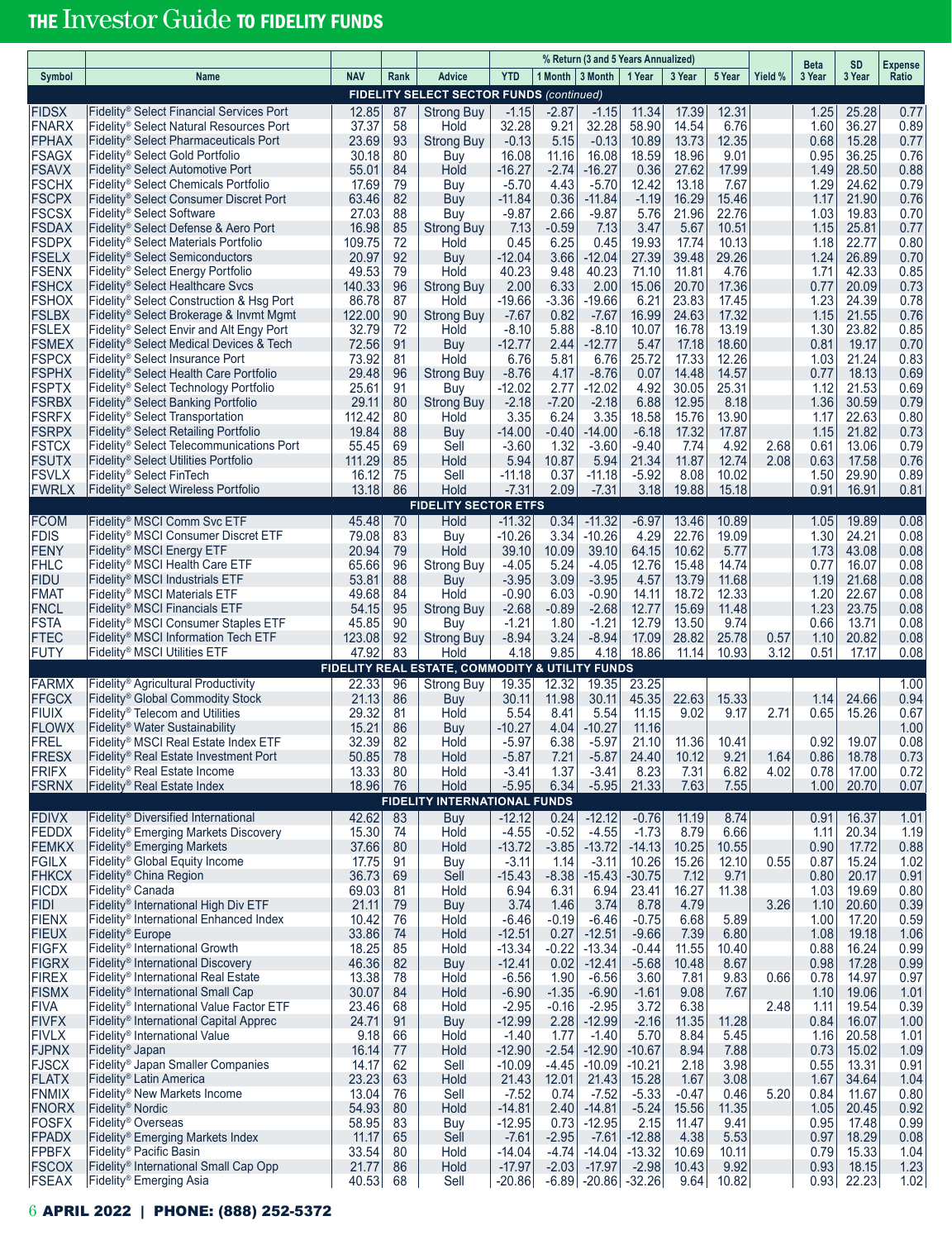|                              |                                                                                                 |                 |          |                                                 |                      |                    | % Return (3 and 5 Years Annualized) |                    |                |                |              | <b>Beta</b>  | <b>SD</b>      |                         |
|------------------------------|-------------------------------------------------------------------------------------------------|-----------------|----------|-------------------------------------------------|----------------------|--------------------|-------------------------------------|--------------------|----------------|----------------|--------------|--------------|----------------|-------------------------|
| Symbol                       | Name                                                                                            | <b>NAV</b>      | Rank     | <b>Advice</b>                                   | <b>YTD</b>           |                    | 1 Month   3 Month   1 Year          |                    | 3 Year         | 5 Year         | Yield %      | 3 Year       | 3 Year         | <b>Expense</b><br>Ratio |
|                              |                                                                                                 |                 |          | <b>FIDELITY INTERNATIONAL FUNDS (continued)</b> |                      |                    |                                     |                    |                |                |              |              |                |                         |
| <b>FSGGX</b><br><b>FSPSX</b> | Fidelity <sup>®</sup> Global ex US Index<br>Fidelity <sup>®</sup> International Index           | 14.36<br>45.99  | 75<br>68 | Sell<br>Hold                                    | $-6.08$<br>$-6.70$   | $-0.35$<br>0.11    | $-6.08$<br>$-6.70$                  | $-2.34$<br>0.51    | 7.25<br>7.65   | 6.59<br>6.68   |              | 0.99<br>1.00 | 16.80<br>17.23 | 0.06<br>0.04            |
| <b>FTEMX</b>                 | Fidelity <sup>®</sup> Total Emerg Mkts                                                          | 12.82           | 67       | Sell                                            | $-11.53$             | $-2.58$            | $-11.53$                            | $-16.79$           | 2.71           | 3.86           | 1.60         | 0.95         | 17.84          | 1.11                    |
| <b>FTIEX</b>                 | Fidelity <sup>®</sup> Total International Equity                                                | 10.52           | 80       | Buy                                             | $-8.60$              | $-1.13$            | $-8.60$                             | $-2.34$            | 10.89          | 9.19           |              | 0.99         | 17.02          | 1.10                    |
| <b>FTIHX</b>                 | Fidelity <sup>®</sup> Total Intl Index                                                          | 13.45           | 76       | Sell                                            | $-6.21$              | $-0.22$            | $-6.21$                             | $-2.09$            | 7.60           | 6.75           |              | 1.01         | 17.14          | 0.06                    |
| <b>FWWFX</b><br><b>FZILX</b> | Fidelity <sup>®</sup> Worldwide<br>Fidelity ZERO International Index                            | 32.03<br>11.26  | 95<br>67 | <b>Strong Buy</b><br>Sell                       | $-10.85$<br>$-6.09$  | 2.63<br>$-0.18$    | $-10.85$<br>$-6.09$                 | 3.41<br>$-1.91$    | 16.16<br>7.66  | 15.49          |              | 0.99<br>1.00 | 18.06<br>16.94 | 1.00<br>0.00            |
|                              |                                                                                                 |                 |          | <b>FIDELITY INCOME FUNDS</b>                    |                      |                    |                                     |                    |                |                |              |              |                |                         |
| <b>FADMX</b>                 | Fidelity <sup>®</sup> Strategic Income                                                          | 12.01           | 92       | <b>Strong Buy</b>                               | $-4.72$              | $-1.33$            | $-4.72$                             | $-1.01$            | 3.97           |                | 2.74         | 0.75         | 6.96           | 0.66                    |
| <b>FAGIX</b>                 | Fidelity <sup>®</sup> Capital & Income                                                          | 10.61           | 95       | Strong Buy                                      | $-4.56$              | $-0.27$            | $-4.56$                             | 2.51               | 8.27           | 7.14           | 3.57         | 0.68         | 12.24          | 0.68                    |
| <b>FBND</b><br><b>FBNDX</b>  | <b>Fidelity Total Bond ETF</b><br>Fidelity <sup>®</sup> Investment Grade Bond                   | 49.77           | 78<br>77 | Sell<br>Sell                                    | $-5.66$<br>-5.78     | $-2.57$<br>$-2.80$ | $-5.66$<br>-5.78                    | $-3.23$<br>$-3.49$ | 2.86<br>2.83   | 2.89<br>2.91   | 2.17<br>1.95 | 1.00<br>1.05 | 4.39<br>4.38   | 0.36<br>0.45            |
| <b>FCBFX</b>                 | Fidelity <sup>®</sup> Corporate Bond                                                            | 7.85<br>11.40   | 77       | Sell                                            | $-7.70$              | $-2.76$            | $-7.70$                             | $-4.45$            | 3.06           | 3.48           | 2.76         | 1.55         | 7.85           | 0.45                    |
| <b>FCONX</b>                 | Fidelity <sup>®</sup> Conservative Income Bond                                                  | 10.00           | 87       | <b>Strong Buy</b>                               | -0.27                | $-0.19$            | -0.27                               | -0.34              | 0.86           | 1.24           | 0.32         | 0.10         | 1.17           | 0.35                    |
| <b>FCOR</b>                  | <b>Fidelity Corporate Bond ETF</b>                                                              | 50.60           | 77       | Sell                                            | $-7.43$              | $-2.76$            | $-7.43$                             | -4.40              | 3.14           | 3.30           | 2.88         | 1.54         | 8.07           | 0.36                    |
| <b>FCVSX</b><br>FDHY         | Fidelity <sup>®</sup> Convertible Securities<br><b>Fidelity High Yield Bond Factor</b>          | 35.22<br>51.00  | 94<br>84 | <b>Strong Buy</b><br>Buy                        | -3.43<br>$-5.55$     | 2.00<br>$-1.36$    | $-3.43$<br>$-5.55$                  | 2.28<br>$-1.57$    | 20.43<br>6.01  | 15.21          | 1.36<br>5.11 | 1.28<br>0.87 | 15.59<br>8.47  | 0.67<br>0.45            |
| <b>FFFAX</b>                 | Fidelity Freedom <sup>®</sup> Income                                                            | 11.37           | 77       | Hold                                            | $-4.09$              | $-1.27$            | $-4.09$                             | $-0.76$            | 4.54           | 4.31           |              | 0.41         | 4.91           | 0.47                    |
| <b>FFRHX</b>                 | Fidelity <sup>®</sup> Floating Rate High Income                                                 | 9.40            | 94       | <b>Strong Buy</b>                               | 0.01                 | 0.27               | 0.01                                | 3.50               | 3.82           | 3.71           | 3.11         | 0.23         | 8.18           | 0.67                    |
| <b>FFXSX</b>                 | Fidelity® Limited Term Government                                                               | 9.73            | 83       | Hold                                            | -3.48                | $-2.08$            | $-3.48$                             | $-4.11$            | 0.43           | 0.76           | 0.54         | 0.40         | 2.20           | 0.45                    |
| <b>FGBFX</b><br><b>FGHNX</b> | Fidelity <sup>®</sup> Global Bond<br>Fidelity <sup>®</sup> Global High Income                   | 9.01<br>9.02    | 74<br>80 | Sell<br>Buy                                     | $-6.79$<br>$-4.99$   | $-2.28$<br>$-0.74$ | $-6.79$<br>$-4.99$                  | -4.32<br>$-3.05$   | 2.93<br>3.19   | 3.46<br>3.77   | 2.46<br>4.47 | 1.37<br>0.75 | 8.07<br>10.71  | 0.70<br>0.90            |
| <b>FGMNX</b>                 | Fidelity <sup>®</sup> GNMA                                                                      | 11.04           | 78       | Sell                                            | $-4.40$              | $-2.56$            | $-4.40$                             | $-4.83$            | 0.57           | 1.18           | 0.95         | 0.40         | 2.18           | 0.45                    |
| <b>FGOVX</b>                 | Fidelity <sup>®</sup> Government Income                                                         | 10.02           | 77       | Sell                                            | $-5.44$              | $-3.02$            | $-5.44$                             | $-4.12$            | 1.00           | 1.45           | 1.06         | 0.90         | 4.23           | 0.45                    |
| <b>FHIFX</b>                 | Fidelity <sup>®</sup> Focused High Income                                                       | 8.35            | 94       | <b>Strong Buy</b>                               | $-5.31$              | $-1.09$            | $-5.31$                             | $-1.45$            | 3.05           | 3.63           | 4.19         | 0.80         | 7.26           | 0.75                    |
| <b>FHIGX</b><br><b>FIPDX</b> | Fidelity <sup>®</sup> Municipal Income<br>Fidelity <sup>®</sup> Inflation-Prot Bond Index       | 12.59<br>10.82  | 80<br>83 | Hold<br><b>Strong Buy</b>                       | $-6.67$<br>$-3.05$   | $-3.25$<br>$-1.90$ | $-6.67$<br>$-3.05$                  | $-4.10$<br>4.30    | 1.81<br>6.11   | 2.92<br>4.35   | 1.52<br>2.51 | 1.20<br>0.89 | 5.84<br>4.20   | 0.45<br>0.05            |
| <b>FJRLX</b>                 | Fidelity® Limited Term Bond Fund                                                                | 11.20           | 86       | <b>Strong Buy</b>                               | $-3.65$              | $-1.90$            | $-3.65$                             | -3.81              | 1.22           | 1.58           | 1.62         | 0.58         | 3.13           | 0.45                    |
| <b>FLDR</b>                  | <b>Fidelity Low Duration Bond Factor</b>                                                        | 50.17           | 78       | Hold                                            | $-0.92$              | $-0.65$            | $-0.92$                             | $-0.57$            | 1.18           |                | 0.50         | 0.30         | 2.46           | 0.15                    |
| <b>FLTB</b>                  | <b>Fidelity Limited Term Bond ETF</b>                                                           | 49.77           | 87       | Strong Buy                                      | $-3.66$              | $-1.91$            | $-3.66$                             | -3.94              | 1.34           | 1.69           | 1.68         | 0.58         | 3.28           | 0.36                    |
| <b>FLTMX</b><br><b>FMSDX</b> | Fidelity <sup>®</sup> Intermediate Municipal Income<br>Fidelity <sup>®</sup> Multi-Asset Income | 10.19<br>14.53  | 81<br>84 | Hold<br><b>Strong Buy</b>                       | $-5.05$<br>$-1.67$   | $-2.34$<br>1.43    | $-5.05$<br>$-1.67$                  | $-3.72$<br>8.17    | 1.40<br>15.51  | 2.26           | 1.27<br>2.53 | 0.88<br>0.91 | 4.22<br>10.43  | 0.32<br>0.78            |
| <b>FMSFX</b>                 | Fidelity <sup>®</sup> Mortgage Securities                                                       | 10.75           | 65       | Sell                                            | $-5.23$              | $-2.80$            | $-5.23$                             | $-5.26$            | 0.62           | 1.35           | 1.15         | 0.52         | 2.55           | 0.45                    |
| <b>FNBGX</b>                 | Fidelity <sup>®</sup> Long-Term Treas Bond Index                                                | 13.18           | 75       | Sell                                            | $-10.16$             | $-5.27$            | $-10.16$                            | $-1.30$            | 3.18           |                | 2.23         | 2.78         | 13.73          | 0.03                    |
| <b>FSAHX</b>                 | Fidelity <sup>®</sup> Short Duration High Income                                                | 9.19            | 92       | <b>Strong Buy</b>                               | $-2.00$              | $-0.23$            | $-2.00$                             | 0.32               | 2.97           | 3.25           | 4.19         | 0.44         | 6.11           | 0.75                    |
| <b>FSHBX</b><br><b>FSTFX</b> | Fidelity <sup>®</sup> Short-Term Bond<br>Fidelity® Limited Term Municipal Income                | 8.38<br>10.32   | 88<br>83 | Strong Buy<br><b>Strong Buy</b>                 | $-2.50$<br>$-3.89$   | $-1.35$<br>$-1.70$ | $-2.50$<br>$-3.89$                  | -2.95<br>$-3.51$   | 1.02<br>0.73   | 1.27<br>1.26   | 1.19<br>1.05 | 0.36<br>0.55 | 1.95<br>2.75   | 0.45<br>0.37            |
| <b>FSTGX</b>                 | Fidelity <sup>®</sup> Intermediate Government Income                                            | 10.10           | 62       | Sell                                            | $-4.39$              | $-2.70$            | $-4.39$                             | -4.64              | 0.63           | 1.00           | 0.98         | 0.61         | 3.10           | 0.45                    |
| <b>FTABX</b>                 | Fidelity <sup>®</sup> Tax-Free Bond                                                             | 11.28           | 80       | Hold                                            | $-6.57$              | $-3.28$            | $-6.57$                             | $-4.16$            | 1.92           | 2.98           | 1.74         | 1.19         | 5.82           | 0.25                    |
| <b>FTBFX</b>                 | Fidelity <sup>®</sup> Total Bond                                                                | 10.40           | 81       | Hold                                            | $-5.43$              | $-2.42$            | $-5.43$                             | -2.92              | 3.00           | 2.99           | 2.39         | 1.01         | 4.59           | 0.45                    |
| <b>FTHRX</b><br><b>FUAMX</b> | Fidelity <sup>®</sup> Intermediate Bond<br>Fidelity <sup>®</sup> IntermediateTreas Bond Index   | 10.47<br>10.45  | 80<br>75 | Sell<br>Sell                                    | $-4.66$<br>$-5.97$   | $-2.57$<br>$-3.75$ | $-4.66$<br>$-5.97$                  | $-4.21$<br>-4.59   | 1.75<br>1.39   | 1.95           | 1.71<br>1.85 | 0.79<br>1.06 | 3.61<br>5.21   | 0.45<br>0.03            |
| <b>FUMBX</b>                 | Fidelity® Shrt-Term Treas Bond Index                                                            | 10.17           | 83       | <b>Strong Buy</b>                               | $-3.42$              | $-1.96$            | $-3.42$                             | $-4.02$            | 0.81           |                | 1.51         | 0.38         | 2.22           | 0.03                    |
| <b>FXNAX</b>                 | Fidelity <sup>®</sup> US Bond Index                                                             | 11.22           | 77       | Sell                                            | $-5.88$              | $-2.78$            | $-5.88$                             | $-4.23$            | 1.64           | 2.09           | 2.09         | 1.00         | 4.05           | 0.03                    |
| <b>SPHIX</b>                 | Fidelity® High Income                                                                           | 8.25            | 93       | <b>Strong Buy</b>                               | $-4.05$              | $-0.11$            | $-4.05$                             | 0.01               | 2.97           | 3.73           | 5.24         | 0.66         | 8.94           | 0.70                    |
| <b>FAMRX</b>                 | Fidelity Asset Manager <sup>®</sup> 85%                                                         | 25.03           | 88       | <b>FIDELITY ASSET ALLOCATION FUNDS</b><br>Buy   | $-6.18$              | 1.46               | $-6.18$                             | 5.63               | 13.93          | 11.47          |              | 1.43         | 15.94          | 0.70                    |
| <b>FASGX</b>                 | Fidelity Asset Manager <sup>®</sup> 70%                                                         | 27.25           | 85       | Hold                                            | $-5.68$              | 0.89               | $-5.68$                             | 4.42               | 11.97          | 9.92           |              | 1.22         | 13.57          | 0.67                    |
| <b>FASIX</b>                 | Fidelity Asset Manager <sup>®</sup> 20%                                                         | 14.23           | 78       | Sell                                            | $-3.84$              | $-0.72$            | $-3.84$                             | 0.51               | 4.83           | 4.38           | 0.97         | 0.46         | 5.45           | 0.51                    |
| <b>FASMX</b>                 | Fidelity Asset Manager <sup>®</sup> 50%                                                         | 21.06           | 83       | Hold                                            | $-5.31$              | 0.05               | $-5.31$                             | 2.55               | 9.31           | 7.87           | 0.91         | 0.92         | 10.33          | 0.62                    |
| <b>FBALX</b><br><b>FFNOX</b> | Fidelity <sup>®</sup> Balanced<br>Fidelity® Four-in-One Index                                   | 28.87<br>57.45  | 95<br>86 | <b>Strong Buy</b>                               | $-4.94$<br>$-6.22$   | 1.51<br>0.81       | $-4.94$<br>$-6.22$                  | 7.61<br>5.34       | 15.66<br>12.76 | 12.66<br>11.02 | 0.93         | 1.20<br>1.37 | 13.52<br>15.27 | 0.51<br>0.12            |
| <b>FPURX</b>                 | Fidelity <sup>®</sup> Puritan <sup>®</sup>                                                      | 25.76           | 96       | <b>Buy</b><br><b>Strong Buy</b>                 | $-5.29$              | 1.86               | $-5.29$                             | 7.83               | 14.54          | 12.19          | 0.98         | 1.06         | 12.26          | 0.51                    |
| <b>FSANX</b>                 | Fidelity Asset Manager <sup>®</sup> 60%                                                         | 15.27           | 82       | Hold                                            | $-5.62$              | 0.39               | $-5.62$                             | 3.40               | 10.66          | 8.89           | 0.80         | 1.08         | 12.01          | 0.68                    |
| <b>FSRRX</b>                 | Fidelity <sup>®</sup> Strategic Real Return                                                     | 9.76            | 87       | Hold                                            | 4.61                 | 3.50               | 4.61                                | 17.02              | 9.33           | 6.64           | 1.95         | 0.71         | 9.33           | 0.70                    |
| <b>AAGPX</b>                 | American Beacon Lg Cap Value Inv                                                                |                 | 88       | <b>NTF GROWTH FUNDS</b>                         |                      |                    |                                     |                    | 14.09          | 10.72          |              |              | 21.36          |                         |
| <b>ACMVX</b>                 | American Century Mid Cap Value Inv                                                              | 24.98<br>17.30  | 86       | <b>Buy</b><br>Hold                              | $-0.72$<br>2.39      | 1.83<br>2.39       | $-0.72$<br>2.39                     | 11.41<br>12.48     | 13.41          | 9.18           | 1.20         | 1.10<br>0.96 | 18.99          | 0.96<br>0.98            |
| <b>ADKSX</b>                 | Adirondack Small Cap                                                                            | 23.17           | 80       | <b>Buy</b>                                      | 0.56                 | 2.52               | 0.56                                | 8.52               | 10.50          | 5.50           |              | 1.25         | 26.65          | 1.46                    |
| <b>AMAGX</b>                 | Amana Growth Investor                                                                           | 65.79           | 91       | Buy                                             | $-10.54$             | 1.94               | $-10.54$                            | 13.56              | 20.99          | 20.24          | 0.08         | 0.93         | 17.43          | 0.95                    |
| <b>AMANX</b>                 | Amana Income Investor                                                                           | 61.77           | 84       | <b>Buy</b>                                      | $-6.38$              | 3.71               | $-6.38$                             | 9.12               | 13.61          | 12.17<br>9.76  | 1.01         | 0.88         | 16.29          | 1.04                    |
| <b>ARGFX</b><br><b>ARTLX</b> | <b>Ariel Investor</b><br>Artisan Value Investor                                                 | 79.27<br>14.93  | 75<br>71 | Hold<br>Hold                                    | $-5.11$<br>$-0.73$   | 1.94<br>0.20       | $-5.11$<br>$-0.73$                  | 3.51<br>10.29      | 13.00<br>15.84 | 10.88          |              | 1.31<br>1.13 | 26.13<br>22.10 | 1.00<br>1.05            |
| <b>AVPAX</b>                 | American Beacon Small Cp Val Inv                                                                | 27.09           | 71       | Hold                                            | $-0.84$              | 1.04               | $-0.84$                             | 5.96               | 12.95          | 7.84           |              | 1.29         | 26.87          | 1.16                    |
| <b>BARAX</b>                 | <b>Baron Asset Retail</b>                                                                       | 100.34          | 87       | Hold                                            | $-14.57$             | 3.21               | $-14.57$                            | $-1.59$            | 13.96          | 15.31          | 1.79         | 1.03         | 20.76          | 1.29                    |
| <b>BEQGX</b>                 | American Century Equity Growth Inv                                                              | 29.35           | 86       | Buy                                             | $-6.02$              | 3.22               | $-6.02$                             | 9.57               | 15.23          | 13.34          | 0.54         | 0.95         | 17.13          | 0.66                    |
| <b>BGRFX</b><br><b>BIOPX</b> | <b>Baron Growth Retail</b><br><b>Baron Opportunity Retail</b>                                   | 100.60<br>34.71 | 90<br>89 | Buy<br>Hold                                     | $-13.39$<br>$-16.08$ | 0.94<br>2.33       | $-13.39$<br>$-16.08$                | 2.90<br>$-6.77$    | 16.66<br>27.06 | 16.63<br>26.86 |              | 1.16<br>1.00 | 22.72<br>22.98 | 1.29<br>1.31            |
| <b>BPSCX</b>                 | Robeco Boston Partners Sm Cap Val II Inv                                                        | 28.37           | 74       | <b>Buy</b>                                      | $-2.31$              | $-0.91$            | $-2.31$                             | 3.80               | 12.41          | 7.69           | 0.56         | 1.29         | 26.33          | 1.24                    |
| <b>BPTRX</b>                 | <b>Baron Partners Retail</b>                                                                    | 187.26          | 80       | Sell                                            | $-5.90$              | 13.24              | $-5.90$                             | 24.19              | 56.28          | 38.66          |              | 1.89         | 41.26          | 1.56                    |
| <b>BSCFX</b>                 | <b>Baron Small Cap Retail</b>                                                                   | 31.89           | 86       | Hold                                            | $-15.72$             | 1.21               | $-15.72$                            | $-5.11$            | 14.30          | 14.81          |              | 1.26         | 24.70          | 1.29                    |
| <b>BUFMX</b><br><b>CAAPX</b> | <b>Buffalo Mid Cap</b><br><b>Ariel Appreciation Investor</b>                                    | 17.72<br>45.53  | 88<br>76 | <b>Buy</b><br>Hold                              | $-10.14$<br>$-4.57$  | 2.19<br>0.02       | $-10.14$<br>$-4.57$                 | $-1.55$<br>3.86    | 16.63<br>11.60 | 13.94<br>8.18  |              | 0.95<br>1.17 | 18.44<br>23.02 | 1.03<br>1.12            |
| <b>CAMSX</b>                 | Cambiar Small Cap Inv                                                                           | 15.86           | 71       | Hold                                            | 0.57                 | 1.93               | 0.57                                | 4.00               | 13.19          | 9.06           | 0.02         |              | $1.10$ 22.23   | 1.10                    |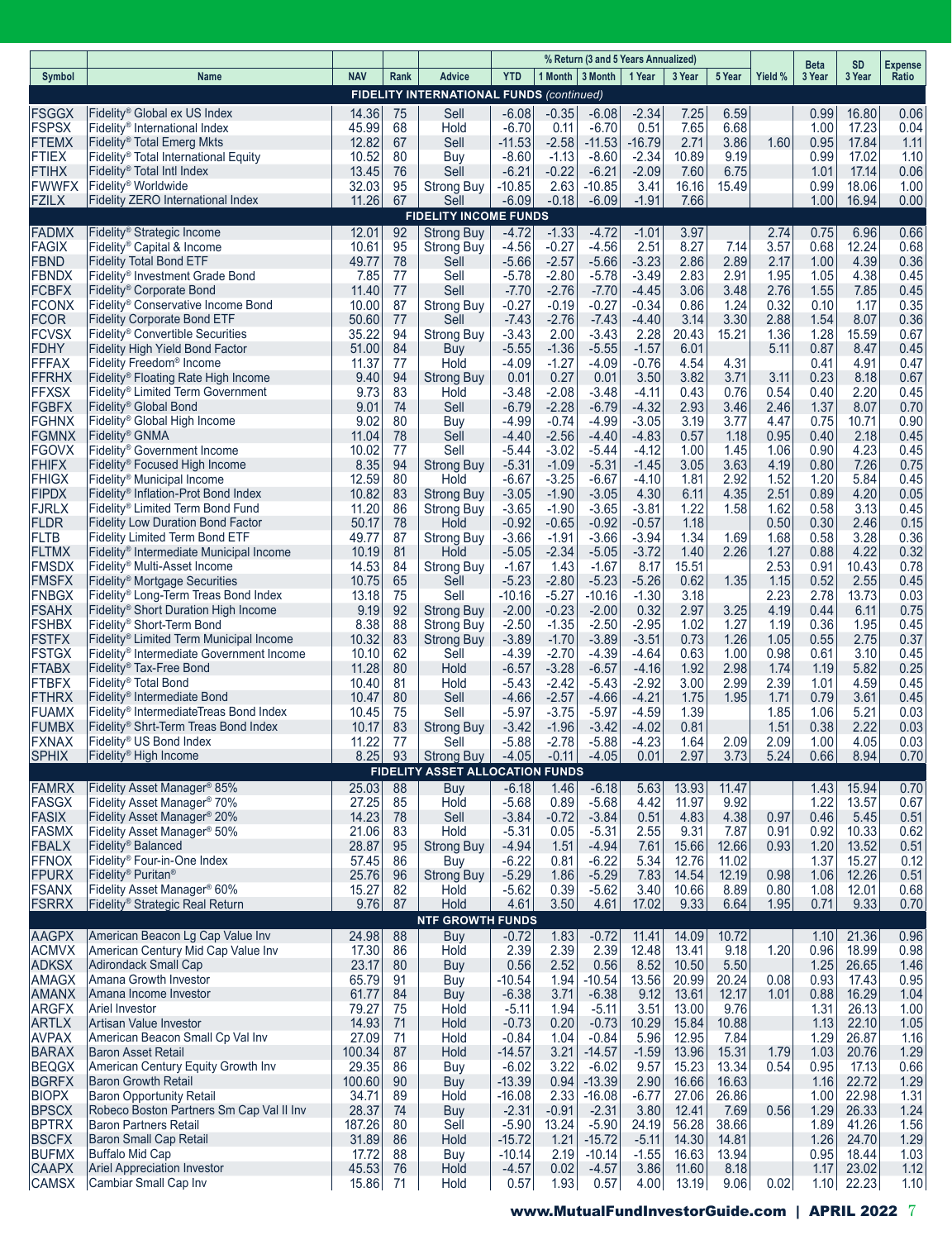# THE Investor Guide TO FIDELITY FUNDS

| <b>NAV</b><br><b>YTD</b><br>1 Month   3 Month   1 Year<br>Yield %<br>Rank<br>Advice<br>3 Year<br>5 Year<br>3 Year<br>3 Year<br>Ratio<br>Symbol<br><b>Name</b><br><b>NTF GROWTH FUNDS (continued)</b><br><b>CFIMX</b><br>130.61<br>Hold<br>$-4.23$<br>$-0.62$<br>12.61<br>0.35<br>76<br>$-4.23$<br>0.95<br>9.87<br>1.04<br>20.38<br>0.71<br>Clipper<br><b>CHDEX</b><br>Cullen High Dividend Equity Retail<br>16.52<br>$-0.72$<br>2.37<br>$-0.72$<br>12.71<br>8.92<br>8.63<br>2.07<br>0.88<br>17.13<br>1.00<br>86<br>Hold<br><b>CHTTX</b><br><b>ASTON/Fairpointe Mid Cap N</b><br>19.03<br>Hold<br>$-3.65$<br>1.28<br>$-3.65$<br>9.90<br>5.47<br>3.80<br>22.63<br>1.10<br>70<br>13.32<br>1.16<br><b>CRMAX</b><br>13.78<br>21.27<br>CRM Small/Mid Cap Value Inv<br>11.14<br>89<br>Buy<br>$-4.95$<br>1.46<br>$-4.95$<br>6.40<br>12.20<br>1.09<br>1.16<br><b>CRMSX</b><br><b>CRM Small Cap Value Inv</b><br>14.69<br>72<br>Hold<br>$-3.55$<br>$-3.55$<br>$-2.32$<br>5.73<br>5.86<br>1.23<br>25.98<br>1.16<br>$-0.47$<br><b>CVSIX</b><br>14.50<br>1.97<br>3.98<br>3.82<br>0.43<br>1.15<br>Calamos Market Neutral Income A LW<br>96<br>$-1.36$<br>0.35<br>$-1.36$<br>0.18<br>3.30<br><b>Strong Buy</b><br><b>DGAGX</b><br>92<br>$-7.82$<br>$-7.82$<br>19.82<br>16.63<br>0.99<br>17.83<br>0.89<br>Dreyfus Appreciation Investor<br>43.92<br>Buy<br>3.47<br>12.74<br><b>DISSX</b><br>0.73<br>13.13<br>0.50<br>Dreyfus Small Cap Stock Index<br>31.61<br>79<br>$-5.75$<br>0.32<br>$-5.75$<br>10.39<br>1.16<br>23.68<br>Hold<br><b>DREVX</b><br>16.10<br>93<br>$-2.66$<br>20.78<br>20.88<br>17.48<br>17.69<br>0.71<br>Dreyfus Fund Incorporated<br>Buy<br>$-2.66$<br>5.77<br>0.97<br><b>DSEFX</b><br>13.94<br>0.71<br>1.09<br>Domini Impact Equity Inv<br>32.23<br>83<br>$-7.81$<br>3.29<br>$-7.81$<br>9.66<br>19.18<br>0.97<br>17.81<br>Buy<br>18.33<br><b>EGFFX</b><br><b>Edgewood Growth Retail</b><br>46.88<br>91<br>Hold<br>$-17.61$<br>0.05<br>18.20<br>19.27<br>1.40<br>$-17.61$<br>1.01<br>0.94<br><b>EXEYX</b><br>19.04<br>Manning & Napier Equity<br>15.38<br>83<br>Buy<br>$-5.93$<br>3.22<br>$-5.93$<br>10.55<br>17.15<br>0.97<br>17.63<br>1.05<br><b>FAMEX</b><br>4.08<br>$-8.99$<br>8.21<br>14.11<br>1.25<br><b>FAM Equity-Income Inv</b><br>47.75<br>96<br><b>Strong Buy</b><br>$-8.99$<br>13.46<br>1.00<br>18.83<br><b>FAMVX</b><br>4.82<br>12.38<br>11.20<br>1.19<br><b>FAM Value Inv</b><br>90.57<br>93<br><b>Strong Buy</b><br>$-9.05$<br>2.69<br>$-9.05$<br>1.02<br>18.91<br><b>FMIEX</b><br>9.75<br>11.80<br>9.32<br>1.10<br>Wasatch Large Cap Value Investor<br>81<br>Hold<br>2.37<br>0.90<br>2.37<br>11.45<br>1.38<br>1.05<br>20.45<br><b>FMIHX</b><br>4.98<br>11.10<br>10.52<br>0.94<br>17.69<br>0.82<br><b>FMI Large Cap</b><br>18.44<br>90<br>Buy<br>$-6.16$<br>0.60<br>$-6.16$<br><b>FSCFX</b><br>15.85<br>84<br>$-7.85$<br>$-7.85$<br>14.22<br>11.54<br>1.17<br>22.61<br>0.43<br>Strategic Advisers <sup>®</sup> Small-Mid Cap<br>Buy<br>0.06<br>0.62<br><b>FSTKX</b><br>Federated MDT Stock Svc<br>31.27<br>92<br>$-0.15$<br>4.19<br>15.70<br>13.52<br>11.08<br>1.02<br>1.05<br>0.99<br><b>Strong Buy</b><br>$-0.15$<br>19.57<br><b>GABAX</b><br><b>Gabelli Asset AAA</b><br>56.51<br>81<br>$-3.50$<br>$-3.50$<br>6.31<br>11.99<br>10.40<br>18.70<br>1.36<br>Hold<br>2.56<br>1.01<br><b>GABEX</b><br>10.77<br>$-1.27$<br>$-1.27$<br>9.43<br>0.96<br>1.42<br>Gabelli Equity Income AAA<br>80<br>Hold<br>2.14<br>11.40<br>12.41<br>18.15<br>9.29<br><b>GABSX</b><br>44.26<br>86<br>$-6.53$<br>0.61<br>$-6.53$<br>4.93<br>12.60<br>21.32<br>1.38<br>Gabelli Small Cap Growth AAA<br>Buy<br>1.10<br><b>GATEX</b><br>39.34<br>74<br>$-3.24$<br>1.13<br>$-3.24$<br>4.33<br>6.72<br>5.41<br>0.38<br>8.16<br>0.94<br>Gateway A<br>0.47<br>Hold<br><b>GTSIX</b><br>31.88<br>84<br>Sell<br>$-16.64$<br>12.92<br>12.28<br>1.21<br>25.36<br>1.07<br>Invesco Small Cap Growth Inv<br>-20.46<br>$-2.48$<br>$-20.46$<br><b>HCAIX</b><br>80.69<br>$-13.68$<br>3.03<br>20.05<br>19.79<br>22.95<br>Harbor Capital Appreciation Inv<br>87<br>3.67<br>$-13.68$<br>1.14<br>1.01<br>Hold<br><b>HFCGX</b><br>23.68<br>76<br>$-5.28$<br>$-5.28$<br>3.91<br>16.94<br>9.86<br>1.38<br>27.89<br>1.34<br>Hennessy Cornerstone Growth Investor<br>Hold<br>5.48<br><b>HFCSX</b><br>62.69<br>$-9.25$<br>1.34<br>$-9.25$<br>5.30<br>14.23<br>11.66<br>1.22<br>23.90<br>1.49<br><b>Hennessy Focus Investor</b><br>86<br>Hold<br><b>HRTVX</b><br>69<br>Hold<br>$-2.76$<br>5.13<br>11.66<br>8.78<br>0.02<br>24.72<br>1.10<br><b>Heartland Value</b><br>45.15<br>$-2.76$<br>0.44<br>1.24<br><b>ICMAX</b><br>16.14<br>$-1.65$<br>6.12<br>3.38<br>Intrepid Small Cap<br>64<br>Hold<br>$-11.03$<br>$-11.03$<br>$-13.55$<br>0.88<br>17.64<br>1.31<br><b>JAENX</b><br>93<br>14.53<br>15.61<br>Janus Enterprise T<br>145.48<br><b>Strong Buy</b><br>$-6.96$<br>0.34<br>$-6.96$<br>4.01<br>1.04<br>19.84<br>0.91<br><b>JAMRX</b><br>7.13<br>16.85<br>Janus Research T<br>60.90<br>91<br>$-10.43$<br>2.10<br>$-10.43$<br>18.31<br>1.03<br>19.07<br>0.79<br>Buy<br>86<br>10.70<br>12.38<br><b>JATTX</b><br>Janus Triton T<br>30.26<br>$-9.51$<br>1.04<br>$-9.51$<br>$-3.67$<br>22.72<br>0.91<br>Buy<br>1.15<br><b>JAVTX</b><br>83.14<br>$-3.11$<br>$-8.27$<br>9.91<br>11.73<br>22.37<br>Janus Venture T<br>83<br>Hold<br>-13.26<br>$-13.26$<br>1.10<br>0.91<br><b>JENSX</b><br>16.79<br>Jensen Quality Growth J<br>62.29<br>94<br><b>Strong Buy</b><br>$-7.60$<br>3.51<br>$-7.60$<br>16.96<br>17.06<br>0.92<br>16.94<br>0.82<br><b>JMVSX</b><br>12.36<br>9.36<br>JPMorgan Mid Cap Value Sel<br>40.51<br>81<br>Hold<br>$-1.03$<br>0.97<br>$-1.03$<br>11.24<br>1.10<br>21.66<br>0.89<br><b>KAUFX</b><br>$-15.82$<br>1.96<br><b>Federated Kaufmann R</b><br>5.64<br>81<br>Sell<br>$-15.82$<br>0.53<br>$-10.44$<br>7.21<br>12.27<br>0.92<br>19.78<br><b>LCEIX</b><br>8.39<br><b>Invesco Diversified Dividend Investor</b><br>20.41<br>89<br><b>Strong Buy</b><br>2.69<br>2.38<br>2.69<br>12.58<br>11.18<br>1.50<br>0.82<br>16.33<br>0.70<br><b>LCGRX</b><br>Loomis Sayles Small Cap Growth Retail<br>24.29<br>85<br>Hold<br>$-13.31$<br>$-0.37$<br>$-13.31$<br>$-7.45$<br>11.77<br>13.53<br>3.69<br>1.12<br>22.74<br>1.17<br><b>MCGFX</b><br>12.58<br>$-8.64$<br>$-8.64$<br>20.62<br>17.95<br>17.77<br>0.91<br>ASTON/Montag & Caldwell Growth N<br>86<br>1.94<br>12.54<br>0.96<br>Buy<br>2.87<br>3.98<br>1.53<br>Merger Investor<br>17.38<br>82<br>Hold<br>0.17<br>$-0.06$<br>0.17<br>$-0.87$<br>0.12<br>3.13<br>23.25<br>5.54<br>4.26<br>9.15<br>13.20<br>9.11<br>14.09<br>2.24<br><b>MFLDX</b><br>MainStay Marketfield I<br>64<br>Hold<br>5.54<br>0.69<br><b>MFOCX</b><br>$-11.82$<br>$-11.82$<br>21.94<br>20.38<br>20.22<br>1.34<br><b>Marsico Focus</b><br>24.24<br>86<br>Hold<br>2.89<br>5.77<br>1.04<br><b>MGRIX</b><br>19.39<br>21.73<br>20.37<br>1.34<br>Marsico Growth<br>86<br>Hold<br>$-12.66$<br>2.81<br>$-12.66$<br>$-0.25$<br>19.97<br>1.04<br><b>MGSEX</b><br>69.37<br>$-15.83$<br>4.83<br>22.51<br>1.18<br><b>AMG Managers Special Equity Service</b><br>78<br>Sell<br>$-15.83$<br>$-5.54$<br>$-16.98$<br>8.94<br>10.54<br>1.04<br><b>MUHLX</b><br>5.38<br>4.27<br>20.66<br>17.54<br>11.21<br>19.66<br>1.16<br>Muhlenkamp<br>60.29<br>76<br>Hold<br>5.38<br>1.00<br><b>MXXIX</b><br>Marsico 21st Century<br>39.41<br>85<br>$-0.33$<br>14.82<br>1.33<br>Hold<br>$-15.10$<br>$-15.10$<br>$-7.09$<br>16.40<br>1.04<br>21.54<br><b>NBGEX</b><br>66.35<br>82<br>$-11.02$<br>13.79<br>12.13<br>19.37<br>Neuberger Berman Genesis Tr<br><b>Buy</b><br>$-0.69$<br>$-11.02$<br>$-1.40$<br>0.98<br>1.09<br>22.12<br><b>NESGX</b><br>Needham Small Cap Growth<br>20.51<br>90<br>$-11.56$<br>$-0.29$<br>$-11.56$<br>$-8.61$<br>30.69<br>0.99<br>23.73<br>1.89<br>Buy<br><b>NOLVX</b><br>Northern Large Cap Value<br>21.27<br>2.90<br>$-0.70$<br>13.00<br>13.26<br>10.29<br>20.23<br>81<br>Hold<br>$-0.70$<br>1.06<br>0.57<br>Northern Small Cap Value<br>20.71<br>Hold<br>0.58<br>$-2.82$<br>3.28<br>6.25<br>1.12<br>23.20<br>1.00<br>72<br>$-2.82$<br>9.44<br>25.67<br><b>OAKLX</b><br>Oakmark Select I<br>60.35<br>Hold<br>$-6.07$<br>$-1.73$<br>$-6.07$<br>8.47<br>16.21<br>8.49<br>1.29<br>0.98<br>80<br><b>OAKMX</b><br>116.04<br>$-2.63$<br>$-2.63$<br>13.73<br>1.24<br>0.91<br>Oakmark I<br>91<br><b>Strong Buy</b><br>$-0.51$<br>13.12<br>18.41<br>1.24<br>24.24<br><b>PCKAX</b><br>PIMCO StocksPLUS <sup>®</sup> Small<br>9.34<br>82<br>$-8.97$<br>$-8.97$<br>$-8.04$<br>10.55<br>9.00<br>0.67<br>1.29<br>26.08<br>1.10<br>Buy<br>0.86<br><b>PEOPX</b><br>Dreyfus S&P 500 Index<br>57.06<br>92<br>$-4.71$<br>3.69<br>$-4.71$<br>15.08<br>18.34<br>15.42<br>1.00<br>17.77<br>0.50<br>Buy<br><b>PESPX</b><br>Dreyfus MidCap Index<br>33.90<br>89<br>$-4.99$<br>1.35<br>$-4.99$<br>4.10<br>13.59<br>10.57<br>1.15<br>22.07<br>0.50<br>Buy<br><b>PIXAX</b><br>PIMCO Fundamental IndexPLUS AR<br>Hold<br>$-0.81$<br>13.76<br>11.38<br>0.49<br>1.20<br>6.17<br>82<br>2.55<br>$-0.81$<br>9.44<br>1.13<br>21.92<br><b>PRBLX</b><br>Parnassus Core Equity Investor<br>93<br><b>Strong Buy</b><br>$-5.74$<br>3.30<br>$-5.74$<br>12.23<br>18.89<br>16.25<br>1.47<br>15.95<br>0.84<br>59.74<br>0.88<br><b>PTOAX</b><br>PIMCO StocksPLUS Absolute Return<br>10.80<br>$-6.13$<br>$-6.13$<br>17.93<br>1.05<br>96<br><b>Strong Buy</b><br>3.28<br>12.48<br>15.14<br>0.47<br>1.13<br>20.15<br><b>RYOCX</b><br>Rydex NASDAQ-100 <sup>®</sup> Inv<br>68.39<br>$-9.21$<br>4.16<br>$-9.21$<br>12.69<br>25.59<br>21.74<br>19.84<br>1.33<br>92<br>Buy<br>1.04<br><b>RYPFX</b><br>Royce Pennsylvania Mutual Svc<br>8.74<br>$-9.15$<br>10.24<br>22.86<br>74<br>Hold<br>$-9.15$<br>$-0.79$<br>$-2.54$<br>11.76<br>1.16<br>1.24<br><b>RYTFX</b><br><b>Royce Total Return Svc</b><br>8.83<br>80<br>Hold<br>$-2.64$<br>0.91<br>$-2.64$<br>4.34<br>11.82<br>8.55<br>21.34<br>1.50<br>1.06<br>4.98<br><b>RYVFX</b><br><b>Royce Small Value Svc</b><br>9.41<br>$-9.34$<br>$-1.47$<br>$-9.34$<br>$-3.72$<br>1.29<br>26.30<br>1.49<br>72<br>Buy<br>5.46<br>Royce Small Growth Plus Svc<br><b>RYVPX</b><br>7.04<br>74<br>Hold<br>$-16.69$<br>$-16.69$<br>$-20.10$<br>10.78<br>1.20<br>26.17<br>1.49<br>0.14<br>12.68<br><b>SCSAX</b><br>Wells Fargo Advantage Common Stock A<br>20.12<br>80<br>$-8.09$<br>1.21<br>$-8.09$<br>4.13<br>12.79<br>10.44<br>1.23<br>23.74<br>1.25<br>Hold<br><b>SDVSX</b><br>Sit Dividend Growth S<br>16.38<br>92<br>$-4.66$<br>3.02<br>$-4.66$<br>13.82<br>16.83<br>13.60<br>0.97<br>17.37<br>0.95<br>Buy<br><b>SENAX</b><br>Wells Fargo Advantage Enterprise A<br>51.22<br>81<br>Hold<br>$-18.72$<br>0.67<br>$-18.72$<br>$-12.03$<br>15.02<br>15.45<br>1.11<br>24.31<br>1.18<br><b>SLASX</b><br>Selected American Shares S<br>39.64<br>79<br>Hold<br>$-6.38$<br>$-1.83$<br>$-6.38$<br>12.47<br>10.15<br>0.30<br>1.05<br>20.68<br>0.98<br>$-3.72$<br><b>SOPVX</b><br>Wells Fargo Advantage Opportunity A<br>50.54<br>95<br>$-8.49$<br>2.58<br>$-8.49$<br>9.25<br>16.29<br>13.76<br>1.06<br>19.18<br><b>Strong Buy</b><br>1.18<br><b>SSHFX</b><br>Sound Shore Investor<br>40.75<br>86<br>$-0.97$<br>0.39<br>13.33<br>9.60<br>2.77<br>0.93<br>Buy<br>$-0.97$<br>10.07<br>1.06<br>20.51<br><b>TAVFX</b><br>Third Avenue Value Instl<br>58.18<br>14.87<br>6.62<br>14.87<br>14.93<br>7.99<br>0.80<br>31.11<br>1.21<br>78<br>Buy<br>17.08<br>1.51<br><b>TGCNX</b><br><b>TCW Select Equities N</b><br>28.88<br>86<br>2.23<br>19.60<br>19.88<br>Hold<br>$-14.00$<br>$-14.00$<br>7.77<br>19.62<br>1.01<br>1.00<br><b>TCW Relative Value Large Cap N</b><br>14.34<br>$-0.76$<br>2.06<br>14.49<br>9.48<br>1.02<br>1.12<br>21.82<br>77<br>Hold<br>$-0.76$<br>11.42<br>0.90<br><b>TGIGX</b><br><b>TCW Relative Value Dividend Apprec N</b><br>21.11<br>88<br>$-0.56$<br>2.22<br>$-0.56$<br>14.11<br>14.61<br>9.48<br>1.50<br>1.06<br>20.46<br>0.90<br>Buy<br><b>TOPHX</b><br>Tocqueville Phoenix<br>23.19<br>$-6.68$<br>$-1.40$<br>$-6.68$<br>5.88<br>70<br>Hold<br>0.19<br>10.99<br>1.29<br>27.00<br>1.25<br><b>TWCIX</b><br>American Century Select Inv<br>108.14<br>90<br>$-7.34$<br>4.78<br>$-7.34$<br>15.17<br>22.31<br>19.30<br>18.73<br>0.95<br>Buy<br>1.01<br>American Century Ultra® Inv<br>79.31<br><b>TWCUX</b><br>92<br>$-9.46$<br>4.03<br>$-9.46$<br>22.20<br>1.13<br>21.46<br>0.94<br>Buy<br>11.49<br>24.41 |              |  |  |  | % Return (3 and 5 Years Annualized) |  |  | <b>Beta</b> | <b>SD</b> | <b>Expense</b> |
|------------------------------------------------------------------------------------------------------------------------------------------------------------------------------------------------------------------------------------------------------------------------------------------------------------------------------------------------------------------------------------------------------------------------------------------------------------------------------------------------------------------------------------------------------------------------------------------------------------------------------------------------------------------------------------------------------------------------------------------------------------------------------------------------------------------------------------------------------------------------------------------------------------------------------------------------------------------------------------------------------------------------------------------------------------------------------------------------------------------------------------------------------------------------------------------------------------------------------------------------------------------------------------------------------------------------------------------------------------------------------------------------------------------------------------------------------------------------------------------------------------------------------------------------------------------------------------------------------------------------------------------------------------------------------------------------------------------------------------------------------------------------------------------------------------------------------------------------------------------------------------------------------------------------------------------------------------------------------------------------------------------------------------------------------------------------------------------------------------------------------------------------------------------------------------------------------------------------------------------------------------------------------------------------------------------------------------------------------------------------------------------------------------------------------------------------------------------------------------------------------------------------------------------------------------------------------------------------------------------------------------------------------------------------------------------------------------------------------------------------------------------------------------------------------------------------------------------------------------------------------------------------------------------------------------------------------------------------------------------------------------------------------------------------------------------------------------------------------------------------------------------------------------------------------------------------------------------------------------------------------------------------------------------------------------------------------------------------------------------------------------------------------------------------------------------------------------------------------------------------------------------------------------------------------------------------------------------------------------------------------------------------------------------------------------------------------------------------------------------------------------------------------------------------------------------------------------------------------------------------------------------------------------------------------------------------------------------------------------------------------------------------------------------------------------------------------------------------------------------------------------------------------------------------------------------------------------------------------------------------------------------------------------------------------------------------------------------------------------------------------------------------------------------------------------------------------------------------------------------------------------------------------------------------------------------------------------------------------------------------------------------------------------------------------------------------------------------------------------------------------------------------------------------------------------------------------------------------------------------------------------------------------------------------------------------------------------------------------------------------------------------------------------------------------------------------------------------------------------------------------------------------------------------------------------------------------------------------------------------------------------------------------------------------------------------------------------------------------------------------------------------------------------------------------------------------------------------------------------------------------------------------------------------------------------------------------------------------------------------------------------------------------------------------------------------------------------------------------------------------------------------------------------------------------------------------------------------------------------------------------------------------------------------------------------------------------------------------------------------------------------------------------------------------------------------------------------------------------------------------------------------------------------------------------------------------------------------------------------------------------------------------------------------------------------------------------------------------------------------------------------------------------------------------------------------------------------------------------------------------------------------------------------------------------------------------------------------------------------------------------------------------------------------------------------------------------------------------------------------------------------------------------------------------------------------------------------------------------------------------------------------------------------------------------------------------------------------------------------------------------------------------------------------------------------------------------------------------------------------------------------------------------------------------------------------------------------------------------------------------------------------------------------------------------------------------------------------------------------------------------------------------------------------------------------------------------------------------------------------------------------------------------------------------------------------------------------------------------------------------------------------------------------------------------------------------------------------------------------------------------------------------------------------------------------------------------------------------------------------------------------------------------------------------------------------------------------------------------------------------------------------------------------------------------------------------------------------------------------------------------------------------------------------------------------------------------------------------------------------------------------------------------------------------------------------------------------------------------------------------------------------------------------------------------------------------------------------------------------------------------------------------------------------------------------------------------------------------------------------------------------------------------------------------------------------------------------------------------------------------------------------------------------------------------------------------------------------------------------------------------------------------------------------------------------------------------------------------------------------------------------------------------------------------------------------------------------------------------------------------------------------------------------------------------------------------------------------------------------------------------------------------------------------------------------------------------------------------------------------------------------------------------------------------------------------------------------------------------------------------------------------------------------------------------------------------------------------------------------------------------------------------------------------------------------------------------------------------------------------------------------------------------------------------------------------------------------------------------------------------------------------------------------------------------------------------------------------------------------------------------------------------------------------------------------------------------------------------------------------------------------------------------------------------------------------------------------------------------------------------------------------------------------------------------------------------------------------------------------------------------------------------------------------------------------------------------------------------------------------------------------------------------------------------------------------------------------------------------------------------------------------------------------------------------------------------------------------------------------------------------------------------------------------------------------------------------------------------------------------------------------------------------------------------------------------------------------------------------------------------------------------------------------------------------------------------------------------------------------------------------------------------------------------------------------------------------------------------------------------------------------------------------------------------------------------------------------------------------------------------------------------------------------------------------------------------------------------------------------------------------------------------------------------------------------------------------------------------------------------------------------------------------------------------------------------------------------------------------------------------------------------------------------------------------------------------------------------------------------------------------------------------------------------------------------------------------------------------------------------------------------------------------------------------------------------------------------------------------------------------------------------------------------------------------------------------------------------------------------------------------------------------------------|--------------|--|--|--|-------------------------------------|--|--|-------------|-----------|----------------|
|                                                                                                                                                                                                                                                                                                                                                                                                                                                                                                                                                                                                                                                                                                                                                                                                                                                                                                                                                                                                                                                                                                                                                                                                                                                                                                                                                                                                                                                                                                                                                                                                                                                                                                                                                                                                                                                                                                                                                                                                                                                                                                                                                                                                                                                                                                                                                                                                                                                                                                                                                                                                                                                                                                                                                                                                                                                                                                                                                                                                                                                                                                                                                                                                                                                                                                                                                                                                                                                                                                                                                                                                                                                                                                                                                                                                                                                                                                                                                                                                                                                                                                                                                                                                                                                                                                                                                                                                                                                                                                                                                                                                                                                                                                                                                                                                                                                                                                                                                                                                                                                                                                                                                                                                                                                                                                                                                                                                                                                                                                                                                                                                                                                                                                                                                                                                                                                                                                                                                                                                                                                                                                                                                                                                                                                                                                                                                                                                                                                                                                                                                                                                                                                                                                                                                                                                                                                                                                                                                                                                                                                                                                                                                                                                                                                                                                                                                                                                                                                                                                                                                                                                                                                                                                                                                                                                                                                                                                                                                                                                                                                                                                                                                                                                                                                                                                                                                                                                                                                                                                                                                                                                                                                                                                                                                                                                                                                                                                                                                                                                                                                                                                                                                                                                                                                                                                                                                                                                                                                                                                                                                                                                                                                                                                                                                                                                                                                                                                                                                                                                                                                                                                                                                                                                                                                                                                                                                                                                                                                                                                                                                                                                                                                                                                                                                                                                                                                                                                                                                                                                                                                                                                                                                                                                                                                                                                                                                                                                                                                                                                                                                                                                                                                                                                                                                                                                                                                                                                                                                                                                                                                                                                                                                                                                                                                                                    |              |  |  |  |                                     |  |  |             |           |                |
|                                                                                                                                                                                                                                                                                                                                                                                                                                                                                                                                                                                                                                                                                                                                                                                                                                                                                                                                                                                                                                                                                                                                                                                                                                                                                                                                                                                                                                                                                                                                                                                                                                                                                                                                                                                                                                                                                                                                                                                                                                                                                                                                                                                                                                                                                                                                                                                                                                                                                                                                                                                                                                                                                                                                                                                                                                                                                                                                                                                                                                                                                                                                                                                                                                                                                                                                                                                                                                                                                                                                                                                                                                                                                                                                                                                                                                                                                                                                                                                                                                                                                                                                                                                                                                                                                                                                                                                                                                                                                                                                                                                                                                                                                                                                                                                                                                                                                                                                                                                                                                                                                                                                                                                                                                                                                                                                                                                                                                                                                                                                                                                                                                                                                                                                                                                                                                                                                                                                                                                                                                                                                                                                                                                                                                                                                                                                                                                                                                                                                                                                                                                                                                                                                                                                                                                                                                                                                                                                                                                                                                                                                                                                                                                                                                                                                                                                                                                                                                                                                                                                                                                                                                                                                                                                                                                                                                                                                                                                                                                                                                                                                                                                                                                                                                                                                                                                                                                                                                                                                                                                                                                                                                                                                                                                                                                                                                                                                                                                                                                                                                                                                                                                                                                                                                                                                                                                                                                                                                                                                                                                                                                                                                                                                                                                                                                                                                                                                                                                                                                                                                                                                                                                                                                                                                                                                                                                                                                                                                                                                                                                                                                                                                                                                                                                                                                                                                                                                                                                                                                                                                                                                                                                                                                                                                                                                                                                                                                                                                                                                                                                                                                                                                                                                                                                                                                                                                                                                                                                                                                                                                                                                                                                                                                                                                                                                    |              |  |  |  |                                     |  |  |             |           |                |
|                                                                                                                                                                                                                                                                                                                                                                                                                                                                                                                                                                                                                                                                                                                                                                                                                                                                                                                                                                                                                                                                                                                                                                                                                                                                                                                                                                                                                                                                                                                                                                                                                                                                                                                                                                                                                                                                                                                                                                                                                                                                                                                                                                                                                                                                                                                                                                                                                                                                                                                                                                                                                                                                                                                                                                                                                                                                                                                                                                                                                                                                                                                                                                                                                                                                                                                                                                                                                                                                                                                                                                                                                                                                                                                                                                                                                                                                                                                                                                                                                                                                                                                                                                                                                                                                                                                                                                                                                                                                                                                                                                                                                                                                                                                                                                                                                                                                                                                                                                                                                                                                                                                                                                                                                                                                                                                                                                                                                                                                                                                                                                                                                                                                                                                                                                                                                                                                                                                                                                                                                                                                                                                                                                                                                                                                                                                                                                                                                                                                                                                                                                                                                                                                                                                                                                                                                                                                                                                                                                                                                                                                                                                                                                                                                                                                                                                                                                                                                                                                                                                                                                                                                                                                                                                                                                                                                                                                                                                                                                                                                                                                                                                                                                                                                                                                                                                                                                                                                                                                                                                                                                                                                                                                                                                                                                                                                                                                                                                                                                                                                                                                                                                                                                                                                                                                                                                                                                                                                                                                                                                                                                                                                                                                                                                                                                                                                                                                                                                                                                                                                                                                                                                                                                                                                                                                                                                                                                                                                                                                                                                                                                                                                                                                                                                                                                                                                                                                                                                                                                                                                                                                                                                                                                                                                                                                                                                                                                                                                                                                                                                                                                                                                                                                                                                                                                                                                                                                                                                                                                                                                                                                                                                                                                                                                                                                                    |              |  |  |  |                                     |  |  |             |           |                |
|                                                                                                                                                                                                                                                                                                                                                                                                                                                                                                                                                                                                                                                                                                                                                                                                                                                                                                                                                                                                                                                                                                                                                                                                                                                                                                                                                                                                                                                                                                                                                                                                                                                                                                                                                                                                                                                                                                                                                                                                                                                                                                                                                                                                                                                                                                                                                                                                                                                                                                                                                                                                                                                                                                                                                                                                                                                                                                                                                                                                                                                                                                                                                                                                                                                                                                                                                                                                                                                                                                                                                                                                                                                                                                                                                                                                                                                                                                                                                                                                                                                                                                                                                                                                                                                                                                                                                                                                                                                                                                                                                                                                                                                                                                                                                                                                                                                                                                                                                                                                                                                                                                                                                                                                                                                                                                                                                                                                                                                                                                                                                                                                                                                                                                                                                                                                                                                                                                                                                                                                                                                                                                                                                                                                                                                                                                                                                                                                                                                                                                                                                                                                                                                                                                                                                                                                                                                                                                                                                                                                                                                                                                                                                                                                                                                                                                                                                                                                                                                                                                                                                                                                                                                                                                                                                                                                                                                                                                                                                                                                                                                                                                                                                                                                                                                                                                                                                                                                                                                                                                                                                                                                                                                                                                                                                                                                                                                                                                                                                                                                                                                                                                                                                                                                                                                                                                                                                                                                                                                                                                                                                                                                                                                                                                                                                                                                                                                                                                                                                                                                                                                                                                                                                                                                                                                                                                                                                                                                                                                                                                                                                                                                                                                                                                                                                                                                                                                                                                                                                                                                                                                                                                                                                                                                                                                                                                                                                                                                                                                                                                                                                                                                                                                                                                                                                                                                                                                                                                                                                                                                                                                                                                                                                                                                                                                                                    |              |  |  |  |                                     |  |  |             |           |                |
|                                                                                                                                                                                                                                                                                                                                                                                                                                                                                                                                                                                                                                                                                                                                                                                                                                                                                                                                                                                                                                                                                                                                                                                                                                                                                                                                                                                                                                                                                                                                                                                                                                                                                                                                                                                                                                                                                                                                                                                                                                                                                                                                                                                                                                                                                                                                                                                                                                                                                                                                                                                                                                                                                                                                                                                                                                                                                                                                                                                                                                                                                                                                                                                                                                                                                                                                                                                                                                                                                                                                                                                                                                                                                                                                                                                                                                                                                                                                                                                                                                                                                                                                                                                                                                                                                                                                                                                                                                                                                                                                                                                                                                                                                                                                                                                                                                                                                                                                                                                                                                                                                                                                                                                                                                                                                                                                                                                                                                                                                                                                                                                                                                                                                                                                                                                                                                                                                                                                                                                                                                                                                                                                                                                                                                                                                                                                                                                                                                                                                                                                                                                                                                                                                                                                                                                                                                                                                                                                                                                                                                                                                                                                                                                                                                                                                                                                                                                                                                                                                                                                                                                                                                                                                                                                                                                                                                                                                                                                                                                                                                                                                                                                                                                                                                                                                                                                                                                                                                                                                                                                                                                                                                                                                                                                                                                                                                                                                                                                                                                                                                                                                                                                                                                                                                                                                                                                                                                                                                                                                                                                                                                                                                                                                                                                                                                                                                                                                                                                                                                                                                                                                                                                                                                                                                                                                                                                                                                                                                                                                                                                                                                                                                                                                                                                                                                                                                                                                                                                                                                                                                                                                                                                                                                                                                                                                                                                                                                                                                                                                                                                                                                                                                                                                                                                                                                                                                                                                                                                                                                                                                                                                                                                                                                                                                                                                    |              |  |  |  |                                     |  |  |             |           |                |
|                                                                                                                                                                                                                                                                                                                                                                                                                                                                                                                                                                                                                                                                                                                                                                                                                                                                                                                                                                                                                                                                                                                                                                                                                                                                                                                                                                                                                                                                                                                                                                                                                                                                                                                                                                                                                                                                                                                                                                                                                                                                                                                                                                                                                                                                                                                                                                                                                                                                                                                                                                                                                                                                                                                                                                                                                                                                                                                                                                                                                                                                                                                                                                                                                                                                                                                                                                                                                                                                                                                                                                                                                                                                                                                                                                                                                                                                                                                                                                                                                                                                                                                                                                                                                                                                                                                                                                                                                                                                                                                                                                                                                                                                                                                                                                                                                                                                                                                                                                                                                                                                                                                                                                                                                                                                                                                                                                                                                                                                                                                                                                                                                                                                                                                                                                                                                                                                                                                                                                                                                                                                                                                                                                                                                                                                                                                                                                                                                                                                                                                                                                                                                                                                                                                                                                                                                                                                                                                                                                                                                                                                                                                                                                                                                                                                                                                                                                                                                                                                                                                                                                                                                                                                                                                                                                                                                                                                                                                                                                                                                                                                                                                                                                                                                                                                                                                                                                                                                                                                                                                                                                                                                                                                                                                                                                                                                                                                                                                                                                                                                                                                                                                                                                                                                                                                                                                                                                                                                                                                                                                                                                                                                                                                                                                                                                                                                                                                                                                                                                                                                                                                                                                                                                                                                                                                                                                                                                                                                                                                                                                                                                                                                                                                                                                                                                                                                                                                                                                                                                                                                                                                                                                                                                                                                                                                                                                                                                                                                                                                                                                                                                                                                                                                                                                                                                                                                                                                                                                                                                                                                                                                                                                                                                                                                                                                                    |              |  |  |  |                                     |  |  |             |           |                |
|                                                                                                                                                                                                                                                                                                                                                                                                                                                                                                                                                                                                                                                                                                                                                                                                                                                                                                                                                                                                                                                                                                                                                                                                                                                                                                                                                                                                                                                                                                                                                                                                                                                                                                                                                                                                                                                                                                                                                                                                                                                                                                                                                                                                                                                                                                                                                                                                                                                                                                                                                                                                                                                                                                                                                                                                                                                                                                                                                                                                                                                                                                                                                                                                                                                                                                                                                                                                                                                                                                                                                                                                                                                                                                                                                                                                                                                                                                                                                                                                                                                                                                                                                                                                                                                                                                                                                                                                                                                                                                                                                                                                                                                                                                                                                                                                                                                                                                                                                                                                                                                                                                                                                                                                                                                                                                                                                                                                                                                                                                                                                                                                                                                                                                                                                                                                                                                                                                                                                                                                                                                                                                                                                                                                                                                                                                                                                                                                                                                                                                                                                                                                                                                                                                                                                                                                                                                                                                                                                                                                                                                                                                                                                                                                                                                                                                                                                                                                                                                                                                                                                                                                                                                                                                                                                                                                                                                                                                                                                                                                                                                                                                                                                                                                                                                                                                                                                                                                                                                                                                                                                                                                                                                                                                                                                                                                                                                                                                                                                                                                                                                                                                                                                                                                                                                                                                                                                                                                                                                                                                                                                                                                                                                                                                                                                                                                                                                                                                                                                                                                                                                                                                                                                                                                                                                                                                                                                                                                                                                                                                                                                                                                                                                                                                                                                                                                                                                                                                                                                                                                                                                                                                                                                                                                                                                                                                                                                                                                                                                                                                                                                                                                                                                                                                                                                                                                                                                                                                                                                                                                                                                                                                                                                                                                                                                                                    |              |  |  |  |                                     |  |  |             |           |                |
|                                                                                                                                                                                                                                                                                                                                                                                                                                                                                                                                                                                                                                                                                                                                                                                                                                                                                                                                                                                                                                                                                                                                                                                                                                                                                                                                                                                                                                                                                                                                                                                                                                                                                                                                                                                                                                                                                                                                                                                                                                                                                                                                                                                                                                                                                                                                                                                                                                                                                                                                                                                                                                                                                                                                                                                                                                                                                                                                                                                                                                                                                                                                                                                                                                                                                                                                                                                                                                                                                                                                                                                                                                                                                                                                                                                                                                                                                                                                                                                                                                                                                                                                                                                                                                                                                                                                                                                                                                                                                                                                                                                                                                                                                                                                                                                                                                                                                                                                                                                                                                                                                                                                                                                                                                                                                                                                                                                                                                                                                                                                                                                                                                                                                                                                                                                                                                                                                                                                                                                                                                                                                                                                                                                                                                                                                                                                                                                                                                                                                                                                                                                                                                                                                                                                                                                                                                                                                                                                                                                                                                                                                                                                                                                                                                                                                                                                                                                                                                                                                                                                                                                                                                                                                                                                                                                                                                                                                                                                                                                                                                                                                                                                                                                                                                                                                                                                                                                                                                                                                                                                                                                                                                                                                                                                                                                                                                                                                                                                                                                                                                                                                                                                                                                                                                                                                                                                                                                                                                                                                                                                                                                                                                                                                                                                                                                                                                                                                                                                                                                                                                                                                                                                                                                                                                                                                                                                                                                                                                                                                                                                                                                                                                                                                                                                                                                                                                                                                                                                                                                                                                                                                                                                                                                                                                                                                                                                                                                                                                                                                                                                                                                                                                                                                                                                                                                                                                                                                                                                                                                                                                                                                                                                                                                                                                                                                    |              |  |  |  |                                     |  |  |             |           |                |
|                                                                                                                                                                                                                                                                                                                                                                                                                                                                                                                                                                                                                                                                                                                                                                                                                                                                                                                                                                                                                                                                                                                                                                                                                                                                                                                                                                                                                                                                                                                                                                                                                                                                                                                                                                                                                                                                                                                                                                                                                                                                                                                                                                                                                                                                                                                                                                                                                                                                                                                                                                                                                                                                                                                                                                                                                                                                                                                                                                                                                                                                                                                                                                                                                                                                                                                                                                                                                                                                                                                                                                                                                                                                                                                                                                                                                                                                                                                                                                                                                                                                                                                                                                                                                                                                                                                                                                                                                                                                                                                                                                                                                                                                                                                                                                                                                                                                                                                                                                                                                                                                                                                                                                                                                                                                                                                                                                                                                                                                                                                                                                                                                                                                                                                                                                                                                                                                                                                                                                                                                                                                                                                                                                                                                                                                                                                                                                                                                                                                                                                                                                                                                                                                                                                                                                                                                                                                                                                                                                                                                                                                                                                                                                                                                                                                                                                                                                                                                                                                                                                                                                                                                                                                                                                                                                                                                                                                                                                                                                                                                                                                                                                                                                                                                                                                                                                                                                                                                                                                                                                                                                                                                                                                                                                                                                                                                                                                                                                                                                                                                                                                                                                                                                                                                                                                                                                                                                                                                                                                                                                                                                                                                                                                                                                                                                                                                                                                                                                                                                                                                                                                                                                                                                                                                                                                                                                                                                                                                                                                                                                                                                                                                                                                                                                                                                                                                                                                                                                                                                                                                                                                                                                                                                                                                                                                                                                                                                                                                                                                                                                                                                                                                                                                                                                                                                                                                                                                                                                                                                                                                                                                                                                                                                                                                                                                                    |              |  |  |  |                                     |  |  |             |           |                |
|                                                                                                                                                                                                                                                                                                                                                                                                                                                                                                                                                                                                                                                                                                                                                                                                                                                                                                                                                                                                                                                                                                                                                                                                                                                                                                                                                                                                                                                                                                                                                                                                                                                                                                                                                                                                                                                                                                                                                                                                                                                                                                                                                                                                                                                                                                                                                                                                                                                                                                                                                                                                                                                                                                                                                                                                                                                                                                                                                                                                                                                                                                                                                                                                                                                                                                                                                                                                                                                                                                                                                                                                                                                                                                                                                                                                                                                                                                                                                                                                                                                                                                                                                                                                                                                                                                                                                                                                                                                                                                                                                                                                                                                                                                                                                                                                                                                                                                                                                                                                                                                                                                                                                                                                                                                                                                                                                                                                                                                                                                                                                                                                                                                                                                                                                                                                                                                                                                                                                                                                                                                                                                                                                                                                                                                                                                                                                                                                                                                                                                                                                                                                                                                                                                                                                                                                                                                                                                                                                                                                                                                                                                                                                                                                                                                                                                                                                                                                                                                                                                                                                                                                                                                                                                                                                                                                                                                                                                                                                                                                                                                                                                                                                                                                                                                                                                                                                                                                                                                                                                                                                                                                                                                                                                                                                                                                                                                                                                                                                                                                                                                                                                                                                                                                                                                                                                                                                                                                                                                                                                                                                                                                                                                                                                                                                                                                                                                                                                                                                                                                                                                                                                                                                                                                                                                                                                                                                                                                                                                                                                                                                                                                                                                                                                                                                                                                                                                                                                                                                                                                                                                                                                                                                                                                                                                                                                                                                                                                                                                                                                                                                                                                                                                                                                                                                                                                                                                                                                                                                                                                                                                                                                                                                                                                                                                                                    |              |  |  |  |                                     |  |  |             |           |                |
|                                                                                                                                                                                                                                                                                                                                                                                                                                                                                                                                                                                                                                                                                                                                                                                                                                                                                                                                                                                                                                                                                                                                                                                                                                                                                                                                                                                                                                                                                                                                                                                                                                                                                                                                                                                                                                                                                                                                                                                                                                                                                                                                                                                                                                                                                                                                                                                                                                                                                                                                                                                                                                                                                                                                                                                                                                                                                                                                                                                                                                                                                                                                                                                                                                                                                                                                                                                                                                                                                                                                                                                                                                                                                                                                                                                                                                                                                                                                                                                                                                                                                                                                                                                                                                                                                                                                                                                                                                                                                                                                                                                                                                                                                                                                                                                                                                                                                                                                                                                                                                                                                                                                                                                                                                                                                                                                                                                                                                                                                                                                                                                                                                                                                                                                                                                                                                                                                                                                                                                                                                                                                                                                                                                                                                                                                                                                                                                                                                                                                                                                                                                                                                                                                                                                                                                                                                                                                                                                                                                                                                                                                                                                                                                                                                                                                                                                                                                                                                                                                                                                                                                                                                                                                                                                                                                                                                                                                                                                                                                                                                                                                                                                                                                                                                                                                                                                                                                                                                                                                                                                                                                                                                                                                                                                                                                                                                                                                                                                                                                                                                                                                                                                                                                                                                                                                                                                                                                                                                                                                                                                                                                                                                                                                                                                                                                                                                                                                                                                                                                                                                                                                                                                                                                                                                                                                                                                                                                                                                                                                                                                                                                                                                                                                                                                                                                                                                                                                                                                                                                                                                                                                                                                                                                                                                                                                                                                                                                                                                                                                                                                                                                                                                                                                                                                                                                                                                                                                                                                                                                                                                                                                                                                                                                                                                                                                    |              |  |  |  |                                     |  |  |             |           |                |
|                                                                                                                                                                                                                                                                                                                                                                                                                                                                                                                                                                                                                                                                                                                                                                                                                                                                                                                                                                                                                                                                                                                                                                                                                                                                                                                                                                                                                                                                                                                                                                                                                                                                                                                                                                                                                                                                                                                                                                                                                                                                                                                                                                                                                                                                                                                                                                                                                                                                                                                                                                                                                                                                                                                                                                                                                                                                                                                                                                                                                                                                                                                                                                                                                                                                                                                                                                                                                                                                                                                                                                                                                                                                                                                                                                                                                                                                                                                                                                                                                                                                                                                                                                                                                                                                                                                                                                                                                                                                                                                                                                                                                                                                                                                                                                                                                                                                                                                                                                                                                                                                                                                                                                                                                                                                                                                                                                                                                                                                                                                                                                                                                                                                                                                                                                                                                                                                                                                                                                                                                                                                                                                                                                                                                                                                                                                                                                                                                                                                                                                                                                                                                                                                                                                                                                                                                                                                                                                                                                                                                                                                                                                                                                                                                                                                                                                                                                                                                                                                                                                                                                                                                                                                                                                                                                                                                                                                                                                                                                                                                                                                                                                                                                                                                                                                                                                                                                                                                                                                                                                                                                                                                                                                                                                                                                                                                                                                                                                                                                                                                                                                                                                                                                                                                                                                                                                                                                                                                                                                                                                                                                                                                                                                                                                                                                                                                                                                                                                                                                                                                                                                                                                                                                                                                                                                                                                                                                                                                                                                                                                                                                                                                                                                                                                                                                                                                                                                                                                                                                                                                                                                                                                                                                                                                                                                                                                                                                                                                                                                                                                                                                                                                                                                                                                                                                                                                                                                                                                                                                                                                                                                                                                                                                                                                                                                                    |              |  |  |  |                                     |  |  |             |           |                |
|                                                                                                                                                                                                                                                                                                                                                                                                                                                                                                                                                                                                                                                                                                                                                                                                                                                                                                                                                                                                                                                                                                                                                                                                                                                                                                                                                                                                                                                                                                                                                                                                                                                                                                                                                                                                                                                                                                                                                                                                                                                                                                                                                                                                                                                                                                                                                                                                                                                                                                                                                                                                                                                                                                                                                                                                                                                                                                                                                                                                                                                                                                                                                                                                                                                                                                                                                                                                                                                                                                                                                                                                                                                                                                                                                                                                                                                                                                                                                                                                                                                                                                                                                                                                                                                                                                                                                                                                                                                                                                                                                                                                                                                                                                                                                                                                                                                                                                                                                                                                                                                                                                                                                                                                                                                                                                                                                                                                                                                                                                                                                                                                                                                                                                                                                                                                                                                                                                                                                                                                                                                                                                                                                                                                                                                                                                                                                                                                                                                                                                                                                                                                                                                                                                                                                                                                                                                                                                                                                                                                                                                                                                                                                                                                                                                                                                                                                                                                                                                                                                                                                                                                                                                                                                                                                                                                                                                                                                                                                                                                                                                                                                                                                                                                                                                                                                                                                                                                                                                                                                                                                                                                                                                                                                                                                                                                                                                                                                                                                                                                                                                                                                                                                                                                                                                                                                                                                                                                                                                                                                                                                                                                                                                                                                                                                                                                                                                                                                                                                                                                                                                                                                                                                                                                                                                                                                                                                                                                                                                                                                                                                                                                                                                                                                                                                                                                                                                                                                                                                                                                                                                                                                                                                                                                                                                                                                                                                                                                                                                                                                                                                                                                                                                                                                                                                                                                                                                                                                                                                                                                                                                                                                                                                                                                                                                                                    |              |  |  |  |                                     |  |  |             |           |                |
|                                                                                                                                                                                                                                                                                                                                                                                                                                                                                                                                                                                                                                                                                                                                                                                                                                                                                                                                                                                                                                                                                                                                                                                                                                                                                                                                                                                                                                                                                                                                                                                                                                                                                                                                                                                                                                                                                                                                                                                                                                                                                                                                                                                                                                                                                                                                                                                                                                                                                                                                                                                                                                                                                                                                                                                                                                                                                                                                                                                                                                                                                                                                                                                                                                                                                                                                                                                                                                                                                                                                                                                                                                                                                                                                                                                                                                                                                                                                                                                                                                                                                                                                                                                                                                                                                                                                                                                                                                                                                                                                                                                                                                                                                                                                                                                                                                                                                                                                                                                                                                                                                                                                                                                                                                                                                                                                                                                                                                                                                                                                                                                                                                                                                                                                                                                                                                                                                                                                                                                                                                                                                                                                                                                                                                                                                                                                                                                                                                                                                                                                                                                                                                                                                                                                                                                                                                                                                                                                                                                                                                                                                                                                                                                                                                                                                                                                                                                                                                                                                                                                                                                                                                                                                                                                                                                                                                                                                                                                                                                                                                                                                                                                                                                                                                                                                                                                                                                                                                                                                                                                                                                                                                                                                                                                                                                                                                                                                                                                                                                                                                                                                                                                                                                                                                                                                                                                                                                                                                                                                                                                                                                                                                                                                                                                                                                                                                                                                                                                                                                                                                                                                                                                                                                                                                                                                                                                                                                                                                                                                                                                                                                                                                                                                                                                                                                                                                                                                                                                                                                                                                                                                                                                                                                                                                                                                                                                                                                                                                                                                                                                                                                                                                                                                                                                                                                                                                                                                                                                                                                                                                                                                                                                                                                                                                                                                    |              |  |  |  |                                     |  |  |             |           |                |
|                                                                                                                                                                                                                                                                                                                                                                                                                                                                                                                                                                                                                                                                                                                                                                                                                                                                                                                                                                                                                                                                                                                                                                                                                                                                                                                                                                                                                                                                                                                                                                                                                                                                                                                                                                                                                                                                                                                                                                                                                                                                                                                                                                                                                                                                                                                                                                                                                                                                                                                                                                                                                                                                                                                                                                                                                                                                                                                                                                                                                                                                                                                                                                                                                                                                                                                                                                                                                                                                                                                                                                                                                                                                                                                                                                                                                                                                                                                                                                                                                                                                                                                                                                                                                                                                                                                                                                                                                                                                                                                                                                                                                                                                                                                                                                                                                                                                                                                                                                                                                                                                                                                                                                                                                                                                                                                                                                                                                                                                                                                                                                                                                                                                                                                                                                                                                                                                                                                                                                                                                                                                                                                                                                                                                                                                                                                                                                                                                                                                                                                                                                                                                                                                                                                                                                                                                                                                                                                                                                                                                                                                                                                                                                                                                                                                                                                                                                                                                                                                                                                                                                                                                                                                                                                                                                                                                                                                                                                                                                                                                                                                                                                                                                                                                                                                                                                                                                                                                                                                                                                                                                                                                                                                                                                                                                                                                                                                                                                                                                                                                                                                                                                                                                                                                                                                                                                                                                                                                                                                                                                                                                                                                                                                                                                                                                                                                                                                                                                                                                                                                                                                                                                                                                                                                                                                                                                                                                                                                                                                                                                                                                                                                                                                                                                                                                                                                                                                                                                                                                                                                                                                                                                                                                                                                                                                                                                                                                                                                                                                                                                                                                                                                                                                                                                                                                                                                                                                                                                                                                                                                                                                                                                                                                                                                                                                                    |              |  |  |  |                                     |  |  |             |           |                |
|                                                                                                                                                                                                                                                                                                                                                                                                                                                                                                                                                                                                                                                                                                                                                                                                                                                                                                                                                                                                                                                                                                                                                                                                                                                                                                                                                                                                                                                                                                                                                                                                                                                                                                                                                                                                                                                                                                                                                                                                                                                                                                                                                                                                                                                                                                                                                                                                                                                                                                                                                                                                                                                                                                                                                                                                                                                                                                                                                                                                                                                                                                                                                                                                                                                                                                                                                                                                                                                                                                                                                                                                                                                                                                                                                                                                                                                                                                                                                                                                                                                                                                                                                                                                                                                                                                                                                                                                                                                                                                                                                                                                                                                                                                                                                                                                                                                                                                                                                                                                                                                                                                                                                                                                                                                                                                                                                                                                                                                                                                                                                                                                                                                                                                                                                                                                                                                                                                                                                                                                                                                                                                                                                                                                                                                                                                                                                                                                                                                                                                                                                                                                                                                                                                                                                                                                                                                                                                                                                                                                                                                                                                                                                                                                                                                                                                                                                                                                                                                                                                                                                                                                                                                                                                                                                                                                                                                                                                                                                                                                                                                                                                                                                                                                                                                                                                                                                                                                                                                                                                                                                                                                                                                                                                                                                                                                                                                                                                                                                                                                                                                                                                                                                                                                                                                                                                                                                                                                                                                                                                                                                                                                                                                                                                                                                                                                                                                                                                                                                                                                                                                                                                                                                                                                                                                                                                                                                                                                                                                                                                                                                                                                                                                                                                                                                                                                                                                                                                                                                                                                                                                                                                                                                                                                                                                                                                                                                                                                                                                                                                                                                                                                                                                                                                                                                                                                                                                                                                                                                                                                                                                                                                                                                                                                                                                                                    |              |  |  |  |                                     |  |  |             |           |                |
|                                                                                                                                                                                                                                                                                                                                                                                                                                                                                                                                                                                                                                                                                                                                                                                                                                                                                                                                                                                                                                                                                                                                                                                                                                                                                                                                                                                                                                                                                                                                                                                                                                                                                                                                                                                                                                                                                                                                                                                                                                                                                                                                                                                                                                                                                                                                                                                                                                                                                                                                                                                                                                                                                                                                                                                                                                                                                                                                                                                                                                                                                                                                                                                                                                                                                                                                                                                                                                                                                                                                                                                                                                                                                                                                                                                                                                                                                                                                                                                                                                                                                                                                                                                                                                                                                                                                                                                                                                                                                                                                                                                                                                                                                                                                                                                                                                                                                                                                                                                                                                                                                                                                                                                                                                                                                                                                                                                                                                                                                                                                                                                                                                                                                                                                                                                                                                                                                                                                                                                                                                                                                                                                                                                                                                                                                                                                                                                                                                                                                                                                                                                                                                                                                                                                                                                                                                                                                                                                                                                                                                                                                                                                                                                                                                                                                                                                                                                                                                                                                                                                                                                                                                                                                                                                                                                                                                                                                                                                                                                                                                                                                                                                                                                                                                                                                                                                                                                                                                                                                                                                                                                                                                                                                                                                                                                                                                                                                                                                                                                                                                                                                                                                                                                                                                                                                                                                                                                                                                                                                                                                                                                                                                                                                                                                                                                                                                                                                                                                                                                                                                                                                                                                                                                                                                                                                                                                                                                                                                                                                                                                                                                                                                                                                                                                                                                                                                                                                                                                                                                                                                                                                                                                                                                                                                                                                                                                                                                                                                                                                                                                                                                                                                                                                                                                                                                                                                                                                                                                                                                                                                                                                                                                                                                                                                                                                    |              |  |  |  |                                     |  |  |             |           |                |
|                                                                                                                                                                                                                                                                                                                                                                                                                                                                                                                                                                                                                                                                                                                                                                                                                                                                                                                                                                                                                                                                                                                                                                                                                                                                                                                                                                                                                                                                                                                                                                                                                                                                                                                                                                                                                                                                                                                                                                                                                                                                                                                                                                                                                                                                                                                                                                                                                                                                                                                                                                                                                                                                                                                                                                                                                                                                                                                                                                                                                                                                                                                                                                                                                                                                                                                                                                                                                                                                                                                                                                                                                                                                                                                                                                                                                                                                                                                                                                                                                                                                                                                                                                                                                                                                                                                                                                                                                                                                                                                                                                                                                                                                                                                                                                                                                                                                                                                                                                                                                                                                                                                                                                                                                                                                                                                                                                                                                                                                                                                                                                                                                                                                                                                                                                                                                                                                                                                                                                                                                                                                                                                                                                                                                                                                                                                                                                                                                                                                                                                                                                                                                                                                                                                                                                                                                                                                                                                                                                                                                                                                                                                                                                                                                                                                                                                                                                                                                                                                                                                                                                                                                                                                                                                                                                                                                                                                                                                                                                                                                                                                                                                                                                                                                                                                                                                                                                                                                                                                                                                                                                                                                                                                                                                                                                                                                                                                                                                                                                                                                                                                                                                                                                                                                                                                                                                                                                                                                                                                                                                                                                                                                                                                                                                                                                                                                                                                                                                                                                                                                                                                                                                                                                                                                                                                                                                                                                                                                                                                                                                                                                                                                                                                                                                                                                                                                                                                                                                                                                                                                                                                                                                                                                                                                                                                                                                                                                                                                                                                                                                                                                                                                                                                                                                                                                                                                                                                                                                                                                                                                                                                                                                                                                                                                                                                                    |              |  |  |  |                                     |  |  |             |           |                |
|                                                                                                                                                                                                                                                                                                                                                                                                                                                                                                                                                                                                                                                                                                                                                                                                                                                                                                                                                                                                                                                                                                                                                                                                                                                                                                                                                                                                                                                                                                                                                                                                                                                                                                                                                                                                                                                                                                                                                                                                                                                                                                                                                                                                                                                                                                                                                                                                                                                                                                                                                                                                                                                                                                                                                                                                                                                                                                                                                                                                                                                                                                                                                                                                                                                                                                                                                                                                                                                                                                                                                                                                                                                                                                                                                                                                                                                                                                                                                                                                                                                                                                                                                                                                                                                                                                                                                                                                                                                                                                                                                                                                                                                                                                                                                                                                                                                                                                                                                                                                                                                                                                                                                                                                                                                                                                                                                                                                                                                                                                                                                                                                                                                                                                                                                                                                                                                                                                                                                                                                                                                                                                                                                                                                                                                                                                                                                                                                                                                                                                                                                                                                                                                                                                                                                                                                                                                                                                                                                                                                                                                                                                                                                                                                                                                                                                                                                                                                                                                                                                                                                                                                                                                                                                                                                                                                                                                                                                                                                                                                                                                                                                                                                                                                                                                                                                                                                                                                                                                                                                                                                                                                                                                                                                                                                                                                                                                                                                                                                                                                                                                                                                                                                                                                                                                                                                                                                                                                                                                                                                                                                                                                                                                                                                                                                                                                                                                                                                                                                                                                                                                                                                                                                                                                                                                                                                                                                                                                                                                                                                                                                                                                                                                                                                                                                                                                                                                                                                                                                                                                                                                                                                                                                                                                                                                                                                                                                                                                                                                                                                                                                                                                                                                                                                                                                                                                                                                                                                                                                                                                                                                                                                                                                                                                                                                                                    |              |  |  |  |                                     |  |  |             |           |                |
|                                                                                                                                                                                                                                                                                                                                                                                                                                                                                                                                                                                                                                                                                                                                                                                                                                                                                                                                                                                                                                                                                                                                                                                                                                                                                                                                                                                                                                                                                                                                                                                                                                                                                                                                                                                                                                                                                                                                                                                                                                                                                                                                                                                                                                                                                                                                                                                                                                                                                                                                                                                                                                                                                                                                                                                                                                                                                                                                                                                                                                                                                                                                                                                                                                                                                                                                                                                                                                                                                                                                                                                                                                                                                                                                                                                                                                                                                                                                                                                                                                                                                                                                                                                                                                                                                                                                                                                                                                                                                                                                                                                                                                                                                                                                                                                                                                                                                                                                                                                                                                                                                                                                                                                                                                                                                                                                                                                                                                                                                                                                                                                                                                                                                                                                                                                                                                                                                                                                                                                                                                                                                                                                                                                                                                                                                                                                                                                                                                                                                                                                                                                                                                                                                                                                                                                                                                                                                                                                                                                                                                                                                                                                                                                                                                                                                                                                                                                                                                                                                                                                                                                                                                                                                                                                                                                                                                                                                                                                                                                                                                                                                                                                                                                                                                                                                                                                                                                                                                                                                                                                                                                                                                                                                                                                                                                                                                                                                                                                                                                                                                                                                                                                                                                                                                                                                                                                                                                                                                                                                                                                                                                                                                                                                                                                                                                                                                                                                                                                                                                                                                                                                                                                                                                                                                                                                                                                                                                                                                                                                                                                                                                                                                                                                                                                                                                                                                                                                                                                                                                                                                                                                                                                                                                                                                                                                                                                                                                                                                                                                                                                                                                                                                                                                                                                                                                                                                                                                                                                                                                                                                                                                                                                                                                                                                                                                    |              |  |  |  |                                     |  |  |             |           |                |
|                                                                                                                                                                                                                                                                                                                                                                                                                                                                                                                                                                                                                                                                                                                                                                                                                                                                                                                                                                                                                                                                                                                                                                                                                                                                                                                                                                                                                                                                                                                                                                                                                                                                                                                                                                                                                                                                                                                                                                                                                                                                                                                                                                                                                                                                                                                                                                                                                                                                                                                                                                                                                                                                                                                                                                                                                                                                                                                                                                                                                                                                                                                                                                                                                                                                                                                                                                                                                                                                                                                                                                                                                                                                                                                                                                                                                                                                                                                                                                                                                                                                                                                                                                                                                                                                                                                                                                                                                                                                                                                                                                                                                                                                                                                                                                                                                                                                                                                                                                                                                                                                                                                                                                                                                                                                                                                                                                                                                                                                                                                                                                                                                                                                                                                                                                                                                                                                                                                                                                                                                                                                                                                                                                                                                                                                                                                                                                                                                                                                                                                                                                                                                                                                                                                                                                                                                                                                                                                                                                                                                                                                                                                                                                                                                                                                                                                                                                                                                                                                                                                                                                                                                                                                                                                                                                                                                                                                                                                                                                                                                                                                                                                                                                                                                                                                                                                                                                                                                                                                                                                                                                                                                                                                                                                                                                                                                                                                                                                                                                                                                                                                                                                                                                                                                                                                                                                                                                                                                                                                                                                                                                                                                                                                                                                                                                                                                                                                                                                                                                                                                                                                                                                                                                                                                                                                                                                                                                                                                                                                                                                                                                                                                                                                                                                                                                                                                                                                                                                                                                                                                                                                                                                                                                                                                                                                                                                                                                                                                                                                                                                                                                                                                                                                                                                                                                                                                                                                                                                                                                                                                                                                                                                                                                                                                                                                                    |              |  |  |  |                                     |  |  |             |           |                |
|                                                                                                                                                                                                                                                                                                                                                                                                                                                                                                                                                                                                                                                                                                                                                                                                                                                                                                                                                                                                                                                                                                                                                                                                                                                                                                                                                                                                                                                                                                                                                                                                                                                                                                                                                                                                                                                                                                                                                                                                                                                                                                                                                                                                                                                                                                                                                                                                                                                                                                                                                                                                                                                                                                                                                                                                                                                                                                                                                                                                                                                                                                                                                                                                                                                                                                                                                                                                                                                                                                                                                                                                                                                                                                                                                                                                                                                                                                                                                                                                                                                                                                                                                                                                                                                                                                                                                                                                                                                                                                                                                                                                                                                                                                                                                                                                                                                                                                                                                                                                                                                                                                                                                                                                                                                                                                                                                                                                                                                                                                                                                                                                                                                                                                                                                                                                                                                                                                                                                                                                                                                                                                                                                                                                                                                                                                                                                                                                                                                                                                                                                                                                                                                                                                                                                                                                                                                                                                                                                                                                                                                                                                                                                                                                                                                                                                                                                                                                                                                                                                                                                                                                                                                                                                                                                                                                                                                                                                                                                                                                                                                                                                                                                                                                                                                                                                                                                                                                                                                                                                                                                                                                                                                                                                                                                                                                                                                                                                                                                                                                                                                                                                                                                                                                                                                                                                                                                                                                                                                                                                                                                                                                                                                                                                                                                                                                                                                                                                                                                                                                                                                                                                                                                                                                                                                                                                                                                                                                                                                                                                                                                                                                                                                                                                                                                                                                                                                                                                                                                                                                                                                                                                                                                                                                                                                                                                                                                                                                                                                                                                                                                                                                                                                                                                                                                                                                                                                                                                                                                                                                                                                                                                                                                                                                                                                                                    |              |  |  |  |                                     |  |  |             |           |                |
|                                                                                                                                                                                                                                                                                                                                                                                                                                                                                                                                                                                                                                                                                                                                                                                                                                                                                                                                                                                                                                                                                                                                                                                                                                                                                                                                                                                                                                                                                                                                                                                                                                                                                                                                                                                                                                                                                                                                                                                                                                                                                                                                                                                                                                                                                                                                                                                                                                                                                                                                                                                                                                                                                                                                                                                                                                                                                                                                                                                                                                                                                                                                                                                                                                                                                                                                                                                                                                                                                                                                                                                                                                                                                                                                                                                                                                                                                                                                                                                                                                                                                                                                                                                                                                                                                                                                                                                                                                                                                                                                                                                                                                                                                                                                                                                                                                                                                                                                                                                                                                                                                                                                                                                                                                                                                                                                                                                                                                                                                                                                                                                                                                                                                                                                                                                                                                                                                                                                                                                                                                                                                                                                                                                                                                                                                                                                                                                                                                                                                                                                                                                                                                                                                                                                                                                                                                                                                                                                                                                                                                                                                                                                                                                                                                                                                                                                                                                                                                                                                                                                                                                                                                                                                                                                                                                                                                                                                                                                                                                                                                                                                                                                                                                                                                                                                                                                                                                                                                                                                                                                                                                                                                                                                                                                                                                                                                                                                                                                                                                                                                                                                                                                                                                                                                                                                                                                                                                                                                                                                                                                                                                                                                                                                                                                                                                                                                                                                                                                                                                                                                                                                                                                                                                                                                                                                                                                                                                                                                                                                                                                                                                                                                                                                                                                                                                                                                                                                                                                                                                                                                                                                                                                                                                                                                                                                                                                                                                                                                                                                                                                                                                                                                                                                                                                                                                                                                                                                                                                                                                                                                                                                                                                                                                                                                                                                    |              |  |  |  |                                     |  |  |             |           |                |
|                                                                                                                                                                                                                                                                                                                                                                                                                                                                                                                                                                                                                                                                                                                                                                                                                                                                                                                                                                                                                                                                                                                                                                                                                                                                                                                                                                                                                                                                                                                                                                                                                                                                                                                                                                                                                                                                                                                                                                                                                                                                                                                                                                                                                                                                                                                                                                                                                                                                                                                                                                                                                                                                                                                                                                                                                                                                                                                                                                                                                                                                                                                                                                                                                                                                                                                                                                                                                                                                                                                                                                                                                                                                                                                                                                                                                                                                                                                                                                                                                                                                                                                                                                                                                                                                                                                                                                                                                                                                                                                                                                                                                                                                                                                                                                                                                                                                                                                                                                                                                                                                                                                                                                                                                                                                                                                                                                                                                                                                                                                                                                                                                                                                                                                                                                                                                                                                                                                                                                                                                                                                                                                                                                                                                                                                                                                                                                                                                                                                                                                                                                                                                                                                                                                                                                                                                                                                                                                                                                                                                                                                                                                                                                                                                                                                                                                                                                                                                                                                                                                                                                                                                                                                                                                                                                                                                                                                                                                                                                                                                                                                                                                                                                                                                                                                                                                                                                                                                                                                                                                                                                                                                                                                                                                                                                                                                                                                                                                                                                                                                                                                                                                                                                                                                                                                                                                                                                                                                                                                                                                                                                                                                                                                                                                                                                                                                                                                                                                                                                                                                                                                                                                                                                                                                                                                                                                                                                                                                                                                                                                                                                                                                                                                                                                                                                                                                                                                                                                                                                                                                                                                                                                                                                                                                                                                                                                                                                                                                                                                                                                                                                                                                                                                                                                                                                                                                                                                                                                                                                                                                                                                                                                                                                                                                                                                                    |              |  |  |  |                                     |  |  |             |           |                |
|                                                                                                                                                                                                                                                                                                                                                                                                                                                                                                                                                                                                                                                                                                                                                                                                                                                                                                                                                                                                                                                                                                                                                                                                                                                                                                                                                                                                                                                                                                                                                                                                                                                                                                                                                                                                                                                                                                                                                                                                                                                                                                                                                                                                                                                                                                                                                                                                                                                                                                                                                                                                                                                                                                                                                                                                                                                                                                                                                                                                                                                                                                                                                                                                                                                                                                                                                                                                                                                                                                                                                                                                                                                                                                                                                                                                                                                                                                                                                                                                                                                                                                                                                                                                                                                                                                                                                                                                                                                                                                                                                                                                                                                                                                                                                                                                                                                                                                                                                                                                                                                                                                                                                                                                                                                                                                                                                                                                                                                                                                                                                                                                                                                                                                                                                                                                                                                                                                                                                                                                                                                                                                                                                                                                                                                                                                                                                                                                                                                                                                                                                                                                                                                                                                                                                                                                                                                                                                                                                                                                                                                                                                                                                                                                                                                                                                                                                                                                                                                                                                                                                                                                                                                                                                                                                                                                                                                                                                                                                                                                                                                                                                                                                                                                                                                                                                                                                                                                                                                                                                                                                                                                                                                                                                                                                                                                                                                                                                                                                                                                                                                                                                                                                                                                                                                                                                                                                                                                                                                                                                                                                                                                                                                                                                                                                                                                                                                                                                                                                                                                                                                                                                                                                                                                                                                                                                                                                                                                                                                                                                                                                                                                                                                                                                                                                                                                                                                                                                                                                                                                                                                                                                                                                                                                                                                                                                                                                                                                                                                                                                                                                                                                                                                                                                                                                                                                                                                                                                                                                                                                                                                                                                                                                                                                                                                                                    |              |  |  |  |                                     |  |  |             |           |                |
|                                                                                                                                                                                                                                                                                                                                                                                                                                                                                                                                                                                                                                                                                                                                                                                                                                                                                                                                                                                                                                                                                                                                                                                                                                                                                                                                                                                                                                                                                                                                                                                                                                                                                                                                                                                                                                                                                                                                                                                                                                                                                                                                                                                                                                                                                                                                                                                                                                                                                                                                                                                                                                                                                                                                                                                                                                                                                                                                                                                                                                                                                                                                                                                                                                                                                                                                                                                                                                                                                                                                                                                                                                                                                                                                                                                                                                                                                                                                                                                                                                                                                                                                                                                                                                                                                                                                                                                                                                                                                                                                                                                                                                                                                                                                                                                                                                                                                                                                                                                                                                                                                                                                                                                                                                                                                                                                                                                                                                                                                                                                                                                                                                                                                                                                                                                                                                                                                                                                                                                                                                                                                                                                                                                                                                                                                                                                                                                                                                                                                                                                                                                                                                                                                                                                                                                                                                                                                                                                                                                                                                                                                                                                                                                                                                                                                                                                                                                                                                                                                                                                                                                                                                                                                                                                                                                                                                                                                                                                                                                                                                                                                                                                                                                                                                                                                                                                                                                                                                                                                                                                                                                                                                                                                                                                                                                                                                                                                                                                                                                                                                                                                                                                                                                                                                                                                                                                                                                                                                                                                                                                                                                                                                                                                                                                                                                                                                                                                                                                                                                                                                                                                                                                                                                                                                                                                                                                                                                                                                                                                                                                                                                                                                                                                                                                                                                                                                                                                                                                                                                                                                                                                                                                                                                                                                                                                                                                                                                                                                                                                                                                                                                                                                                                                                                                                                                                                                                                                                                                                                                                                                                                                                                                                                                                                                                                                    |              |  |  |  |                                     |  |  |             |           |                |
|                                                                                                                                                                                                                                                                                                                                                                                                                                                                                                                                                                                                                                                                                                                                                                                                                                                                                                                                                                                                                                                                                                                                                                                                                                                                                                                                                                                                                                                                                                                                                                                                                                                                                                                                                                                                                                                                                                                                                                                                                                                                                                                                                                                                                                                                                                                                                                                                                                                                                                                                                                                                                                                                                                                                                                                                                                                                                                                                                                                                                                                                                                                                                                                                                                                                                                                                                                                                                                                                                                                                                                                                                                                                                                                                                                                                                                                                                                                                                                                                                                                                                                                                                                                                                                                                                                                                                                                                                                                                                                                                                                                                                                                                                                                                                                                                                                                                                                                                                                                                                                                                                                                                                                                                                                                                                                                                                                                                                                                                                                                                                                                                                                                                                                                                                                                                                                                                                                                                                                                                                                                                                                                                                                                                                                                                                                                                                                                                                                                                                                                                                                                                                                                                                                                                                                                                                                                                                                                                                                                                                                                                                                                                                                                                                                                                                                                                                                                                                                                                                                                                                                                                                                                                                                                                                                                                                                                                                                                                                                                                                                                                                                                                                                                                                                                                                                                                                                                                                                                                                                                                                                                                                                                                                                                                                                                                                                                                                                                                                                                                                                                                                                                                                                                                                                                                                                                                                                                                                                                                                                                                                                                                                                                                                                                                                                                                                                                                                                                                                                                                                                                                                                                                                                                                                                                                                                                                                                                                                                                                                                                                                                                                                                                                                                                                                                                                                                                                                                                                                                                                                                                                                                                                                                                                                                                                                                                                                                                                                                                                                                                                                                                                                                                                                                                                                                                                                                                                                                                                                                                                                                                                                                                                                                                                                                                                                    |              |  |  |  |                                     |  |  |             |           |                |
|                                                                                                                                                                                                                                                                                                                                                                                                                                                                                                                                                                                                                                                                                                                                                                                                                                                                                                                                                                                                                                                                                                                                                                                                                                                                                                                                                                                                                                                                                                                                                                                                                                                                                                                                                                                                                                                                                                                                                                                                                                                                                                                                                                                                                                                                                                                                                                                                                                                                                                                                                                                                                                                                                                                                                                                                                                                                                                                                                                                                                                                                                                                                                                                                                                                                                                                                                                                                                                                                                                                                                                                                                                                                                                                                                                                                                                                                                                                                                                                                                                                                                                                                                                                                                                                                                                                                                                                                                                                                                                                                                                                                                                                                                                                                                                                                                                                                                                                                                                                                                                                                                                                                                                                                                                                                                                                                                                                                                                                                                                                                                                                                                                                                                                                                                                                                                                                                                                                                                                                                                                                                                                                                                                                                                                                                                                                                                                                                                                                                                                                                                                                                                                                                                                                                                                                                                                                                                                                                                                                                                                                                                                                                                                                                                                                                                                                                                                                                                                                                                                                                                                                                                                                                                                                                                                                                                                                                                                                                                                                                                                                                                                                                                                                                                                                                                                                                                                                                                                                                                                                                                                                                                                                                                                                                                                                                                                                                                                                                                                                                                                                                                                                                                                                                                                                                                                                                                                                                                                                                                                                                                                                                                                                                                                                                                                                                                                                                                                                                                                                                                                                                                                                                                                                                                                                                                                                                                                                                                                                                                                                                                                                                                                                                                                                                                                                                                                                                                                                                                                                                                                                                                                                                                                                                                                                                                                                                                                                                                                                                                                                                                                                                                                                                                                                                                                                                                                                                                                                                                                                                                                                                                                                                                                                                                                                                                    |              |  |  |  |                                     |  |  |             |           |                |
|                                                                                                                                                                                                                                                                                                                                                                                                                                                                                                                                                                                                                                                                                                                                                                                                                                                                                                                                                                                                                                                                                                                                                                                                                                                                                                                                                                                                                                                                                                                                                                                                                                                                                                                                                                                                                                                                                                                                                                                                                                                                                                                                                                                                                                                                                                                                                                                                                                                                                                                                                                                                                                                                                                                                                                                                                                                                                                                                                                                                                                                                                                                                                                                                                                                                                                                                                                                                                                                                                                                                                                                                                                                                                                                                                                                                                                                                                                                                                                                                                                                                                                                                                                                                                                                                                                                                                                                                                                                                                                                                                                                                                                                                                                                                                                                                                                                                                                                                                                                                                                                                                                                                                                                                                                                                                                                                                                                                                                                                                                                                                                                                                                                                                                                                                                                                                                                                                                                                                                                                                                                                                                                                                                                                                                                                                                                                                                                                                                                                                                                                                                                                                                                                                                                                                                                                                                                                                                                                                                                                                                                                                                                                                                                                                                                                                                                                                                                                                                                                                                                                                                                                                                                                                                                                                                                                                                                                                                                                                                                                                                                                                                                                                                                                                                                                                                                                                                                                                                                                                                                                                                                                                                                                                                                                                                                                                                                                                                                                                                                                                                                                                                                                                                                                                                                                                                                                                                                                                                                                                                                                                                                                                                                                                                                                                                                                                                                                                                                                                                                                                                                                                                                                                                                                                                                                                                                                                                                                                                                                                                                                                                                                                                                                                                                                                                                                                                                                                                                                                                                                                                                                                                                                                                                                                                                                                                                                                                                                                                                                                                                                                                                                                                                                                                                                                                                                                                                                                                                                                                                                                                                                                                                                                                                                                                                                                    |              |  |  |  |                                     |  |  |             |           |                |
|                                                                                                                                                                                                                                                                                                                                                                                                                                                                                                                                                                                                                                                                                                                                                                                                                                                                                                                                                                                                                                                                                                                                                                                                                                                                                                                                                                                                                                                                                                                                                                                                                                                                                                                                                                                                                                                                                                                                                                                                                                                                                                                                                                                                                                                                                                                                                                                                                                                                                                                                                                                                                                                                                                                                                                                                                                                                                                                                                                                                                                                                                                                                                                                                                                                                                                                                                                                                                                                                                                                                                                                                                                                                                                                                                                                                                                                                                                                                                                                                                                                                                                                                                                                                                                                                                                                                                                                                                                                                                                                                                                                                                                                                                                                                                                                                                                                                                                                                                                                                                                                                                                                                                                                                                                                                                                                                                                                                                                                                                                                                                                                                                                                                                                                                                                                                                                                                                                                                                                                                                                                                                                                                                                                                                                                                                                                                                                                                                                                                                                                                                                                                                                                                                                                                                                                                                                                                                                                                                                                                                                                                                                                                                                                                                                                                                                                                                                                                                                                                                                                                                                                                                                                                                                                                                                                                                                                                                                                                                                                                                                                                                                                                                                                                                                                                                                                                                                                                                                                                                                                                                                                                                                                                                                                                                                                                                                                                                                                                                                                                                                                                                                                                                                                                                                                                                                                                                                                                                                                                                                                                                                                                                                                                                                                                                                                                                                                                                                                                                                                                                                                                                                                                                                                                                                                                                                                                                                                                                                                                                                                                                                                                                                                                                                                                                                                                                                                                                                                                                                                                                                                                                                                                                                                                                                                                                                                                                                                                                                                                                                                                                                                                                                                                                                                                                                                                                                                                                                                                                                                                                                                                                                                                                                                                                                                                                    |              |  |  |  |                                     |  |  |             |           |                |
|                                                                                                                                                                                                                                                                                                                                                                                                                                                                                                                                                                                                                                                                                                                                                                                                                                                                                                                                                                                                                                                                                                                                                                                                                                                                                                                                                                                                                                                                                                                                                                                                                                                                                                                                                                                                                                                                                                                                                                                                                                                                                                                                                                                                                                                                                                                                                                                                                                                                                                                                                                                                                                                                                                                                                                                                                                                                                                                                                                                                                                                                                                                                                                                                                                                                                                                                                                                                                                                                                                                                                                                                                                                                                                                                                                                                                                                                                                                                                                                                                                                                                                                                                                                                                                                                                                                                                                                                                                                                                                                                                                                                                                                                                                                                                                                                                                                                                                                                                                                                                                                                                                                                                                                                                                                                                                                                                                                                                                                                                                                                                                                                                                                                                                                                                                                                                                                                                                                                                                                                                                                                                                                                                                                                                                                                                                                                                                                                                                                                                                                                                                                                                                                                                                                                                                                                                                                                                                                                                                                                                                                                                                                                                                                                                                                                                                                                                                                                                                                                                                                                                                                                                                                                                                                                                                                                                                                                                                                                                                                                                                                                                                                                                                                                                                                                                                                                                                                                                                                                                                                                                                                                                                                                                                                                                                                                                                                                                                                                                                                                                                                                                                                                                                                                                                                                                                                                                                                                                                                                                                                                                                                                                                                                                                                                                                                                                                                                                                                                                                                                                                                                                                                                                                                                                                                                                                                                                                                                                                                                                                                                                                                                                                                                                                                                                                                                                                                                                                                                                                                                                                                                                                                                                                                                                                                                                                                                                                                                                                                                                                                                                                                                                                                                                                                                                                                                                                                                                                                                                                                                                                                                                                                                                                                                                                                                                    |              |  |  |  |                                     |  |  |             |           |                |
|                                                                                                                                                                                                                                                                                                                                                                                                                                                                                                                                                                                                                                                                                                                                                                                                                                                                                                                                                                                                                                                                                                                                                                                                                                                                                                                                                                                                                                                                                                                                                                                                                                                                                                                                                                                                                                                                                                                                                                                                                                                                                                                                                                                                                                                                                                                                                                                                                                                                                                                                                                                                                                                                                                                                                                                                                                                                                                                                                                                                                                                                                                                                                                                                                                                                                                                                                                                                                                                                                                                                                                                                                                                                                                                                                                                                                                                                                                                                                                                                                                                                                                                                                                                                                                                                                                                                                                                                                                                                                                                                                                                                                                                                                                                                                                                                                                                                                                                                                                                                                                                                                                                                                                                                                                                                                                                                                                                                                                                                                                                                                                                                                                                                                                                                                                                                                                                                                                                                                                                                                                                                                                                                                                                                                                                                                                                                                                                                                                                                                                                                                                                                                                                                                                                                                                                                                                                                                                                                                                                                                                                                                                                                                                                                                                                                                                                                                                                                                                                                                                                                                                                                                                                                                                                                                                                                                                                                                                                                                                                                                                                                                                                                                                                                                                                                                                                                                                                                                                                                                                                                                                                                                                                                                                                                                                                                                                                                                                                                                                                                                                                                                                                                                                                                                                                                                                                                                                                                                                                                                                                                                                                                                                                                                                                                                                                                                                                                                                                                                                                                                                                                                                                                                                                                                                                                                                                                                                                                                                                                                                                                                                                                                                                                                                                                                                                                                                                                                                                                                                                                                                                                                                                                                                                                                                                                                                                                                                                                                                                                                                                                                                                                                                                                                                                                                                                                                                                                                                                                                                                                                                                                                                                                                                                                                                                                                    |              |  |  |  |                                     |  |  |             |           |                |
|                                                                                                                                                                                                                                                                                                                                                                                                                                                                                                                                                                                                                                                                                                                                                                                                                                                                                                                                                                                                                                                                                                                                                                                                                                                                                                                                                                                                                                                                                                                                                                                                                                                                                                                                                                                                                                                                                                                                                                                                                                                                                                                                                                                                                                                                                                                                                                                                                                                                                                                                                                                                                                                                                                                                                                                                                                                                                                                                                                                                                                                                                                                                                                                                                                                                                                                                                                                                                                                                                                                                                                                                                                                                                                                                                                                                                                                                                                                                                                                                                                                                                                                                                                                                                                                                                                                                                                                                                                                                                                                                                                                                                                                                                                                                                                                                                                                                                                                                                                                                                                                                                                                                                                                                                                                                                                                                                                                                                                                                                                                                                                                                                                                                                                                                                                                                                                                                                                                                                                                                                                                                                                                                                                                                                                                                                                                                                                                                                                                                                                                                                                                                                                                                                                                                                                                                                                                                                                                                                                                                                                                                                                                                                                                                                                                                                                                                                                                                                                                                                                                                                                                                                                                                                                                                                                                                                                                                                                                                                                                                                                                                                                                                                                                                                                                                                                                                                                                                                                                                                                                                                                                                                                                                                                                                                                                                                                                                                                                                                                                                                                                                                                                                                                                                                                                                                                                                                                                                                                                                                                                                                                                                                                                                                                                                                                                                                                                                                                                                                                                                                                                                                                                                                                                                                                                                                                                                                                                                                                                                                                                                                                                                                                                                                                                                                                                                                                                                                                                                                                                                                                                                                                                                                                                                                                                                                                                                                                                                                                                                                                                                                                                                                                                                                                                                                                                                                                                                                                                                                                                                                                                                                                                                                                                                                                                                                    |              |  |  |  |                                     |  |  |             |           |                |
|                                                                                                                                                                                                                                                                                                                                                                                                                                                                                                                                                                                                                                                                                                                                                                                                                                                                                                                                                                                                                                                                                                                                                                                                                                                                                                                                                                                                                                                                                                                                                                                                                                                                                                                                                                                                                                                                                                                                                                                                                                                                                                                                                                                                                                                                                                                                                                                                                                                                                                                                                                                                                                                                                                                                                                                                                                                                                                                                                                                                                                                                                                                                                                                                                                                                                                                                                                                                                                                                                                                                                                                                                                                                                                                                                                                                                                                                                                                                                                                                                                                                                                                                                                                                                                                                                                                                                                                                                                                                                                                                                                                                                                                                                                                                                                                                                                                                                                                                                                                                                                                                                                                                                                                                                                                                                                                                                                                                                                                                                                                                                                                                                                                                                                                                                                                                                                                                                                                                                                                                                                                                                                                                                                                                                                                                                                                                                                                                                                                                                                                                                                                                                                                                                                                                                                                                                                                                                                                                                                                                                                                                                                                                                                                                                                                                                                                                                                                                                                                                                                                                                                                                                                                                                                                                                                                                                                                                                                                                                                                                                                                                                                                                                                                                                                                                                                                                                                                                                                                                                                                                                                                                                                                                                                                                                                                                                                                                                                                                                                                                                                                                                                                                                                                                                                                                                                                                                                                                                                                                                                                                                                                                                                                                                                                                                                                                                                                                                                                                                                                                                                                                                                                                                                                                                                                                                                                                                                                                                                                                                                                                                                                                                                                                                                                                                                                                                                                                                                                                                                                                                                                                                                                                                                                                                                                                                                                                                                                                                                                                                                                                                                                                                                                                                                                                                                                                                                                                                                                                                                                                                                                                                                                                                                                                                                                                                    | <b>MERFX</b> |  |  |  |                                     |  |  |             |           |                |
|                                                                                                                                                                                                                                                                                                                                                                                                                                                                                                                                                                                                                                                                                                                                                                                                                                                                                                                                                                                                                                                                                                                                                                                                                                                                                                                                                                                                                                                                                                                                                                                                                                                                                                                                                                                                                                                                                                                                                                                                                                                                                                                                                                                                                                                                                                                                                                                                                                                                                                                                                                                                                                                                                                                                                                                                                                                                                                                                                                                                                                                                                                                                                                                                                                                                                                                                                                                                                                                                                                                                                                                                                                                                                                                                                                                                                                                                                                                                                                                                                                                                                                                                                                                                                                                                                                                                                                                                                                                                                                                                                                                                                                                                                                                                                                                                                                                                                                                                                                                                                                                                                                                                                                                                                                                                                                                                                                                                                                                                                                                                                                                                                                                                                                                                                                                                                                                                                                                                                                                                                                                                                                                                                                                                                                                                                                                                                                                                                                                                                                                                                                                                                                                                                                                                                                                                                                                                                                                                                                                                                                                                                                                                                                                                                                                                                                                                                                                                                                                                                                                                                                                                                                                                                                                                                                                                                                                                                                                                                                                                                                                                                                                                                                                                                                                                                                                                                                                                                                                                                                                                                                                                                                                                                                                                                                                                                                                                                                                                                                                                                                                                                                                                                                                                                                                                                                                                                                                                                                                                                                                                                                                                                                                                                                                                                                                                                                                                                                                                                                                                                                                                                                                                                                                                                                                                                                                                                                                                                                                                                                                                                                                                                                                                                                                                                                                                                                                                                                                                                                                                                                                                                                                                                                                                                                                                                                                                                                                                                                                                                                                                                                                                                                                                                                                                                                                                                                                                                                                                                                                                                                                                                                                                                                                                                                                                                    |              |  |  |  |                                     |  |  |             |           |                |
|                                                                                                                                                                                                                                                                                                                                                                                                                                                                                                                                                                                                                                                                                                                                                                                                                                                                                                                                                                                                                                                                                                                                                                                                                                                                                                                                                                                                                                                                                                                                                                                                                                                                                                                                                                                                                                                                                                                                                                                                                                                                                                                                                                                                                                                                                                                                                                                                                                                                                                                                                                                                                                                                                                                                                                                                                                                                                                                                                                                                                                                                                                                                                                                                                                                                                                                                                                                                                                                                                                                                                                                                                                                                                                                                                                                                                                                                                                                                                                                                                                                                                                                                                                                                                                                                                                                                                                                                                                                                                                                                                                                                                                                                                                                                                                                                                                                                                                                                                                                                                                                                                                                                                                                                                                                                                                                                                                                                                                                                                                                                                                                                                                                                                                                                                                                                                                                                                                                                                                                                                                                                                                                                                                                                                                                                                                                                                                                                                                                                                                                                                                                                                                                                                                                                                                                                                                                                                                                                                                                                                                                                                                                                                                                                                                                                                                                                                                                                                                                                                                                                                                                                                                                                                                                                                                                                                                                                                                                                                                                                                                                                                                                                                                                                                                                                                                                                                                                                                                                                                                                                                                                                                                                                                                                                                                                                                                                                                                                                                                                                                                                                                                                                                                                                                                                                                                                                                                                                                                                                                                                                                                                                                                                                                                                                                                                                                                                                                                                                                                                                                                                                                                                                                                                                                                                                                                                                                                                                                                                                                                                                                                                                                                                                                                                                                                                                                                                                                                                                                                                                                                                                                                                                                                                                                                                                                                                                                                                                                                                                                                                                                                                                                                                                                                                                                                                                                                                                                                                                                                                                                                                                                                                                                                                                                                                                                    |              |  |  |  |                                     |  |  |             |           |                |
|                                                                                                                                                                                                                                                                                                                                                                                                                                                                                                                                                                                                                                                                                                                                                                                                                                                                                                                                                                                                                                                                                                                                                                                                                                                                                                                                                                                                                                                                                                                                                                                                                                                                                                                                                                                                                                                                                                                                                                                                                                                                                                                                                                                                                                                                                                                                                                                                                                                                                                                                                                                                                                                                                                                                                                                                                                                                                                                                                                                                                                                                                                                                                                                                                                                                                                                                                                                                                                                                                                                                                                                                                                                                                                                                                                                                                                                                                                                                                                                                                                                                                                                                                                                                                                                                                                                                                                                                                                                                                                                                                                                                                                                                                                                                                                                                                                                                                                                                                                                                                                                                                                                                                                                                                                                                                                                                                                                                                                                                                                                                                                                                                                                                                                                                                                                                                                                                                                                                                                                                                                                                                                                                                                                                                                                                                                                                                                                                                                                                                                                                                                                                                                                                                                                                                                                                                                                                                                                                                                                                                                                                                                                                                                                                                                                                                                                                                                                                                                                                                                                                                                                                                                                                                                                                                                                                                                                                                                                                                                                                                                                                                                                                                                                                                                                                                                                                                                                                                                                                                                                                                                                                                                                                                                                                                                                                                                                                                                                                                                                                                                                                                                                                                                                                                                                                                                                                                                                                                                                                                                                                                                                                                                                                                                                                                                                                                                                                                                                                                                                                                                                                                                                                                                                                                                                                                                                                                                                                                                                                                                                                                                                                                                                                                                                                                                                                                                                                                                                                                                                                                                                                                                                                                                                                                                                                                                                                                                                                                                                                                                                                                                                                                                                                                                                                                                                                                                                                                                                                                                                                                                                                                                                                                                                                                                                                                    |              |  |  |  |                                     |  |  |             |           |                |
|                                                                                                                                                                                                                                                                                                                                                                                                                                                                                                                                                                                                                                                                                                                                                                                                                                                                                                                                                                                                                                                                                                                                                                                                                                                                                                                                                                                                                                                                                                                                                                                                                                                                                                                                                                                                                                                                                                                                                                                                                                                                                                                                                                                                                                                                                                                                                                                                                                                                                                                                                                                                                                                                                                                                                                                                                                                                                                                                                                                                                                                                                                                                                                                                                                                                                                                                                                                                                                                                                                                                                                                                                                                                                                                                                                                                                                                                                                                                                                                                                                                                                                                                                                                                                                                                                                                                                                                                                                                                                                                                                                                                                                                                                                                                                                                                                                                                                                                                                                                                                                                                                                                                                                                                                                                                                                                                                                                                                                                                                                                                                                                                                                                                                                                                                                                                                                                                                                                                                                                                                                                                                                                                                                                                                                                                                                                                                                                                                                                                                                                                                                                                                                                                                                                                                                                                                                                                                                                                                                                                                                                                                                                                                                                                                                                                                                                                                                                                                                                                                                                                                                                                                                                                                                                                                                                                                                                                                                                                                                                                                                                                                                                                                                                                                                                                                                                                                                                                                                                                                                                                                                                                                                                                                                                                                                                                                                                                                                                                                                                                                                                                                                                                                                                                                                                                                                                                                                                                                                                                                                                                                                                                                                                                                                                                                                                                                                                                                                                                                                                                                                                                                                                                                                                                                                                                                                                                                                                                                                                                                                                                                                                                                                                                                                                                                                                                                                                                                                                                                                                                                                                                                                                                                                                                                                                                                                                                                                                                                                                                                                                                                                                                                                                                                                                                                                                                                                                                                                                                                                                                                                                                                                                                                                                                                                                                                    |              |  |  |  |                                     |  |  |             |           |                |
|                                                                                                                                                                                                                                                                                                                                                                                                                                                                                                                                                                                                                                                                                                                                                                                                                                                                                                                                                                                                                                                                                                                                                                                                                                                                                                                                                                                                                                                                                                                                                                                                                                                                                                                                                                                                                                                                                                                                                                                                                                                                                                                                                                                                                                                                                                                                                                                                                                                                                                                                                                                                                                                                                                                                                                                                                                                                                                                                                                                                                                                                                                                                                                                                                                                                                                                                                                                                                                                                                                                                                                                                                                                                                                                                                                                                                                                                                                                                                                                                                                                                                                                                                                                                                                                                                                                                                                                                                                                                                                                                                                                                                                                                                                                                                                                                                                                                                                                                                                                                                                                                                                                                                                                                                                                                                                                                                                                                                                                                                                                                                                                                                                                                                                                                                                                                                                                                                                                                                                                                                                                                                                                                                                                                                                                                                                                                                                                                                                                                                                                                                                                                                                                                                                                                                                                                                                                                                                                                                                                                                                                                                                                                                                                                                                                                                                                                                                                                                                                                                                                                                                                                                                                                                                                                                                                                                                                                                                                                                                                                                                                                                                                                                                                                                                                                                                                                                                                                                                                                                                                                                                                                                                                                                                                                                                                                                                                                                                                                                                                                                                                                                                                                                                                                                                                                                                                                                                                                                                                                                                                                                                                                                                                                                                                                                                                                                                                                                                                                                                                                                                                                                                                                                                                                                                                                                                                                                                                                                                                                                                                                                                                                                                                                                                                                                                                                                                                                                                                                                                                                                                                                                                                                                                                                                                                                                                                                                                                                                                                                                                                                                                                                                                                                                                                                                                                                                                                                                                                                                                                                                                                                                                                                                                                                                                                                                    |              |  |  |  |                                     |  |  |             |           |                |
|                                                                                                                                                                                                                                                                                                                                                                                                                                                                                                                                                                                                                                                                                                                                                                                                                                                                                                                                                                                                                                                                                                                                                                                                                                                                                                                                                                                                                                                                                                                                                                                                                                                                                                                                                                                                                                                                                                                                                                                                                                                                                                                                                                                                                                                                                                                                                                                                                                                                                                                                                                                                                                                                                                                                                                                                                                                                                                                                                                                                                                                                                                                                                                                                                                                                                                                                                                                                                                                                                                                                                                                                                                                                                                                                                                                                                                                                                                                                                                                                                                                                                                                                                                                                                                                                                                                                                                                                                                                                                                                                                                                                                                                                                                                                                                                                                                                                                                                                                                                                                                                                                                                                                                                                                                                                                                                                                                                                                                                                                                                                                                                                                                                                                                                                                                                                                                                                                                                                                                                                                                                                                                                                                                                                                                                                                                                                                                                                                                                                                                                                                                                                                                                                                                                                                                                                                                                                                                                                                                                                                                                                                                                                                                                                                                                                                                                                                                                                                                                                                                                                                                                                                                                                                                                                                                                                                                                                                                                                                                                                                                                                                                                                                                                                                                                                                                                                                                                                                                                                                                                                                                                                                                                                                                                                                                                                                                                                                                                                                                                                                                                                                                                                                                                                                                                                                                                                                                                                                                                                                                                                                                                                                                                                                                                                                                                                                                                                                                                                                                                                                                                                                                                                                                                                                                                                                                                                                                                                                                                                                                                                                                                                                                                                                                                                                                                                                                                                                                                                                                                                                                                                                                                                                                                                                                                                                                                                                                                                                                                                                                                                                                                                                                                                                                                                                                                                                                                                                                                                                                                                                                                                                                                                                                                                                                                                                    |              |  |  |  |                                     |  |  |             |           |                |
|                                                                                                                                                                                                                                                                                                                                                                                                                                                                                                                                                                                                                                                                                                                                                                                                                                                                                                                                                                                                                                                                                                                                                                                                                                                                                                                                                                                                                                                                                                                                                                                                                                                                                                                                                                                                                                                                                                                                                                                                                                                                                                                                                                                                                                                                                                                                                                                                                                                                                                                                                                                                                                                                                                                                                                                                                                                                                                                                                                                                                                                                                                                                                                                                                                                                                                                                                                                                                                                                                                                                                                                                                                                                                                                                                                                                                                                                                                                                                                                                                                                                                                                                                                                                                                                                                                                                                                                                                                                                                                                                                                                                                                                                                                                                                                                                                                                                                                                                                                                                                                                                                                                                                                                                                                                                                                                                                                                                                                                                                                                                                                                                                                                                                                                                                                                                                                                                                                                                                                                                                                                                                                                                                                                                                                                                                                                                                                                                                                                                                                                                                                                                                                                                                                                                                                                                                                                                                                                                                                                                                                                                                                                                                                                                                                                                                                                                                                                                                                                                                                                                                                                                                                                                                                                                                                                                                                                                                                                                                                                                                                                                                                                                                                                                                                                                                                                                                                                                                                                                                                                                                                                                                                                                                                                                                                                                                                                                                                                                                                                                                                                                                                                                                                                                                                                                                                                                                                                                                                                                                                                                                                                                                                                                                                                                                                                                                                                                                                                                                                                                                                                                                                                                                                                                                                                                                                                                                                                                                                                                                                                                                                                                                                                                                                                                                                                                                                                                                                                                                                                                                                                                                                                                                                                                                                                                                                                                                                                                                                                                                                                                                                                                                                                                                                                                                                                                                                                                                                                                                                                                                                                                                                                                                                                                                                                                                    |              |  |  |  |                                     |  |  |             |           |                |
|                                                                                                                                                                                                                                                                                                                                                                                                                                                                                                                                                                                                                                                                                                                                                                                                                                                                                                                                                                                                                                                                                                                                                                                                                                                                                                                                                                                                                                                                                                                                                                                                                                                                                                                                                                                                                                                                                                                                                                                                                                                                                                                                                                                                                                                                                                                                                                                                                                                                                                                                                                                                                                                                                                                                                                                                                                                                                                                                                                                                                                                                                                                                                                                                                                                                                                                                                                                                                                                                                                                                                                                                                                                                                                                                                                                                                                                                                                                                                                                                                                                                                                                                                                                                                                                                                                                                                                                                                                                                                                                                                                                                                                                                                                                                                                                                                                                                                                                                                                                                                                                                                                                                                                                                                                                                                                                                                                                                                                                                                                                                                                                                                                                                                                                                                                                                                                                                                                                                                                                                                                                                                                                                                                                                                                                                                                                                                                                                                                                                                                                                                                                                                                                                                                                                                                                                                                                                                                                                                                                                                                                                                                                                                                                                                                                                                                                                                                                                                                                                                                                                                                                                                                                                                                                                                                                                                                                                                                                                                                                                                                                                                                                                                                                                                                                                                                                                                                                                                                                                                                                                                                                                                                                                                                                                                                                                                                                                                                                                                                                                                                                                                                                                                                                                                                                                                                                                                                                                                                                                                                                                                                                                                                                                                                                                                                                                                                                                                                                                                                                                                                                                                                                                                                                                                                                                                                                                                                                                                                                                                                                                                                                                                                                                                                                                                                                                                                                                                                                                                                                                                                                                                                                                                                                                                                                                                                                                                                                                                                                                                                                                                                                                                                                                                                                                                                                                                                                                                                                                                                                                                                                                                                                                                                                                                                                                                    | <b>NOSGX</b> |  |  |  |                                     |  |  |             |           |                |
|                                                                                                                                                                                                                                                                                                                                                                                                                                                                                                                                                                                                                                                                                                                                                                                                                                                                                                                                                                                                                                                                                                                                                                                                                                                                                                                                                                                                                                                                                                                                                                                                                                                                                                                                                                                                                                                                                                                                                                                                                                                                                                                                                                                                                                                                                                                                                                                                                                                                                                                                                                                                                                                                                                                                                                                                                                                                                                                                                                                                                                                                                                                                                                                                                                                                                                                                                                                                                                                                                                                                                                                                                                                                                                                                                                                                                                                                                                                                                                                                                                                                                                                                                                                                                                                                                                                                                                                                                                                                                                                                                                                                                                                                                                                                                                                                                                                                                                                                                                                                                                                                                                                                                                                                                                                                                                                                                                                                                                                                                                                                                                                                                                                                                                                                                                                                                                                                                                                                                                                                                                                                                                                                                                                                                                                                                                                                                                                                                                                                                                                                                                                                                                                                                                                                                                                                                                                                                                                                                                                                                                                                                                                                                                                                                                                                                                                                                                                                                                                                                                                                                                                                                                                                                                                                                                                                                                                                                                                                                                                                                                                                                                                                                                                                                                                                                                                                                                                                                                                                                                                                                                                                                                                                                                                                                                                                                                                                                                                                                                                                                                                                                                                                                                                                                                                                                                                                                                                                                                                                                                                                                                                                                                                                                                                                                                                                                                                                                                                                                                                                                                                                                                                                                                                                                                                                                                                                                                                                                                                                                                                                                                                                                                                                                                                                                                                                                                                                                                                                                                                                                                                                                                                                                                                                                                                                                                                                                                                                                                                                                                                                                                                                                                                                                                                                                                                                                                                                                                                                                                                                                                                                                                                                                                                                                                                                                    |              |  |  |  |                                     |  |  |             |           |                |
|                                                                                                                                                                                                                                                                                                                                                                                                                                                                                                                                                                                                                                                                                                                                                                                                                                                                                                                                                                                                                                                                                                                                                                                                                                                                                                                                                                                                                                                                                                                                                                                                                                                                                                                                                                                                                                                                                                                                                                                                                                                                                                                                                                                                                                                                                                                                                                                                                                                                                                                                                                                                                                                                                                                                                                                                                                                                                                                                                                                                                                                                                                                                                                                                                                                                                                                                                                                                                                                                                                                                                                                                                                                                                                                                                                                                                                                                                                                                                                                                                                                                                                                                                                                                                                                                                                                                                                                                                                                                                                                                                                                                                                                                                                                                                                                                                                                                                                                                                                                                                                                                                                                                                                                                                                                                                                                                                                                                                                                                                                                                                                                                                                                                                                                                                                                                                                                                                                                                                                                                                                                                                                                                                                                                                                                                                                                                                                                                                                                                                                                                                                                                                                                                                                                                                                                                                                                                                                                                                                                                                                                                                                                                                                                                                                                                                                                                                                                                                                                                                                                                                                                                                                                                                                                                                                                                                                                                                                                                                                                                                                                                                                                                                                                                                                                                                                                                                                                                                                                                                                                                                                                                                                                                                                                                                                                                                                                                                                                                                                                                                                                                                                                                                                                                                                                                                                                                                                                                                                                                                                                                                                                                                                                                                                                                                                                                                                                                                                                                                                                                                                                                                                                                                                                                                                                                                                                                                                                                                                                                                                                                                                                                                                                                                                                                                                                                                                                                                                                                                                                                                                                                                                                                                                                                                                                                                                                                                                                                                                                                                                                                                                                                                                                                                                                                                                                                                                                                                                                                                                                                                                                                                                                                                                                                                                                                                    |              |  |  |  |                                     |  |  |             |           |                |
|                                                                                                                                                                                                                                                                                                                                                                                                                                                                                                                                                                                                                                                                                                                                                                                                                                                                                                                                                                                                                                                                                                                                                                                                                                                                                                                                                                                                                                                                                                                                                                                                                                                                                                                                                                                                                                                                                                                                                                                                                                                                                                                                                                                                                                                                                                                                                                                                                                                                                                                                                                                                                                                                                                                                                                                                                                                                                                                                                                                                                                                                                                                                                                                                                                                                                                                                                                                                                                                                                                                                                                                                                                                                                                                                                                                                                                                                                                                                                                                                                                                                                                                                                                                                                                                                                                                                                                                                                                                                                                                                                                                                                                                                                                                                                                                                                                                                                                                                                                                                                                                                                                                                                                                                                                                                                                                                                                                                                                                                                                                                                                                                                                                                                                                                                                                                                                                                                                                                                                                                                                                                                                                                                                                                                                                                                                                                                                                                                                                                                                                                                                                                                                                                                                                                                                                                                                                                                                                                                                                                                                                                                                                                                                                                                                                                                                                                                                                                                                                                                                                                                                                                                                                                                                                                                                                                                                                                                                                                                                                                                                                                                                                                                                                                                                                                                                                                                                                                                                                                                                                                                                                                                                                                                                                                                                                                                                                                                                                                                                                                                                                                                                                                                                                                                                                                                                                                                                                                                                                                                                                                                                                                                                                                                                                                                                                                                                                                                                                                                                                                                                                                                                                                                                                                                                                                                                                                                                                                                                                                                                                                                                                                                                                                                                                                                                                                                                                                                                                                                                                                                                                                                                                                                                                                                                                                                                                                                                                                                                                                                                                                                                                                                                                                                                                                                                                                                                                                                                                                                                                                                                                                                                                                                                                                                                                                                    |              |  |  |  |                                     |  |  |             |           |                |
|                                                                                                                                                                                                                                                                                                                                                                                                                                                                                                                                                                                                                                                                                                                                                                                                                                                                                                                                                                                                                                                                                                                                                                                                                                                                                                                                                                                                                                                                                                                                                                                                                                                                                                                                                                                                                                                                                                                                                                                                                                                                                                                                                                                                                                                                                                                                                                                                                                                                                                                                                                                                                                                                                                                                                                                                                                                                                                                                                                                                                                                                                                                                                                                                                                                                                                                                                                                                                                                                                                                                                                                                                                                                                                                                                                                                                                                                                                                                                                                                                                                                                                                                                                                                                                                                                                                                                                                                                                                                                                                                                                                                                                                                                                                                                                                                                                                                                                                                                                                                                                                                                                                                                                                                                                                                                                                                                                                                                                                                                                                                                                                                                                                                                                                                                                                                                                                                                                                                                                                                                                                                                                                                                                                                                                                                                                                                                                                                                                                                                                                                                                                                                                                                                                                                                                                                                                                                                                                                                                                                                                                                                                                                                                                                                                                                                                                                                                                                                                                                                                                                                                                                                                                                                                                                                                                                                                                                                                                                                                                                                                                                                                                                                                                                                                                                                                                                                                                                                                                                                                                                                                                                                                                                                                                                                                                                                                                                                                                                                                                                                                                                                                                                                                                                                                                                                                                                                                                                                                                                                                                                                                                                                                                                                                                                                                                                                                                                                                                                                                                                                                                                                                                                                                                                                                                                                                                                                                                                                                                                                                                                                                                                                                                                                                                                                                                                                                                                                                                                                                                                                                                                                                                                                                                                                                                                                                                                                                                                                                                                                                                                                                                                                                                                                                                                                                                                                                                                                                                                                                                                                                                                                                                                                                                                                                                                                    |              |  |  |  |                                     |  |  |             |           |                |
|                                                                                                                                                                                                                                                                                                                                                                                                                                                                                                                                                                                                                                                                                                                                                                                                                                                                                                                                                                                                                                                                                                                                                                                                                                                                                                                                                                                                                                                                                                                                                                                                                                                                                                                                                                                                                                                                                                                                                                                                                                                                                                                                                                                                                                                                                                                                                                                                                                                                                                                                                                                                                                                                                                                                                                                                                                                                                                                                                                                                                                                                                                                                                                                                                                                                                                                                                                                                                                                                                                                                                                                                                                                                                                                                                                                                                                                                                                                                                                                                                                                                                                                                                                                                                                                                                                                                                                                                                                                                                                                                                                                                                                                                                                                                                                                                                                                                                                                                                                                                                                                                                                                                                                                                                                                                                                                                                                                                                                                                                                                                                                                                                                                                                                                                                                                                                                                                                                                                                                                                                                                                                                                                                                                                                                                                                                                                                                                                                                                                                                                                                                                                                                                                                                                                                                                                                                                                                                                                                                                                                                                                                                                                                                                                                                                                                                                                                                                                                                                                                                                                                                                                                                                                                                                                                                                                                                                                                                                                                                                                                                                                                                                                                                                                                                                                                                                                                                                                                                                                                                                                                                                                                                                                                                                                                                                                                                                                                                                                                                                                                                                                                                                                                                                                                                                                                                                                                                                                                                                                                                                                                                                                                                                                                                                                                                                                                                                                                                                                                                                                                                                                                                                                                                                                                                                                                                                                                                                                                                                                                                                                                                                                                                                                                                                                                                                                                                                                                                                                                                                                                                                                                                                                                                                                                                                                                                                                                                                                                                                                                                                                                                                                                                                                                                                                                                                                                                                                                                                                                                                                                                                                                                                                                                                                                                                                                    |              |  |  |  |                                     |  |  |             |           |                |
|                                                                                                                                                                                                                                                                                                                                                                                                                                                                                                                                                                                                                                                                                                                                                                                                                                                                                                                                                                                                                                                                                                                                                                                                                                                                                                                                                                                                                                                                                                                                                                                                                                                                                                                                                                                                                                                                                                                                                                                                                                                                                                                                                                                                                                                                                                                                                                                                                                                                                                                                                                                                                                                                                                                                                                                                                                                                                                                                                                                                                                                                                                                                                                                                                                                                                                                                                                                                                                                                                                                                                                                                                                                                                                                                                                                                                                                                                                                                                                                                                                                                                                                                                                                                                                                                                                                                                                                                                                                                                                                                                                                                                                                                                                                                                                                                                                                                                                                                                                                                                                                                                                                                                                                                                                                                                                                                                                                                                                                                                                                                                                                                                                                                                                                                                                                                                                                                                                                                                                                                                                                                                                                                                                                                                                                                                                                                                                                                                                                                                                                                                                                                                                                                                                                                                                                                                                                                                                                                                                                                                                                                                                                                                                                                                                                                                                                                                                                                                                                                                                                                                                                                                                                                                                                                                                                                                                                                                                                                                                                                                                                                                                                                                                                                                                                                                                                                                                                                                                                                                                                                                                                                                                                                                                                                                                                                                                                                                                                                                                                                                                                                                                                                                                                                                                                                                                                                                                                                                                                                                                                                                                                                                                                                                                                                                                                                                                                                                                                                                                                                                                                                                                                                                                                                                                                                                                                                                                                                                                                                                                                                                                                                                                                                                                                                                                                                                                                                                                                                                                                                                                                                                                                                                                                                                                                                                                                                                                                                                                                                                                                                                                                                                                                                                                                                                                                                                                                                                                                                                                                                                                                                                                                                                                                                                                                                                    |              |  |  |  |                                     |  |  |             |           |                |
|                                                                                                                                                                                                                                                                                                                                                                                                                                                                                                                                                                                                                                                                                                                                                                                                                                                                                                                                                                                                                                                                                                                                                                                                                                                                                                                                                                                                                                                                                                                                                                                                                                                                                                                                                                                                                                                                                                                                                                                                                                                                                                                                                                                                                                                                                                                                                                                                                                                                                                                                                                                                                                                                                                                                                                                                                                                                                                                                                                                                                                                                                                                                                                                                                                                                                                                                                                                                                                                                                                                                                                                                                                                                                                                                                                                                                                                                                                                                                                                                                                                                                                                                                                                                                                                                                                                                                                                                                                                                                                                                                                                                                                                                                                                                                                                                                                                                                                                                                                                                                                                                                                                                                                                                                                                                                                                                                                                                                                                                                                                                                                                                                                                                                                                                                                                                                                                                                                                                                                                                                                                                                                                                                                                                                                                                                                                                                                                                                                                                                                                                                                                                                                                                                                                                                                                                                                                                                                                                                                                                                                                                                                                                                                                                                                                                                                                                                                                                                                                                                                                                                                                                                                                                                                                                                                                                                                                                                                                                                                                                                                                                                                                                                                                                                                                                                                                                                                                                                                                                                                                                                                                                                                                                                                                                                                                                                                                                                                                                                                                                                                                                                                                                                                                                                                                                                                                                                                                                                                                                                                                                                                                                                                                                                                                                                                                                                                                                                                                                                                                                                                                                                                                                                                                                                                                                                                                                                                                                                                                                                                                                                                                                                                                                                                                                                                                                                                                                                                                                                                                                                                                                                                                                                                                                                                                                                                                                                                                                                                                                                                                                                                                                                                                                                                                                                                                                                                                                                                                                                                                                                                                                                                                                                                                                                                                                                    |              |  |  |  |                                     |  |  |             |           |                |
|                                                                                                                                                                                                                                                                                                                                                                                                                                                                                                                                                                                                                                                                                                                                                                                                                                                                                                                                                                                                                                                                                                                                                                                                                                                                                                                                                                                                                                                                                                                                                                                                                                                                                                                                                                                                                                                                                                                                                                                                                                                                                                                                                                                                                                                                                                                                                                                                                                                                                                                                                                                                                                                                                                                                                                                                                                                                                                                                                                                                                                                                                                                                                                                                                                                                                                                                                                                                                                                                                                                                                                                                                                                                                                                                                                                                                                                                                                                                                                                                                                                                                                                                                                                                                                                                                                                                                                                                                                                                                                                                                                                                                                                                                                                                                                                                                                                                                                                                                                                                                                                                                                                                                                                                                                                                                                                                                                                                                                                                                                                                                                                                                                                                                                                                                                                                                                                                                                                                                                                                                                                                                                                                                                                                                                                                                                                                                                                                                                                                                                                                                                                                                                                                                                                                                                                                                                                                                                                                                                                                                                                                                                                                                                                                                                                                                                                                                                                                                                                                                                                                                                                                                                                                                                                                                                                                                                                                                                                                                                                                                                                                                                                                                                                                                                                                                                                                                                                                                                                                                                                                                                                                                                                                                                                                                                                                                                                                                                                                                                                                                                                                                                                                                                                                                                                                                                                                                                                                                                                                                                                                                                                                                                                                                                                                                                                                                                                                                                                                                                                                                                                                                                                                                                                                                                                                                                                                                                                                                                                                                                                                                                                                                                                                                                                                                                                                                                                                                                                                                                                                                                                                                                                                                                                                                                                                                                                                                                                                                                                                                                                                                                                                                                                                                                                                                                                                                                                                                                                                                                                                                                                                                                                                                                                                                                                                                    |              |  |  |  |                                     |  |  |             |           |                |
|                                                                                                                                                                                                                                                                                                                                                                                                                                                                                                                                                                                                                                                                                                                                                                                                                                                                                                                                                                                                                                                                                                                                                                                                                                                                                                                                                                                                                                                                                                                                                                                                                                                                                                                                                                                                                                                                                                                                                                                                                                                                                                                                                                                                                                                                                                                                                                                                                                                                                                                                                                                                                                                                                                                                                                                                                                                                                                                                                                                                                                                                                                                                                                                                                                                                                                                                                                                                                                                                                                                                                                                                                                                                                                                                                                                                                                                                                                                                                                                                                                                                                                                                                                                                                                                                                                                                                                                                                                                                                                                                                                                                                                                                                                                                                                                                                                                                                                                                                                                                                                                                                                                                                                                                                                                                                                                                                                                                                                                                                                                                                                                                                                                                                                                                                                                                                                                                                                                                                                                                                                                                                                                                                                                                                                                                                                                                                                                                                                                                                                                                                                                                                                                                                                                                                                                                                                                                                                                                                                                                                                                                                                                                                                                                                                                                                                                                                                                                                                                                                                                                                                                                                                                                                                                                                                                                                                                                                                                                                                                                                                                                                                                                                                                                                                                                                                                                                                                                                                                                                                                                                                                                                                                                                                                                                                                                                                                                                                                                                                                                                                                                                                                                                                                                                                                                                                                                                                                                                                                                                                                                                                                                                                                                                                                                                                                                                                                                                                                                                                                                                                                                                                                                                                                                                                                                                                                                                                                                                                                                                                                                                                                                                                                                                                                                                                                                                                                                                                                                                                                                                                                                                                                                                                                                                                                                                                                                                                                                                                                                                                                                                                                                                                                                                                                                                                                                                                                                                                                                                                                                                                                                                                                                                                                                                                                                                    |              |  |  |  |                                     |  |  |             |           |                |
|                                                                                                                                                                                                                                                                                                                                                                                                                                                                                                                                                                                                                                                                                                                                                                                                                                                                                                                                                                                                                                                                                                                                                                                                                                                                                                                                                                                                                                                                                                                                                                                                                                                                                                                                                                                                                                                                                                                                                                                                                                                                                                                                                                                                                                                                                                                                                                                                                                                                                                                                                                                                                                                                                                                                                                                                                                                                                                                                                                                                                                                                                                                                                                                                                                                                                                                                                                                                                                                                                                                                                                                                                                                                                                                                                                                                                                                                                                                                                                                                                                                                                                                                                                                                                                                                                                                                                                                                                                                                                                                                                                                                                                                                                                                                                                                                                                                                                                                                                                                                                                                                                                                                                                                                                                                                                                                                                                                                                                                                                                                                                                                                                                                                                                                                                                                                                                                                                                                                                                                                                                                                                                                                                                                                                                                                                                                                                                                                                                                                                                                                                                                                                                                                                                                                                                                                                                                                                                                                                                                                                                                                                                                                                                                                                                                                                                                                                                                                                                                                                                                                                                                                                                                                                                                                                                                                                                                                                                                                                                                                                                                                                                                                                                                                                                                                                                                                                                                                                                                                                                                                                                                                                                                                                                                                                                                                                                                                                                                                                                                                                                                                                                                                                                                                                                                                                                                                                                                                                                                                                                                                                                                                                                                                                                                                                                                                                                                                                                                                                                                                                                                                                                                                                                                                                                                                                                                                                                                                                                                                                                                                                                                                                                                                                                                                                                                                                                                                                                                                                                                                                                                                                                                                                                                                                                                                                                                                                                                                                                                                                                                                                                                                                                                                                                                                                                                                                                                                                                                                                                                                                                                                                                                                                                                                                                                                                    |              |  |  |  |                                     |  |  |             |           |                |
|                                                                                                                                                                                                                                                                                                                                                                                                                                                                                                                                                                                                                                                                                                                                                                                                                                                                                                                                                                                                                                                                                                                                                                                                                                                                                                                                                                                                                                                                                                                                                                                                                                                                                                                                                                                                                                                                                                                                                                                                                                                                                                                                                                                                                                                                                                                                                                                                                                                                                                                                                                                                                                                                                                                                                                                                                                                                                                                                                                                                                                                                                                                                                                                                                                                                                                                                                                                                                                                                                                                                                                                                                                                                                                                                                                                                                                                                                                                                                                                                                                                                                                                                                                                                                                                                                                                                                                                                                                                                                                                                                                                                                                                                                                                                                                                                                                                                                                                                                                                                                                                                                                                                                                                                                                                                                                                                                                                                                                                                                                                                                                                                                                                                                                                                                                                                                                                                                                                                                                                                                                                                                                                                                                                                                                                                                                                                                                                                                                                                                                                                                                                                                                                                                                                                                                                                                                                                                                                                                                                                                                                                                                                                                                                                                                                                                                                                                                                                                                                                                                                                                                                                                                                                                                                                                                                                                                                                                                                                                                                                                                                                                                                                                                                                                                                                                                                                                                                                                                                                                                                                                                                                                                                                                                                                                                                                                                                                                                                                                                                                                                                                                                                                                                                                                                                                                                                                                                                                                                                                                                                                                                                                                                                                                                                                                                                                                                                                                                                                                                                                                                                                                                                                                                                                                                                                                                                                                                                                                                                                                                                                                                                                                                                                                                                                                                                                                                                                                                                                                                                                                                                                                                                                                                                                                                                                                                                                                                                                                                                                                                                                                                                                                                                                                                                                                                                                                                                                                                                                                                                                                                                                                                                                                                                                                                                                                    |              |  |  |  |                                     |  |  |             |           |                |
|                                                                                                                                                                                                                                                                                                                                                                                                                                                                                                                                                                                                                                                                                                                                                                                                                                                                                                                                                                                                                                                                                                                                                                                                                                                                                                                                                                                                                                                                                                                                                                                                                                                                                                                                                                                                                                                                                                                                                                                                                                                                                                                                                                                                                                                                                                                                                                                                                                                                                                                                                                                                                                                                                                                                                                                                                                                                                                                                                                                                                                                                                                                                                                                                                                                                                                                                                                                                                                                                                                                                                                                                                                                                                                                                                                                                                                                                                                                                                                                                                                                                                                                                                                                                                                                                                                                                                                                                                                                                                                                                                                                                                                                                                                                                                                                                                                                                                                                                                                                                                                                                                                                                                                                                                                                                                                                                                                                                                                                                                                                                                                                                                                                                                                                                                                                                                                                                                                                                                                                                                                                                                                                                                                                                                                                                                                                                                                                                                                                                                                                                                                                                                                                                                                                                                                                                                                                                                                                                                                                                                                                                                                                                                                                                                                                                                                                                                                                                                                                                                                                                                                                                                                                                                                                                                                                                                                                                                                                                                                                                                                                                                                                                                                                                                                                                                                                                                                                                                                                                                                                                                                                                                                                                                                                                                                                                                                                                                                                                                                                                                                                                                                                                                                                                                                                                                                                                                                                                                                                                                                                                                                                                                                                                                                                                                                                                                                                                                                                                                                                                                                                                                                                                                                                                                                                                                                                                                                                                                                                                                                                                                                                                                                                                                                                                                                                                                                                                                                                                                                                                                                                                                                                                                                                                                                                                                                                                                                                                                                                                                                                                                                                                                                                                                                                                                                                                                                                                                                                                                                                                                                                                                                                                                                                                                                                                                    |              |  |  |  |                                     |  |  |             |           |                |
|                                                                                                                                                                                                                                                                                                                                                                                                                                                                                                                                                                                                                                                                                                                                                                                                                                                                                                                                                                                                                                                                                                                                                                                                                                                                                                                                                                                                                                                                                                                                                                                                                                                                                                                                                                                                                                                                                                                                                                                                                                                                                                                                                                                                                                                                                                                                                                                                                                                                                                                                                                                                                                                                                                                                                                                                                                                                                                                                                                                                                                                                                                                                                                                                                                                                                                                                                                                                                                                                                                                                                                                                                                                                                                                                                                                                                                                                                                                                                                                                                                                                                                                                                                                                                                                                                                                                                                                                                                                                                                                                                                                                                                                                                                                                                                                                                                                                                                                                                                                                                                                                                                                                                                                                                                                                                                                                                                                                                                                                                                                                                                                                                                                                                                                                                                                                                                                                                                                                                                                                                                                                                                                                                                                                                                                                                                                                                                                                                                                                                                                                                                                                                                                                                                                                                                                                                                                                                                                                                                                                                                                                                                                                                                                                                                                                                                                                                                                                                                                                                                                                                                                                                                                                                                                                                                                                                                                                                                                                                                                                                                                                                                                                                                                                                                                                                                                                                                                                                                                                                                                                                                                                                                                                                                                                                                                                                                                                                                                                                                                                                                                                                                                                                                                                                                                                                                                                                                                                                                                                                                                                                                                                                                                                                                                                                                                                                                                                                                                                                                                                                                                                                                                                                                                                                                                                                                                                                                                                                                                                                                                                                                                                                                                                                                                                                                                                                                                                                                                                                                                                                                                                                                                                                                                                                                                                                                                                                                                                                                                                                                                                                                                                                                                                                                                                                                                                                                                                                                                                                                                                                                                                                                                                                                                                                                                                                    |              |  |  |  |                                     |  |  |             |           |                |
|                                                                                                                                                                                                                                                                                                                                                                                                                                                                                                                                                                                                                                                                                                                                                                                                                                                                                                                                                                                                                                                                                                                                                                                                                                                                                                                                                                                                                                                                                                                                                                                                                                                                                                                                                                                                                                                                                                                                                                                                                                                                                                                                                                                                                                                                                                                                                                                                                                                                                                                                                                                                                                                                                                                                                                                                                                                                                                                                                                                                                                                                                                                                                                                                                                                                                                                                                                                                                                                                                                                                                                                                                                                                                                                                                                                                                                                                                                                                                                                                                                                                                                                                                                                                                                                                                                                                                                                                                                                                                                                                                                                                                                                                                                                                                                                                                                                                                                                                                                                                                                                                                                                                                                                                                                                                                                                                                                                                                                                                                                                                                                                                                                                                                                                                                                                                                                                                                                                                                                                                                                                                                                                                                                                                                                                                                                                                                                                                                                                                                                                                                                                                                                                                                                                                                                                                                                                                                                                                                                                                                                                                                                                                                                                                                                                                                                                                                                                                                                                                                                                                                                                                                                                                                                                                                                                                                                                                                                                                                                                                                                                                                                                                                                                                                                                                                                                                                                                                                                                                                                                                                                                                                                                                                                                                                                                                                                                                                                                                                                                                                                                                                                                                                                                                                                                                                                                                                                                                                                                                                                                                                                                                                                                                                                                                                                                                                                                                                                                                                                                                                                                                                                                                                                                                                                                                                                                                                                                                                                                                                                                                                                                                                                                                                                                                                                                                                                                                                                                                                                                                                                                                                                                                                                                                                                                                                                                                                                                                                                                                                                                                                                                                                                                                                                                                                                                                                                                                                                                                                                                                                                                                                                                                                                                                                                                                                    |              |  |  |  |                                     |  |  |             |           |                |
|                                                                                                                                                                                                                                                                                                                                                                                                                                                                                                                                                                                                                                                                                                                                                                                                                                                                                                                                                                                                                                                                                                                                                                                                                                                                                                                                                                                                                                                                                                                                                                                                                                                                                                                                                                                                                                                                                                                                                                                                                                                                                                                                                                                                                                                                                                                                                                                                                                                                                                                                                                                                                                                                                                                                                                                                                                                                                                                                                                                                                                                                                                                                                                                                                                                                                                                                                                                                                                                                                                                                                                                                                                                                                                                                                                                                                                                                                                                                                                                                                                                                                                                                                                                                                                                                                                                                                                                                                                                                                                                                                                                                                                                                                                                                                                                                                                                                                                                                                                                                                                                                                                                                                                                                                                                                                                                                                                                                                                                                                                                                                                                                                                                                                                                                                                                                                                                                                                                                                                                                                                                                                                                                                                                                                                                                                                                                                                                                                                                                                                                                                                                                                                                                                                                                                                                                                                                                                                                                                                                                                                                                                                                                                                                                                                                                                                                                                                                                                                                                                                                                                                                                                                                                                                                                                                                                                                                                                                                                                                                                                                                                                                                                                                                                                                                                                                                                                                                                                                                                                                                                                                                                                                                                                                                                                                                                                                                                                                                                                                                                                                                                                                                                                                                                                                                                                                                                                                                                                                                                                                                                                                                                                                                                                                                                                                                                                                                                                                                                                                                                                                                                                                                                                                                                                                                                                                                                                                                                                                                                                                                                                                                                                                                                                                                                                                                                                                                                                                                                                                                                                                                                                                                                                                                                                                                                                                                                                                                                                                                                                                                                                                                                                                                                                                                                                                                                                                                                                                                                                                                                                                                                                                                                                                                                                                                                                    |              |  |  |  |                                     |  |  |             |           |                |
|                                                                                                                                                                                                                                                                                                                                                                                                                                                                                                                                                                                                                                                                                                                                                                                                                                                                                                                                                                                                                                                                                                                                                                                                                                                                                                                                                                                                                                                                                                                                                                                                                                                                                                                                                                                                                                                                                                                                                                                                                                                                                                                                                                                                                                                                                                                                                                                                                                                                                                                                                                                                                                                                                                                                                                                                                                                                                                                                                                                                                                                                                                                                                                                                                                                                                                                                                                                                                                                                                                                                                                                                                                                                                                                                                                                                                                                                                                                                                                                                                                                                                                                                                                                                                                                                                                                                                                                                                                                                                                                                                                                                                                                                                                                                                                                                                                                                                                                                                                                                                                                                                                                                                                                                                                                                                                                                                                                                                                                                                                                                                                                                                                                                                                                                                                                                                                                                                                                                                                                                                                                                                                                                                                                                                                                                                                                                                                                                                                                                                                                                                                                                                                                                                                                                                                                                                                                                                                                                                                                                                                                                                                                                                                                                                                                                                                                                                                                                                                                                                                                                                                                                                                                                                                                                                                                                                                                                                                                                                                                                                                                                                                                                                                                                                                                                                                                                                                                                                                                                                                                                                                                                                                                                                                                                                                                                                                                                                                                                                                                                                                                                                                                                                                                                                                                                                                                                                                                                                                                                                                                                                                                                                                                                                                                                                                                                                                                                                                                                                                                                                                                                                                                                                                                                                                                                                                                                                                                                                                                                                                                                                                                                                                                                                                                                                                                                                                                                                                                                                                                                                                                                                                                                                                                                                                                                                                                                                                                                                                                                                                                                                                                                                                                                                                                                                                                                                                                                                                                                                                                                                                                                                                                                                                                                                                                                                    |              |  |  |  |                                     |  |  |             |           |                |
|                                                                                                                                                                                                                                                                                                                                                                                                                                                                                                                                                                                                                                                                                                                                                                                                                                                                                                                                                                                                                                                                                                                                                                                                                                                                                                                                                                                                                                                                                                                                                                                                                                                                                                                                                                                                                                                                                                                                                                                                                                                                                                                                                                                                                                                                                                                                                                                                                                                                                                                                                                                                                                                                                                                                                                                                                                                                                                                                                                                                                                                                                                                                                                                                                                                                                                                                                                                                                                                                                                                                                                                                                                                                                                                                                                                                                                                                                                                                                                                                                                                                                                                                                                                                                                                                                                                                                                                                                                                                                                                                                                                                                                                                                                                                                                                                                                                                                                                                                                                                                                                                                                                                                                                                                                                                                                                                                                                                                                                                                                                                                                                                                                                                                                                                                                                                                                                                                                                                                                                                                                                                                                                                                                                                                                                                                                                                                                                                                                                                                                                                                                                                                                                                                                                                                                                                                                                                                                                                                                                                                                                                                                                                                                                                                                                                                                                                                                                                                                                                                                                                                                                                                                                                                                                                                                                                                                                                                                                                                                                                                                                                                                                                                                                                                                                                                                                                                                                                                                                                                                                                                                                                                                                                                                                                                                                                                                                                                                                                                                                                                                                                                                                                                                                                                                                                                                                                                                                                                                                                                                                                                                                                                                                                                                                                                                                                                                                                                                                                                                                                                                                                                                                                                                                                                                                                                                                                                                                                                                                                                                                                                                                                                                                                                                                                                                                                                                                                                                                                                                                                                                                                                                                                                                                                                                                                                                                                                                                                                                                                                                                                                                                                                                                                                                                                                                                                                                                                                                                                                                                                                                                                                                                                                                                                                                                                                    |              |  |  |  |                                     |  |  |             |           |                |
|                                                                                                                                                                                                                                                                                                                                                                                                                                                                                                                                                                                                                                                                                                                                                                                                                                                                                                                                                                                                                                                                                                                                                                                                                                                                                                                                                                                                                                                                                                                                                                                                                                                                                                                                                                                                                                                                                                                                                                                                                                                                                                                                                                                                                                                                                                                                                                                                                                                                                                                                                                                                                                                                                                                                                                                                                                                                                                                                                                                                                                                                                                                                                                                                                                                                                                                                                                                                                                                                                                                                                                                                                                                                                                                                                                                                                                                                                                                                                                                                                                                                                                                                                                                                                                                                                                                                                                                                                                                                                                                                                                                                                                                                                                                                                                                                                                                                                                                                                                                                                                                                                                                                                                                                                                                                                                                                                                                                                                                                                                                                                                                                                                                                                                                                                                                                                                                                                                                                                                                                                                                                                                                                                                                                                                                                                                                                                                                                                                                                                                                                                                                                                                                                                                                                                                                                                                                                                                                                                                                                                                                                                                                                                                                                                                                                                                                                                                                                                                                                                                                                                                                                                                                                                                                                                                                                                                                                                                                                                                                                                                                                                                                                                                                                                                                                                                                                                                                                                                                                                                                                                                                                                                                                                                                                                                                                                                                                                                                                                                                                                                                                                                                                                                                                                                                                                                                                                                                                                                                                                                                                                                                                                                                                                                                                                                                                                                                                                                                                                                                                                                                                                                                                                                                                                                                                                                                                                                                                                                                                                                                                                                                                                                                                                                                                                                                                                                                                                                                                                                                                                                                                                                                                                                                                                                                                                                                                                                                                                                                                                                                                                                                                                                                                                                                                                                                                                                                                                                                                                                                                                                                                                                                                                                                                                                                                                    | <b>TGDVX</b> |  |  |  |                                     |  |  |             |           |                |
|                                                                                                                                                                                                                                                                                                                                                                                                                                                                                                                                                                                                                                                                                                                                                                                                                                                                                                                                                                                                                                                                                                                                                                                                                                                                                                                                                                                                                                                                                                                                                                                                                                                                                                                                                                                                                                                                                                                                                                                                                                                                                                                                                                                                                                                                                                                                                                                                                                                                                                                                                                                                                                                                                                                                                                                                                                                                                                                                                                                                                                                                                                                                                                                                                                                                                                                                                                                                                                                                                                                                                                                                                                                                                                                                                                                                                                                                                                                                                                                                                                                                                                                                                                                                                                                                                                                                                                                                                                                                                                                                                                                                                                                                                                                                                                                                                                                                                                                                                                                                                                                                                                                                                                                                                                                                                                                                                                                                                                                                                                                                                                                                                                                                                                                                                                                                                                                                                                                                                                                                                                                                                                                                                                                                                                                                                                                                                                                                                                                                                                                                                                                                                                                                                                                                                                                                                                                                                                                                                                                                                                                                                                                                                                                                                                                                                                                                                                                                                                                                                                                                                                                                                                                                                                                                                                                                                                                                                                                                                                                                                                                                                                                                                                                                                                                                                                                                                                                                                                                                                                                                                                                                                                                                                                                                                                                                                                                                                                                                                                                                                                                                                                                                                                                                                                                                                                                                                                                                                                                                                                                                                                                                                                                                                                                                                                                                                                                                                                                                                                                                                                                                                                                                                                                                                                                                                                                                                                                                                                                                                                                                                                                                                                                                                                                                                                                                                                                                                                                                                                                                                                                                                                                                                                                                                                                                                                                                                                                                                                                                                                                                                                                                                                                                                                                                                                                                                                                                                                                                                                                                                                                                                                                                                                                                                                                                                    |              |  |  |  |                                     |  |  |             |           |                |
|                                                                                                                                                                                                                                                                                                                                                                                                                                                                                                                                                                                                                                                                                                                                                                                                                                                                                                                                                                                                                                                                                                                                                                                                                                                                                                                                                                                                                                                                                                                                                                                                                                                                                                                                                                                                                                                                                                                                                                                                                                                                                                                                                                                                                                                                                                                                                                                                                                                                                                                                                                                                                                                                                                                                                                                                                                                                                                                                                                                                                                                                                                                                                                                                                                                                                                                                                                                                                                                                                                                                                                                                                                                                                                                                                                                                                                                                                                                                                                                                                                                                                                                                                                                                                                                                                                                                                                                                                                                                                                                                                                                                                                                                                                                                                                                                                                                                                                                                                                                                                                                                                                                                                                                                                                                                                                                                                                                                                                                                                                                                                                                                                                                                                                                                                                                                                                                                                                                                                                                                                                                                                                                                                                                                                                                                                                                                                                                                                                                                                                                                                                                                                                                                                                                                                                                                                                                                                                                                                                                                                                                                                                                                                                                                                                                                                                                                                                                                                                                                                                                                                                                                                                                                                                                                                                                                                                                                                                                                                                                                                                                                                                                                                                                                                                                                                                                                                                                                                                                                                                                                                                                                                                                                                                                                                                                                                                                                                                                                                                                                                                                                                                                                                                                                                                                                                                                                                                                                                                                                                                                                                                                                                                                                                                                                                                                                                                                                                                                                                                                                                                                                                                                                                                                                                                                                                                                                                                                                                                                                                                                                                                                                                                                                                                                                                                                                                                                                                                                                                                                                                                                                                                                                                                                                                                                                                                                                                                                                                                                                                                                                                                                                                                                                                                                                                                                                                                                                                                                                                                                                                                                                                                                                                                                                                                                                                    |              |  |  |  |                                     |  |  |             |           |                |
|                                                                                                                                                                                                                                                                                                                                                                                                                                                                                                                                                                                                                                                                                                                                                                                                                                                                                                                                                                                                                                                                                                                                                                                                                                                                                                                                                                                                                                                                                                                                                                                                                                                                                                                                                                                                                                                                                                                                                                                                                                                                                                                                                                                                                                                                                                                                                                                                                                                                                                                                                                                                                                                                                                                                                                                                                                                                                                                                                                                                                                                                                                                                                                                                                                                                                                                                                                                                                                                                                                                                                                                                                                                                                                                                                                                                                                                                                                                                                                                                                                                                                                                                                                                                                                                                                                                                                                                                                                                                                                                                                                                                                                                                                                                                                                                                                                                                                                                                                                                                                                                                                                                                                                                                                                                                                                                                                                                                                                                                                                                                                                                                                                                                                                                                                                                                                                                                                                                                                                                                                                                                                                                                                                                                                                                                                                                                                                                                                                                                                                                                                                                                                                                                                                                                                                                                                                                                                                                                                                                                                                                                                                                                                                                                                                                                                                                                                                                                                                                                                                                                                                                                                                                                                                                                                                                                                                                                                                                                                                                                                                                                                                                                                                                                                                                                                                                                                                                                                                                                                                                                                                                                                                                                                                                                                                                                                                                                                                                                                                                                                                                                                                                                                                                                                                                                                                                                                                                                                                                                                                                                                                                                                                                                                                                                                                                                                                                                                                                                                                                                                                                                                                                                                                                                                                                                                                                                                                                                                                                                                                                                                                                                                                                                                                                                                                                                                                                                                                                                                                                                                                                                                                                                                                                                                                                                                                                                                                                                                                                                                                                                                                                                                                                                                                                                                                                                                                                                                                                                                                                                                                                                                                                                                                                                                                                                                    |              |  |  |  |                                     |  |  |             |           |                |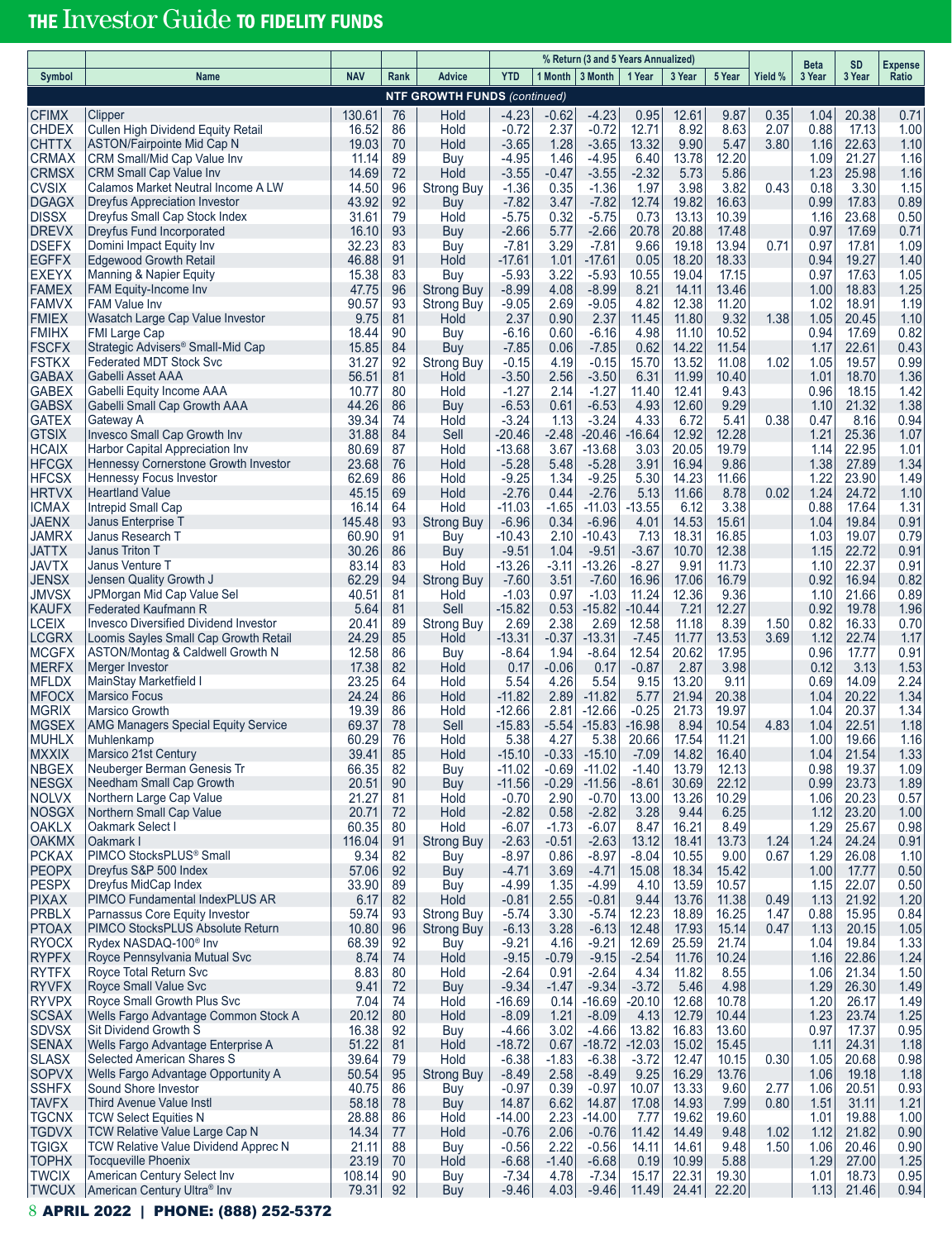|                              |                                                                                    |                 |          |                                       |                      |                    | % Return (3 and 5 Years Annualized) |                     |                 |                |              | <b>Beta</b>  | SD             | Expense      |
|------------------------------|------------------------------------------------------------------------------------|-----------------|----------|---------------------------------------|----------------------|--------------------|-------------------------------------|---------------------|-----------------|----------------|--------------|--------------|----------------|--------------|
| Symbol                       | <b>Name</b>                                                                        | <b>NAV</b>      | Rank     | <b>Advice</b>                         | <b>YTD</b>           | 1 Month   3 Month  |                                     | 1 Year              | 3 Year          | 5 Year         | Yield %      | 3 Year       | 3 Year         | Ratio        |
|                              |                                                                                    |                 |          | <b>NTF GROWTH FUNDS (continued)</b>   |                      |                    |                                     |                     |                 |                |              |              |                |              |
| <b>TWHIX</b><br><b>TWVLX</b> | American Century Heritage Inv<br>American Century Value Inv                        | 21.83<br>9.16   | 86<br>76 | Hold<br>Hold                          | $-14.19$<br>3.11     | 1.24<br>2.07       | $-14.19$<br>3.11                    | $-5.22$<br>12.26    | 15.40<br>13.62  | 14.70<br>9.54  | 1.43         | 1.13<br>1.05 | 23.12<br>21.20 | 1.00<br>1.00 |
| <b>UMBMX</b>                 | Scout Mid Cap                                                                      | 24.25           | 90       | Buy                                   | $-0.66$              | 4.35               | $-0.66$                             | 6.19                | 15.59           | 13.50          |              | 1.07         | 20.57          | 0.95         |
| <b>WBGSX</b>                 | William Blair Growth N                                                             | 10.74           | 95       | Strong Buy                            | $-9.06$              | 2.29               | $-9.06$                             | 6.35                | 19.52           | 19.50          |              | 0.95         | 17.78          | 1.20         |
| <b>WFDAX</b>                 | Wells Fargo Advantage Discovery A                                                  | 26.25           | 79       | Sell                                  | $-18.88$             | 0.77               | -18.88                              | -18.23              | 12.11           | 13.61          |              | 1.15         | 25.90          | 1.19         |
| <b>WOGSX</b><br><b>WPVLX</b> | White Oak Select Growth<br>Weitz Partners Value Investor                           | 131.65<br>32.18 | 91<br>85 | Buy<br>Hold                           | $-8.94$<br>-8.71     | 1.42<br>1.04       | $-8.94$<br>$-8.71$                  | 9.10<br>4.13        | 14.83<br>11.95  | 14.36<br>8.44  |              | 0.96<br>1.07 | 17.56<br>20.30 | 0.89<br>1.07 |
| <b>WVALX</b>                 | Weitz Value Investor                                                               | 56.83           | 86       | Buy                                   | $-8.00$              | 3.23               | $-8.00$                             | 8.63                | 17.13           | 13.86          | 0.60         | 0.95         | 17.53          | 1.04         |
| <b>YAFFX</b>                 | <b>AMG Yacktman Focused Service</b>                                                | 20.80           | 90       | Buy                                   | $-1.93$              | $-0.10$            | $-1.93$                             | 5.88                | 13.63           | 12.67          |              | 0.83         | 16.41          | 1.28         |
| <b>BGEIX</b>                 | American Century Global Gold Inv                                                   | 13.83           | 76       | <b>NTF SECTOR FUNDS</b><br><b>Buy</b> | 18.51                | 10.46              | 18.51                               | 17.54               | 18.87           | 10.75          |              | 0.92         | 35.70          | 0.67         |
| <b>CSRSX</b>                 | Cohen & Steers Realty Shares                                                       | 78.14           | 83       | Hold                                  | $-5.97$              | 6.81               | $-5.97$                             | 23.51               | 13.88           | 11.84          | 0.93         | 0.85         | 18.46          | 0.88         |
| <b>FSTEX</b>                 | Invesco Energy Inv                                                                 | 25.41           | 57       | Hold                                  | 35.66                | 8.64               | 35.66                               | 68.69               | 8.71            | 2.15           |              | 1.70         | 42.04          | 1.57         |
| <b>FTCHX</b>                 | Invesco Technology Investor                                                        | 52.17           | 88       | Buy                                   | $-13.04$             | 2.07               | $-13.04$                            | $-1.41$             | 19.10           | 18.46          |              | 1.03         | 20.58          | 1.00         |
| <b>GABUX</b><br><b>GASFX</b> | <b>Gabelli Utilities AAA</b><br>Hennessy Gas Utility Index Investor                | 7.84<br>28.33   | 72<br>83 | Sell<br>Hold                          | 2.10<br>13.25        | 6.59<br>9.51       | 2.10<br>13.25                       | 12.28<br>25.78      | 7.52<br>9.13    | 7.00<br>7.72   | 2.34         | 0.61<br>0.62 | 14.08<br>16.28 | 1.37<br>1.00 |
| <b>HSFNX</b>                 | Hennessy Small Cap Financial Investor                                              | 30.10           | 87       | Hold                                  | $-4.66$              | -6.03              | $-4.66$                             | 4.44                | 16.44           | 8.15           | 0.40         | 1.14         | 30.27          | 1.58         |
| <b>ICBMX</b>                 | <b>ICON Materials S</b>                                                            | 18.38           | 78       | Hold                                  | 3.61                 | 4.79               | 3.61                                | 13.41               | 16.34           | 10.13          | 1.19         | 1.08         | 21.65          | 1.35         |
| <b>ICFSX</b>                 | <b>ICON Financial S</b>                                                            | 11.61           | 74       | Hold                                  | $-3.73$              | 1.31               | $-3.73$                             | 7.11                | 10.00           | 7.47           | 1.45         | 1.37         | 25.55          | 1.32         |
| <b>ICTEX</b><br><b>ICTUX</b> | <b>ICON Information Technology S</b><br><b>ICON Utilities S</b>                    | 19.46<br>11.14  | 86<br>84 | Hold<br>Hold                          | $-10.12$<br>3.57     | 1.57<br>7.34       | $-10.12$<br>3.57                    | 0.95<br>10.52       | 19.39<br>12.01  | 16.40<br>10.79 | 1.38<br>1.93 | 1.20<br>0.66 | 21.44<br>16.58 | 1.29<br>1.23 |
| <b>JAGLX</b>                 | Janus Global Life Sciences T                                                       | 65.24           | 87       | Hold                                  | $-5.26$              | 3.59               | $-5.26$                             | 3.89                | 12.87           | 13.31          |              | 0.82         | 17.35          | 0.91         |
| <b>JAGTX</b>                 | Janus Global Technology T                                                          | 45.93           | 90       | Hold                                  | -14.85               | 0.39               | $-14.85$                            | $-1.72$             | 21.79           | 22.98          |              | 1.01         | 19.76          | 0.91         |
| <b>MRESX</b>                 | <b>AMG Managers Real Estate Securities</b>                                         | 13.36           | 78       | Hold                                  | $-4.75$              | 6.88               | $-4.75$                             | 23.73               | 11.24           | 9.56           | 1.58         | 0.85         | 17.89          | 1.12         |
| <b>NBRFX</b><br><b>PCRAX</b> | Neuberger Berman Real Estate Tr<br>PIMCO Commodity Real Ret Strat                  | 17.84<br>7.13   | 85<br>53 | Hold<br>Hold                          | $-6.41$<br>24.20     | 6.94<br>8.12       | $-6.41$<br>24.20                    | 22.45<br>51.98      | 13.69<br>19.25  | 12.03<br>10.57 | 2.91         | 0.75<br>1.13 | 17.14<br>19.36 | 1.39<br>1.27 |
| <b>PETAX</b>                 | PIMCO Real Estate Real Return Strategy                                             | 7.09            | 79       | Hold                                  | $-5.44$              | 6.07               | $-5.44$                             | 31.30               | 15.10           | 11.54          | 4.65         | 1.01         | 21.21          | 1.25         |
| <b>REINX</b>                 | <b>Invesco Real Estate Investor</b>                                                | 22.48           | 83       | Hold                                  | $-6.18$              | 6.81               | $-6.18$                             | 22.09               | 8.90            | 8.61           |              | 0.85         | 18.82          | 1.23         |
| <b>RYEIX</b>                 | Rydex Energy Inv                                                                   | 239.96          | 59       | Hold                                  | 34.51                | 11.44              | 34.51                               | 57.65               | 6.83            | 1.34           |              | 1.95         | 45.60          | 1.42         |
| <b>RYHRX</b><br><b>RYMIX</b> | Rydex Real Estate H<br>Rydex Telecommunications Inv                                | 47.28<br>53.35  | 68       | Hold                                  | $-5.55$<br>$-7.99$   | 5.14<br>0.85       | $-5.55$<br>$-7.99$                  | 16.37<br>$-4.36$    | 8.72<br>4.20    | 7.40<br>4.29   |              | 1.09         | 21.48          | 1.66         |
| <b>RYOIX</b>                 | Rydex Biotechnology Inv                                                            | 73.30           | 56<br>87 | Hold<br>Buy                           | $-9.87$              | 3.88               | $-9.87$                             | $-6.81$             | 5.74            | 8.03           |              | 0.80<br>0.81 | 16.03<br>21.12 | 1.46<br>1.45 |
| <b>RYTIX</b>                 | Rydex Technology Inv                                                               | 168.83          | 88       | Buy                                   | $-13.32$             | 0.93               | $-13.32$                            | 1.94                | 22.06           | 21.18          |              | 1.12         | 20.99          | 1.44         |
|                              |                                                                                    |                 |          | <b>NTF INTERNATIONAL FUNDS</b>        |                      |                    |                                     |                     |                 |                |              |              |                |              |
| <b>AAIPX</b><br><b>AEMGX</b> | American Beacon Intl Equity Inv<br>Acadian Emerging Markets Instl                  | 16.83<br>22.85  | 65<br>61 | Hold<br>Hold                          | $-6.29$<br>$-2.39$   | $-3.61$<br>$-0.17$ | $-6.29$<br>$-2.39$                  | $-3.71$<br>$-1.98$  | 3.87<br>7.54    | 3.56<br>5.91   | 1.38         | 1.23<br>0.94 | 21.91<br>18.08 | 1.07<br>1.43 |
| <b>ARTIX</b>                 | Artisan International Investor                                                     | 26.56           | 78       | Hold                                  | $-12.86$             | $-0.15$            | $-12.86$                            | $-5.27$             | 6.17            | 7.18           | 3.87         | 0.94         | 17.14          | 1.19         |
| <b>BJBIX</b>                 | Aberdeen Select International Eq A                                                 | 27.99           | 67       | Hold                                  | $-17.87$             | 0.25               | $-17.87$                            | $-7.59$             | 4.89            | 4.40           |              | 1.08         | 20.19          | 1.38         |
| <b>CIVVX</b>                 | Causeway International Value Inv                                                   | 16.34           | 58       | Hold                                  | $-5.39$              | $-2.97$            | $-5.39$                             | $-3.62$             | 5.58            | 4.42           |              | 1.40         | 25.36          | 1.10         |
| <b>DREGX</b><br><b>EGINX</b> | <b>Driehaus Emerging Markets Growth</b><br><b>Invesco European Growth Investor</b> | 37.57<br>34.49  | 68<br>60 | Sell<br>Hold                          | $-8.81$<br>$-15.90$  | $-1.57$<br>$-3.71$ | $-8.81$<br>$-15.90$                 | $-9.94$<br>$-9.54$  | 8.83<br>2.59    | 8.98<br>2.89   |              | 0.91<br>1.11 | 17.57<br>19.84 | 1.41<br>1.24 |
| <b>EMSQX</b>                 | Shelton Emerging Markets Institutiona                                              | 19.32           | 68       | Sell                                  | $-2.72$              | 0.10               | $-2.72$                             | $-1.92$             | 9.16            | 6.73           | 1.65         | 1.07         | 20.21          | 1.48         |
| <b>FILFX</b>                 | Strategic Advisers <sup>®</sup> International                                      | 11.46           | 68       | Sell                                  | $-8.83$              | $-0.78$            | $-8.83$                             | $-2.50$             | 9.20            | 7.50           |              | 1.00         | 17.16          | 0.62         |
| <b>HIINX</b>                 | Harbor International Investor                                                      | 43.23           | 61       | Hold                                  | $-7.65$              | $-2.22$            | $-7.65$                             | $-3.71$             | 7.48            | 4.64           |              | 1.02         | 17.84          | 1.13         |
| <b>HLEMX</b><br><b>HLMNX</b> | Harding Loevner Emerging Markets Advisor<br>Harding Loevner International Eq Inv   | 49.01<br>26.76  | 54<br>72 | Sell<br>Buy                           | $-17.63$<br>$-11.04$ | -4.39<br>$-0.34$   | $-17.63$<br>$-11.04$                | -21.77<br>$-4.48$   | $-0.28$<br>8.93 | 2.24<br>7.80   |              | 1.16<br>0.95 | 21.51<br>16.81 | 1.20<br>1.13 |
| <b>ICHKX</b>                 | Guinness Atkinson China & Hong Kong                                                | 17.01           | 58       | Sell                                  | $-15.16$             | $-10.38$           | $-15.16$                            | $-25.12$            | 0.31            | 3.97           |              | 0.84         | 20.17          | 1.60         |
| <b>JAOSX</b>                 | Janus Overseas T                                                                   | 42.46           | 74       | Buy                                   | $-3.72$              | $-0.09$            | $-3.72$                             | 3.63                | 13.33           | 10.05          |              | 1.12         | 19.47          | 1.06         |
| <b>LISOX</b>                 | Lazard International Strategic Eq Open                                             | 15.13           | 71       | Sell                                  | $-8.47$              | $-2.13$            | $-8.47$                             | $-5.77$             | 5.12            | 6.91           |              | 1.06         | 18.39          | 1.06         |
| <b>MACSX</b><br><b>MAKOX</b> | Matthews Asian Growth & Inc Investor<br>Matthews Korea Investor                    | 14.86<br>5.25   | 71<br>64 | Sell<br>Sell                          | $-7.53$<br>$-7.89$   | $-4.50$<br>$-0.76$ | $-7.53$<br>$-7.89$                  | $-9.50$<br>$-12.21$ | 4.38<br>9.81    | 4.54<br>5.20   |              | 0.78<br>1.08 | 14.73<br>20.65 | 1.09<br>1.19 |
| <b>MAPIX</b>                 | Matthews Asia Dividend Investor                                                    | 15.97           | 73       | Sell                                  | $-15.42$             | $-5.82$            | $-15.42$                            | $-16.11$            | 3.85            | 4.77           |              | 0.81         | 16.08          | 1.02         |
| <b>MAPTX</b>                 | Matthews Pacific Tiger Investor                                                    | 24.36           | 67       | Sell                                  | $-11.55$             | $-5.21$            | $-11.55$                            | $-16.76$            | 3.88            | 5.88           |              | 0.86         | 17.92          | 1.06         |
| <b>MCHFX</b>                 | Matthews China Investor                                                            | 16.41           | 61       | Sell                                  | $-20.26$             | $-12.06$           | $-20.26$                            | $-31.78$            | 2.77            | 7.80           |              | 0.70         | 21.10          | 1.09         |
| <b>MGLBX</b><br><b>MINDX</b> | Marsico Global<br>Matthews India Investor                                          | 18.58<br>26.73  | 89<br>81 | Buy<br>Buy                            | $-17.75$<br>$-5.11$  | 2.71<br>1.06       | $-17.75$<br>$-5.11$                 | $-9.47$<br>8.88     | 12.85<br>7.03   | 14.80<br>6.11  |              | 0.98<br>1.10 | 20.14<br>24.52 | 1.45<br>1.15 |
| <b>MTRAX</b>                 | Mainstay Income Builder                                                            | 19.74           | 85       | Buy                                   | $-4.91$              | 0.30               | $-4.91$                             | 2.15                | 6.89            | 6.09           | 1.85         | 0.97         | 10.92          | 0.99         |
| <b>NMIEX</b>                 | Northern Multi-Manager Intl Equity                                                 | 11.45           | 62       | Hold                                  | $-9.27$              | $-1.04$            | $-9.27$                             | $-1.04$             | 9.23            | 8.02           |              | 1.11         | 19.12          | 0.85         |
| <b>NMMEX</b>                 | Northern Multi-Manager Emerging Mkt Eq                                             | 15.38           | 61       | Sell                                  | $-6.90$              | $-0.65$            | $-6.90$                             | $-9.64$             | 6.06            | 5.41           |              | 1.03         | 18.80          | $1.10$       |
| <b>NMMGX</b>                 | Northern Multi-Manager GIbl Real Estate                                            | 12.72           | 77       | Hold                                  | $-6.47$              | 3.41               | $-6.47$                             | 15.03               | 7.63            | 7.98           |              | 0.87         | 17.38          | 0.92         |
| <b>OAKEX</b><br><b>OAKGX</b> | Oakmark International Small Cap I<br>Oakmark Global I                              | 17.56<br>32.78  | 71<br>72 | Hold<br>Buy                           | $-11.31$<br>$-5.53$  | $-3.99$<br>$-0.55$ | $-11.31$<br>$-5.53$                 | $-5.29$<br>1.07     | 9.00<br>12.09   | 5.13<br>8.70   | 3.21         | 1.55<br>1.43 | 27.66<br>26.14 | 1.35<br>1.13 |
| <b>OAKIX</b>                 | Oakmark International I                                                            | 25.65           | 59       | Hold                                  | $-8.69$              | $-3.21$            | $-8.69$                             | $-8.66$             | 5.97            | 3.33           | 0.31         | 1.63         | 29.10          | 1.05         |
| <b>QFFOX</b>                 | Pear Tree PanAgora Dyn Emerg Mkts Ord                                              | 23.65           | 53       | Sell                                  | $-12.70$             | $-1.70$            | $-12.70$                            | $-13.75$            | 8.01            | 5.96           |              | 0.97         | 18.82          | 1.47         |
| <b>SSEMX</b>                 | <b>SSgA Emerging Markets N</b>                                                     | 6.24            | 64       | Hold                                  | $-5.60$              | $-1.11$            | $-5.60$                             | 1.00                | 5.58            | 5.26           | 2.60         | 0.77         | 14.54          | 1.25         |
| <b>TAREX</b><br><b>TWIEX</b> | Third Avenue Real Estate Value Instl<br>American Century International Gr Inv      | 25.41<br>12.81  | 69<br>77 | Hold<br>Hold                          | $-7.40$<br>$-13.27$  | 1.76<br>0.23       | $-7.40$<br>$-13.27$                 | 9.20<br>$-6.59$     | 5.08<br>10.27   | 3.99<br>9.17   |              | 1.18<br>0.97 | 22.29<br>17.57 | 1.15<br>1.18 |
| <b>UMBWX</b>                 | Scout International                                                                | 16.91           | 62       | Hold                                  | $-5.37$              | $-0.24$            | $-5.37$                             | 0.96                | 8.36            | 6.50           | 1.08         | 1.21         | 21.07          | 0.95         |
| <b>WBIGX</b>                 | William Blair International Growth N                                               | 31.65           | 72       | Hold                                  | $-15.76$             | $-0.50$            | $-15.76$                            | $-7.20$             | 11.39           | 9.21           |              | 1.00         | 18.77          | 1.45         |
| <b>WWNPX</b>                 | Kinetics Paradigm No Load                                                          | 75.43           | 87       | Hold<br><b>NTF INCOME FUNDS</b>       | 2.81                 | 8.03               | 2.81                                | $-8.01$             | 16.21           | 18.02          |              | 1.42         | 33.94          | 1.64         |
| <b>ACITX</b>                 | American Century Infl-Adj Bond Inv                                                 | 12.53           | 82       | <b>Buy</b>                            | $-2.64$              | $-1.49$            | $-2.64$                             | 4.89                | 6.05            | 4.09           | 2.89         | 0.88         | 4.49           | 0.47         |
| <b>ADFIX</b>                 | American Century Diversified Bond Inv                                              | 10.28           | 77       | Sell                                  | $-5.83$              | $-2.80$            | $-5.83$                             | $-3.81$             | 2.00            | 2.00           | 1.62         | 1.03         | 4.22           | 0.60         |
| <b>AGIVX</b>                 | Invesco US Government Investor                                                     | 7.59            | 56       | Hold                                  | $-3.08$              | $-1.43$            | $-3.08$                             | $-1.93$             | $-0.10$         | 0.39           | 2.88         | 0.85         | 15.70          | 0.90         |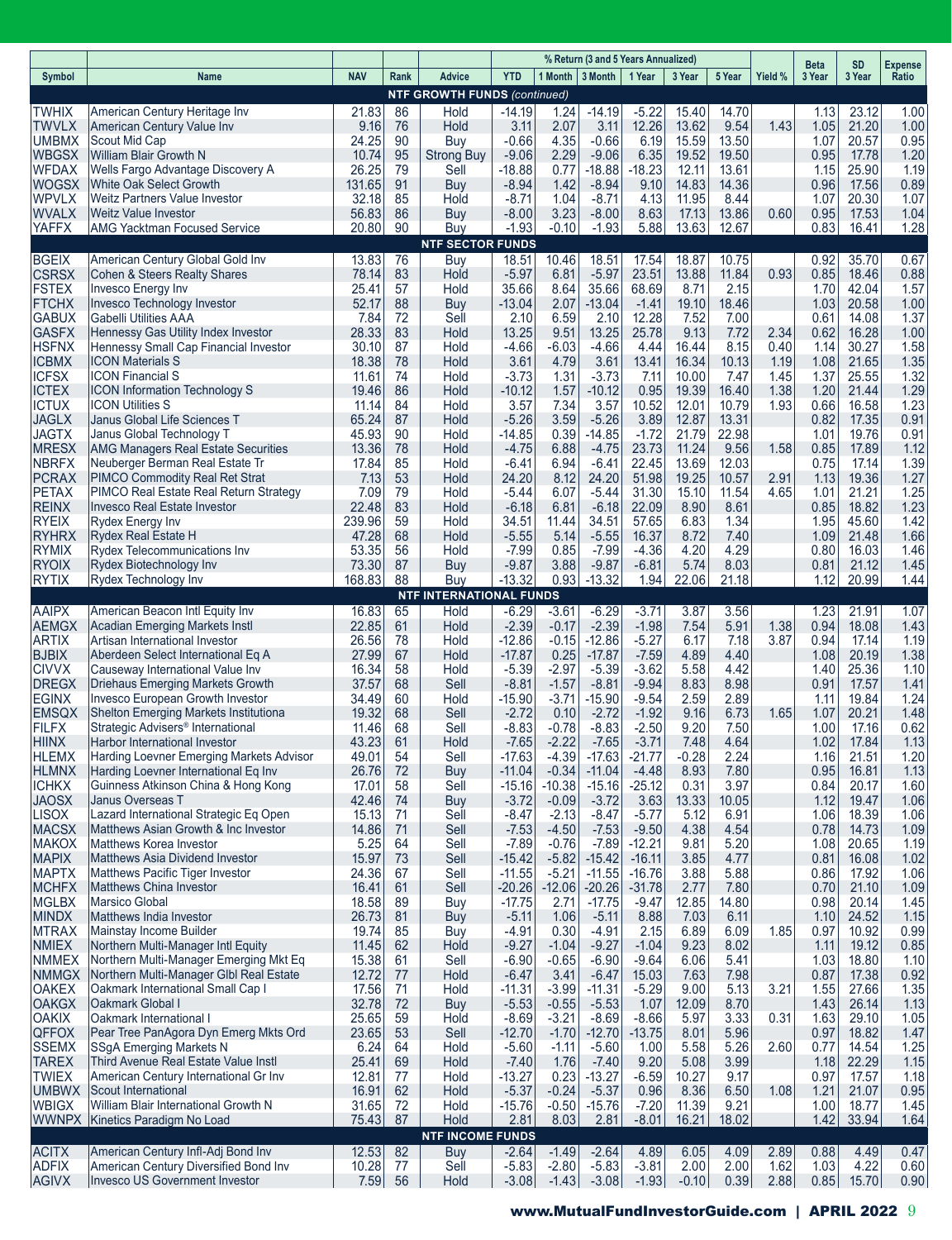# THE Investor Guide TO FIDELITY FUNDS

|                              |                                                                                  |                |          |                                             | % Return (3 and 5 Years Annualized) |                    |                    |                    |                 |               |              | <b>Beta</b>  | <b>SD</b>      | <b>Expense</b> |
|------------------------------|----------------------------------------------------------------------------------|----------------|----------|---------------------------------------------|-------------------------------------|--------------------|--------------------|--------------------|-----------------|---------------|--------------|--------------|----------------|----------------|
| Symbol                       | <b>Name</b>                                                                      | <b>NAV</b>     | Rank     | Advice                                      | <b>YTD</b>                          | 1 Month            | 3 Month            | 1 Year             | 3 Year          | 5 Year        | Yield %      | 3 Year       | 3 Year         | Ratio          |
| <b>BCOSX</b>                 | Baird Core Plus Bond Inv                                                         | 11.39          | 77       | <b>NTF INCOME FUNDS (continued)</b><br>Sell | -6.25                               | $-2.80$            | $-6.25$            | -4.36              | 2.14            | 2.48          | 2.15         | 1.09         | 4.79           | 0.55           |
| <b>BEGBX</b>                 | American Century International Bd Inv                                            | 12.18          | 55       | Sell                                        | $-6.81$                             | $-3.49$            | $-6.81$            | $-8.88$            | $-0.65$         | 0.64          | 1.43         | 1.18         | 7.10           | 0.80           |
| <b>BGNMX</b>                 | American Century Ginnie Mae Inv                                                  | 9.84           | 64       | Sell                                        | $-4.39$                             | $-2.81$            | $-4.39$            | $-5.43$            | 0.47            | 0.98          | 1.98         | 0.44         | 2.50           | 0.55           |
| <b>BJBHX</b>                 | Aberdeen Global High Income A                                                    | 8.19           | 83<br>63 | <b>Strong Buy</b>                           | $-5.51$                             | $-0.97$            | $-5.51$            | $-2.32$            | 3.75            | 3.81          | 0.05         | 0.81         | 10.80          | 1.02           |
| <b>CPTNX</b><br><b>DBMIX</b> | American Century Government Bond Inv<br>Dreyfus Bond Market Index Inv            | 10.65<br>9.88  | 70       | Sell<br>Sell                                | $-4.82$<br>$-6.04$                  | $-2.69$<br>$-2.80$ | $-4.82$<br>$-6.04$ | $-3.76$<br>$-4.63$ | 1.42<br>1.28    | 1.70<br>1.74  | 1.68<br>1.84 | 0.78<br>0.99 | 3.57<br>4.01   | 0.47<br>0.40   |
| <b>DLFNX</b>                 | DoubleLine Core Fixed Income N                                                   | 10.32          | 82       | Sell                                        | $-5.03$                             | $-2.39$            | $-5.03$            | $-3.43$            | 1.38            | 1.97          | 2.66         | 0.92         | 5.12           | 0.73           |
| <b>DLTNX</b>                 | DoubleLine Total Return Bond N                                                   | 9.82           | 84       | Hold                                        | $-4.89$                             | $-2.80$            | $-4.89$            | $-3.38$            | 0.76            | 1.64          | 3.11         | 0.79         | 3.90           | 0.75           |
| <b>EXCPX</b><br><b>FHYTX</b> | Manning & Napier Unconstrained Bond S<br><b>Federated High Yield Service</b>     | 10.13<br>6.72  | 77<br>90 | Sell<br><b>Strong Buy</b>                   | $-4.17$<br>$-4.22$                  | $-2.04$<br>$-0.97$ | $-4.17$<br>$-4.22$ | $-1.89$<br>0.29    | 2.95<br>5.54    | 2.56<br>4.79  | 2.94<br>4.08 | 0.52<br>0.56 | 4.11<br>10.24  | 0.74<br>0.98   |
| <b>FIGIX</b>                 | Federated US Govt 2-5 Yr Svc                                                     | 10.47          | 67       | Sell                                        | $-4.41$                             | -2.74              | $-4.41$            | $-5.54$            | 0.36            | 0.58          | 0.90         | 0.55         | 2.98           | 0.83           |
| <b>FPCIX</b>                 | Strategic Advisers <sup>®</sup> Core Income                                      | 10.10          | 76       | Sell                                        | $-6.12$                             | $-2.87$            | $-6.12$            | $-3.71$            | 2.50            | 2.77          |              | 1.07         | 4.63           | 0.39           |
| <b>FPIOX</b>                 | Strategic Advisers <sup>®</sup> Income Opportunities                             | 9.15           | 90       | <b>Strong Buy</b>                           | $-3.78$                             | $-0.67$            | $-3.78$            | 0.66               | 4.51            | 4.52          |              | 0.65         | 9.23           | 0.52           |
| <b>FTGSX</b><br><b>FULBX</b> | Federated Total Return Govt Bd Svc<br><b>Federated Ultrashort Bond Svc</b>       | 10.60<br>9.07  | 74<br>82 | Sell<br><b>Strong Buy</b>                   | $-5.38$<br>$-0.91$                  | $-3.03$<br>$-0.49$ | $-5.38$<br>$-0.91$ | $-4.78$<br>$-0.97$ | 0.92<br>1.18    | 1.42<br>1.40  | 1.17<br>0.79 | 0.93<br>0.25 | 4.47<br>2.50   | 0.67<br>0.47   |
| <b>HYFIX</b>                 | Harbor High-Yield Bond Inv                                                       | 9.48           | 86       | <b>Strong Buy</b>                           | $-3.78$                             | $-0.65$            | $-3.78$            | $-0.42$            | 3.76            | 3.76          | 2.75         | 0.69         | 8.38           | 1.01           |
| <b>HYINX</b>                 | Invesco High Yield Investor                                                      | 3.76           | 86       | Buy                                         | $-3.98$                             | $-0.94$            | $-3.98$            | $-0.70$            | 2.81            | 3.23          | 4.46         | 0.66         | 10.29          | 1.08           |
| <b>JAFIX</b>                 | Janus Flexible Bond T                                                            | 10.35          | 77       | Sell                                        | $-6.28$                             | $-3.21$            | $-6.28$            | $-3.93$            | 2.93            | 2.66          | 1.39         | 1.16         | 5.11           | 0.68           |
| <b>JAHYX</b><br><b>JASBX</b> | Janus High-Yield T<br>Janus Short-Term Bond T                                    | 8.01<br>2.94   | 90<br>83 | Strong Buy<br><b>Strong Buy</b>             | $-5.49$<br>$-3.32$                  | $-1.34$<br>$-1.57$ | $-5.49$<br>$-3.32$ | $-1.49$<br>$-3.33$ | 4.22<br>1.14    | 4.13<br>1.33  | 4.91<br>1.31 | 0.80<br>0.42 | 10.07<br>2.90  | 0.87<br>0.64   |
| <b>LSBRX</b>                 | Loomis Sayles Bond Retail                                                        | 12.75          | 77       | Sell                                        | $-5.21$                             | $-1.24$            | $-5.21$            | $-1.09$            | 1.77            | 2.16          | 3.18         | 0.75         | 8.05           | 0.92           |
| <b>LSGLX</b>                 | Loomis Sayles Global Bond Retail                                                 | 15.47          | 63       | Sell                                        | $-6.01$                             | $-3.01$            | $-6.01$            | $-6.68$            | 1.61            | 2.08          | 1.66         | 1.13         | 6.03           | 0.94           |
| <b>MBFAX</b>                 | Wells Fargo Advantage Core Bond A                                                | 12.46          | 77       | Sell                                        | $-6.18$                             | $-2.88$            | $-6.18$            | $-4.91$            | 1.53            | 1.84          | 1.58         | 1.04         | 4.25           | 0.78           |
| <b>MGFIX</b><br><b>MWCRX</b> | <b>AMG Managers Bond Service</b>                                                 | 23.32          | 74       | Sell                                        | $-5.89$                             | $-2.41$            | $-5.89$            | $-4.14$            | 2.14            | 2.58<br>2.08  | 1.97         | 1.03         | 6.18           | 0.68           |
| <b>MWHYX</b>                 | Metropolitan West Unconstrained Bond M<br>Metropolitan West High Yield Bond M    | 11.17<br>10.06 | 86<br>95 | Hold<br><b>Strong Buy</b>                   | $-3.92$<br>$-4.54$                  | $-1.94$<br>$-0.70$ | $-3.92$<br>$-4.54$ | $-3.14$<br>$-1.29$ | 1.64<br>5.24    | 4.85          | 2.78<br>4.22 | 0.61<br>0.71 | 5.08<br>6.14   | 1.03<br>0.85   |
| <b>MWLDX</b>                 | Metropolitan West Low Duration Bond M                                            | 8.57           | 87       | Hold                                        | $-2.70$                             | $-1.52$            | $-2.70$            | $-2.65$            | 1.03            | 1.29          | 1.17         | 0.37         | 2.05           | 0.62           |
| <b>MWTRX</b>                 | Metropolitan West Total Return Bond M                                            | 10.19          | 81       | Sell                                        | $-6.25$                             | $-3.09$            | $-6.25$            | $-4.68$            | 2.05            | 2.31          | 1.58         | 1.04         | 4.26           | 0.67           |
| <b>NHFIX</b>                 | Northern High Yield Fixed Income                                                 | 6.39           | 90       | Buy                                         | $-4.41$                             | $-0.85$            | $-4.41$            | $-0.67$            | 4.72            | 4.62          | 5.61         | 0.74         | 11.12          | 0.78           |
| <b>NOFIX</b><br><b>PAEMX</b> | Northern Fixed Income<br><b>PIMCO Emerging Markets Bond</b>                      | 9.84<br>9.29   | 78<br>72 | Sell<br>Sell                                | $-6.37$<br>$-8.31$                  | $-2.67$<br>$-0.19$ | $-6.37$<br>$-8.31$ | $-3.60$<br>$-5.93$ | 2.29<br>0.73    | 2.44<br>1.83  | 2.37<br>4.17 | 1.12<br>1.19 | 5.05<br>11.42  | 0.45<br>1.24   |
| <b>PAGNX</b>                 | PIMCO GNMA                                                                       | 10.56          | 64       | Sell                                        | $-4.72$                             | $-2.96$            | $-4.72$            | $-5.20$            | 1.03            | 1.38          | 1.41         | 0.43         | 2.57           | 0.91           |
| <b>PASAX</b>                 | <b>PIMCO All Asset</b>                                                           | 12.34          | 84       | <b>Strong Buy</b>                           | -2.34                               | 0.74               | $-2.34$            | 5.96               | 8.80            | 6.74          | 10.01        | 0.96         | 11.27          | 1.37           |
| <b>PBDAX</b><br><b>PDVAX</b> | PIMCO Investment Grade Corp Bd                                                   | 9.75           | 76<br>82 | Sell                                        | $-8.05$<br>$-7.19$                  | $-3.09$            | $-8.05$            | $-5.21$            | 1.71            | 2.61<br>2.73  | 2.76<br>3.08 | 1.47<br>0.99 | 7.99<br>7.29   | 0.92           |
| <b>PFOAX</b>                 | PIMCO Diversified Inc.<br>PIMCO Foreign Bond (USD-Hedged)                        | 10.18<br>10.30 | 82       | Sell<br>Sell                                | $-3.82$                             | $-1.45$<br>$-1.42$ | $-7.19$<br>$-3.82$ | $-4.75$<br>$-4.43$ | 1.45<br>1.16    | 2.22          | 1.37         | 0.66         | 3.82           | 1.17<br>0.92   |
| <b>PFUAX</b>                 | PIMCO Foreign Bond (Unhedged)                                                    | 8.95           | 61       | Sell                                        | $-6.41$                             | $-3.35$            | $-6.41$            | $-8.92$            | 0.24            | 1.15          | 1.21         | 1.07         | 8.20           | 0.92           |
| <b>PGSAX</b>                 | PIMCO Global Advantage Strategy Bd                                               | 10.75          | 65       | Sell                                        | -4.46                               | $-1.57$            | $-4.46$            | $-3.11$            | 2.36            | 2.66          | 2.53         | 0.71         | 5.13           | 1.09           |
| <b>PHDAX</b><br><b>PONAX</b> | PIMCO High Yield<br>PIMCO Income                                                 | 8.51<br>11.32  | 94<br>93 | Strong Buy<br><b>Strong Buy</b>             | $-4.78$<br>$-4.30$                  | $-0.92$<br>$-0.82$ | $-4.78$<br>$-4.30$ | $-1.25$<br>$-1.93$ | 3.40<br>2.52    | 3.76<br>3.18  | 3.80<br>2.60 | 0.70<br>0.46 | 8.07<br>6.06   | 0.91<br>1.02   |
| <b>PRTNX</b>                 | <b>PIMCO Real Return</b>                                                         | 11.78          | 75       | Buy                                         | $-3.13$                             | $-1.39$            | $-3.13$            | 3.44               | 5.95            | 4.09          | 3.61         | 0.88         | 4.43           | 0.87           |
| <b>PSHAX</b>                 | PIMCO Short-Term                                                                 | 9.65           | 79       | <b>Strong Buy</b>                           | $-1.12$                             | $-0.67$            | $-1.12$            | $-1.55$            | 0.85            | 1.29          | 0.71         | 0.18         | 2.40           | 0.72           |
| <b>PTLAX</b>                 | <b>PIMCO Low Duration</b>                                                        | 9.49           | 82       | Strong Buy                                  | $-3.00$                             | $-1.60$            | $-3.00$            | $-3.88$            | 0.58            | 0.89          | 0.47         | 0.36         | 1.98           | 0.75           |
| <b>PTTAX</b><br><b>PUBAX</b> | PIMCO Total Return                                                               | 9.58           | 76<br>82 | Sell                                        | $-6.29$<br>$-3.19$                  | $-3.46$<br>$-1.63$ | $-6.29$            | $-4.34$            | 1.83            | 2.14<br>2.11  | 1.66<br>1.78 | 1.05         | 4.38<br>4.20   | 0.81           |
| <b>PYEMX</b>                 | <b>PIMCO Unconstrained Bond</b><br>Payden Emerging Markets Bond                  | 10.26<br>11.57 | 71       | Hold<br>Sell                                | $-8.55$                             | $-0.31$            | $-3.19$<br>$-8.55$ | $-3.97$<br>$-6.42$ | 1.26<br>0.69    | 2.00          | 7.71         | 0.30<br>1.14 | 12.69          | 1.23<br>0.71   |
| <b>PYSBX</b>                 | Payden Low Duration Fund                                                         | 9.80           | 85       | <b>Strong Buy</b>                           | $-2.25$                             | $-1.12$            | $-2.25$            | $-2.46$            | 1.23            | 1.42          | 1.65         | 0.36         | 2.65           | 0.43           |
| <b>SADAX</b>                 | Wells Fargo Advantage Ultra S/T Inc A                                            | 8.47           | 79       | <b>Strong Buy</b>                           | $-1.13$                             | $-0.52$            | $-1.13$            | $-1.04$            | 1.17            | 1.39          | 1.25         | 0.20         | 2.15           | 0.51           |
| <b>SGVDX</b>                 | Wells Fargo Advantage Government Sec A<br><b>Sit US Government Securities</b>    | 10.68          | 66       | Sell                                        | $-5.48$                             | $-3.00$            | $-5.48$            | $-5.05$            | 0.85            | 1.35          | 1.44         | 0.81         | 3.55<br>1.62   | 0.86           |
| <b>SNGVX</b><br><b>SNTIX</b> | Sit Tax-Free Income                                                              | 10.83<br>9.20  | 60<br>81 | Sell<br>Hold                                | $-1.25$<br>$-7.43$                  | $-0.81$<br>$-3.80$ | $-1.25$<br>$-7.43$ | $-2.16$<br>$-4.63$ | 1.13<br>1.15    | 1.49<br>2.60  | 1.36<br>2.19 | 0.29<br>1.16 | 5.70           | 0.81<br>0.88   |
| <b>SSTVX</b>                 | Wells Fargo Advantage Short-Term Bd A                                            | 8.61           | 79       | <b>Strong Buy</b>                           | $-2.64$                             | $-1.26$            | $-2.64$            | $-2.77$            | 1.87            | 1.82          | 1.76         | 0.40         | 2.63           | 0.74           |
| <b>STWRX</b>                 | Wells Fargo Advantage DJ Target Today A                                          | 8.48           | 55       | Sell                                        | $-5.31$                             | $-0.89$            | $-5.31$            | $-0.02$            | 4.64            | 4.17          |              | 0.57         | 6.69           | 0.60           |
| <b>STYAX</b>                 | Wells Fargo Advantage Income Plus A                                              | 12.45          | 82       | Sell                                        | $-5.63$                             | $-2.41$            | $-5.63$            | $-3.36$            | 3.44            | 3.37          | 2.36         | 1.04         | 4.87           | 0.69           |
| <b>TGFNX</b><br><b>TGINX</b> | <b>TCW Core Fixed-Income N</b><br><b>TCW Emerging Markets Income N</b>           | 10.75<br>9.11  | 81<br>71 | Sell<br>Sell                                | $-6.17$<br>$-7.53$                  | $-3.06$<br>0.14    | $-6.17$<br>$-7.53$ | $-4.78$<br>$-7.62$ | 1.91<br>$-0.30$ | 2.13<br>1.17  | 1.41<br>4.81 | 1.02<br>1.22 | 4.14<br>14.49  | 0.70<br>0.95   |
| <b>TGMNX</b>                 | <b>TCW Total Return Bond N</b>                                                   | 9.70           | 77       | Sell                                        | $-6.46$                             | $-3.61$            | $-6.46$            | $-4.54$            | 1.40            | 1.90          | 3.04         | 1.04         | 4.28           | 0.70           |
| <b>THOPX</b>                 | <b>Thompson Bond</b>                                                             | 10.63          | 96       | <b>Strong Buy</b>                           | $-2.01$                             | $-1.11$            | $-2.01$            | 0.34               | 1.75            | 2.40          | 3.57         | 0.35         | 6.51           | 0.72           |
| <b>TWUSX</b>                 | American Century Short-Term Govt Inv                                             | 9.45           | 68       | Hold                                        | $-2.28$                             | $-1.30$            | $-2.28$            | $-2.61$            | 0.95            | 0.98          | 0.61         | 0.23         | 1.40           | 0.55           |
| <b>WACIX</b><br><b>WAPIX</b> | Western Asset Core Plus Bond FI<br>Western Asset Core Bond FI                    | 10.80          | 76<br>76 | Sell<br>Sell                                | $-8.92$<br>$-7.85$                  | $-3.82$<br>$-3.30$ | $-8.92$<br>$-7.85$ | $-6.59$<br>$-6.00$ | 1.42<br>1.25    | 2.20<br>2.03  | 2.34<br>1.80 | 1.31<br>1.16 | 6.18<br>5.03   | 0.82<br>0.81   |
| <b>WTIBX</b>                 | <b>Westcore Plus Bond</b>                                                        | 12.02<br>10.15 | 78       | Sell                                        | $-5.85$                             | $-2.74$            | $-5.85$            | $-3.56$            | 2.26            | 2.64          | 2.99         | 1.09         | 4.72           | 0.55           |
|                              |                                                                                  |                |          | <b>ASSET ALLOCATION</b>                     |                                     |                    |                    |                    |                 |               |              |              |                |                |
| <b>AABPX</b>                 | American Beacon Balanced Inv                                                     | 12.96          | 82       | <b>Buy</b>                                  | $-1.74$                             | $-0.15$            | $-1.74$            | 5.43               | 10.37           | 8.27          | 0.87         | 1.19         | 14.00          | 1.01           |
| <b>AOMIX</b>                 | American Century One Choice® Mod Inv                                             | 15.87          | 78       | Hold                                        | $-6.38$                             | 0.03               | $-6.38$            | 1.69               | 10.05           | 8.47          |              | 1.10         | 12.26          | 0.87           |
| <b>EXBAX</b><br><b>EXDAX</b> | Manning & Napier Pro-Blend Mod Term S<br>Manning & Napier Pro-Blend Cnsrv Term S | 14.18<br>13.34 | 75<br>79 | Hold<br>Hold                                | $-5.40$<br>$-4.58$                  | $-0.21$<br>$-1.04$ | $-5.40$<br>$-4.58$ | 0.60<br>$-0.43$    | 8.38<br>5.90    | 6.95<br>5.27  | 0.99<br>1.43 | 0.69<br>0.53 | 8.04<br>6.18   | 1.05<br>0.87   |
| <b>EXHAX</b>                 | Manning & Napier Pro-Blend Max Term S                                            | 26.43          | 84       | Hold                                        | $-6.44$                             | 1.89               | $-6.44$            | 5.59               | 15.12           | 13.11         | 0.15         | 1.36         | 15.41          | 1.10           |
| <b>GLRBX</b>                 | James Balanced: Golden Rainbow R                                                 | 21.37          | 70       | Sell                                        | $-5.16$                             | 0.45               | $-5.16$            | 3.66               | 4.83            | 2.67          | 3.04         | 0.68         | 7.98           | 1.18           |
| <b>GRSPX</b>                 | Greenspring                                                                      | 25.69          | 75       | Hold                                        | $-2.21$                             | 2.35               | $-2.21$            | 12.82              | 11.98           | 8.30          | 1.63         | 1.47         | 17.34          | 1.14           |
| <b>IOEZX</b><br><b>JABAX</b> | <b>ICON Equity Income S</b><br>Janus Balanced T                                  | 19.95<br>42.93 | 82<br>90 | Buy<br>Buy                                  | $-3.31$<br>$-6.33$                  | $-0.43$<br>0.29    | $-3.31$<br>$-6.33$ | 3.50<br>7.90       | 11.99<br>12.18  | 9.07<br>11.71 | 2.40<br>0.63 | 1.68<br>0.98 | 20.29<br>11.39 | 1.10<br>0.82   |
| <b>LCORX</b>                 | Leuthold Core Investment Retail                                                  | 22.05          | 77       | Hold                                        | $-4.13$                             | $-0.32$            | $-4.13$            | 4.06               | 9.17            | 7.27          |              | 0.81         | 9.46           | 1.41           |
| <b>MNBAX</b>                 | Manning & Napier Pro-Blend Extnd Term S                                          | 19.67          | 80       | Hold                                        | $-5.75$                             | 0.51               | $-5.75$            | 2.35               | 10.65           | 8.77          | 0.87         | 0.84         | 9.78           | 1.01           |
| <b>NDMSX</b>                 | Nationwide Inv Dest Mod Agrsv Svc                                                | 9.96           | 81       | Hold                                        | $-6.57$                             | 0.71               | $-6.57$            | 2.77               | 10.42           | 8.94          |              | 1.45         | 16.09          | 0.92           |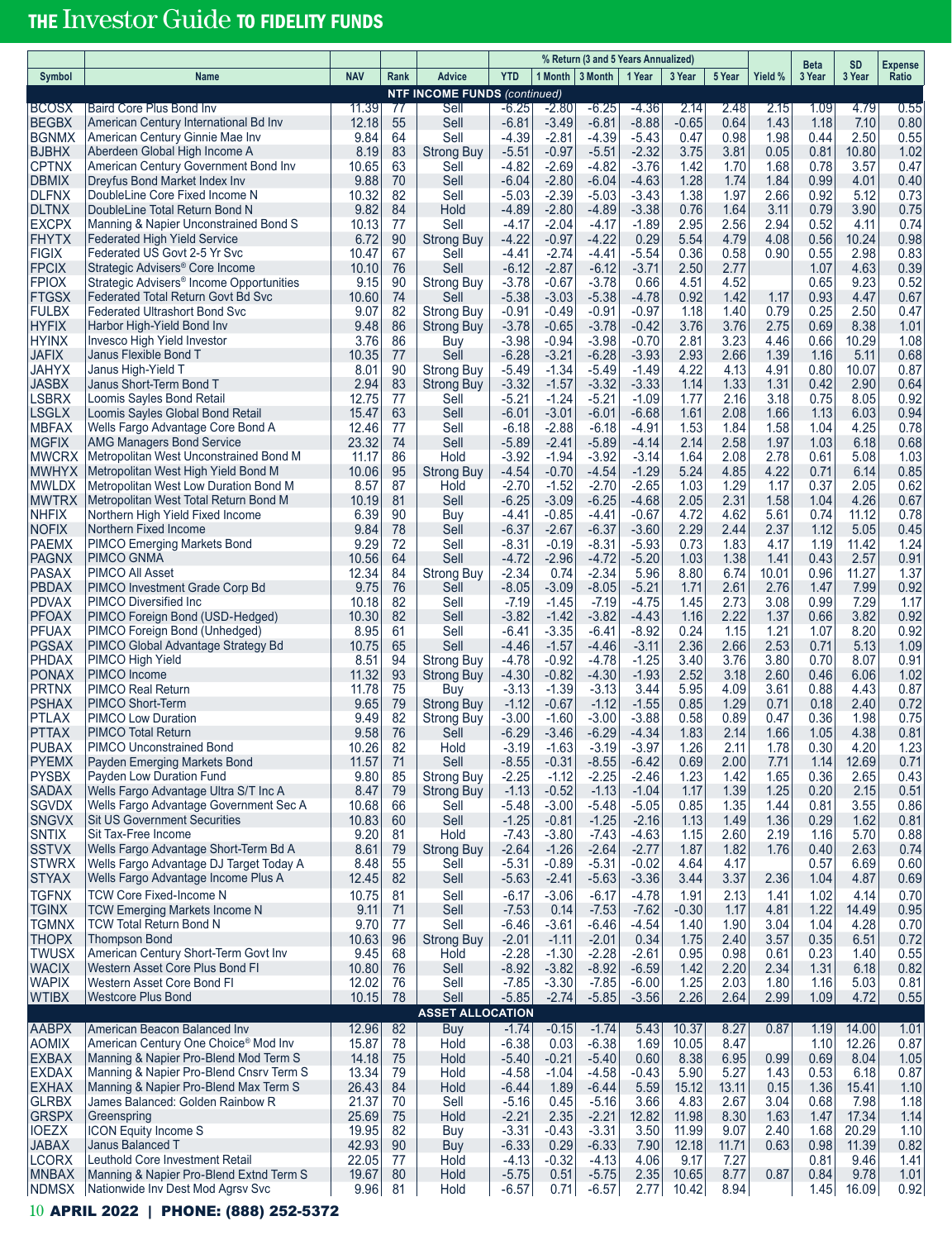|                                     |                                                    |            |      |            | % Return (3 and 5 Years Annualized) |          |          |          |          |          |         |                       | <b>SD</b> | <b>Expense</b> |
|-------------------------------------|----------------------------------------------------|------------|------|------------|-------------------------------------|----------|----------|----------|----------|----------|---------|-----------------------|-----------|----------------|
| Symbol                              | <b>Name</b>                                        | <b>NAV</b> | Rank | Advice     | <b>YTD</b>                          | 1 Month  | 3 Month  | 1 Year   | 3 Year   | 5 Year   | Yield % | <b>Beta</b><br>3 Year | 3 Year    | Ratio          |
| <b>ASSET ALLOCATION (continued)</b> |                                                    |            |      |            |                                     |          |          |          |          |          |         |                       |           |                |
| <b>PAUAX</b>                        | PIMCO All Asset All Authority                      | 7.90       | 72   | Hold       | $-2.74$                             | 0.80     | $-2.74$  | 5.65     | 6.38     | 4.47     | 13.13   | 1.05                  | 12.95     | 2.23           |
| <b>PAXWX</b>                        | Pax World Balanced Individual Inv                  | 27.17      | 86   | <b>Buv</b> | $-6.25$                             | $-0.15$  | $-6.25$  | 4.12     | 11.91    | 9.75     |         | 0.96                  | 10.76     | 0.87           |
| <b>PRPFX</b>                        | <b>Permanent Portfolio</b>                         | 50.29      | 81   | Hold       | 0.80                                | 2.53     | 0.80     | 7.27     | 12.86    | 9.29     |         | 0.98                  | 11.81     | 0.83           |
| <b>TWBIX</b>                        | American Century Balanced Inv                      | 17.97      | 85   | Hold       | $-6.59$                             | 0.39     | $-6.59$  | 4.30     | 10.10    | 8.93     | 0.77    | 0.93                  | 10.78     | 0.90           |
| <b>TWSAX</b>                        | American Century Strat Allc: Agrsv Inv             | 7.76       | 82   | Hold       | $-5.94$                             | 0.78     | $-5.94$  | 3.17     | 12.61    | 10.53    |         | 1.35                  | 15.05     | 0.79           |
| <b>TWSCX</b>                        | American Century Strat Allc: Cnsrv Inv             | 5.68       | 82   | Hold       | $-4.90$                             | $-0.24$  | $-4.90$  | 1.70     | 8.43     | 6.93     | 0.64    | 0.84                  | 9.39      | 0.83           |
| <b>TWSMX</b>                        | American Century Strat Allc: Mod Inv               | 6.44       | 81   | Hold       | $-5.71$                             | 0.16     | $-5.71$  | 2.05     | 10.60    | 8.87     |         | 1.13                  | 12.54     | 0.83           |
| <b>BEAR MARKET</b>                  |                                                    |            |      |            |                                     |          |          |          |          |          |         |                       |           |                |
| <b>BRPIX</b>                        | <b>ProFunds Bear Inv</b>                           | 14.99      |      |            | 3.38                                | $-4.16$  | 3.38     | $-16.54$ | $-20.41$ | $-16.61$ |         | $-0.89$               | 16.17     | 1.74           |
| <b>COMVX</b>                        | <b>Comstock Capital Value AAA</b>                  | 3.69       |      |            | 1.37                                | 0.82     | 1.37     | 0.00     | $-6.33$  | $-8.30$  |         | $-0.14$               | 9.19      |                |
| <b>DXRSX</b>                        | Direxion Mthly Small Cap Bear 2X                   | 4.05       |      |            | 13.49                               | $-2.55$  | 13.49    | 5.71     | $-32.25$ | $-26.57$ |         | $-2.34$               | 47.51     | 1.39           |
| <b>DXSSX</b>                        | Direxion Mthly S&P 500 Bear 2X Inv                 | 3.11       |      |            | 8.17                                | $-7.36$  | 8.17     | $-29.97$ | $-35.54$ | $-29.98$ |         | $-2.00$               | 35.64     | 1.39           |
| <b>GRZZX</b>                        | <b>Grizzly Short</b>                               | 7.34       |      |            | 4.86                                | $-3.29$  | 4.86     | $-2.91$  | $-23.66$ | $-20.40$ |         | $-1.20$               | 23.04     | 2.98           |
| <b>PSSAX</b>                        | <b>PIMCO StocksPLUS Short Strat</b>                | 8.03       |      |            | 3.21                                | $-4.06$  | 3.21     | $-15.12$ | $-17.49$ | $-14.00$ | 1.00    | $-0.80$               | 14.98     | 1.12           |
| <b>RYAIX</b>                        | Rydex Inverse NASDAQ-100 <sup>®</sup> Strategy Inv | 21.73      |      |            | 6.78                                | $-5.11$  | 6.78     | $-16.97$ | $-26.31$ | $-22.37$ |         | $-0.90$               | 18.35     | 1.54           |
| <b>RYCWX</b>                        | Rydex Inverse Dow 2x Strategy H                    | 43.61      |      |            | 6.18                                | $-5.75$  | 6.18     | $-18.62$ | $-33.09$ | $-30.34$ |         | $-1.59$               | 31.61     | 1.84           |
| <b>RYIRX</b>                        | Rydex Inverse Russell 2000 2x Strategy H           | 9.92       |      |            | 10.22                               | $-4.52$  | 10.22    | $-4.71$  | $-38.86$ | $-30.66$ |         | $-2.02$               | 41.17     | 1.89           |
| <b>RYJUX</b>                        | Rydex Inverse Government Lg Bd Strat Inv           | 133.29     |      |            | 11.13                               | 5.21     | 11.13    | $-4.47$  | $-6.84$  | $-5.77$  | 3.57    | $-3.11$               | 16.41     | 2.76           |
| <b>RYSHX</b>                        | Rydex Inverse Russell 2000 Strategy H              | 55.35      |      |            | 5.47                                | $-2.16$  | 5.47     | $-0.29$  | $-18.34$ | $-13.98$ |         | $-1.08$               | 21.76     | 1.83           |
| <b>RYTPX</b>                        | Rydex Inverse S&P 500 2x Strategy H                | 41.01      |      |            | 5.80                                | $-8.46$  | 5.80     | $-31.02$ | $-39.20$ | $-32.68$ |         | $-1.64$               | 30.80     | 1.81           |
| <b>RYURX</b>                        | Rydex Inverse S&P 500 <sup>®</sup> Strategy Inv    | 28.88      |      |            | 3.29                                | $-4.21$  | 3.29     | $-16.19$ | $-19.84$ | $-16.10$ |         | $-0.88$               | 16.10     | 1.53           |
| <b>RYVNX</b>                        | Rydex Dyn Inverse NASDAQ-100 2X Strat H            | 34.33      |      |            | 11.53                               | $-10.85$ | 11.53    | $-33.76$ | $-49.69$ | $-43.34$ |         | $-1.66$               | 35.63     | 1.85           |
| <b>SHPIX</b>                        | ProFunds Short Small Cap Inv                       | 7.01       |      |            | 5.41                                | $-2.09$  | 5.41     | $-2.09$  | $-19.28$ | $-15.00$ |         | $-1.08$               | 21.77     | 1.78           |
| <b>SOPIX</b>                        | ProFunds Short NASDAQ-100 Inv                      | 13.48      |      |            | 6.65                                | $-5.27$  | 6.65     | $-17.85$ | $-27.58$ | $-23.38$ |         | $-0.90$               | 18.58     | 1.78           |
| <b>UFPIX</b>                        | <b>ProFunds UltraShort Latin America Inv</b>       | 6.97       |      |            | $-40.73$                            | $-22.81$ | $-40.73$ | $-52.33$ | $-37.29$ | $-31.46$ |         | $-2.27$               | 61.99     | 1.78           |
| <b>UHPIX</b>                        | ProFunds UltraShort China Inv                      | 16.86      |      |            | $-29.90$                            | $-31.91$ | $-29.90$ | 41.80    | $-24.69$ | $-26.47$ |         | $-1.22$               | 56.08     | 1.78           |
| <b>UIPIX</b>                        | ProFunds UltraShort Mid-Cap Inv                    | 4.85       |      |            | 5.43                                | $-4.90$  | 5.43     | $-18.90$ | $-39.10$ | $-30.28$ |         | $-1.95$               | 37.95     | 1.78           |
| <b>UKPIX</b>                        | ProFunds UltraShort Japan Inv                      | 11.10      |      |            | 3.84                                | $-9.90$  | 3.84     | $-2.46$  | $-30.70$ | $-26.68$ |         | $-1.12$               | 31.42     | 1.78           |
| <b>URPIX</b>                        | <b>ProFunds UltraBear Inv</b>                      | 18.54      |      |            | 5.82                                | $-8.44$  | 5.82     | $-31.21$ | $-39.76$ | $-33.11$ |         | $-1.61$               | 30.67     | 1.78           |
| <b>UVPIX</b>                        | ProFunds UltraShort Emerg Mkt Inv                  | 26.22      |      |            | $-4.34$                             | $-6.82$  | $-4.34$  | 20.11    | $-28.26$ | $-25.46$ |         | $-1.48$               | 40.09     | 1.78           |
| <b>UWPIX</b>                        | ProFunds UltraShort Dow 30 Inv                     | 19.24      |      |            | 6.18                                | $-5.73$  | 6.18     | $-18.41$ | $-33.29$ | $-30.45$ |         | $-1.59$               | 31.63     | 1.78           |
| <b>UXPIX</b>                        | <b>ProFunds UltraShort Intl Inv</b>                | 23.23      |      |            | 9.01                                | $-3.89$  | 9.01     | $-10.27$ | $-25.02$ | -19.991  |         | $-1.41$               | 28.56     | 1.78           |

# **Fund Spotlight: Fidelity Growth & Income (FGRIX)**

Value stocks struggled during the pandemic when an ocean of central bank money boosted speculative growth assets. With that capital now driving up the cost of food, energy and raw materials, companies producing these goods are benefiting. Central banks are reversing their policies too, pulling liquidity out of the markets. Since growth stocks benefited from the inflows, they are also suffering more from the outflows. Rising interest rates are also cutting into corporate profitability along with creating alternative investments in fixed income. Altogether, it's a rough environment for growth stocks with low profitability (if any) and no dividends.

Investors holding dividend shares haven't seen as much volatility in the market though. Dividend investors are typically more conservative and more patient, holding shares for years or decades. By comparison, the overall stock market is down to a holding period of less than five months. When panic, fear and selling kick in, it's the hot money that flows out first, along with the weak hands trading in and out of growth stocks. As a result, conservative, value-oriented funds such as FGRIX are besting their competitors in the growth space. FGRIX had a small gain of 0.33 percent in late March versus a double-digit loss in the Nasdaq.

Manager Matthew Fruhan kept the fund conservative in recent years, when chasing overvalued growth stocks was the path for outperformance. The fund's returns were strong, outperforming the Large-Cap Value category in eight of the past 10 years, plus outperforming this year. The fund also held up well versus the S&P 500 Index. Since Fruhan took over in 2011, the fund has risen 273 percent, compared with the 328 percent gain in SPDR S&P 500 (SPY). The tide has turned since 2021 though. Over the past 15 months, FGRIX has rallied nearly 29 percent versus the 24 percent tally in SPY.

Fruhan hunts for undervalued companies. Top holdings such as Exxon Mobil (XOM) and Altria (MO) are two examples from the top 10 holdings. He also holds some largecap growth companies such as Microsoft (MSFT) and Apple (AAPL).

FGRIX has a 30-day SEC yield of 1.35

percent, compared with the 1.27 percent yield for SPY. This is not a fund that aims for high income, even though it does hold dividend payers. It's also a small strike against the fund because a higher yield would indicate, though not guarantee, that it is invested in cyclical value stocks. The energy sector, for example, has a yield of 4 percent.

Overall, the fund behaves like an S&P 500 Index fund, with a tilt in some value sectors, currently energy, financials and industrials, along with a tilt away from the sectors with the highest exposure in technology companies. This makes it attractive versus S&P 500 Index funds or closet index funds, but it is barely a value fund. Investors who want lighter technology exposure but don't want to substantially reduce their core holdings away from technology might find FGRIX of use here. Morningstar gives the fund a 5-star and Bronze rating.

# PORTFOLIO

FGRIX has an average market capitalization of \$120 billion, slightly more than the category and index averages of \$111 bil-

*(continued on page 12)*